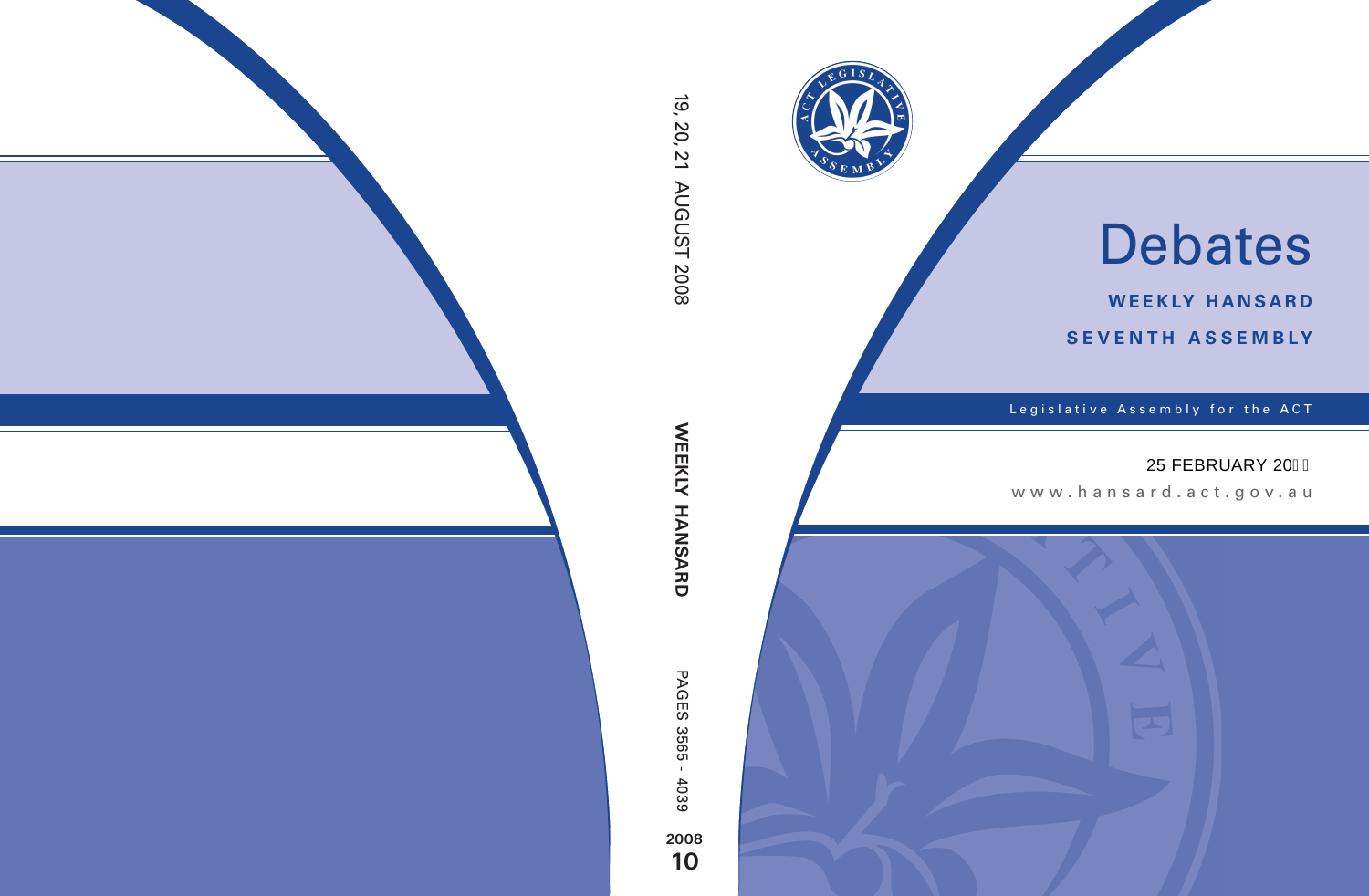# **[Thursday, 25 February 2010](#page-2-0)**

| Workers Compensation (Default Insurance Fund) Amendment Bill 2010 709 |  |
|-----------------------------------------------------------------------|--|
|                                                                       |  |
|                                                                       |  |
|                                                                       |  |
|                                                                       |  |
|                                                                       |  |
| Questions without notice:                                             |  |
|                                                                       |  |
|                                                                       |  |
|                                                                       |  |
|                                                                       |  |
|                                                                       |  |
|                                                                       |  |
|                                                                       |  |
|                                                                       |  |
|                                                                       |  |
|                                                                       |  |
|                                                                       |  |
| Supplementary answers to questions without notice:                    |  |
|                                                                       |  |
|                                                                       |  |
|                                                                       |  |
|                                                                       |  |
| Health system—Canberra Hospital (Matter of public importance)770      |  |
|                                                                       |  |
| Adjournment:                                                          |  |
|                                                                       |  |
|                                                                       |  |
|                                                                       |  |
|                                                                       |  |
|                                                                       |  |
|                                                                       |  |
|                                                                       |  |
|                                                                       |  |
|                                                                       |  |
| Answers to questions:                                                 |  |
|                                                                       |  |
| Finance—departmental assets and liabilities (Question No 404) 807     |  |
|                                                                       |  |
| Harrison display village—house energy efficiency ratings              |  |
|                                                                       |  |
| Human resources information management system (Question No 537)810    |  |
|                                                                       |  |
|                                                                       |  |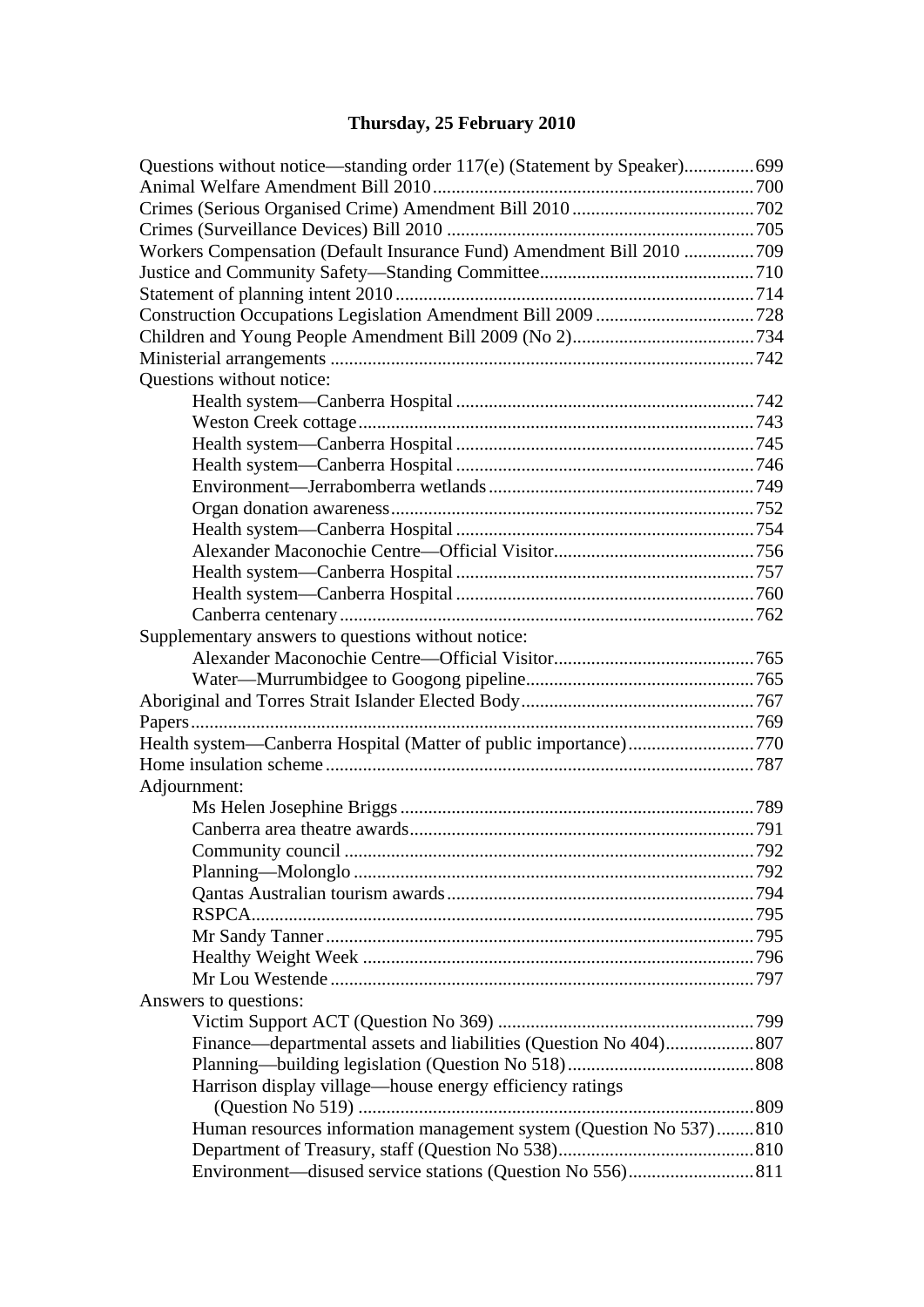## <span id="page-2-0"></span>**Thursday, 25 February 2010**

**MR SPEAKER** (Mr Rattenbury) took the chair at 10 am and asked members to stand in silence and pray or reflect on their responsibilities to the people of the Australian Capital Territory.

#### <span id="page-2-1"></span>**Questions without notice—standing order 117(e) Statement by Speaker**

**MR SPEAKER**: Members, I would like to make a brief statement with regard to standing order  $117(e)$ , which was discussed in question time yesterday. I want to cover that now, well ahead of today's question time.

Yesterday in question time I ruled out of order a question asked by Mr Doszpot to the Treasurer. I ruled the question out of order on the basis that it infringed standing order 117(e) and that the substance of the question, in particular a preamble given by Mr Doszpot, made assertions which are now the subject of a privileges committee inquiry.

The establishment of a privileges committee to investigate an alleged contempt is a very serious step to take, both for the Assembly and for the individual concerned. The Assembly needs to vigilantly ensure that due process and fairness is followed in all of its activities, particularly in relation to privilege matters. Having reflected overnight, I remain committed to the position I took yesterday.

Subsequently, Mr Smyth asked me when it would be appropriate to ask Ms Gallagher questions about her activities as the Treasurer which were associated with the matter. Speaker Berry addressed the Assembly on this issue on 2 May 2006, and I think it is worth while repeating his statement here. He said:

To balance the competing needs of public interest and safeguarding committee deliberations, I intend to allow questions which only coincidentally refer to matters which are the subject of a committee inquiry. The appropriate practice is to allow questions seeking information on public affairs for which there is ministerial responsibility, provided that such questions are not of a nature which may attempt to interfere with a committee's work or anticipate its report. For example, I will not allow questions which refer to evidence taken in camera, nor will I allow questions relating to evidence not yet authorised by a committee, nor will I allow questions which speculate on potential findings by a committee.

I will, therefore, continue to rule any question out of order which, and whether intentional or not, in my opinion is framed in such a way that it has the potential to adversely affect the operations of committees. This is subject, of course, to whatever course of action the house might in its wisdom wish to adopt in relation to this matter.

#### Speaker Berry went on:

In framing questions I request members to give consideration to this statement so as to avoid potentially disruptive calls for my approval for the rephrasing of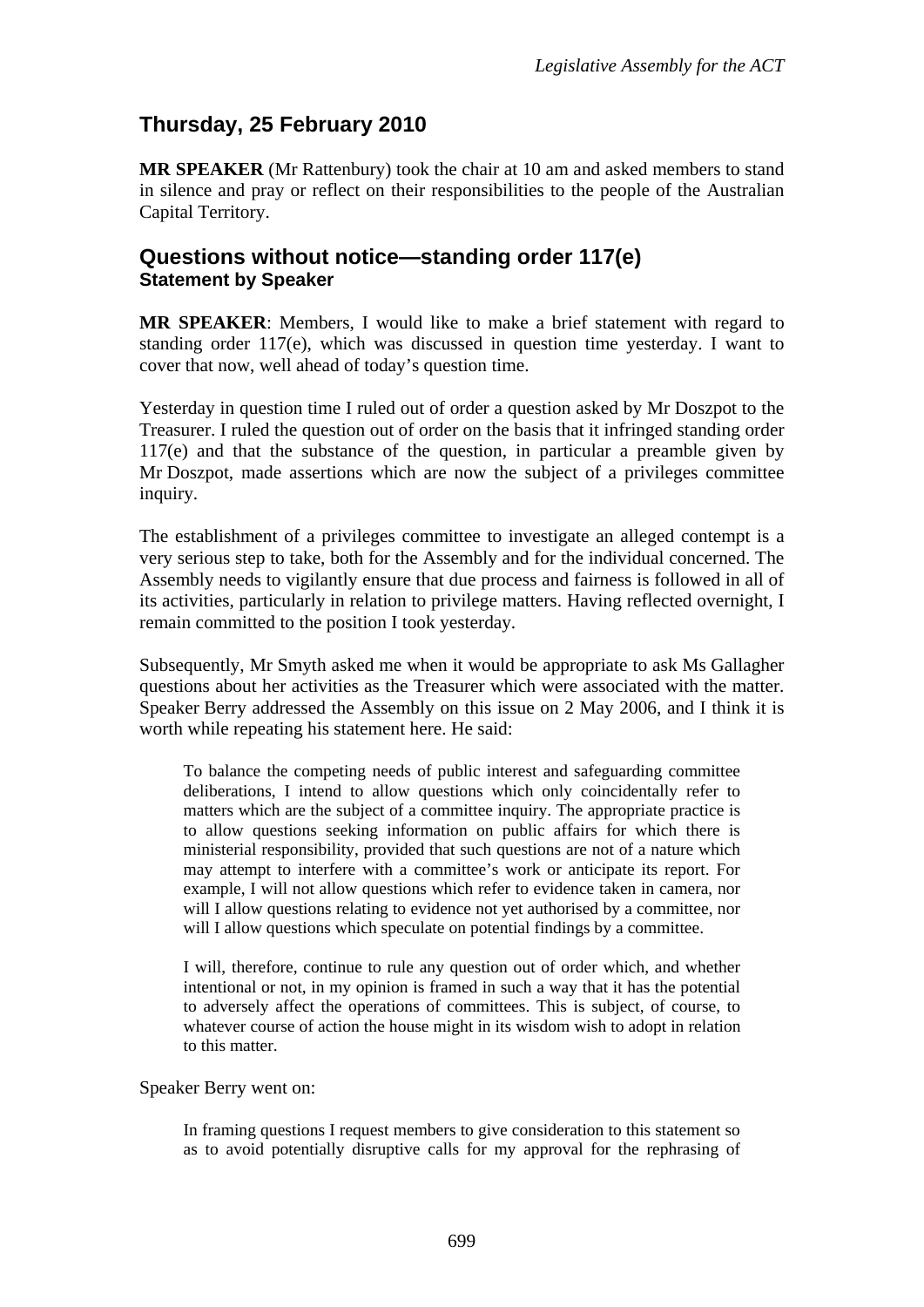questions on the floor which may lead to disorder because of, firstly, the undesirable inconvenience and, secondly, the unnecessary interruption to business this can cause the house, not to mention the unintended consequences of a hastily redrafted question without notice.

Speaker Berry's approach was a sensible one and I intend to continue to follow that approach. On the specific question asked by Mr Smyth, it is open to any member to ask questions of the Treasurer at any time provided the questions do not make or repeat assertions which are the subject of the privileges committee inquiry.

### <span id="page-3-0"></span>**Animal Welfare Amendment Bill 2010**

**Mr Stanhope**, pursuant to notice, presented the bill, its explanatory statement and a Human Rights Act compatibility statement.

Title read by Clerk.

**MR STANHOPE** (Ginninderra—Chief Minister, Minister for Transport, Minister for Territory and Municipal Services, Minister for Business and Economic Development, Minister for Land and Property Services, Minister for Aboriginal and Torres Strait Islander Affairs and Minister for the Arts and Heritage) (10:04): I move:

That this bill be agreed to in principle.

The Animal Welfare Amendment Bill 2010 will amend the Animal Welfare Act 1992 to give the minister the power to make mandatory codes of practice under the act. Although the act gives the minister the power to make codes of practice, there is currently no requirement to comply with a code. As the act is currently structured, a code of practice describes best practice in owning or caring for an animal. Compliance with a code may also be relied upon by a person as a defence, with some exceptions, to a prosecution for an animal cruelty offence.

The Primary Industries Ministerial Council agreed at its May 2009 meeting that all jurisdictions move to implement consistent animal welfare requirements. The ACT government is introducing this legislation in preparation for the introduction of mandatory codes of practice which will ultimately allow for a nationally consistent animal welfare regulatory regime.

The government will be working through a set of 23 key elements for consistency developed and endorsed during cross-jurisdictional consultative workshops. These workshops included regulators from every jurisdiction, industry peak bodies and representatives of the Victorian and New South Wales Royal Society for the Prevention of Cruelty of Animals.

The new national model codes of practice will be developed on behalf of the Primary Industries Ministerial Council. For example, there is currently in development a mandatory code of practice for the welfare of animals for the land transport of livestock. This will use a standard template and undergo a structured process managed by Animal Health Australia. It will also be verified through measurement or audit to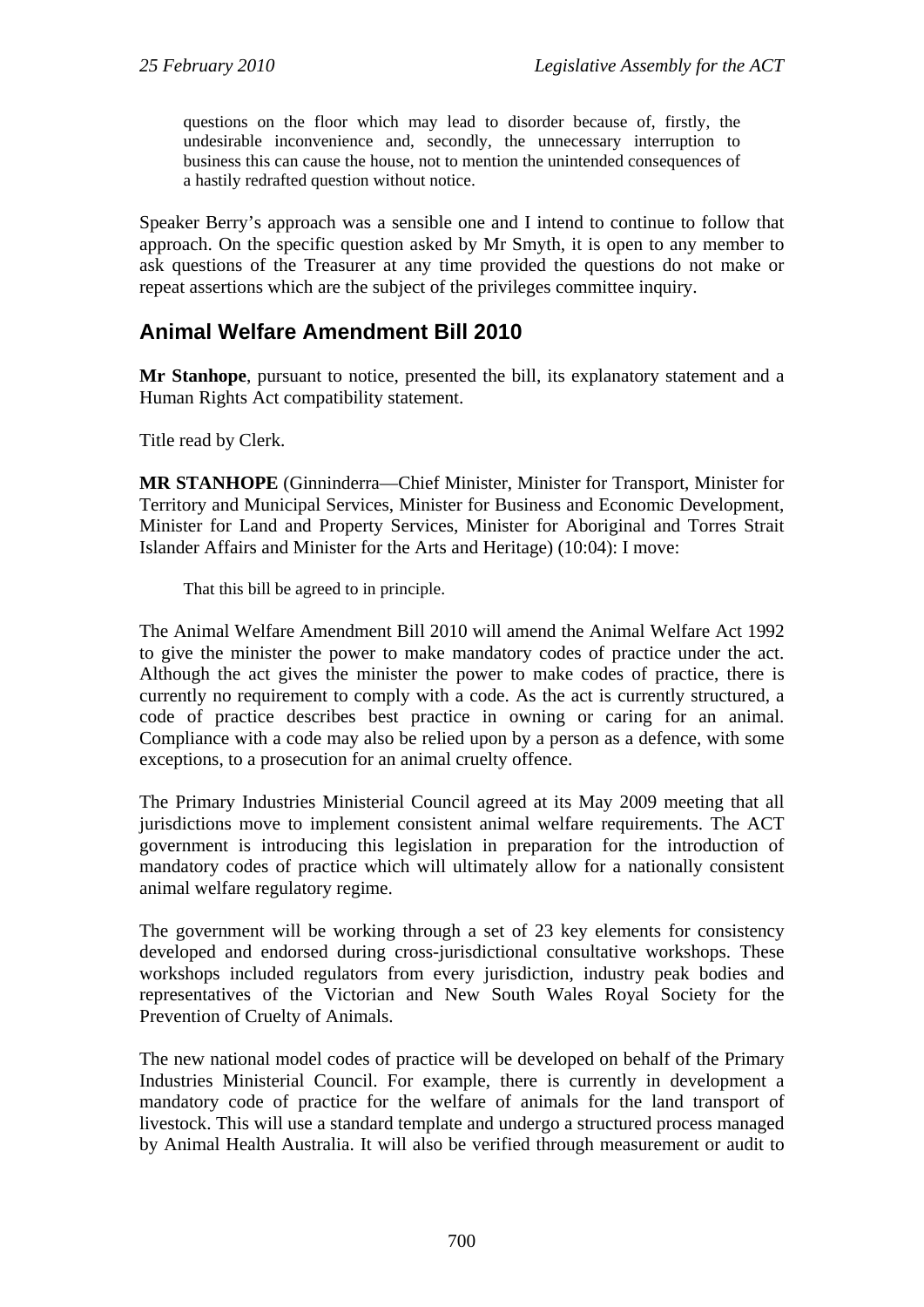ensure the standards and guidelines it contains are able to be legally enforced. I should advise the Assembly that there is some debate nationally about the terminology applied to these codes and ultimately what we call the codes may change. However, for the time being the ACT will retain the working terminology of codes of practice and mandatory codes of practice.

The power contained in this bill will allow the minister to declare all or part of a code of practice mandatory. The declaration of a mandatory code of practice will be a disallowable instrument.

This bill will also require the minister to consult before making a mandatory code of practice. Many people have animals in their care and should be offered the opportunity to provide their views, as animal welfare stakeholders, on whether a code of practice, or parts of it, should be mandatory. Consultation can increase understanding of animal welfare issues, improve relations with stakeholders, and improve trust in government and industry. It is expected that this will lead to better animal welfare outcomes.

It is also important that consultation is undertaken before making a code mandatory because it will be an offence to fail to comply with a requirement of a mandatory code of practice. Two offences of failing to comply are proposed, taking a two-tiered approach. The first offence is a fault element offence, where the prosecution will need to prove the person recklessly failed to comply with a requirement of a mandatory code of practice. The second offence is a strict liability offence.

The requirement for consultation will be an integral part of the development of mandatory codes of practice. While consultation at the national level is necessary, the government considers it important that Canberrans also have an opportunity to offer their views. This requirement for consultation builds on the requirement in the act for the Animal Welfare Advisory Committee to participate in the development and recommendation of codes of practice.

The act already requires non-mandatory codes to be published and this requirement will be extended to new mandatory codes. In addition to the requirement to consult and to publish a mandatory code of practice, the operation of the strict liability offence will also be subject to special arrangements where an offender might not reasonably be expected to know of his or her obligations under a code. Typically, this might be individuals not involved in a business or industry to which a mandatory code ordinarily applies.

In such cases, the requirements of new section 24C will apply. Where the person is reasonably suspected by an animal welfare inspector, or an authorised officer, of breaching a code, the person must first be served with a written direction to rectify the breach. They must be told how they have breached the code and given a reasonable time to comply. The person only commits an offence if they fail to comply with that direction within the stipulated time. This will ensure that the person is made aware of the existence of the mandatory code.

This bill is the first step to be taken to bring about nationally consistent implementation in animal welfare regulation. The government will be working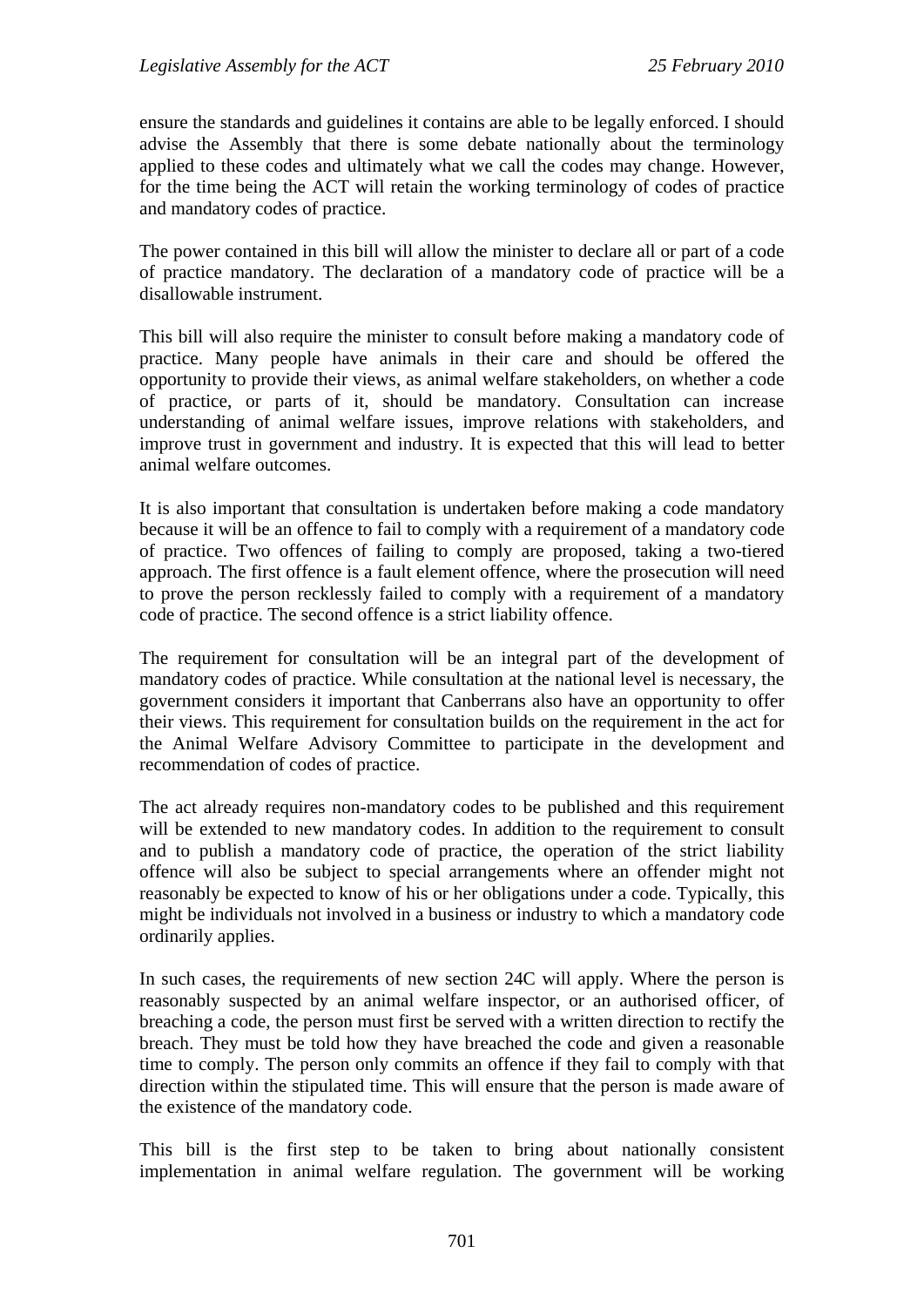through the 23 key elements and consider the changes that can be made to legislation, enforcement systems and administrative arrangements to achieve the worthy goal of nationally consistent regulation.

Alongside this legislation, and in consideration of the fact that nationally consistent mandatory codes of practice will only commence to be introduced from the end of this year, the government will, before this bill is debated, be introducing new regulations to impose mandatory standards for the welfare of poultry.

These regulations will provide specific requirements for cage design, inspection regimes and stocking density, as well as stipulating water and feed trough sizes and minimum design standards. The new regulations will allow the ACT to continue to lead the nation ahead of the introduction of a national regulatory code of practice for the welfare of poultry to which this bill will give effect.

Combined, these measures will ensure that the ACT government continues to be a leader in the realistic and practical reform of the caged hen industry.

Mr Speaker, I commend the bill to the Assembly.

Debate (on motion by **Mrs Dunne**) adjourned to the next sitting.

### <span id="page-5-0"></span>**Crimes (Serious Organised Crime) Amendment Bill 2010**

**Mr Corbell**, pursuant to notice, presented the bill, its explanatory statement and a Human Rights Act compatibility statement.

Title read by Clerk.

**MR CORBELL** (Molonglo—Attorney-General, Minister for the Environment, Climate Change and Water, Minister for Energy and Minister for Police and Emergency Services) (10.11): I move:

That this bill be agreed to in principle.

Organised crime continues to present many challenges in jurisdictions within Australia and overseas. Organised crime has been at the forefront of media attention in recent times, particularly in relation to outlaw motorcycle gangs, and jurisdictions in Australia have been evaluating their legislative responses to serious organised crime.

The government in the ACT has also taken the opportunity to examine the responsiveness of the ACT's legislative framework to tackle the multijurisdictional nature of serious organised crime. The Legislative Assembly passed a motion on 1 April last year resolving that the government provide advice to the Assembly on various aspects of organised crime in the ACT and other relevant jurisdictions.

On 24 June last year, I tabled the government report to the ACT Legislative Assembly: *Serious organised crime groups and activities*. This report is a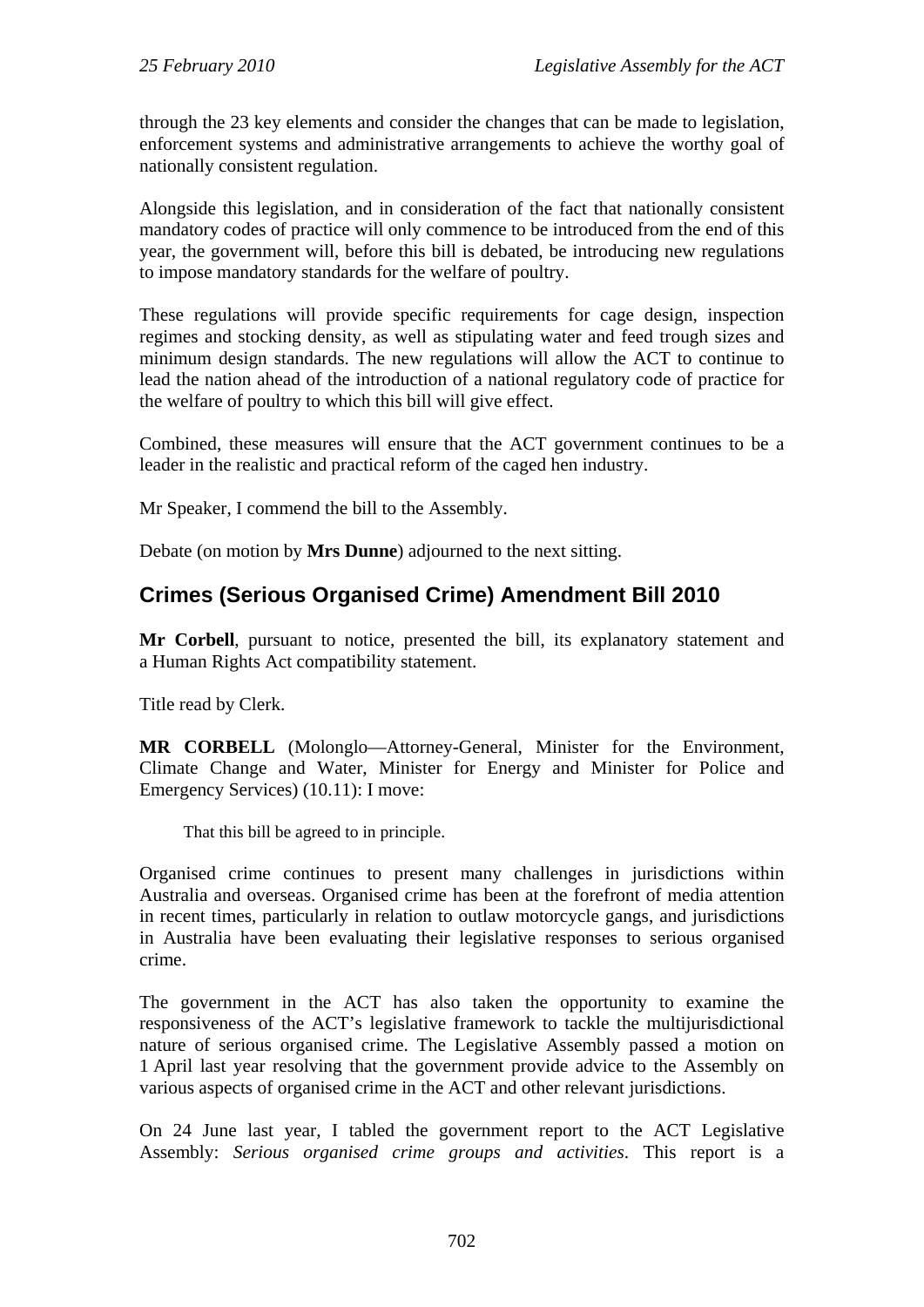comprehensive and factual document designed to inform the debate and provide members with the facts that exist. In tabling the government report, I asked each member of the Assembly to also consider what is in the best interests of the territory in addressing serious organised crime in the territory. During the debates in the Assembly last year, I also announced the government's intention to introduce amendments to strengthen the territory's ability to combat serious organised crime.

Therefore, today I am pleased to introduce several of these measures in the Crimes (Serious Organised Crime) Amendment Bill 2010. The bill introduces the offences of affray, participation in a criminal group, recruiting persons to participate in criminal activity, and expands the offences relating to the protection of people involved in judicial proceedings to cover people involved in criminal investigations. It also extends the concepts of criminal responsibility to reintroduce the concept of joint criminal enterprise and knowingly concerned. A detailed discussion of each of these proposed legislative amendments was contained in the government report I tabled last year, and I again refer members to that report.

As I have previously said, the ACT will not be adopting legislation that allows for the banning of certain organisations in a similar fashion to that currently provided for in South Australia and New South Wales. In fact, the South Australian laws were dealt their first blow by the South Australian Supreme Court in November last year, when it was found that a control order made against a Finks motorcycle club member was void and of no effect and that the provision relating to the making of control orders by the court was invalid. It is expected that the issues relating to this and similar legislation will ultimately be litigated in the High Court.

Therefore, what is proposed in the bill tabled today includes a series of new offences around participation in a criminal group. I would like to provide some more detailed comment on this aspect of the bill, as these provisions engage the right to freedom of association in section 15(2) of the ACT's Human Rights Act 2004. It cannot be denied that freedom of association is an important element for a free and democratic society. The right to freedom of association ensures that citizens can participate fully in society and contribute to the shaping of public opinion.

However, no human right is absolute. Section 28 of the Human Rights Act provides that all other rights may be subject to "reasonable limits set by territory laws that can be demonstrably justified in a free and democratic society". This section gives statutory effect to the international human rights law concept of "proportionality".

The process for establishing whether a limitation on a human right is proportionate, and thus a "reasonable limit" which is "demonstrably justified in a free and democratic society", is now well established. To satisfy the test set out in section 28, the limitations must fulfil a pressing and substantial social need, pursue a legitimate aim and be proportionate to the aims being pursued. Further, the concept of proportionality requires that the limit must be:

- necessary and rationally connected to the objective;
- the least restrictive in order to accomplish the object; and
- not a disproportionately severe effect on the person or persons to whom it applies.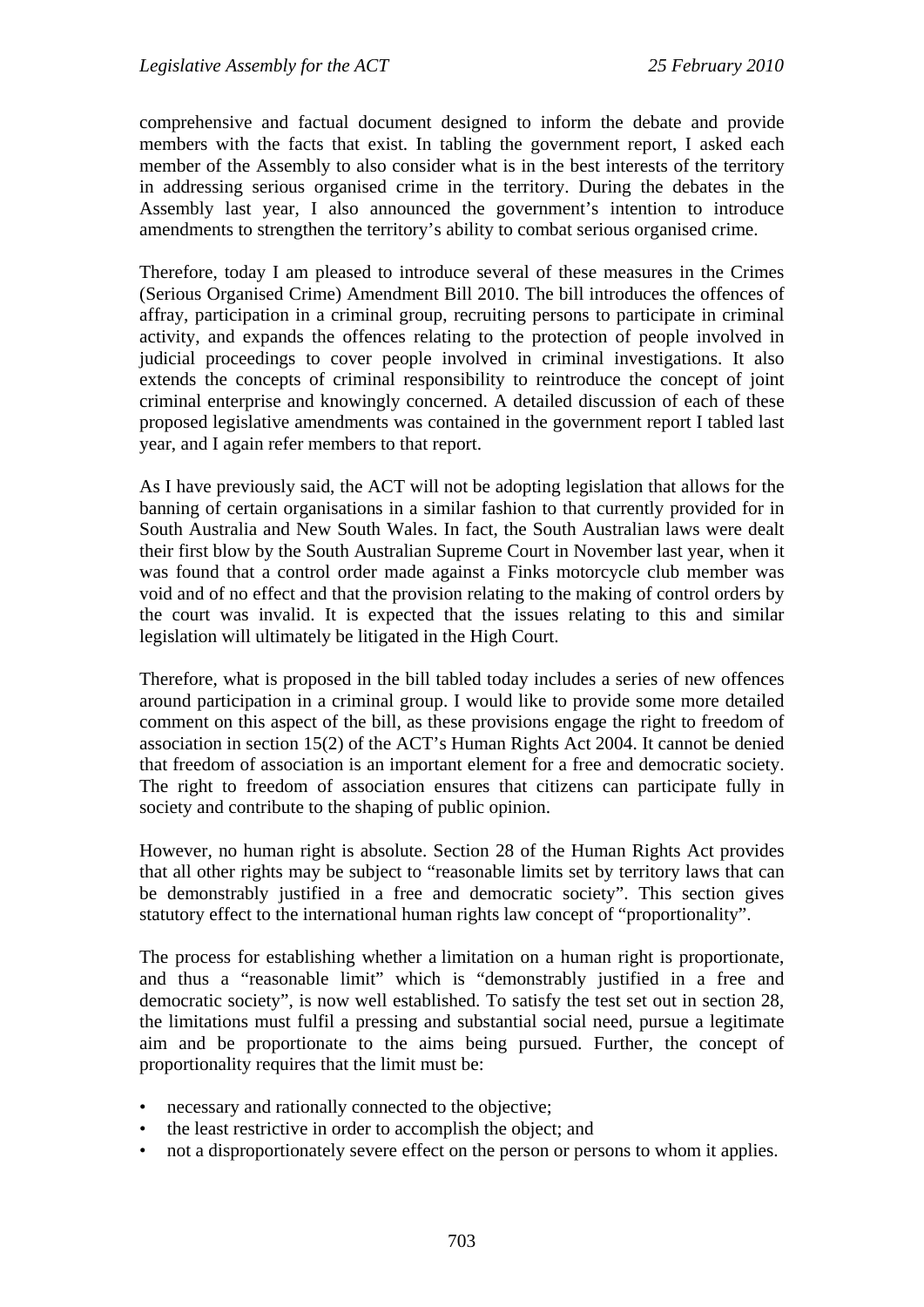First, the limitation must be intended to overcome a problem which is "pressing and substantial". There is no doubt that serious organised crime activities such as the manufacturing and distribution of illicit drugs and firearms, money laundering and extortion would all satisfy this requirement. It is well established that freedom of association may be limited in the interests of public safety or for the prevention of disorder or crime. Suppression and interruption of serious organised crime in this context arguably justifies limitations being placed on the right to free association.

The next question that must be asked is whether the limitations are rationally connected to the objective. That is to say, "the measure must be fair and not arbitrary, carefully designed to achieve the objective in question and rationally connected to that objective". Organised crime relies on systemic conduct and networks to achieve and promote criminal activities. The connection to the objective is unequivocal.

To be reasonable and demonstrably justified, the impugned measures must impair the infringed right or freedom "no more than is necessary to accomplish the objective". Furthermore, the law must be carefully crafted to attend to the objective of the legislation such that rights are impaired using the least restrictive means and no more than necessary. Finally, any limitation must also strike a fair balance between the general interests of the community and the requirements of the protection of an individual's fundamental rights. This will usually entail asking whether the measures used to achieve the objective are unacceptably broad in their application, or whether they impose an excessive or unreasonable burden on certain individuals.

The offence provisions in the bill have been carefully drafted to ensure that the provision is reasonable and demonstrably justified. Some of the important safeguards and features of this offence are:

- A group is a criminal group only if it is a group of three or more people that has the objective of obtaining material benefits from conduct that constitutes an indictable offence or committing serious violent offences, or both.
- A person can only commit offences under the provisions if the person participates in the criminal group; knows that the group is a criminal group, and knows, or ought to have known, that the person's participation in the criminal group contributes to criminal activity.

The bill defines "criminal activity" as conduct that constitutes an indictable offence.

Under the offences proposed by the bill, "participation", per se, attracts a maximum penalty of five years imprisonment. However, if the person engages in conduct that causes harm, or threatens to cause harm, to someone else, or damages property belonging to someone else, or threatens to damage that property, an elevated maximum penalty of 10 years imprisonment applies.

This bill does not propose to introduce a blanket prohibition on association or participation into the ACT statute book. The offences contained in this bill will not apply to all members of any group. A person can only be prosecuted under this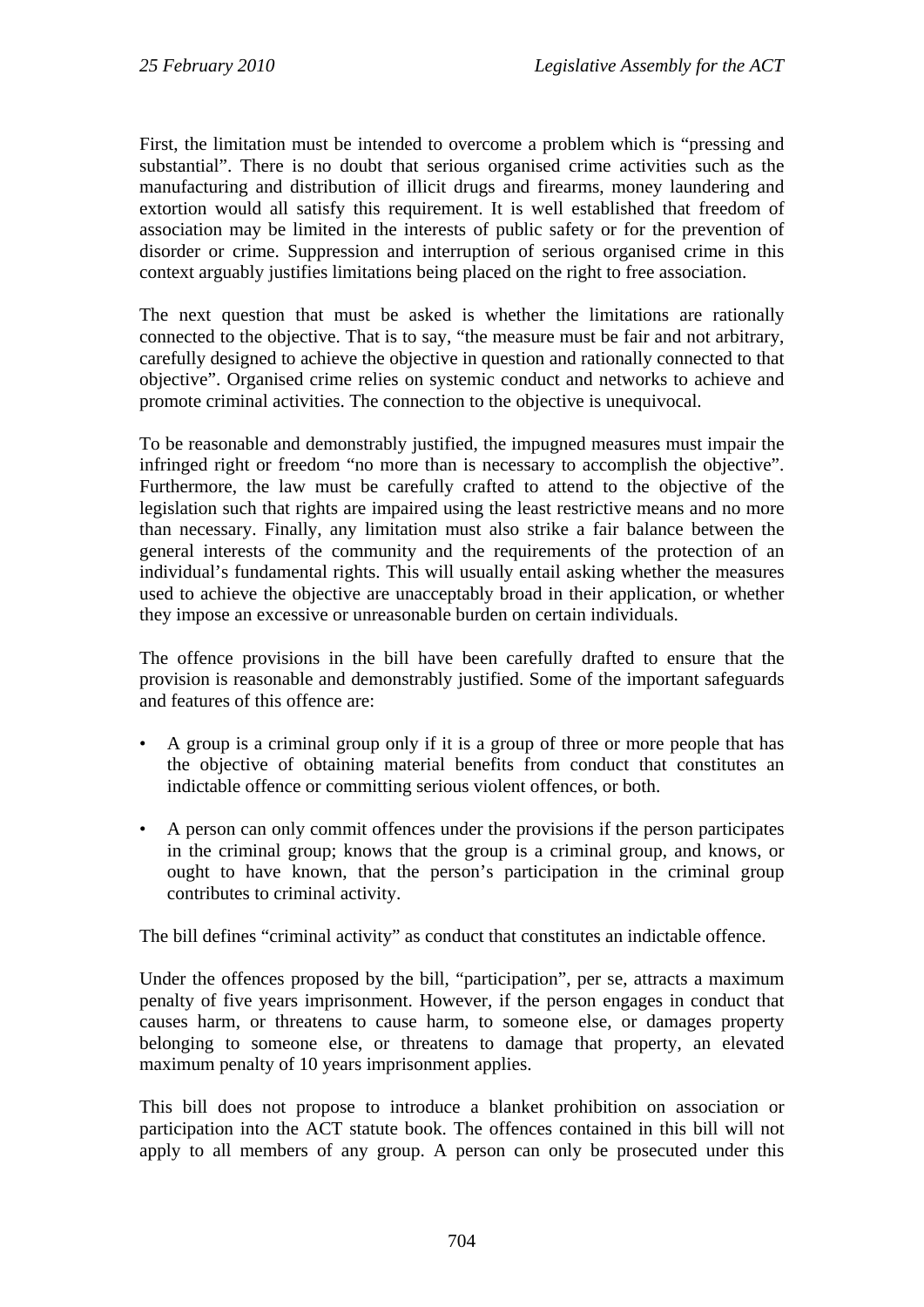offence if the person knew that a group engaged in criminal activity and actively participated in that criminal activity. Legal activities of a group or law-abiding members of a group will not be committing any offence and the provisions will not apply.

The bill does not contemplate introducing a "declaration" process relating to either groups or individual members. Further, the conduct prohibited by the offence is conduct that constitutes criminal activity. Innocent association or social interactions, even if between members of a group who have fallen foul of the provisions and who may have been convicted under the provisions, will not amount to a criminal offence.

In addition to this, the bill makes it an offence to recruit people to engage in criminal activities and, in particular, creates an offence with a maximum penalty of 10 years imprisonment if the person recruited is under the age of 18. The government strongly believes that exploiting the vulnerability of a person under the age of 18 in order to further criminal interests is particularly reprehensible. The increased penalty for this offence reflects this sentiment.

This bill represents a strengthening of the territory's ability to combat serious organised crime and balances the rights of individuals against the protection of society and the reduction of crime. I commend the bill to the Assembly.

Debate (on motion by **Mrs Dunne**) adjourned to the next sitting.

## <span id="page-8-0"></span>**Crimes (Surveillance Devices) Bill 2010**

**Mr Corbell**, pursuant to notice, presented the bill, its explanatory statement and a Human Rights Act compatibility statement.

Title read by Clerk.

**MR CORBELL** (Molonglo—Attorney-General, Minister for the Environment, Climate Change and Water, Minister for Energy and Minister for Police and Emergency Services) (10.22): I move:

That this bill be agreed to in principle.

The Crimes (Surveillance Devices) Bill 2010 is the next step in the government's commitment to provide ACT Policing with modern tools to detect and dismantle organised crime by providing a legal framework for the use of surveillance devices.

This bill is the third piece of legislation that the government has introduced into the Assembly to give effect to the cross-border investigative powers for law enforcement model legislation. This model legislation has been prepared by the Standing Committee of Attorneys-General and Australasian Police Ministers Council joint working group on national investigation powers.

The bill creates a scheme that will authorise the use of surveillance devices by law enforcement officers in the ACT that can also be used in other jurisdictions with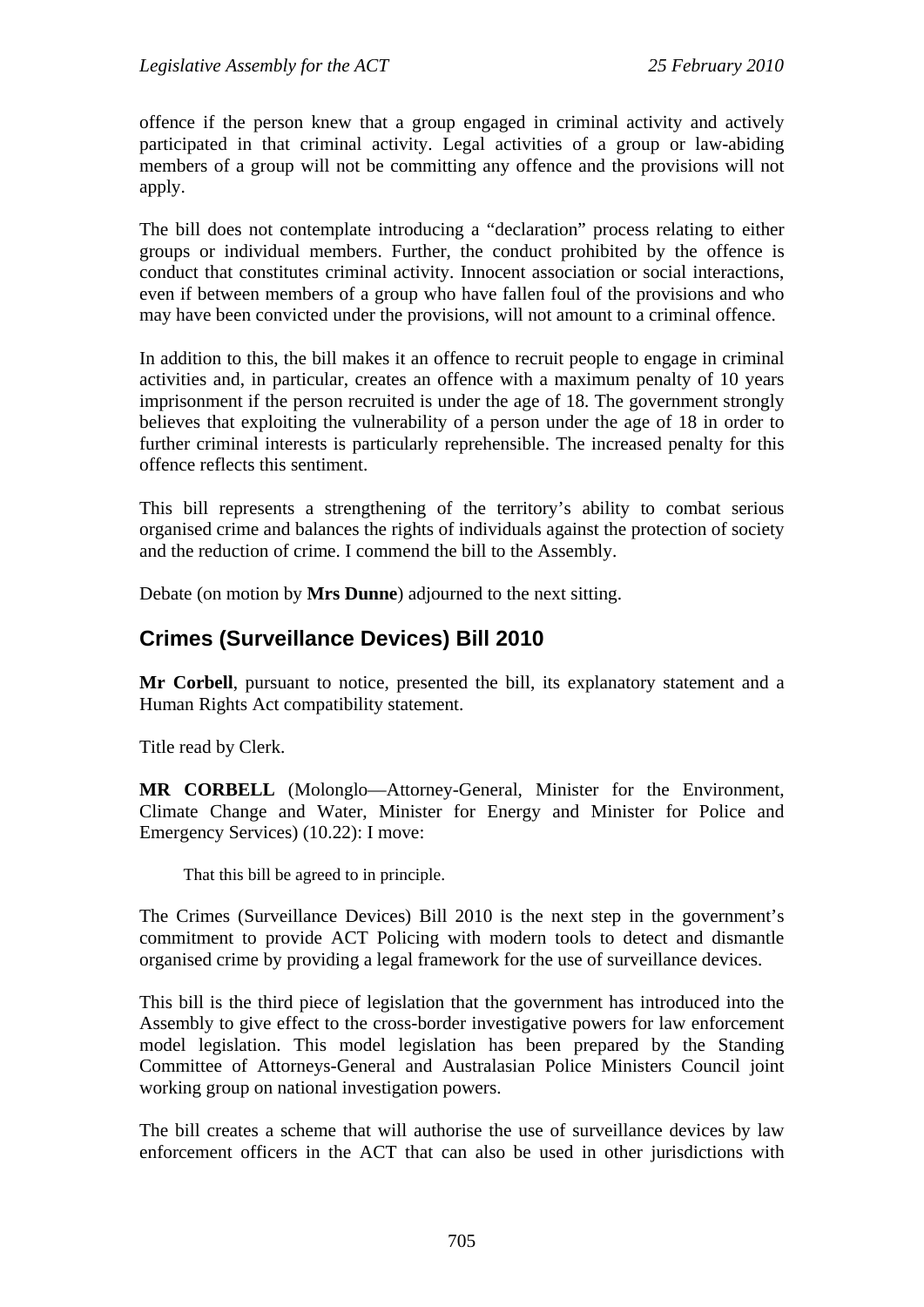corresponding laws. The legislation also contains mutual recognition provisions to ensure that in jurisdictions that adopt the model these warrants will be recognised and have effect.

There are four types of surveillance devices that the bill covers: data surveillance devices, listening devices, optical surveillance devices and tracking devices.

The bill broadly defines a data surveillance device as a device, equipment or program that is capable of being used to record or monitor the information sent or received by a computer, as well as a device that can record or monitor data entered into or received by computer. A listening device is defined as a device that monitors and records conversations and other audio emissions in the open air. An optical surveillance device is defined as a device that includes cameras, video recorders and other devices that permit an image to be seen and/or recorded. A tracking device is defined in the bill as a device that emits a signal that allows the movement of a vehicle or object to which it is attached to be monitored.

Before law enforcement agencies can place a surveillance device, they must first secure a warrant to do so. The bill establishes a procedure for law enforcement officers to obtain warrants for installing and using surveillance devices in cross-border criminal investigations, and for the removal of such devices.

There are two types of warrants that may be used: a surveillance device warrant and a retrieval warrant. In addition, a warrant may be issued in relation to one or more kinds of surveillance devices. For simplicity, one warrant can be sought to authorise a number of devices or composite devices, rather than requiring a separate warrant for each device.

Applications for warrants are made to a Supreme Court judge for any type of surveillance device warrant, and to a magistrate for a warrant for the use of a tracking device or a retrieval warrant for a tracking device.

The bill treats tracking devices differently because they involve less intrusion upon privacy in comparison with other forms of surveillance devices. In addition, the option of either a judge or magistrate provides law enforcement agencies with greater access to judicial officers in the case of obtaining tracking devices warrants, which may assist in circumstances where a warrant is needed urgently at short notice.

In adopting the model laws on surveillance devices, the ACT will be taking responsibility for legislating to govern the issue and use of electronic surveillance device warrants in the ACT. Currently, the ACT relies on the issue of these warrants under division 2 of part II of the commonwealth's Australian Federal Police Act 1979 that has been repealed as far as the commonwealth is concerned but still applies to the ACT for the use of listening devices in respect of offences against the law of the territory.

In order for police to investigate crime, they must be given effective powers. Setting out cross-border investigative powers in legislation provides law enforcement agencies with clear parameters and promotes transparency and certainty about the extent of those powers.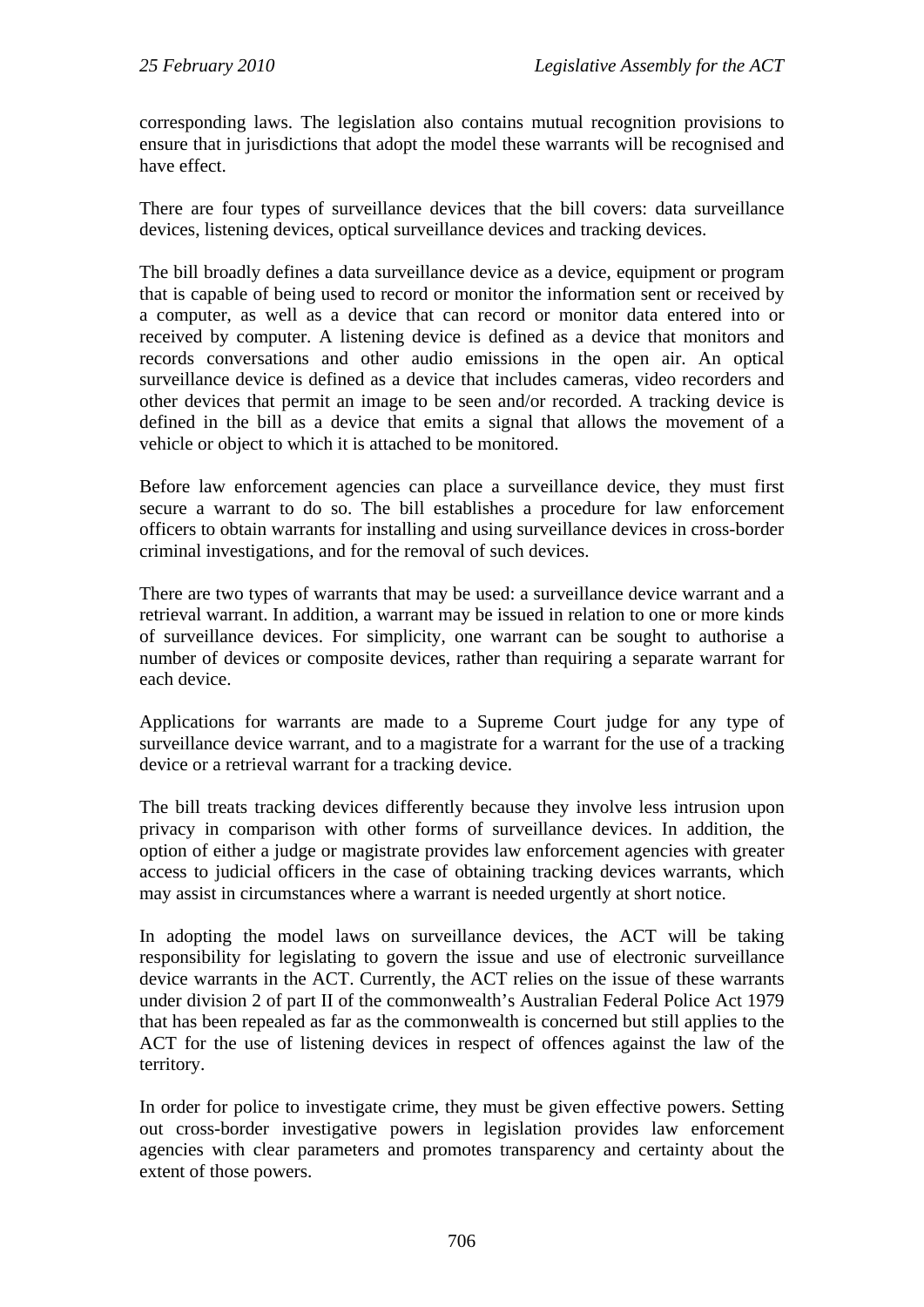I am sure no member of this Assembly would deny that protecting society against crime is an important public interest or that the use of surveillance technology has proven to be an effective tool to detect and prevent serious organised crime. These sentiments are echoed in the final report of the Wood royal commission, which considered that the use of electronic surveillance was the single most important factor in achieving a breakthrough in its investigations.

The use of electronic surveillance can be seen to have a number of advantages, including: obtaining evidence that provided a compelling, incontrovertible and contemporaneous record of criminal activity; the removal of the incentive to engage in process corruption; the opportunity to effect an arrest while a crime is in the planning stage, thereby lessening the risks to lives and property; and overall efficiencies in the investigation of corruption offences and other forms of criminality that are covert, sophisticated and difficult to detect by conventional methods, particularly where those involved are aware of policing methods, are conscious of visual surveillance and employ countersurveillance techniques.

Of course, especially in a human rights jurisdiction such as the ACT, these advantages and police powers must be balanced against the rights of the individual, particularly the right to privacy and the right to a fair trial. Section 13 of the Human Rights Act 2004, which is based on the right to privacy reflected in article 17 of the International Covenant on Civil and Political Rights, states that everyone has the right not to have his or her privacy, family, home or correspondence interfered with unlawfully or arbitrarily.

I would like to assure the Assembly that in drafting the model laws the joint working group gave careful consideration to the right to privacy and included a number of important safeguards and accountability measures to ensure the use of surveillance devices is restrained and not abused.

It is not the government's intention that this bill will authorise law enforcement officers to listen into the private conversations of anyone they feel like. Instead, this bill provides for strict legal and operational control of surveillance devices. This is in keeping with established human rights jurisprudence in this area, an analysis of which is set out in the explanatory statement that accompanies the bill.

A clear example of these controls is the set of criteria which must exist for a law enforcement officer to make an application for a surveillance device warrant. Firstly, the officer must suspect or believe on reasonable grounds that a relevant offence has been, is being, is about to be or is likely to be committed. The bill defines a relevant offence as an offence against an ACT law that is punishable by imprisonment of three years or more, or an offence against an ACT law that is prescribed under regulation. Examples of such offences include serious drug offences, possession of prohibited firearms and administration of justice offences.

The second criterion is that the law enforcement officer must believe or suspect on reasonable grounds that an investigation into an offence is being, will be or is likely to be conducted in the ACT wholly, in the ACT and in one or more participating jurisdictions, or in one or more participating jurisdictions.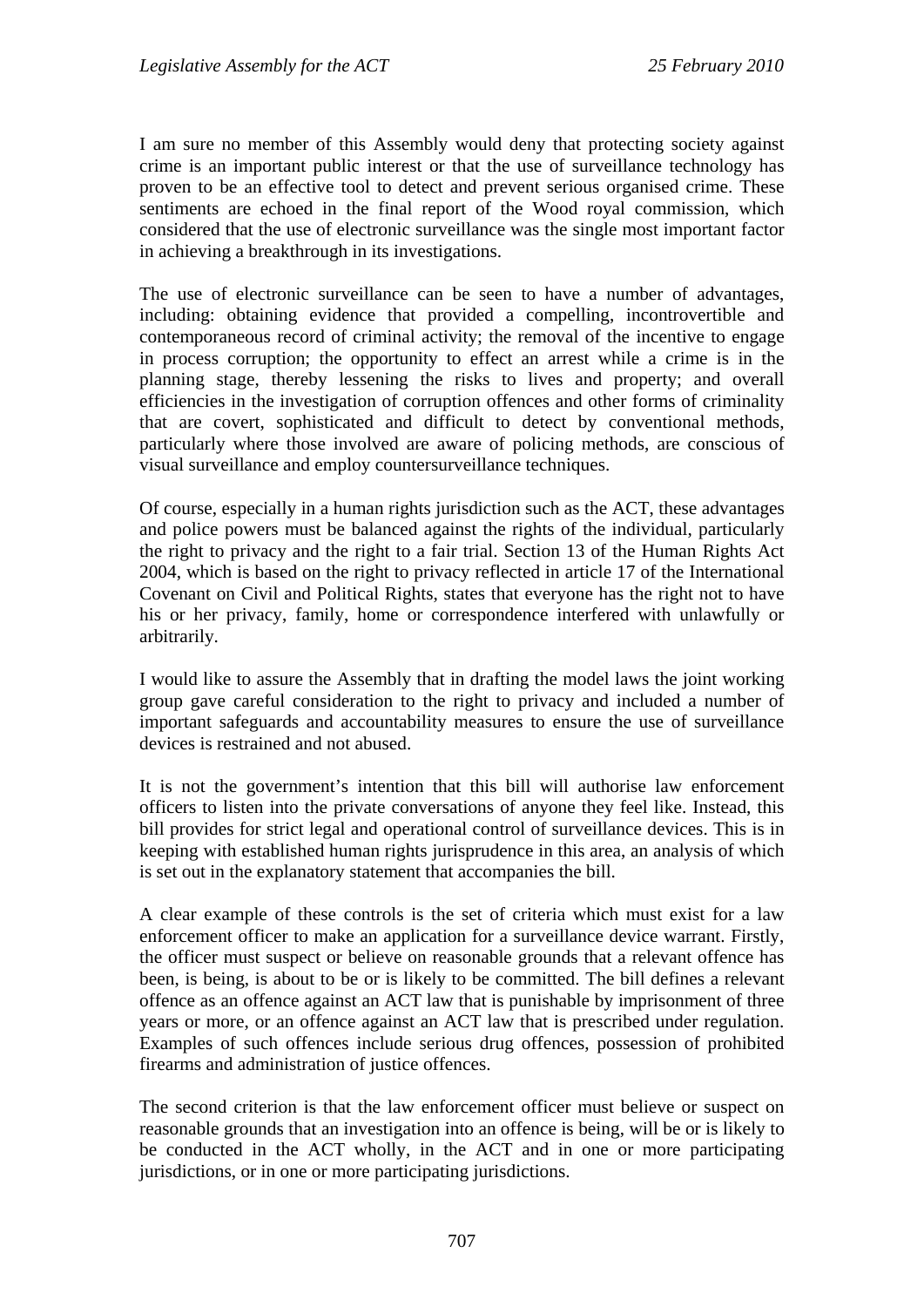The final criterion is that the law enforcement officer must believe or suspect on reasonable grounds that the use of a surveillance device will be necessary in the course of that investigation for the purpose of enabling evidence or information to be obtained about the commission of the relevant offence or the identity or location of the alleged offender. Under this criterion, the offence could be occurring either wholly in the ACT or in the ACT and in one or more participating jurisdictions.

A further restriction on the possible abuse of surveillance devices contained in the bill is the independent oversight of the scheme by the ACT Ombudsman. The Ombudsman may inspect records made under the foreshadowed act. If the Ombudsman inspects the records, a report on the inspection must be prepared under the terms of the Annual Reports (Government Agencies) Act 2004. The report will be de-identified to protect operatives, agencies, investigations and potential prosecutions.

The Ombudsman's authority in this bill works alongside the authority in the Controlled Operations Act and the Assumed Identities Act to enable the Ombudsman to examine the interplay of an authority to use an assumed identity with a controlled operation.

To further ensure that reasonable limits apply and privacy considerations are taken into account, there are additional safeguards and accountability measures incorporated into the bill to ensure that surveillance powers are appropriately used and not abused. These safeguards extend beyond those currently available at common law and include: requiring the approval by judicial officers of the covert use of surveillance devices by law enforcement officers; allowing for emergency authorisations in urgent situations, which still require law enforcement officers to apply to a Supreme Court judge for approval of the use of the emergency powers; requiring law enforcement agencies to record details relating to the execution of warrants and to provide annual reports to the Attorney-General on the use and effectiveness of surveillance devices; restrictions on the use, communication and publication of information obtained from surveillance devices, including safe storage; and obligations on law enforcement agencies to maintain a register and keep records connected with warrants and emergency authorisations.

As I have outlined, this bill will provide law enforcement agencies working in the ACT with modern powers to break down and infiltrate organised crime groups. The foreshadowed act will work in synergy with the government's controlled operations and assumed identities law. This combination of laws will enhance the ability of the police to involve themselves covertly in organised crime, under strict operational control, to gain evidence and intelligence about criminal behaviour.

I am pleased to say that this bill will also strengthen the collaboration of law enforcement agencies across borders by enabling other jurisdictions with corresponding law to use their authorised assumed identities in the ACT, and the ACT to use surveillance devices in other participating jurisdictions.

I commend the bill to the Assembly.

Debate (on motion by **Mrs Dunne**) adjourned to the next sitting.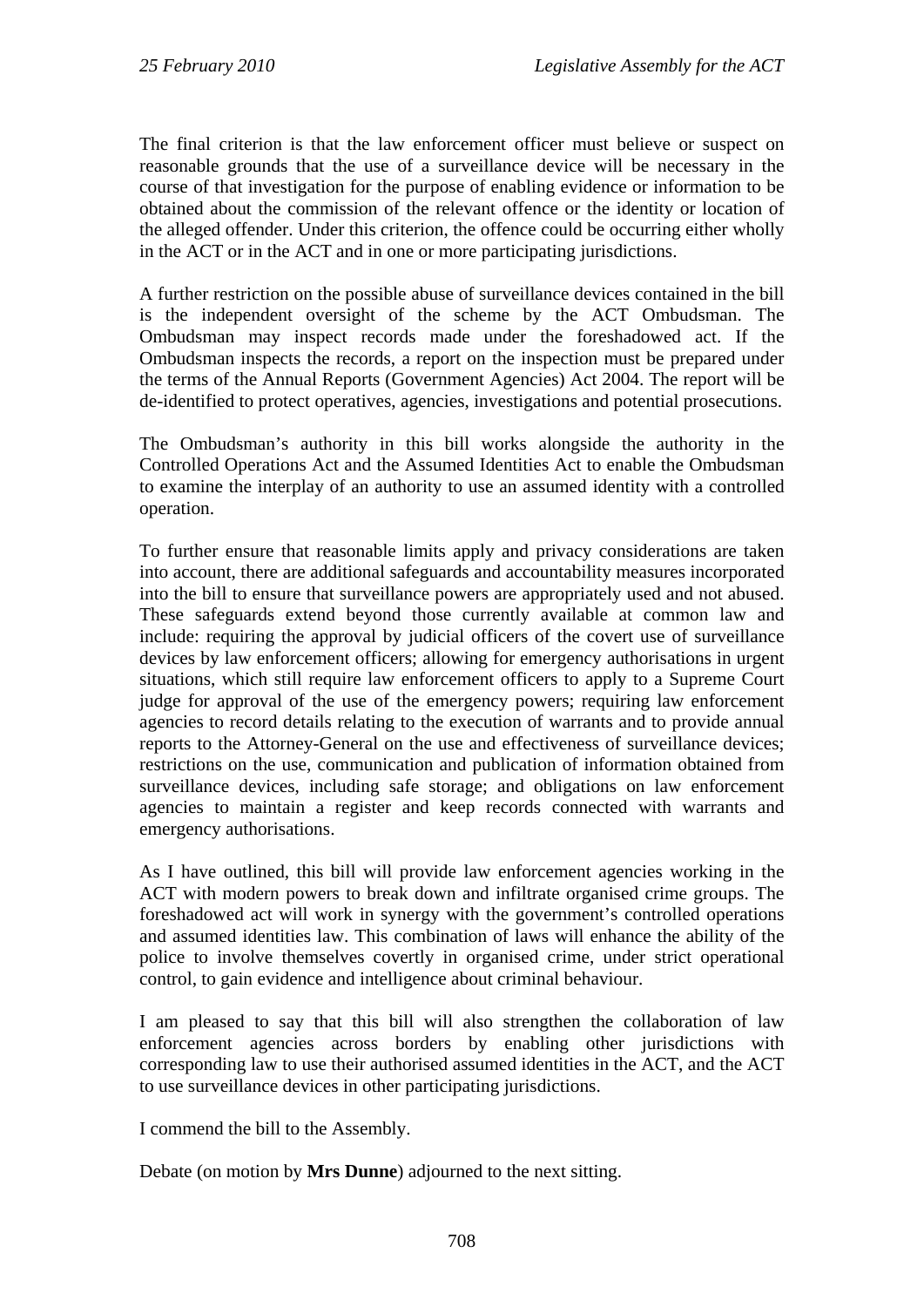## <span id="page-12-0"></span>**Workers Compensation (Default Insurance Fund) Amendment Bill 2010**

**Ms Gallagher**, pursuant to notice, presented the bill, its explanatory statement and a Human Rights Act compatibility statement.

Title read by Clerk.

**MS GALLAGHER** (Molonglo—Deputy Chief Minister, Treasurer, Minister for Health and Minister for Industrial Relations) (10.34): I move:

That this bill be agreed to in principle.

In 2009 I addressed the Assembly on various pieces of legislation that were designed to deliver improvements to the efficiency and effectiveness of the workers compensation scheme established by the Workers Compensation Act 1951. In part, this work concerned the Default Insurance Fund Advisory Committee and its role as an advisory body to the fund manager and the Minister for Industrial Relations.

Underpinning the creation of the advisory committee was the government's intention to provide the Minister for Industrial Relations and the fund manager with a mechanism by which to draw on the contribution of experience, knowledge and expertise of key stakeholders within the workers compensation environment in relation to the fund's operations. The stakeholders were, and remain, employers, workers and insurers.

The introduction of the Workers Compensation (Default Insurance) Amendment Bill 2010 signals the government's ongoing commitment to delivering the program of improvement initiatives that began in 2009.

The bill addresses the functioning and membership structure of the advisory committee. The bill proposes minor amendments to the functions of the advisory committee which clarify the scope of its role in the overall private sector workers compensation scheme and give effect to the government's original intentions regarding its purpose.

Put simply, the amendments make clear that the primary function of the advisory committee is to keep abreast of the operations and conduct of the fund in order to provide, as requested, advice on the same to the Minister for Industrial Relations or the fund manager. These amendments do not detract from the advisory committee's power to perform any other function conferred upon it under the act.

Secondly, the bill also proposes amendments to streamline the membership structure of the advisory committee to assure that it allows for robust, balanced stakeholder representation in a manner that is consistent with the role and purpose of the advisory committee.

Presently, the act requires that a total of six appointed members, split evenly across employers, workers and insurers, be appointed to the advisory committee. The fund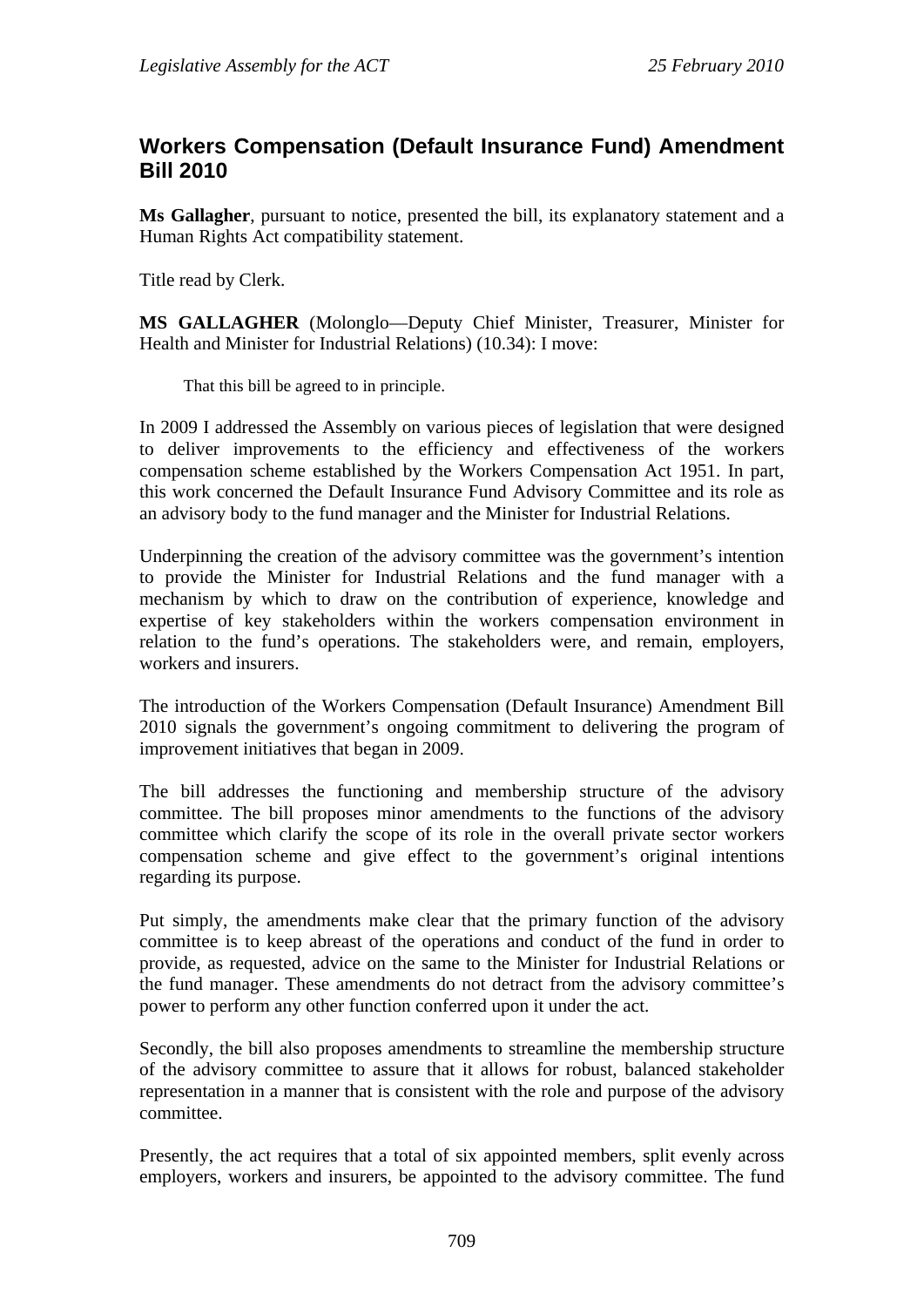manager and the Chief Executive of Chief Minister's Department, or delegate, are permanently appointed to the advisory committee.

The bill proposes amendments to reduce the appointed membership of the advisory committee from a total of six to a total of three members, consisting of one member with experience, knowledge and expertise in relation to employers' interests, one member with experience or expertise in relation to workers' interests and one member with experience or expertise in relation to insurers' interests. This will leave a total of five members on the advisory committee: three appointed members, the fund manager and the Chief Executive of Chief Minister's Department or delegate.

The reduction of each category of appointed member from two to one will satisfy the government's need to preserve equity in the representation of the experience, knowledge and expertise of stakeholder interests.

Moreover, the reduction in the size of the advisory committee will allow it to function more efficiently and effectively in a manner consistent with the roles and functions prescribed under the act.

I commend the bill to the Assembly.

Debate (on motion by **Mrs Dunne**) adjourned to the next sitting.

#### <span id="page-13-0"></span>**Justice and Community Safety—Standing Committee Report 4**

**MRS DUNNE** (Ginninderra) (10:38): I present the following report:

Justice and Community Safety—Standing Committee—Report 4—*Report on Annual and Financial Reports 2008-2009*, dated 24 February 2010, together with a copy of the extracts of the relevant minutes of proceedings.

I move:

That the report be noted.

The Standing Committee on Justice and Community Safety has concluded deliberations on the annual and financial reports for portfolios that come within its purview for the financial year 2008-09. The report that I present today contains 28 recommendations that cover a whole range of areas.

There are a number of recommendations about the improvement of reporting, not just in this portfolio but across portfolios. And there are a number of recommendations about improvements to the Chief Minister's annual report directions.

There are a number of issues here in relation to scrutiny. First, a considerable, problematic issue for the committee was the tardiness in relation to the answering of questions taken on notice by portfolio ministers. As it says on page 3: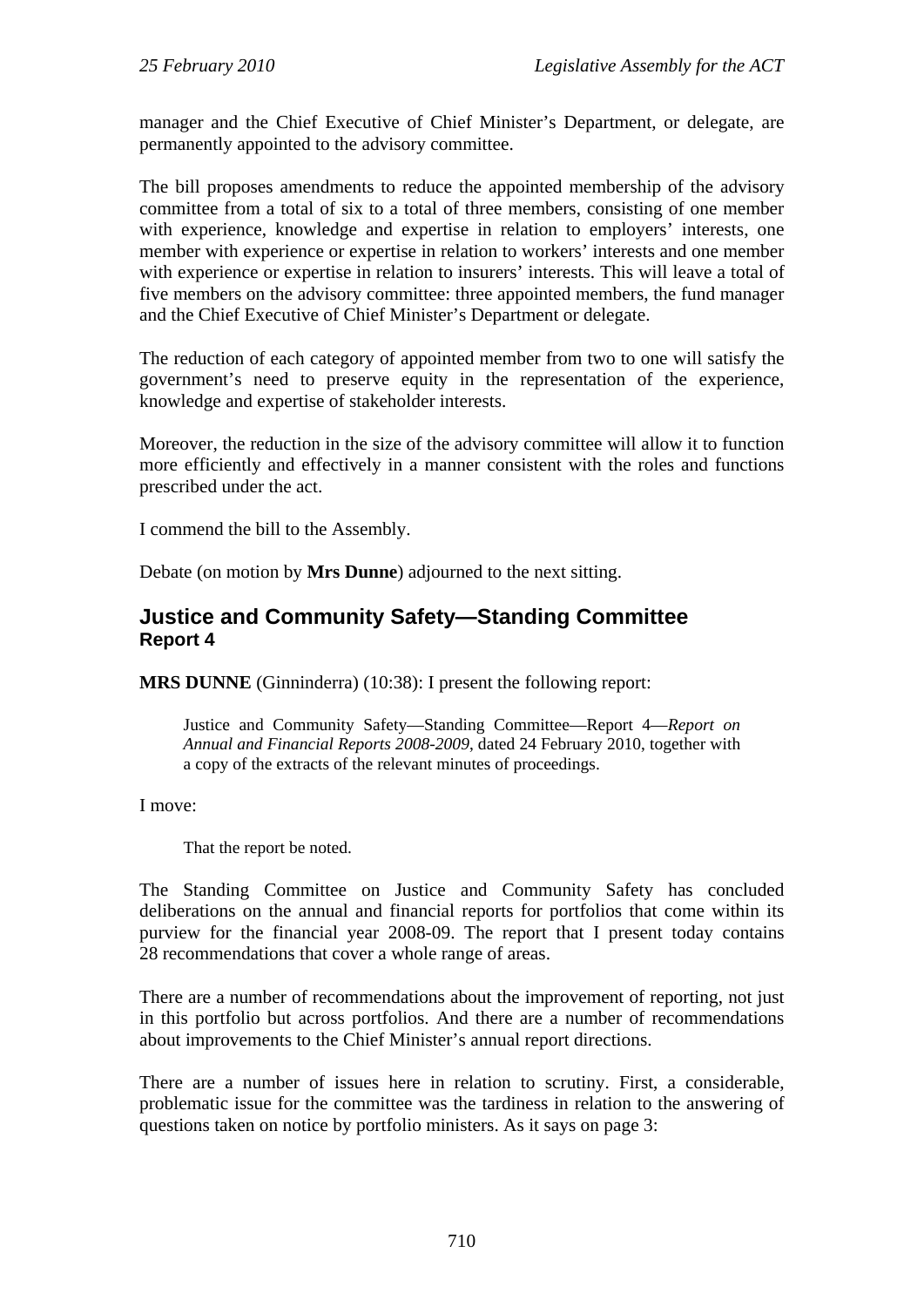The committee is concerned about the slow responses to questions taken on notice and given on notice during the inquiry, and the slow delivery …

At the end, there is a lengthy table outlining the number of questions taken on notice and the lengthy delays. It does point out the lengthy delays. Sometimes the lengthy delays were between when the minister signed off an answer to a question and when the committee received an answer to a question. The amount of time it sometimes seems to take for that last process, for it to be walked down a couple of flights of stairs, beggars belief.

The delay did impede the committee's deliberations. The committee probably would have concluded its deliberations much earlier if we had had the information. We started the hearings as early as we possibly could so that we could get these out of the way, because we have two other important inquiries and we wanted to give attention to those. We make a recommendation that in future relevant ministers advise the committee if and why they are unable to provide responses to questions on notice and supplementary questions within the time frame advised by the committee. Of course, the time frames in committee processes are usually much shorter than the Assembly time frames, but the time frames set by the committee in this case were much more generous than is the case with the estimates process. The committee was very disappointed in that.

As I said, there are a range of recommendations about improved reporting. In relation to improved reporting, the committee made special comment in relation to courts and tribunals, about the backlog indicators to assess the timeliness of the court system. In response to questions on notice, the committee was advised that, at 30 June 2009, there were 2,168 cases before the Supreme Court which were unresolved. During 2007-08, 1,600 cases were lodged, and during 2008-09 there were 174 judgements handed down, including from the appeals court. And as at December 2009, there were 57 judgements outstanding in the Supreme Court. During a similar period, 74 judgements had been reserved by the master, judges and the Court of Appeal. The longest standing of those judgements went back to 13 March 2008.

These are matters of considerable concern to the community at large and to the committee. At recommendation 9, the committee has recommended that the Attorney-General report to the ACT Legislative Assembly every six months between now and 2012 on measures that are being undertaken and progress that has been made to reduce the backlog in the ACT's courts.

There is also a recommendation in relation to unpaid fines. This is an ongoing issue. It is a difficult issue, and I know that all jurisdictions are looking at this in various ways. We have made a recommendation that the minister keep the Assembly apprised of progress during these sittings on work done in relation to the recovery of unrecovered fines—unpaid court fines.

In passing, we noted some issues in relation to legal matters that the department is dealing with. There was a standout item which in many ways intrigued the committee: there are court processes afoot that have resulted in a huge boost to the revenue of the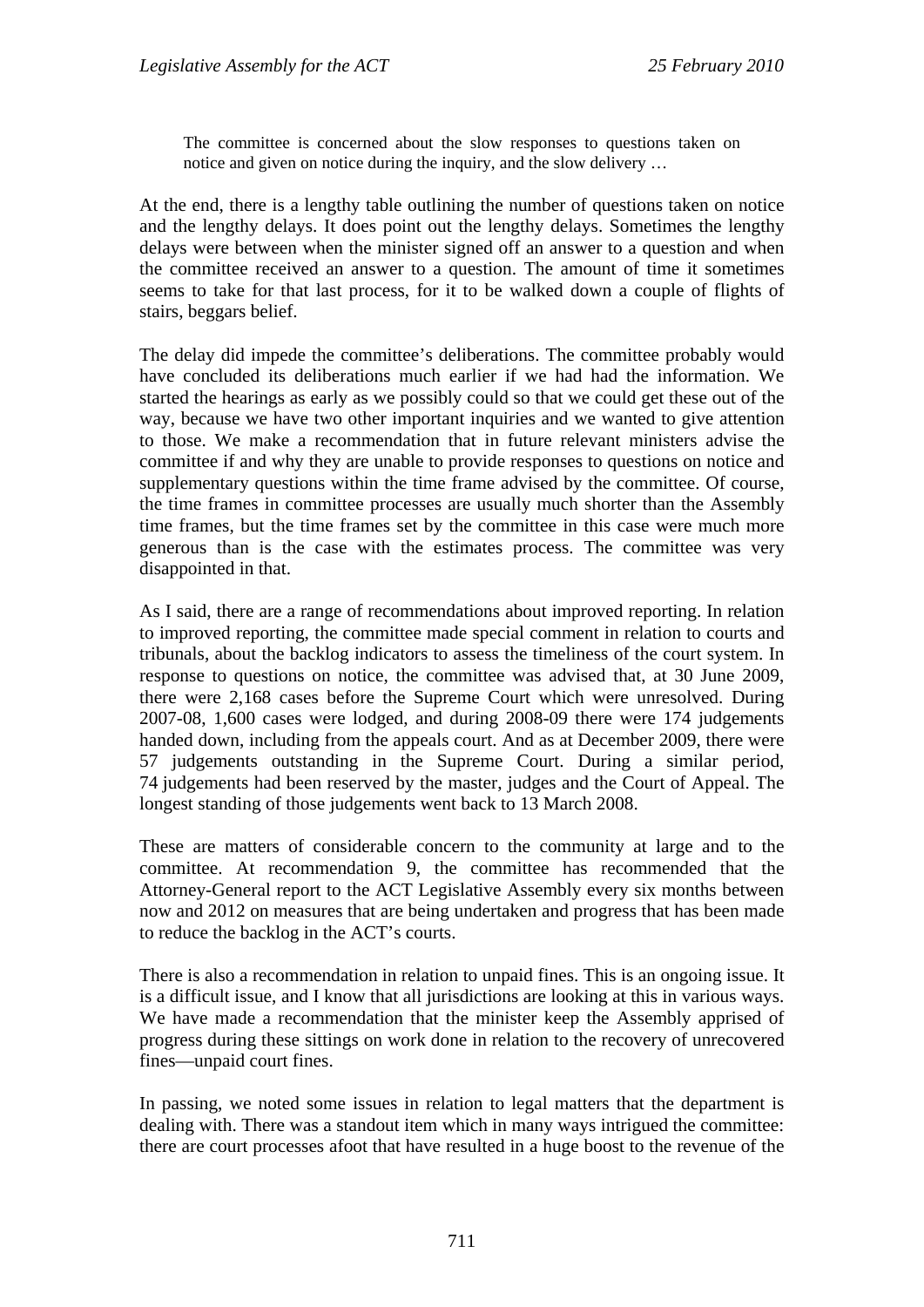ACT, to the tune of \$106 million over a period of time, through a number of court matters which the Government Solicitor, I think rightly, was not at liberty to speak about at the time because there are still court matters afoot. We have asked that, at an appropriate time in the future, the committee be briefed on that matter.

Some other highlights were in relation to ACT Policing. The committee spent some time going over the issue of on-the-spot fines and infringement notices and the failings of the government in implementing policy which was passed in this place in April 2008. As at the time of the hearings in November 2009, the policy had not been implemented because of procedural matters. There did not seem to be a mechanism at that stage for electronic infringement notices to be issued, and there had been some delay in having an interim paper-based system. We have called on the minister to provide an analysis on the delays in the next report and compare the performance of the ACT with their interstate counterparts.

In relation to Emergency Services, there were recommendations for improved reporting across the board. There are a lot of gaps in the reporting there and we thought this was a particularly poor part of the report. There was also, as has become customary in annual reports hearings in relation to Emergency Services, some time devoted to the funding of the new Emergency Services headquarters. The more we ask, the murkier the whole issue becomes. We have found that there are considerable discrepancies between what the committee was told this time and what it was told the previous time it asked questions. When you marry that to the information that is provided in the 2009-10 budget review that was tabled in this place on the last sitting Thursday, there is even more confusion. There are some recommendations about accounting for those discrepancies which I would encourage the minister to deal with.

One of the other issues that occupied the committee's attention was the funding situation with the Legal Aid Commission. We see from the reports that, over two years, funding to the Legal Aid Commission has increased by roughly \$100,000 from the commonwealth, \$400,000 from the ACT directly and another \$400,000 from the statutory interest account. It shows that the statutory interest account is proportionately doing the heavy lifting in increasing the funding to the Legal Aid Commission.

The report shows that, while applications for legal aid increased in the reporting year, the actual number of approved grants fell over the previous year, to the tune of about 1,000 applicants fewer receiving assistance during this reporting period. In addition to that, there have been recent reports that the Legal Aid Commission has had to suspend the roster of private practitioners who provide legal assistance on weekends and public holidays. This is of concern because it appears that people have been left unrepresented, and in some cases have been remanded in custody because they have been unrepresented.

Over the years, the committee has expressed concern about the funding for legal aid. It is an issue that occupies not just our minds: the Senate Legal and Constitutional Affairs References Committee has contemplated this in its report *Access to justice* and we note that the Victorian Attorney-General has been critical of the impact of cuts from the federal government in relation to legal aid.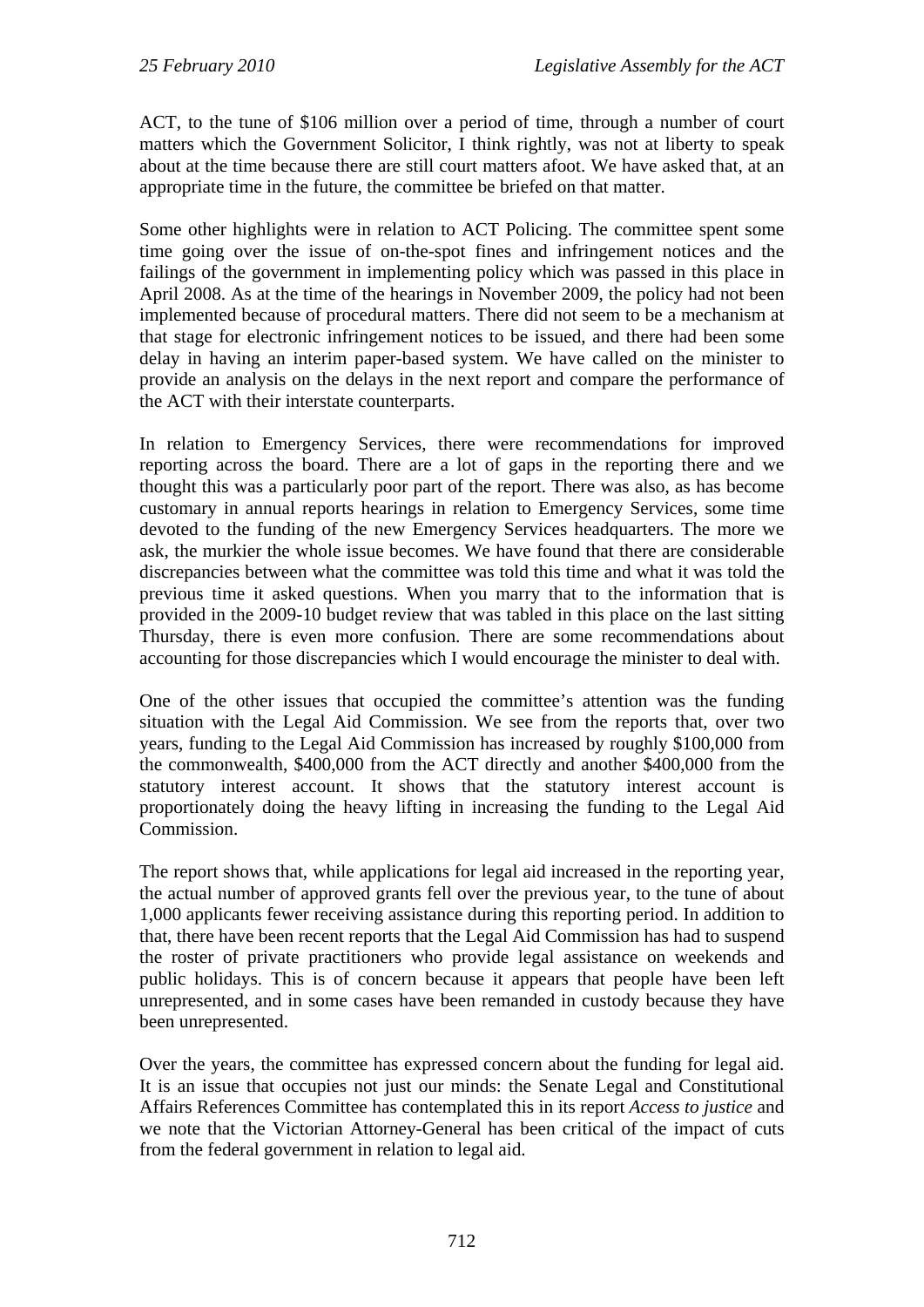This is an issue that goes back many years. My recollection is that it goes back to 1996, when the Howard government cut legal aid funding. The then ACT Attorney-General, Mr Humphries, was very critical of the commonwealth government, and he maintained his criticism of the commonwealth government's cut in legal aid funding. I did not hear the same vociferousness from Mr Stanhope and I do not hear it now from Mr Corbell. There are recommendations for the Attorney-General to do what he can to seek real increases in legal aid funding for the ACT.

There are other issues that arise in the report. The committee notes that the commission's staffing profile indicates that there are only 24 legal officers in a staff of 60. While we make the comment that the Legal Aid Commission cannot be compared to a normal legal practice—and I have, on other occasions, made similar points about conflict of interest—we do question whether the balance is quite right.

We also looked at a range of expenses. There seems to be a lot of money being spent on recruitment consultancies. We also note that there is—or was at the time of reporting—an as yet unexpended contract for \$23,000 for payroll services. The committee did wonder why the payroll services were being outsourced rather than going to the government Shared Services agency.

And there are recommendations in relation to getting the balance between administrative costs and legal costs in the Legal Aid Commission quite right. At the moment, we are concerned that people are being deprived of access to justice because there is not sufficient money for legal services in the Legal Aid Commission.

To conclude, let me say that the community advocate raised issues in relation to the availability of a register of enduring powers of attorney and other instruments. The committee has made recommendations about the availability of that, especially to health officials, where those decision-making instruments are of the utmost importance.

I commend the report to the Assembly. I look forward to the government response. I would like to thank my colleagues: Ms Hunter; Ms Porter, when she was a member of the committee; and Mr Hargreaves. Mr Hargreaves was in a difficult position because he was in hearings and participating in hearings where he had prior knowledge because of his previous position. He acted appropriately in those matters and I thank him for that. I also thank Hanna Jaireth for her splendid work on this and acknowledge the support work of the committee secretariat, especially Lydia Chung, who did a lot of work trying to keep track of the questions on notice, which were substantial. Special thanks need to go to Lydia and Hanna for their persistence in tracking down answers to questions on notice.

**MR HARGREAVES** (Brindabella) (10.53): Like Mrs Dunne, the chair, I would like to commend the report to the chamber. One of the points or one of the themes which comes through this particular report is mirrored in other reports by other committees into other departments reasonably frequently: this is about format and information and the way in which it is presented.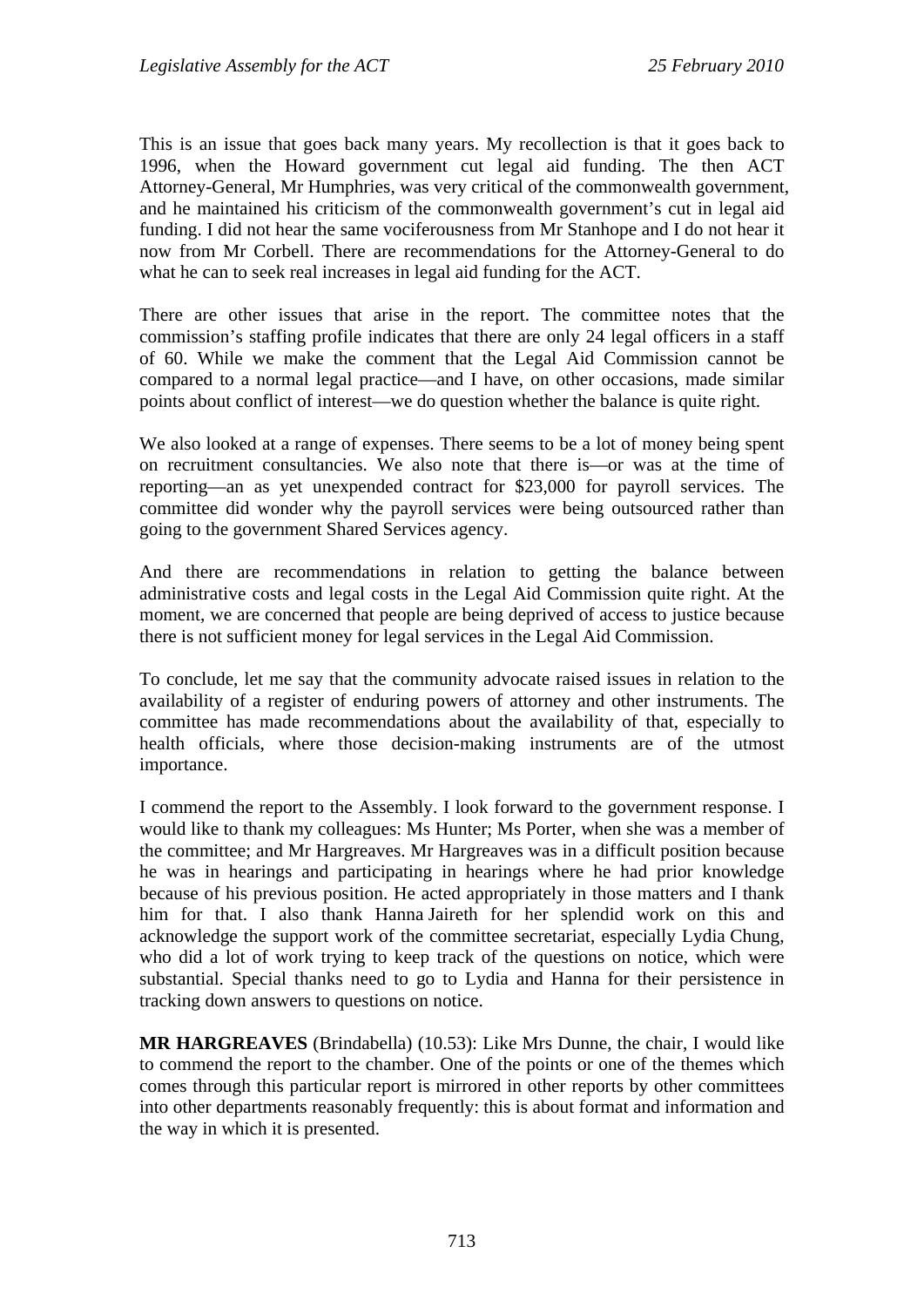I think it is fair to say that there has been—I have seen it anyway—an improvement over time in the nature of the production of annual reports which has made it easier for members who are not necessarily familiar with the workings and machinations of departments to work their way through. I applaud the departments for their improvement.

One of the things that I note as a member of other committees or from examining other departments as they come forward is that the consistency of information and the way it is presented are not there sufficiently that everybody can just pick up any old annual report and you can eventually work your way through it. There almost seems to be a competition between departments to see who can provide the best one. I would like to see the same format.

I do not know whether it is because people are not complying with the Chief Minister's directions or whether those directions in fact are not specific enough, but, Mr Speaker, if you look at comments on the annual reports of other departments, I think you will find this comment quite frequently. It particularly goes to the nature of the tabulation of statistical information contained in those reports. We could perhaps have some attention on that.

I would like to express my appreciation to the ministers who appeared before the committee—particularly, during my time, Mr Corbell. I found their willingness to engage with the committee commendable and I would like to see the record show that.

This time the committee decided to put details of questions on notice as an appendix to the report. I would urge members to have a bit of a look at that. You will see the nature of the questions; you will see the number of the questions; and you will see just how much work sometimes vexatious or frivolous questions can impose upon the committee secretariat and the departments. Sometimes it is very difficult for a committee to go through all of those sorts of things, because there is a stack of them.

It is to the credit of Dr Jaireth—I am sure Mrs Dunne will echo my sentiments here and her support staff that the distillation of all of that information in that quantity of questions on notice and the responses was done with such commendable professionalism.

I, too, would like to commend the report to the Assembly.

Question resolved in the affirmative.

*It being 45 minutes after the commencement of Assembly business, the debate was interrupted in accordance with standing order 77. Ordered that the time allotted to Assembly business be extended by 30 minutes.*

#### <span id="page-17-0"></span>**Statement of planning intent 2010 Paper and statement by minister**

**MR BARR** (Molonglo—Minister for Education and Training, Minister for Planning, Minister for Tourism, Sport and Recreation and Minister for Gaming and Racing):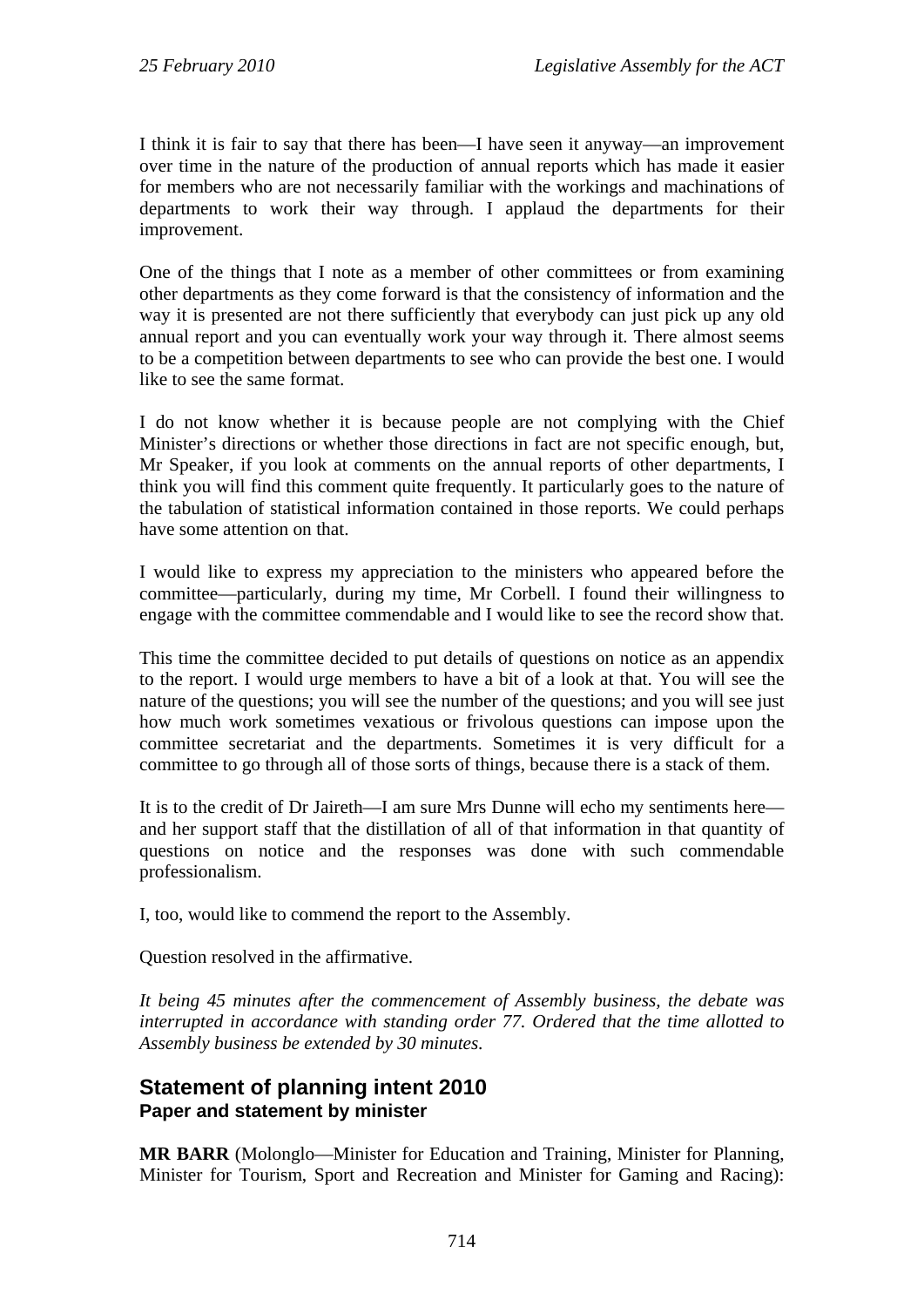For the information of members, I present the following paper:

Planning and Development Act, pursuant to subsection 16(2)—Statement of Planning Intent 2010.

I seek leave to make a statement in relation to the paper.

Leave granted.

**MR BARR**: The Planning and Development Act provides the Minister for Planning with an opportunity to give the ACT Planning and Land Authority statement of planning intent. In 2007, I released my first statement of planning intent. That statement established key planning priorities for the government, and these included serving Gungahlin, planning system reform, affordable housing and land release, and addressing climate change.

Among other things, the new directions resulted in mandated water use reductions of 40 per cent for new developments; the creation of a more compact city through the development of the compact block code; and the Gungahlin town centre planning study.

By ensuring a high number of planning-ready blocks, there has also been a significant increase in land supply, with 3,470 dwelling sites released in 2007-08 and 4,339 new sites released in 2008-09. These directions remain relevant and continue to form part of the government's planning priorities. A changing environment, however, means that we need to update our priorities and ensure that we are responding to new challenges.

The 2010 statement of planning intent builds on my first statement, refining the planning policy directions laid out in 2007 and responding to a range of new challenges. In setting priorities for the future of planning in Canberra, the statement outlines a direction or intent whereby Canberra will maintain its unique status as the nation's capital while providing the living environment that Canberrans want and Canberrans deserve.

My 2010 statement also includes the intent that the government will ensure Canberra has a planning system which meets the challenge of climate change, supports economic growth and involves the community in decision making. These issues have come to the fore in the context of the impacts of the global financial crisis and the actions taken to ensure that the territory's economy is strong enough to enable the ACT to work through the crisis. To reflect these messages, the key areas in my 2010 statement of planning intent are: supporting Canberra's economic growth; preparing for a sustainable future; planning for a more compact, more affordable city; planning for our neighbourhoods; continuing to listen to the community; and keeping politics out of planning

In terms of supporting Canberra's economic growth, in the short to medium term there is an ongoing need for the development assessment system and construction services to be responsive to new demands. In this respect, the new development assessment system is already showing itself to be flexible and adaptable.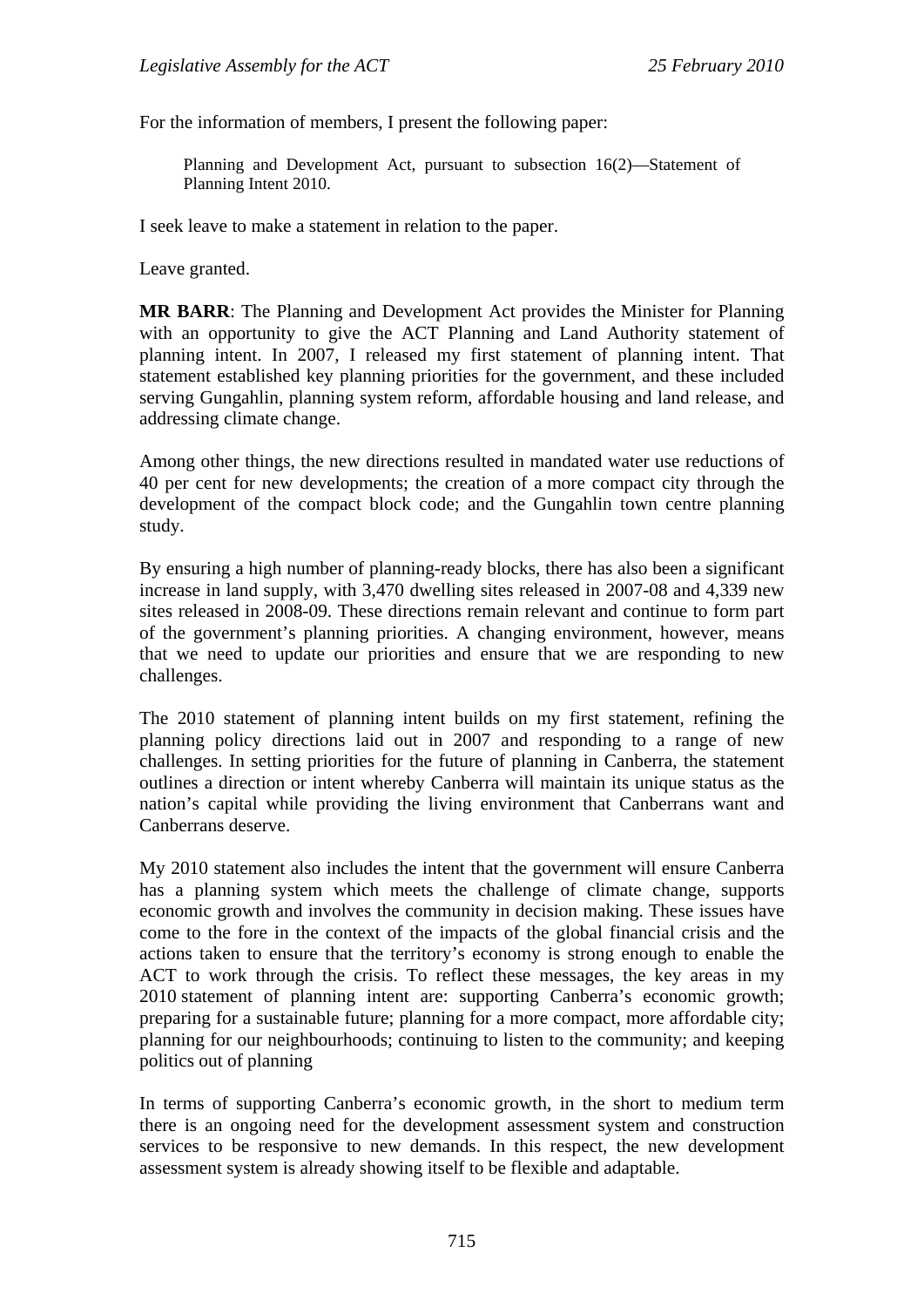The government's ACTPLAn initiative has delivered a range of procedural, cultural and structural improvements. ACTPLAn is an action plan supported by industry to ensure that ACTPLA, the Department of Territory and Municipal Services and the building industry work more closely together to support thousands of building jobs in the ACT.

As I have said before in this place, climate change means Canberra changes. And our ideas for planning respond to this. The ACT government is planning for climate change. The government's intent is to drive change to planning policy through the sustainable future program in support of the government's climate change strategy, weathering the change. This will drive changes to regulation and design standards in the territory plan, including those relating to solar orientation and solar access.

The government's intent is to develop and implement statutory arrangements for protecting solar rights. We intend to consult industry to alter the current solar access rules in the territory plan to ensure better tools for measuring energy gain. And we intend to strengthen the rules around passive solar orientation of stand-alone blocks in new subdivisions.

We intend to evaluate and review the Canberra spatial plan to ensure that it is responsive to and can deliver on the key principles that are contained within it. We intend to work with the community and industry to implement, over the next decade, carbon targets for entire estates.

We intend to implement more comprehensive measures to increase residential density in and around town and group centres and along transport corridors. We intend to develop world's best practice sustainable development demonstration projects such as the East Lake development. We propose to further enhance stormwater harvesting in new estates, establish new approaches to water re-use in the Molonglo Valley development and continue to drive energy efficiencies in new and existing homes by phasing out electric storage hot-water heaters for class 1 and 2 buildings, consistent with the COAG national strategy on energy efficiency.

As Canberra's population grows and the demand for new and affordable housing increases, the government will continue to plan new suburbs in accordance with the Canberra spatial plan. At the same time, the government's aim is to meet the goal of the Canberra spatial plan to achieve 50 per cent of all new development by 2030 within 7½ kilometres of the city centre. Building on the work already undertaken in areas such as Woden, Belconnen, Gungahlin and Braddon, we will investigate ways of preparing our town centres and group centres for the future. To quote from the statement:

Perhaps the most difficult element of any development assessment system is balancing the rights of the community with the rights of the individual.

The planning system has to balance these competing rights through the consultation process, the notification process and, to a lesser extent, in the appeals process.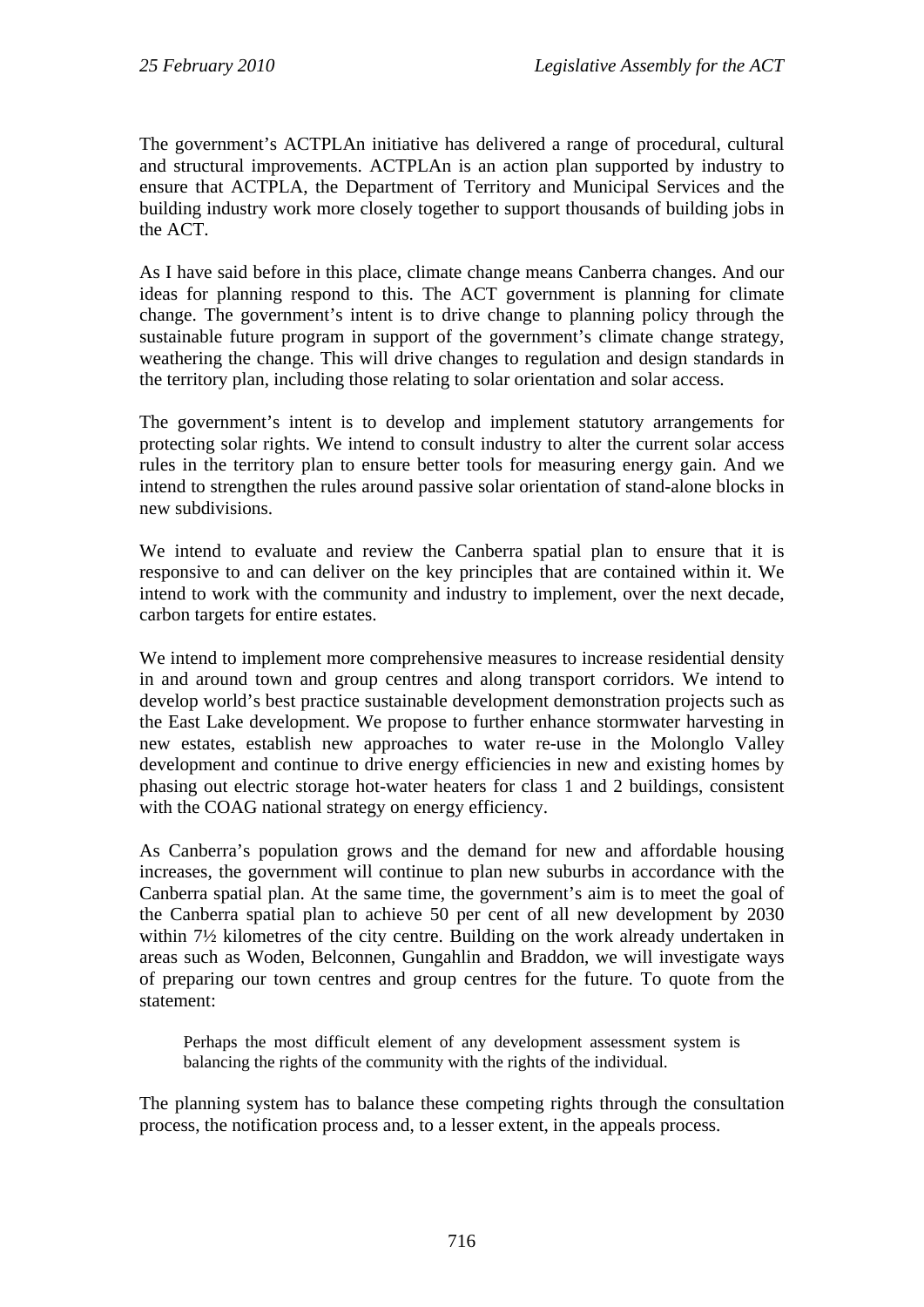A key feature of the broader planning system is the focus of public consultation in the development of the territory plan and its related codes. This is designed to make the system fairer on everyone by engaging the community in setting the planning rules rather than debating policy through individual development proposals. This is a very important aspect of our consultation processes.

It is the intent of the government to ensure that there are appropriate opportunities for the public to be effectively engaged in strategic planning projects and the development of planning policy. However, we will also limit the potential for policy to be subject to contest through the processing of individual development applications. At the same time, the government will continue to promote and encourage those who propose to develop or use land where a development application is required to consult those who may be affected by their proposals and respond appropriately before lodging a development application.

Finally, good planning works to harmonise our communal, economic and environmental needs. There is no doubt that bringing these needs together can be a very difficult balancing act. But balance is at the heart of the government's approach to planning. Balance also applies to our approach to development. To ensure development assessment is undertaken without political or commercial interference, the government will continue to keep politics out of planning.

The development assessment process will remain a statutory function. This is to make sure that decisions are made at arm's length from government, providing the community and industry with confidence in the separation of powers between policy making and development assessment decision makers.

To summarise, the government's planning intent in relation to this key planning function is to maintain the statutory independence of development assessment and to prioritise the timely processing of development assessment and to ensure transparency of information about development assessment.

The act requires that the minister table the statement of planning intent in the Assembly not later than six days after the statement is given to the authority. I have given a copy of the statement of planning intent to the Chief Planning Executive of the ACT Planning and Land Authority earlier this week. I table it today for members.

**MS LE COUTEUR** (Molonglo), by leave: I thank the planning minister for bringing this to the Assembly's attention. We have our usual comments about the role of politics in planning and I think this is the role that politics has in planning—that is, the role of determining the overall intent of our planning system. Obviously I can only talk about this at a high level because I received the document only about half an hour ago. I would say that generally it seems something which we would be agreeing with. I think that everyone in this Assembly wants a sustainable city. I am sure that everyone in Canberra wants a sustainable city. With this document, as with the rest of the planning system, the devil is in the detail.

We have been talking for a long time about creating a city that is green, sustainable, climate change ready, water sensitive, child friendly, inclusive et cetera. What we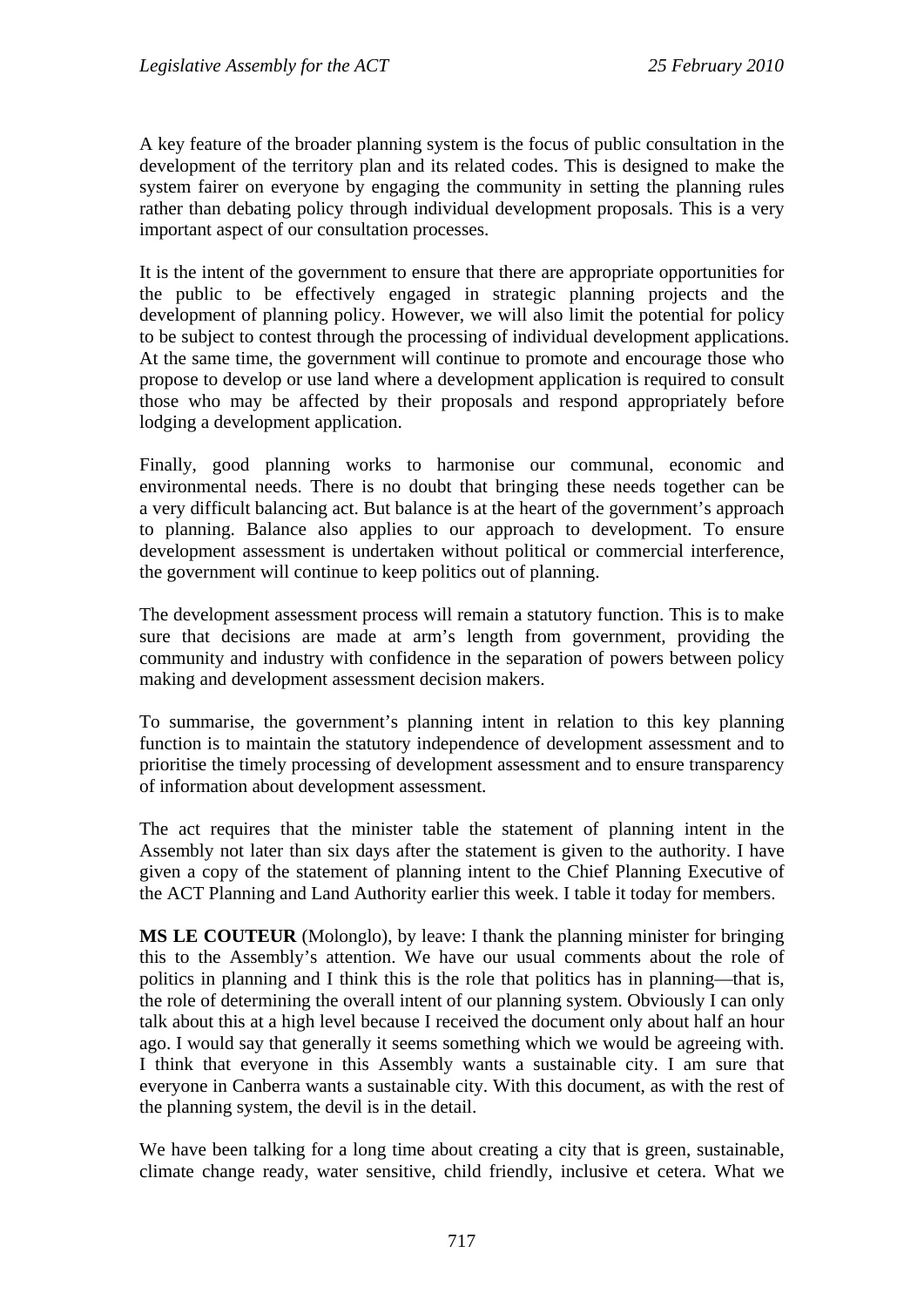need to be concerned about is actually achieving it—not just the good words which Mr Barr has written here. I will go through and talk about some of the issues which he has raised. Firstly, he says that his statement of planning intent in 2007 was addressing climate change. I guess I would have to say there is a fair degree of scepticism as to the efficacy of planning systems addressing climate change to date.

I would like to make particular comment about the compact city through the development of the compact block code. This is an area where we need to look at what has happened in practice. While the ideas behind it seem quite sensible, we need to look at what this is doing in terms of solar access, space for kids, in particular, to play and green space and whether the idea of having lots of little houses on little blocks—houses made out of ticky-tacky all lined up in a row, as the song says—is the way to go or whether we need to look at different built form—for instance, more row housing and terrace housing.

Moving right along to the points in Mr Barr's statement, his first dot point is that the government's intent is to drive change to planning policy through the sustainable future program. This seems like a very interesting program. My question is: how does that get involved with the rest of the planning system? In fact, the sustainable future program produced whole-of-government recommendations. I would really like to hear how ACTPLA is going to be driving the whole-of-government plans which it talks about in the sustainable future program.

Mr Barr's statement goes on to a number of dot points about solar access rights and legislation. I am very pleased to see these in Mr Barr's statement. As Mr Barr would be aware, these were part of the agreement between the Greens and the ALP when the ALP formed government. We have, in fact, been quite disappointed that these changes have not already been introduced, given that it is about 18 months since the Stanhope government took office. I would like to see work on this considerably hastened. Obviously, the next point of evaluating and reviewing the Canberra spatial plan to ensure that it is responsive and can deliver on the key principles would seem a good idea.

The next point—working with the community and industry to implement, over the next 10 years, carbon targets for entire estates—again, seems a useful idea. The issue here, of course, is going to be what are the targets. I hope that the government, in doing this, will bear in the mind the commitment which has already been made by Minister Corbell, that by 2060 the ACT will be carbon neutral. I would like to see that being the target for the estates. That is where we have decided as a community we have to end up so we may as well plan for that now rather than attempt to retrofit estates in the future so they can be carbon neutral. It will be cheaper both in the long run and in the short run to have good development up front. I note that is an area where the Liberal Party, in particular, have been debating with us the usefulness of planning up-front for houses which use less energy and for estates which will require less energy to be spent, estates which will be more liveable. We think this is the way to go. I am glad to see that the government seems to be moving in the same direction with carbon targets for entire estates. I would like to see the sorts of targets which we know we will need for the future.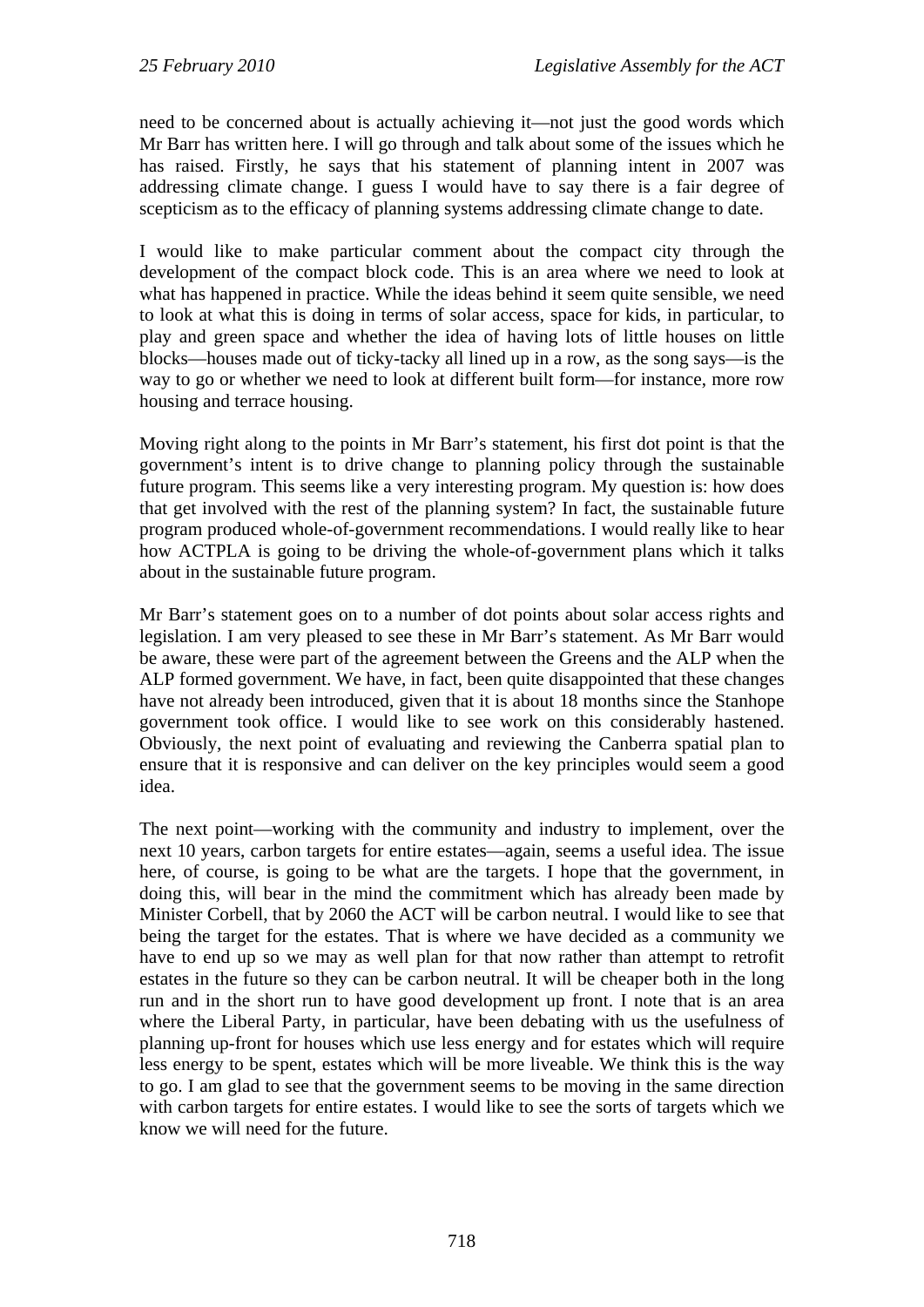The next dot point is "implement more comprehensive measures to increase residential density in and around town and group centres, and along transport corridors". Again, this is something the Greens support and have supported for a long time. In terms of making this a more sustainable city from an environmental point of view, it is important that we lessen the energy required in transportation.

In terms of making the city more sustainable from a more social point of view, it is also important to lessen the energy that is required in transport. People in Canberra are now spending a lot of time moving from one place to another. I have been talking to friends who say they are spending 45 minutes to drive to work. Only a few years ago you would have said you would have to live in Sydney or Melbourne to do those sorts of times. But, no, you can live in Canberra and do that.

We need to design our city so that there is good public transport and good active transport so people can walk, ride their bikes, catch a bus—and possibly in the future use light rail—so they can easily and conveniently, and cheaply for them and the environment, get to where they need to go. The statement about what could be described as transport-orientated development is one of the key mechanisms that this community needs to have to make better transport happen.

Mr Barr's next dot point is "develop world best practice sustainable development demonstration projects such as the East Lake development". That is a very good aim, but my question is: why is it only for demonstration projects such as the East Lake development? If it is good enough for East Lake, why is it not going to be good enough for all the developments in the ACT? I would like to see this change to develop world best practice sustainable development in all of the ACT's development.

In this regard I particularly want to comment on the Molonglo development. I point out to Mr Barr and the chief planning executive that one of the items in the agreement between the Greens and that Labor Party was excellence in sustainable design for Molonglo. I would like to see this statement amended to explicitly include Molonglo, which is the next big area of urban development in the ACT. It needs to be something which we do better than we have in the past. It needs to be world best practice for sustainable development.

I note that the next couple of points are about water use—"further enhance stormwater harvesting in new estates" and "establish new approaches to water re-use in the Molonglo Valley development". I note here, again, an item in the Greens-Labor Party agreement which talked precisely about this and the possibility of developing a third pipeline for reuse of water.

Looking at the last dot point, it is a bit strange to see—"continue to drive energy efficiencies in new and existing homes by phasing out electric storage hot water heaters for class 1 and class 2 buildings, consistent with the COAG national strategy on energy efficiency". Mr Barr might remember that a little under a year ago I introduced legislation to do precisely what this dot point says. The Labor Party quite vehemently opposed the legislation at the time. It was finally passed in a heavily amended form with the support, which I welcomed, of the Liberal Party. The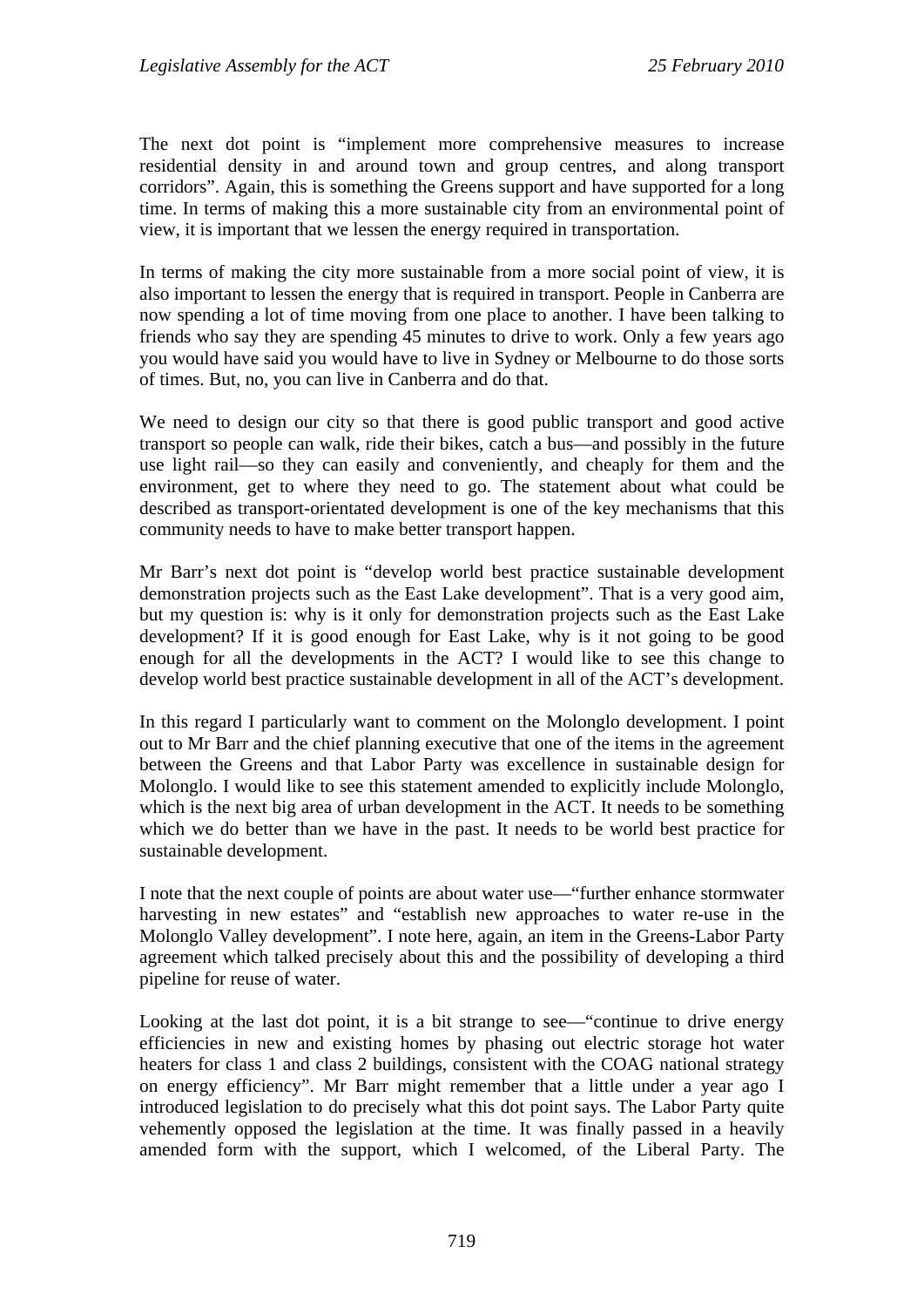legislation passed was only for new houses. I am very pleased to see that the Labor Party is supporting it. I regret very much that it did not support the legislation a year ago so that this could have been happening earlier in the ACT.

The next point I would like to make is that the government's aim in the Canberra spatial plan is to achieve 50 per cent of all new development by 2030 within 7½ kilometres of the city plan. I believe this is, in fact, the current aim, not just an aim by 2030. My question to Mr Barr is: how much of that is happening now? How much of our development is greenfields and how much of it is infill? Next he goes on to talk about building on the work we have already undertaken in areas such as Woden, Belconnen, Gungahlin and Braddon—"we will investigate ways of repairing our town centres and group centres for the future". I was really surprised on reading this that we did not mention Civic in this list. Is Civic not the number one centre of Canberra?

**Mr Hargreaves**: No, Tuggeranong town centre is.

**MS LE COUTEUR**: Okay—second only, possibly, to Tuggeranong town centre, Mr Hargreaves. Civic is an area which, it would be almost universally agreed, needs better planning. I continually get people saying, "Why is there no master plan for Civic?" I have had this conversation with ACTPLA who have told me that, because of the issues with the National Capital Authority, the only master plan they can have is the Griffin legacy. I note, of course, that even the federal parliament has suggested that the Griffin legacy should not be adopted—that is, when there was a joint parliamentary inquiry into it in the house on the hill.

Civic is clearly an area which needs better planning. The document which the government put out a couple of weeks ago on the greater Civic was not a master plan. It could not be described as a master plan. It was probably a budget plan for TAMS and as such it has some use, but Civic desperately needs some more inclusive planning. Civic is the centre for the inhabitants of Canberra, as distinct from parliament, which is the centre for the parliamentary part of Canberra. The citizens of Canberra need more involvement in planning Civic. People really do not know what the future of Civic is.

Next I move on to the statement's comments about the appeals system and balancing the rights of the community with the rights of the individual. I am surprised that Mr Barr did not mention the rights of the developers and property owners, because I think those rights also need to be balanced in this. I have to agree with him that is very difficult to correctly get the balance between the various property rights in this system. I note in passing that I introduced a bill to change the balance to a very small extent because I do not think we have got it right as yet.

I would also note that when we are talking about the appeals system one of the issues is the territory plan. The territory plan has a lot of objectives in it which, generally speaking, are all very good things which almost everybody would agree with. The problem, as I said before, is that the devil is in the detail. A lot of the objectives are not expressed in any way as rules in the territory plan. So when ACTPLA comes to evaluate a DA and the DA—if it does—goes to ACAT on appeal, often only the rules are looked at, not the objectives of the territory plan. This is a considerable oversight. It is something which I talk about in my planning and development legislation.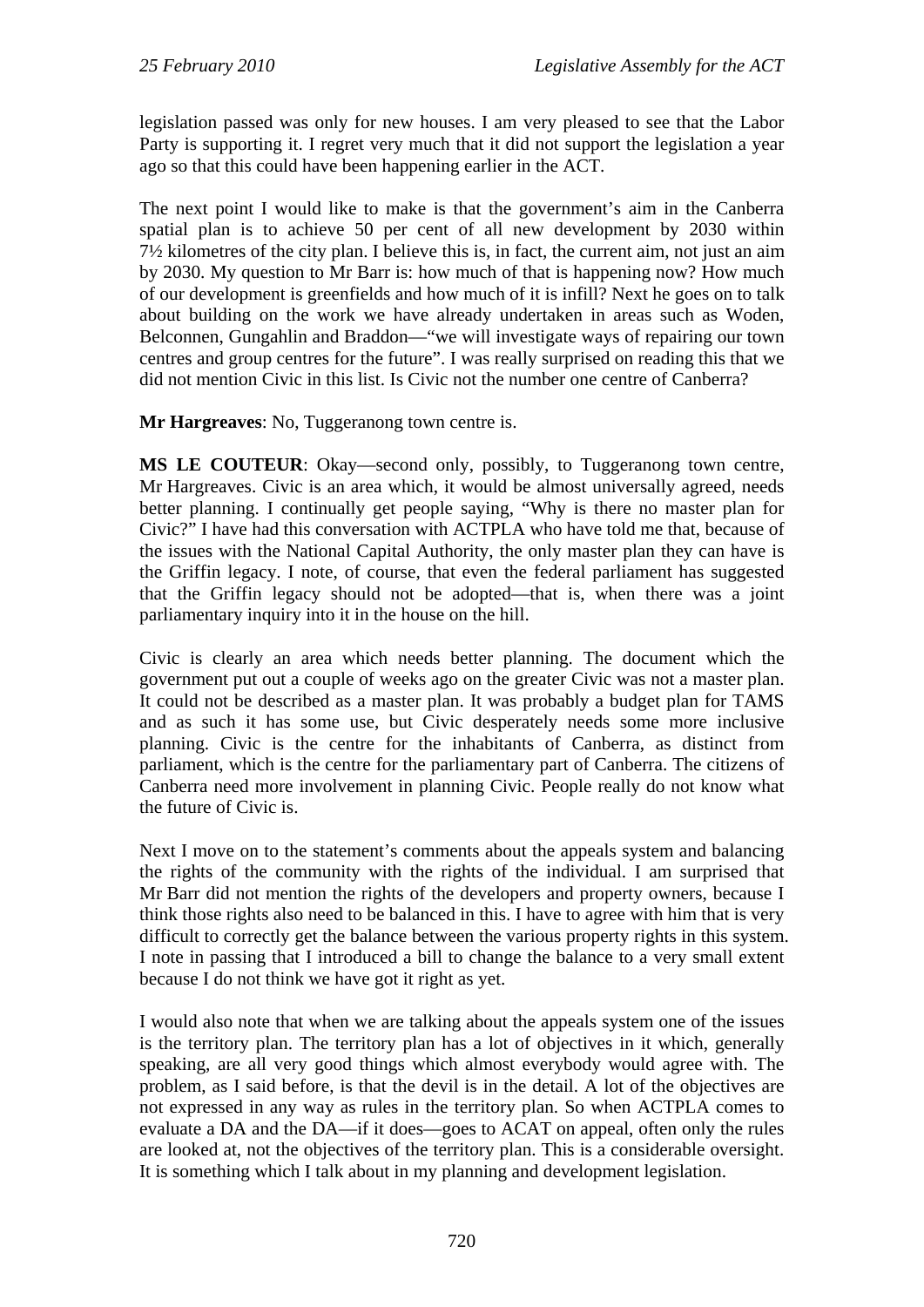One of the issues that I am disappointed was not mentioned in this statement is child-friendly planning. It was part of the Greens agreement with the Labor Party and I understand it is something that the government are working on through DHCS. They are working on this in their children and young people plan. I thought I only had a little bit of time but it seems that I have an unlimited amount of time to speak. I will just very briefly—

**Mr Hargreaves**: So far you've got the record.

**MS LE COUTEUR**: I am sure that is not true, Mr Hargreaves. I believe Bernard Collaery has the record. I heard he managed to speak all day at one stage. I am not up for that. But what I am up for talking about is what is probably the closest the Greens have to a statement of planning intent. If I had realised this was coming up, maybe I would have managed to produce one. As members will be aware, last week the Greens launched the statement entitled "Excellence in sustainable design in the Molonglo Valley development". In it, we go through 11 points. We go through energy, transport, sustainable road and path networks, pedestrian-friendly design, child-friendly design, water, open spaces and nature reserves, protection of river corridor and the riparian zone, community gardens and suburban level composting, public housing and universal design. We also end up with some examples of sustainable design where other jurisdictions are doing things better than the ACT.

I will not go through this fully because it is probably a bit too long. I would just like to make a few comments based on some of the public discussion of this, specifically in terms of seven-star housing. Seven-star housing is something which we think would be a very good idea for the ACT. We have read quite a number of reports, particularly from RMIT, where it has been demonstrated that after a very small number of years the minimal extra costs of building seven-star will be well and truly repaid and it is cheaper to live in seven-star housing rather than less energy efficient housing. The costs of seven-star housing are not a lot more.

I sincerely hope the development authorities will do the right thing—and I am encouraged, based on Mr Barr's statement, that they will—and they will orientate the blocks correctly. Every new block should have a useable northern face. Given that, and given good insulation, it is really just a matter of the builders using good design, rather than a lot of additional money, to create seven-star houses. I have seen examples where it is cheaper to create a seven-star than a less energy efficient house. Seven-star housing is something which costs very little in the beginning and has big positive benefits in the future. It means that people will be more comfortable in their houses and will spend less money on heating and cooling.

Another area that has been talked about quite a deal is the Greens' aspirations for Molonglo. We hope that Molonglo will be an area where the transport system is good enough so that most households find they need a maximum of one car. I hope some will find they do not need any cars. Most of them will be able to live their lives quite comfortably and easily with one car. This is because there will be good public transport, good walking provision and good cycling provision. These are things which make a city more liveable. They help the inhabitants of the city to be healthier by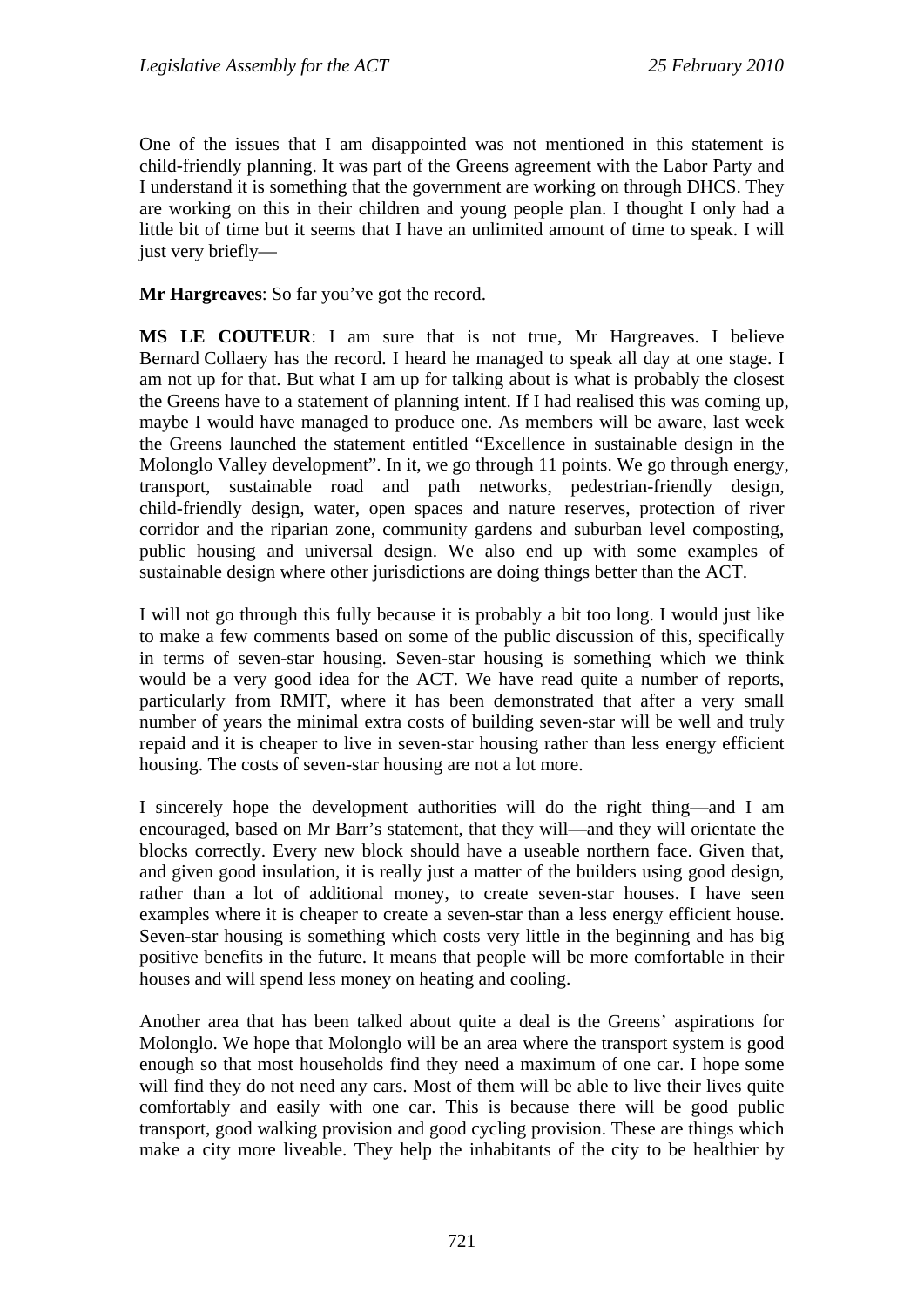encouraging active transport and having a bit of activity integral in our lives instead of being something that we have to drive our car and go to the gym for. In the long run, it will save people money and it will save the territory money. Instead of providing a lot more roads, we can provide cycle highways and footpaths for people to walk on. The city will be healthier and the people in the city will be healthier. We will create a more sustainable city which will have fewer negative impacts on the world.

**MR SESELJA** (Molonglo—Leader of the Opposition), by leave: I was not here while the minister was delivering his speech—and I am not sure if it was delivered to my office—because I was at the organ donor awareness function, so I will just pick up on a couple of the points in the plan.

It is worth noting that all of Mr Barr's good ideas in planning seem to draw their inspiration from our policies. We compliment him on finally, and hopefully, signalling that the government has learnt its lesson from some of its planning policies about focusing in and around core areas for its residential infill. What we said in our 2004 policy was:

… concentrating high density residential development along major transport corridors and around town and group centres.

I read from the statement of planning intent:

… implement more comprehensive measures to increase residential density in and around town and group centres, and along transport corridors …

It does sound extraordinarily familiar to me, Madam Deputy Speaker.

**Mr Barr**: There has not been disagreement about that.

**MR SESELJA**: Well, there is disagreement, because the focus of ACT Labor has been to dump it in the core areas; their way of delivering infill has been the core areas. What have they done in the spatial plan to deliver that? What have they done, say, in relation to Northbourne Avenue? What have they done in relation to Civic and having more people live in Civic?

We saw a belated announcement of a plan from the Chief Minister, which was universally panned because it had no detail; it had no demonstration of how they were going to get there. It was merely a case of the Chief Minister being at the end of his time and putting out policies to say, "I'd like to see double the number of people living in Civic." Well, that is good, but what are you going to do to actually achieve that? We have seen redevelopments in recent years where there could have been mixed use, where we could have seen residential, and we did not. We have seen no movement in areas such as Northbourne Avenue.

This government have been obsessed with what has been proven to be a very flawed core-area policy, which they gradually had to wind back because of the inevitable problems that go with it. That has become even less effective than it was in terms of delivering infill, because it was such a flawed policy and they had to change some of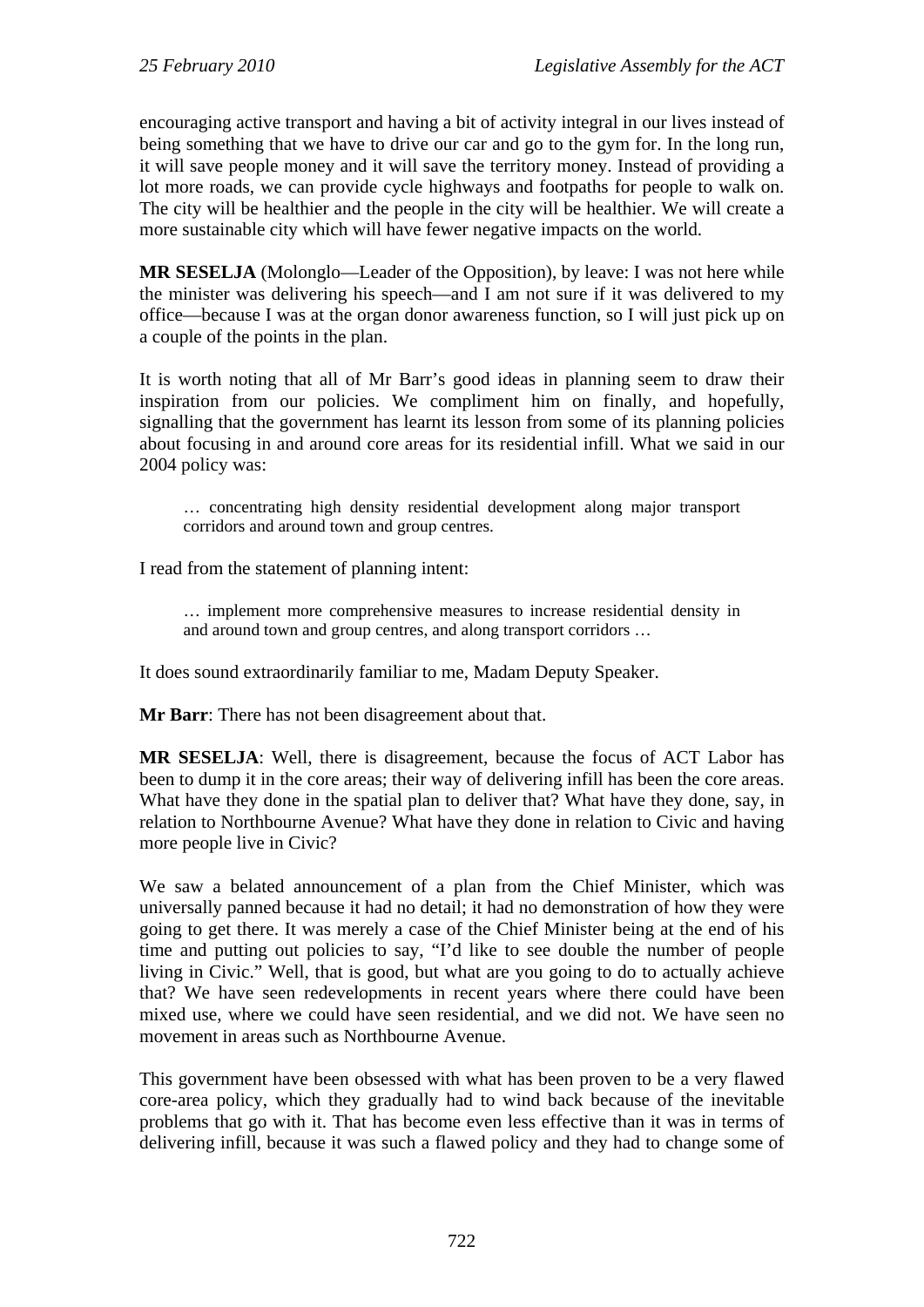the parameters so you would not get too many units happening in the cul-de-sacs. We have seen them backing away from that. Now we actually need to see a serious plan to have more people living in our town centres and in Civic.

Simply stating a number that you would like to get to does not get it done; we want to see that there is actually a plan to work with industry, to look at identifying sites, to look at ways of encouraging infill in those areas. We look at how much land is wasted in some of our inner areas and we look at underutilised need, then we see—as we have seen starkly this week—the real problems around housing affordability for young families in Canberra. Many of these people would be very happy to buy units, but even units have become expensive and difficult to get into. I reject absolutely this line that is peddled by some that it is merely the high expectations of this generation that is causing the housing affordability problem. That is not true.

We know that it is the land prices and we know that it is the lack of availability of units that has seen even basic housing—very modest small houses and small units become very expensive. Part of the answer to that has to be to actually allow for more infill as well as your greenfield development. You cannot have one without the other, and we have seen that neglected. We have seen the greenfield end neglected. There has not been enough coming on line, and that has been a significant issue.

This obsessive focus with their main approach to medium density, which has been the failed core-area policy, has wasted a lot of years in dealing with this. That is part of the reason, I think, why we see from the HIA-Commonwealth Bank report that we are such an unaffordable jurisdiction, even by national standards, regardless, of course, of what the Chief Minister tries to say about it.

We see again in this document that the minister wants to take the politics out of planning. Labor's record around the country on taking the politics out of planning is a colourful one, let us say. We only have to look to Wollongong to see what their record is on taking the policies out of planning.

**Mr Barr**: And the relevance to the ACT of that is?

**MR SESELJA**: Well, it is the Labor Party, you know—

**Mr Barr**: Are you suggesting Wollongong-type corruption in the ACT planning system?

**Mr Hargreaves**: Are you going to take Howard's credit? Are you going to take the credit for John Howard, mate?

#### **MADAM DEPUTY SPEAKER**: Mr Hargreaves!

**MR SESELJA**: Just down the road in Wollongong we see an example of the Labor Party taking the politics out of planning.

**Mr Hargreaves**: Are you going to take the credit for Baxter? Are you going to take the credit for the detention centre?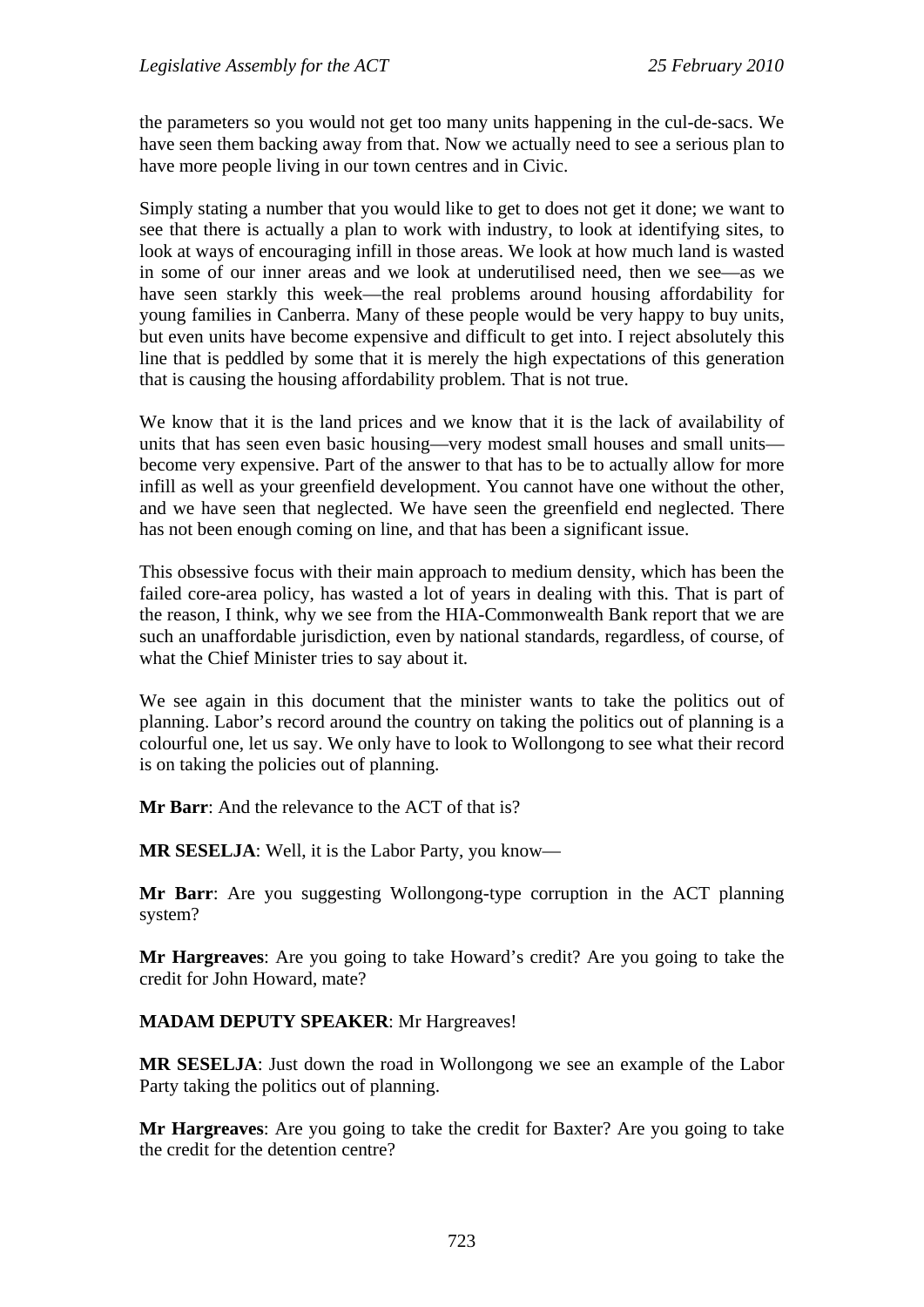**MR SESELJA**: That is how they do it. That is how they do it in Wollongong.

**Mr Hargreaves**: I'm awake now!

**MR SESELJA**: Not much politics there!

**MADAM DEPUTY SPEAKER**: Mr Seselja, will you just resume your seat for a few seconds, please.

**Mr Barr**: Because, of course, that's never happened in Liberal or National-run councils anywhere in this country, has it? No, never.

**MADAM DEPUTY SPEAKER**: Mr Barr! I know that this has touched a raw point. However, Mr Seselja, will you—

**Mr Barr**: I don't own any white shoes, Madam Deputy Speaker.

**MADAM DEPUTY SPEAKER**: No, I understand that.

**Mr Barr**: But there are plenty of people on that side of politics who do.

**MADAM DEPUTY SPEAKER**: I am just about to speak to Mr Seselja about this. Mr Seselja—

**MR SESELJA**: Yes, Madam Deputy Speaker.

**MADAM DEPUTY SPEAKER**: Wollongong has got nothing to do with this particular subject, so will you please—

**Mr Smyth**: It has everything to do with planning, though.

**MADAM DEPUTY SPEAKER**: Excuse me, Mr Smyth, I am speaking to Mr Seselja. Just stick to the subject matter, which is the minister's statement of planning intent. That is what you are talking about; nothing else.

**MR SESELJA**: It was a broad statement of comments, and I thank you, Madam Deputy Speaker, for your ruling. I do thank you for highlighting what a raw nerve it has touched for the minister and for the Labor Party.

But let us go to a more local level: the difficulty when you develop your policies on the back of slogans is what it all means. What does it mean for him to keep politics out of planning? He says it is all going to be at arm's length. Well, we have got a regime that does allow for most decisions to be at arm's length, but is the minister saying now that he is not going to use the call-in powers? What does it mean for the call-in powers? I think he used his call-in powers on the dam. Did he call in the hospital car park? I think he may have called in the hospital car park. That was called in, yes.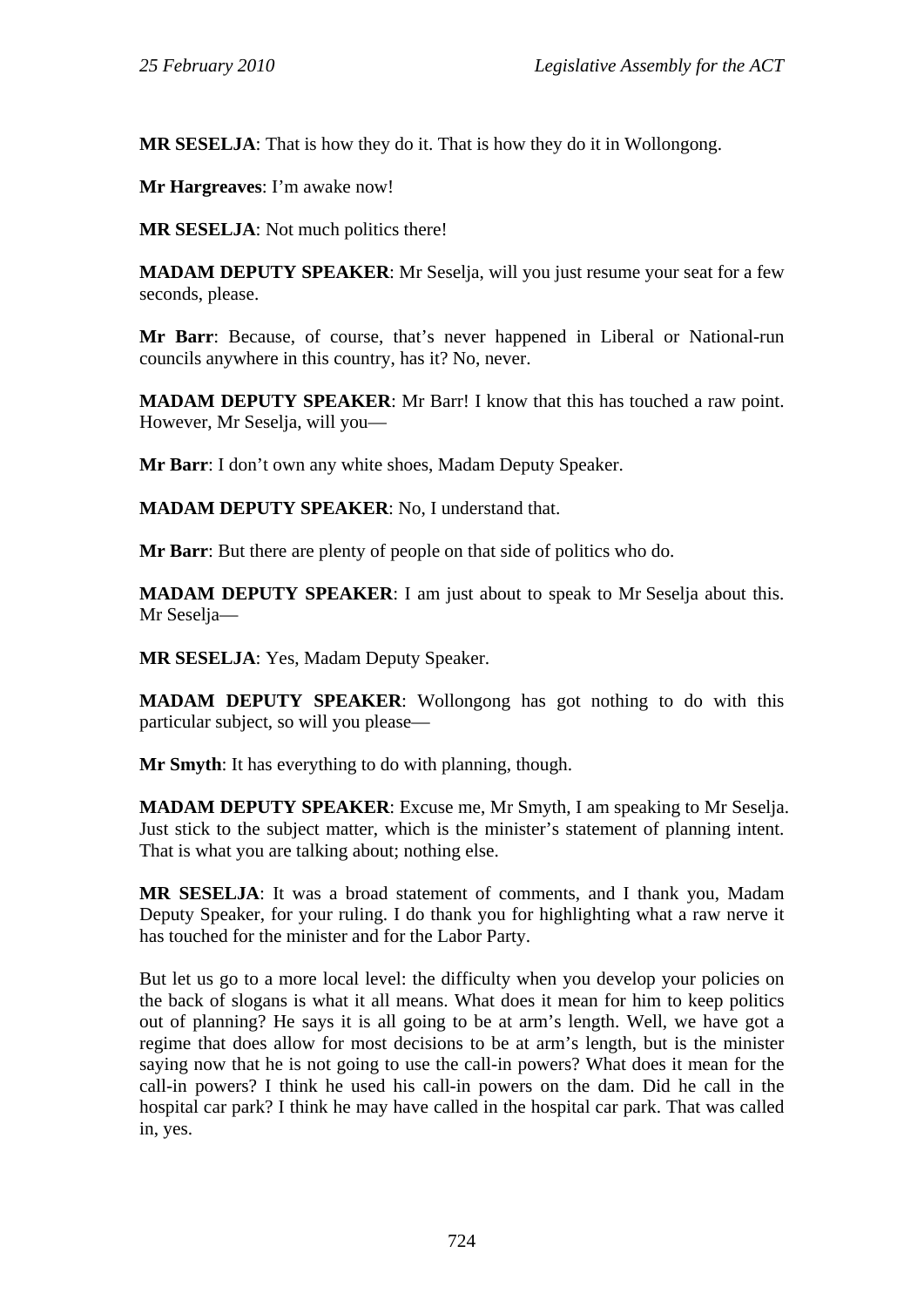**Mr Barr**: That's right, twice. Unlike Mr Smyth, who used call-in powers on the dual occupancy.

**MR SESELJA**: He does interject; he is sensitive on this point again. I think perhaps, Madam Deputy Speaker, you might highlight the raw nerve that has been touched again.

**MADAM DEPUTY SPEAKER**: No, I think we are dealing with a gross exaggeration at the moment, not raw nerves, Mr Seselja. Can you just continue.

**MR SESELJA**: Thank you, Madam Deputy Speaker. Is that politics in planning or not? I am not sure.

**MADAM DEPUTY SPEAKER**: I think that is what they are reacting to.

**Mr Hanson**: Excuse me, on a point of order, Madam Deputy Speaker: offering commentary on Mr Seselja's speech is inappropriate. If it is in contravention of the standing orders, then you can rule, but to simply be offering commentary from the chair on what he is saying and his rationale for that is most inappropriate from the Deputy Speaker.

**MADAM DEPUTY SPEAKER**: Thank you very much. I will not offer any more commentary on his speech, including not commenting about raw nerves, Mr Seselja, which you did not object to—

**MR SESELJA**: Thank you, Madam Deputy Speaker. I did enjoy some of your commentary, I have got to admit.

But that is the question for the minister: when you develop your policies on the back of slogans, what does it mean? We do not subscribe to the view that there should never be a call-in. When I was asked about the dam, for instance, and whether that should have been called in, I said I thought that was probably reasonable. I did not criticise the minister. I had the opportunity to criticise the minister, but I said, "No, I'd like to see the dam go ahead." We need water security. The government has been slow on water security, and we do not want to see the dam delayed for another six months. So we believe that was a reasonable use of the call-in powers. But is it politics in planning? It was a political decision made by a minister. It is not at arm's length from the minister, so what does it mean? It becomes meaningless when you actually break it down and look at the practice. It becomes meaningless because—

**Mr Barr**: It really drives you insane, doesn't it? You really don't like it.

**MR SESELJA**: Sorry? I could not quite hear the interjections, Madam Deputy Speaker—

**MADAM DEPUTY SPEAKER**: Mr Seselja, take no notice of the interjections.

**MR SESELJA**: I know that I should not respond to them anyway, but it is difficult when you just hear a little bit of a mumble from the other side. Perhaps if he was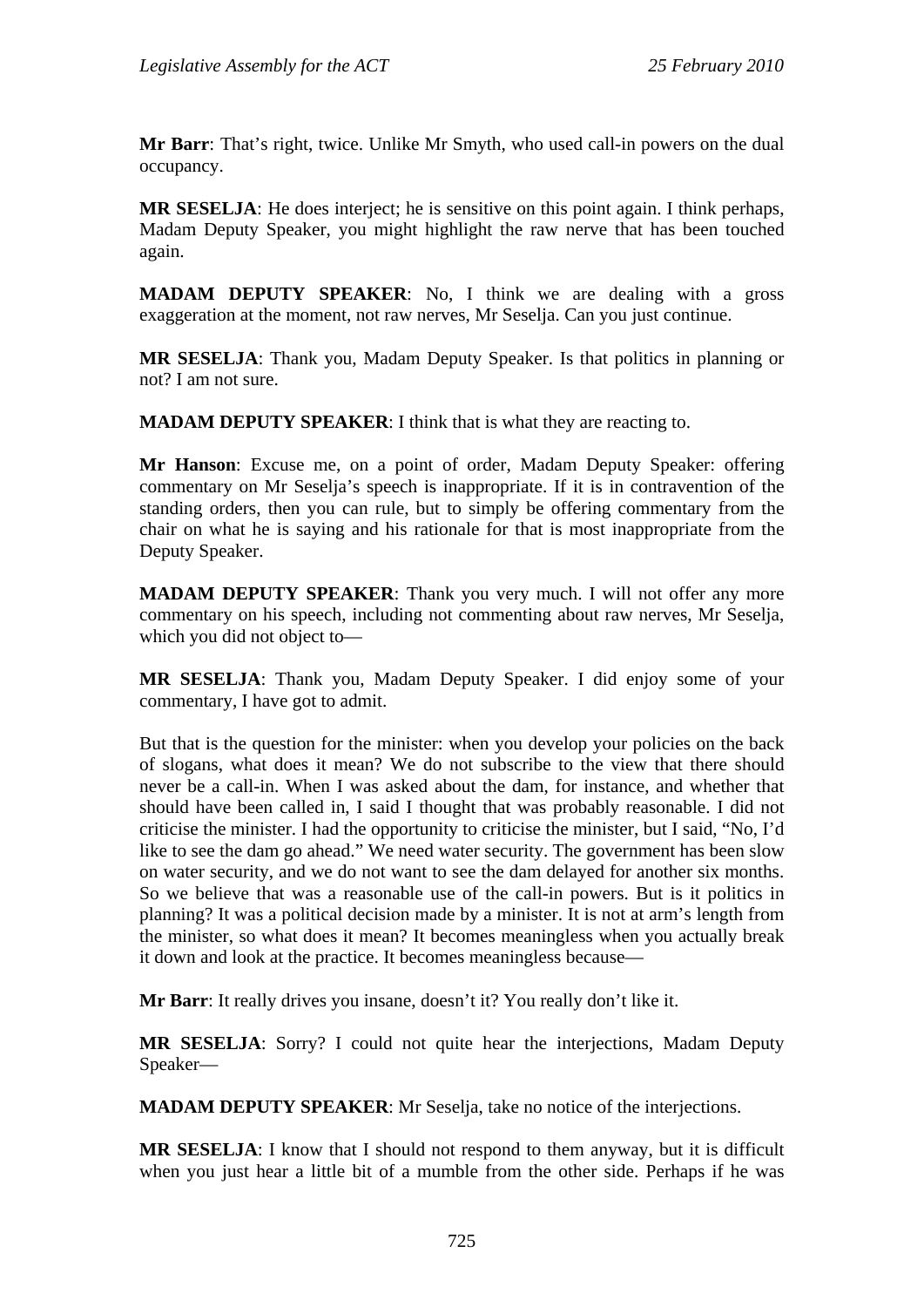either silent or he made clear interjections which I could respond to, it might be simpler.

**Mr Barr**: You'd like me to be louder, would you? Will I take my interjection lessons from Mr Hanson, then? Is that it?

**MR SESELJA**: Either speak your mind—

**Mr Hargreaves**: He said, "Sex makes you deaf"!

**MADAM DEPUTY SPEAKER**: Mr Seselja, resume your seat. Mr Barr, if we are ever going to get to the end of Mr Seselja's response to your paper, we need order in the house. So will you listen in silence, please.

**MR SESELJA**: Thank you, Madam Deputy Speaker. I will not respond to the unclear interjections.

**MADAM DEPUTY SPEAKER**: There will not be any more.

**MR SESELJA**: I will respond only to the clear ones. Madam Deputy Speaker. That is the problem when your policies are developed on the back of slogans. There is a place for a call-in power and there is a place for politicians from time to time to stand up and say, "We don't agree." We are elected to this place to do that. Now, if we were to do that on every development application, it would become ridiculous.

**Mr Smyth**: As Mr Corbell used to do.

**MR SESELJA**: As Mr Corbell used to when he was shadow planning minister. There was not a development in town that he was not opposed to. That was politics in planning, let me tell you. But we look, for instance, at something like the power station. That was one of the examples, I think, that the government held up as politics in planning. The flip side is, if the government are going to pursue ridiculous policies and ridiculous planning outcomes in partnership with private industry or otherwise, if they want to throw a big fat power station in the backyard of Tuggeranong residents, as they wanted to do, I, for one, make no apology for standing up for those residents. If that is politics in planning, so be it. We believe there are times when elected representatives have to stand up against crazy decisions, against poor process and against a government that has no regard, in this case, for the people of Tuggeranong and their concerns. If that is politics in planning, so be it.

Label it what you want but we will not shy away from saying we disagree—not on every issue, and that has been our consistent approach; we do not oppose them when we believe they make sensible decisions and where the minister uses his political judgement or otherwise to make a decision. We believe that power should be there. We believe it should be used where it is in the public interest. Indeed, it was in the public interest for us to oppose the dirty great power station that they wanted to impose on the people of Tuggeranong. We make no apologies for that whatsoever.

Madam Deputy Speaker, Ms Le Couteur touched on the Greens' Molonglo plan, and I would like to just say a few words on that. I have been on the record as raising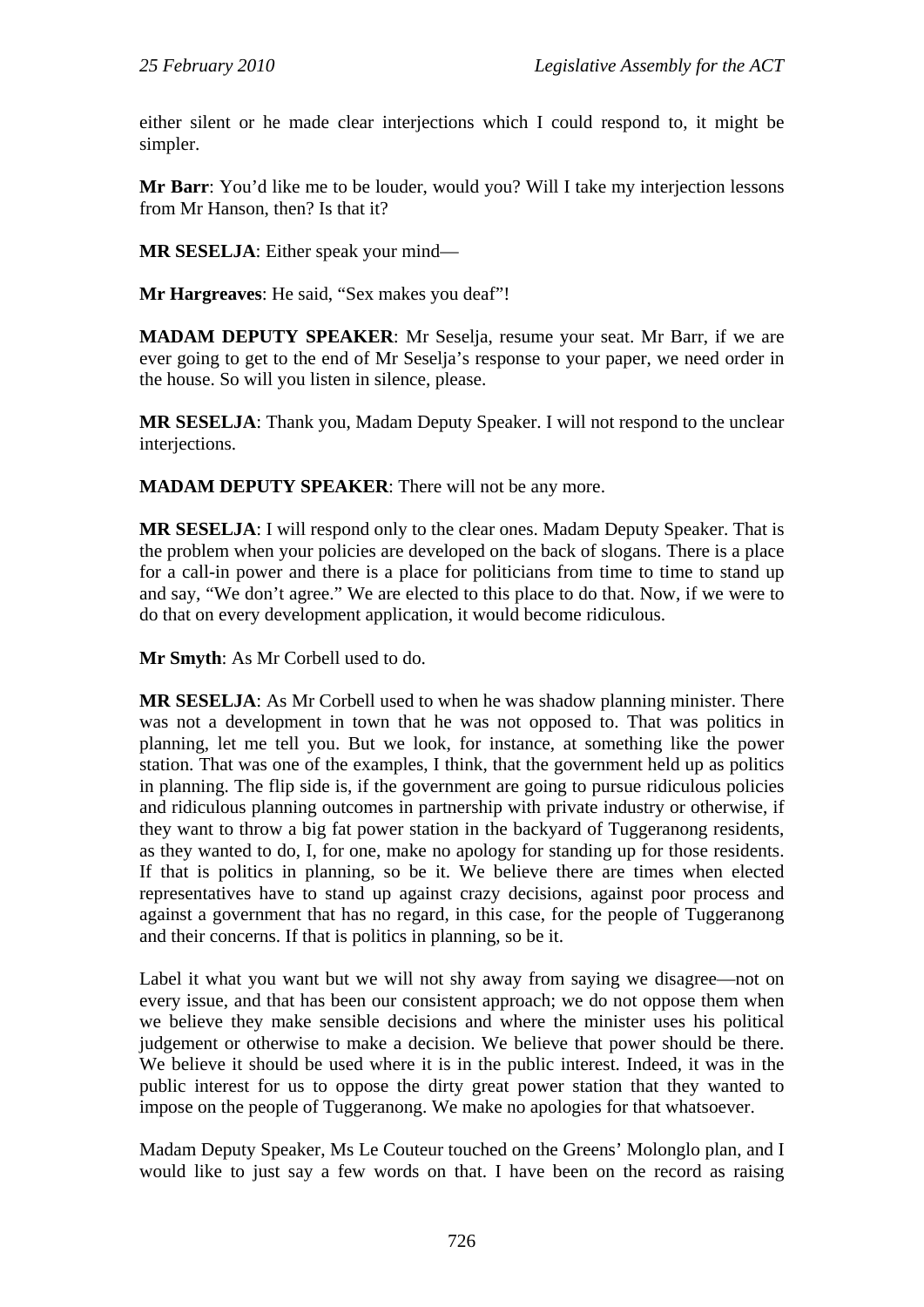concerns about it. The planning minister appears far more comfortable with the plan. Because this is a planning debate we will not go into all of the cost implications of the plan, but they are significant; they are massive. There is no doubt about it. Mr Hargreaves knows; he has seen the costings. He referred to the costings in terms of the some of the public housing promises that we have seen even in the Greens-Labor agreement. If you are going to put 10 per cent public housing in the Molonglo valley—that is roughly 3,000 homes—we are talking \$1 billion-plus. That is what we are talking about. Treasury numbers said 1,200 public housing properties might cost around \$500 million, so you double that to 2,400 properties, and you are around about the \$1 billion mark. You are talking big dollars.

You are talking also financial implications in moving to 7-star ratings and moving to 7-star without talking to the industry about what the implications are. When I spoke to the HIA, I was surprised that the Greens had not spoken to them to actually find out whether it could actually be achieved and what would be the cost. Ms Le Couteur was on radio last week, and it started off at a few hundred dollars and then it was a few thousand dollars. The answer is that they do not know.

But we go to some of the broader planning issues, and one of the things from the announcement that struck me as concerning was this idea of limiting to one lane the road in and out of Molonglo. How has that worked out with, for instance, Gungahlin? How has the one-lane idea worked out for the residents of Gungahlin? Take a poll in Gungahlin and ask them whether it was a good idea to have one lane on Gungahlin Drive. Was that a good idea? Is the congestion they are suffering now something that they would want to see repeated in other parts of Canberra? I would say no. I would say that the vast majority of residents would agree with that and that they would say that condemning the people of the Molonglo to that outcome would be a big mistake. It would be a major planning debacle. There are a number of other aspects that we could go to but there are obviously some concerns. We have put the concerns out there.

In relation to the statement of planning intent, I will just conclude on this: we do need more substance to it. There are some worthy goals in the statement of planning intent, and we will take the time to look through them in detail to see which we agree with. But the more important thing will be how we get there. Do you have a plan to get there? That is the real challenge. That is the challenge—to go beyond some of the sloganeering that actually appears in the statement of planning intent.

**MR RATTENBURY** (Molonglo): I seek leave to respond to the minister's statement.

Leave not granted.

#### **Standing and temporary orders—suspension**

Motion (by **Mr Rattenbury**) agreed to, with the concurrence of an absolute majority:

That so much of the standing and temporary orders be suspended as would prevent Mr Rattenbury from making a statement in relation to the Statement of Planning Intent 2010.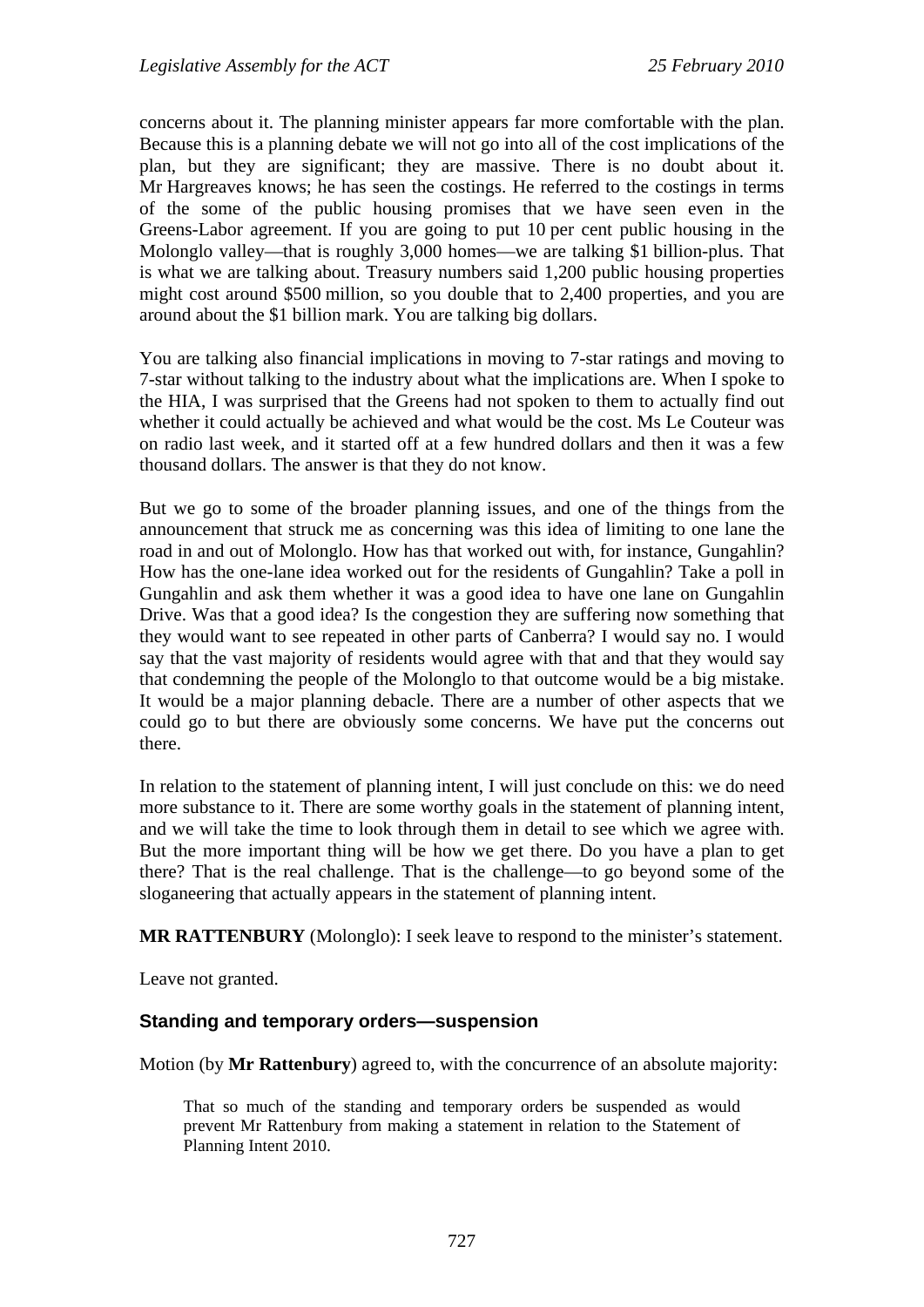**MR RATTENBURY** (Molonglo): I am sorry it had to become such a process to simply make a couple of observations. I wanted to simply make a couple of comments in response to Mr Seselja's observations on the Greens' vision for Molonglo.

**Mr Seselja**: That is not what you asked, though. You asked to respond to the minister.

**MADAM DEPUTY SPEAKER:** Mr Rattenbury, you are making a response to the minister's statement on planning intent, not Ms Le Couteur's statement about her plan.

**MR RATTENBURY**: Madam Deputy Speaker, I would ask for your ruling on the fact that Mr Seselja saw fit to make substantial comments on the Greens' policy proposal. What is the Deputy Speaker's ruling on that?

**Mrs Dunne**: On a point of order: Mr Rattenbury sought leave to speak to the minister's statement of planning intent, as too did other people. But when Mr Rattenbury stood up, he did not refer to the minister's statement of intent; he referred to comments made by Mr Seselja. Mr Rattenbury sought leave for three minutes to speak to the minister's statement of planning intent.

The opposition has problems with the Speaker intervening in this way. There was no question before the house. There is no debate. There is no question before the house. This is not a debate. The respective shadows sought leave to speak on the matter, to respond on the matter, and that is normal practice. But to have everyone else standing up means we would never get on with the business of the house. There is no motion before the house.

**MADAM DEPUTY SPEAKER**: Mr Rattenbury, limit your comments to the statement of planning intent by the minister, please.

**MR RATTENBURY**: I pass up on my right to speak. I will find another opportunity to return to Mr Seselja's lazy attack.

## <span id="page-31-0"></span>**Construction Occupations Legislation Amendment Bill 2009**

Debate resumed from 10 December 2009, on motion by **Mr Barr**:

That this bill be agreed to in principle.

**MR SESELJA** (Molonglo—Leader of the Opposition) (11.47): The Canberra Liberals will be supporting the Construction Occupations Legislation Amendment Bill 2009. The bill will amend the Construction Occupations (Licensing) Act 2004 and the Unit Titles Act 2001 in order to outsource elements of the unit title process.

As outlined in the explanatory statement, the Unit Titles Act states the information that an applicant for a unit title must provide to ACTPLA for its consideration. For example, the application must provide for the subdivision of the parcel into units, unit subsidiaries and common property. It may also provide for staged development of all or some of the units. The application must also include a certificate from a registered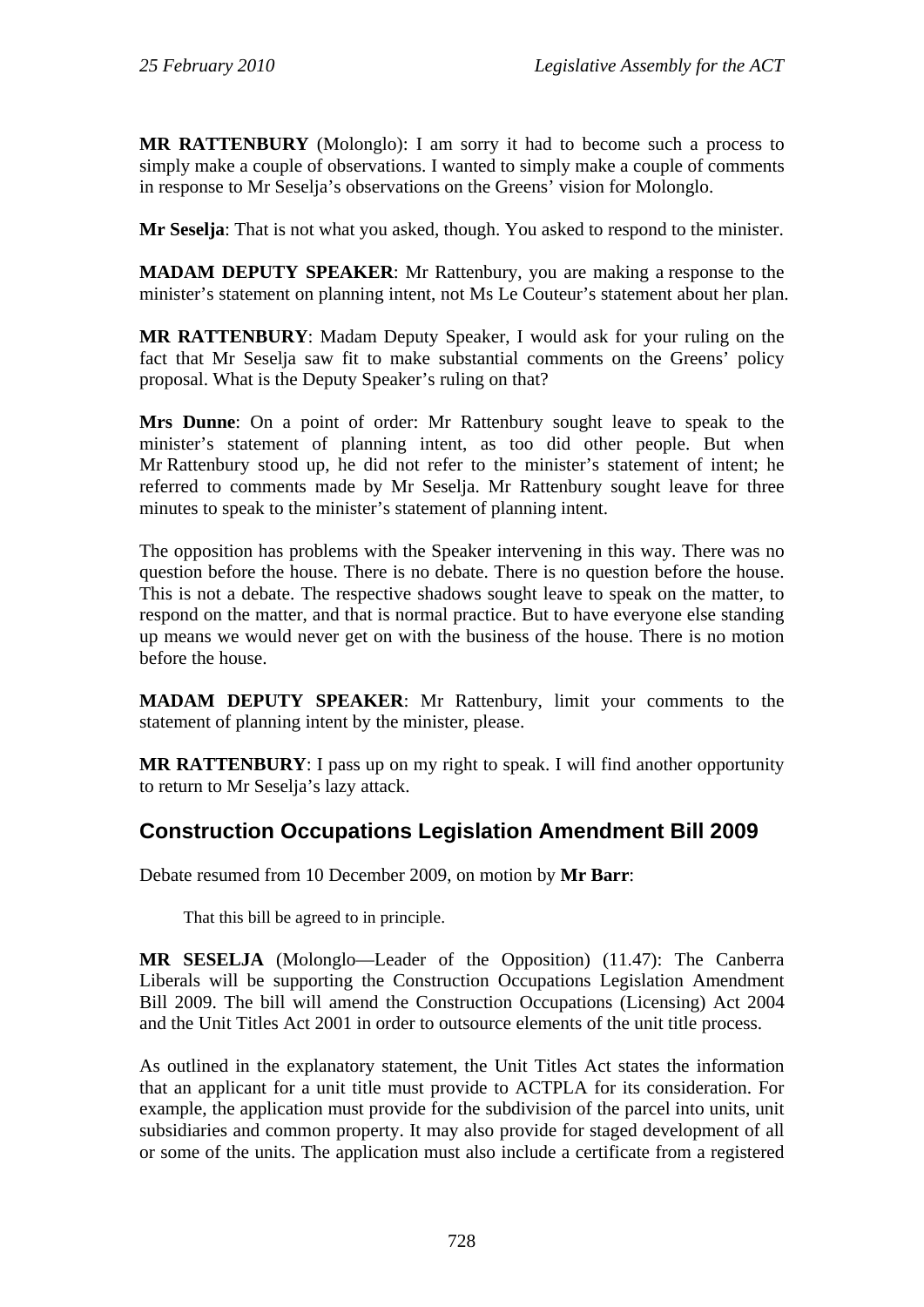surveyor describing the situation of the building on the parcel of land and a plan showing encroachments into public places. ACTPLA may then approve the application under section 20 of the Unit Titles Act if it is satisfied on reasonable grounds that the application fulfils stated requirements.

To be approved by ACTPLA, the application must be consistent with the Unit Titles Act, which requires each unit to be suitable for separate occupation and for a use that is not inconsistent with the lease. The proposed schedule of unit entitlement must be reasonable and any encroachments into a public place must be satisfactory. When processing the application, ACTPLA will conduct site inspections and request certification, if required, from relevant agencies, such as TAMS and Actew, on technical specifications for the development.

According to the explanatory statement, a site inspection may cover such things as establishing whether the building has been built in accordance with the approved plans, other than those matters covered by the Building Act 2004; that the landscaping is consistent with the approved landscape plan; that all unit subsidiaries are located and consistent with the proposed units plan; that encroachments have been identified and that these are permitted; that the proposed units and car spaces are correctly numbered and letterboxes provided.

The amendments made by the bill will outsource elements of the application process to provide flexibilities to applicants by creating a new construction occupation of works assessor who, if licensed under the Construction Occupations (Licensing) Act, can assess and collate the requirements for an application before it is submitted to ACTPLA for final approval. The outcomes of this work will be compiled in a unit title assessment report which will be one element of the final application that is considered by ACTPLA. ACTPLA will retain some elements of the process and will still approve the application, as it does currently.

The bill will require unit title assessment reports to be provided with an application for unit titling if prescribed by regulations. According to the explanatory statement, this includes the following: an applicant for unit title application may apply in writing to a unit title assessor for a unit title assessment report. The application must include any details or material prescribed by regulation. If an assessor receives an application and the assessor agrees to undertake the work, the assessor must prepare a unit title assessment report and give it to the applicant within five days and give a copy to ACTPLA.

The assessor may refuse to prepare and provide a report if they do not have enough information. If, after taking reasonable steps, an applicant cannot find an assessor who will agree to prepare a unit title assessment report, the applicant may apply to the construction occupations registrar to appoint an assessor to prepare a unit title assessment report.

A regulation may prescribe the requirements for a unit title assessment report. An assessor may, by written notice, ask the applicant to give the unit title assessor stated further information and, if the applicant fails to provide some or all of the information in accordance with the request, the assessor may refuse to provide a unit title assessment report.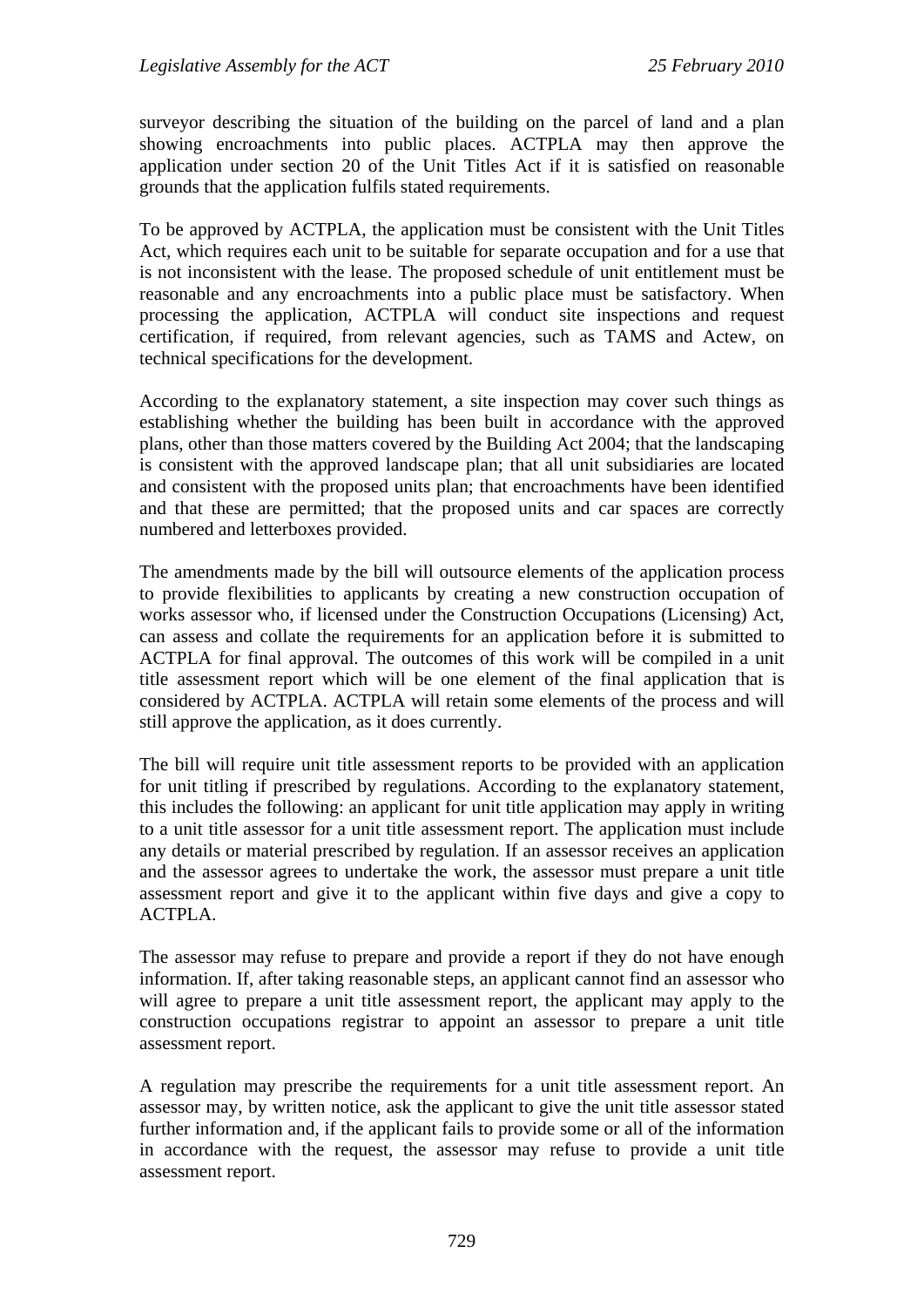The bill also requires the works assessor to have professional indemnity insurance and ensure they do not have a conflict of interest. It will also legislate for ACTPLA to make requests for further information relating to a unit title application from an applicant.

The Canberra Liberals have consulted HIA, MBA, the Property Council and the Canberra Business Council, who have not raised any major concerns with the bill. However, we are concerned that this will increase the cost of the unit titling process if ACTPLA do not reduce their application fee for a unit title application.

HIA have raised this issue with us, and we call on the minister to use the passage of this bill as an opportunity for genuine deregulation that will reduce costs for the construction industry, albeit in a minor way. The construction industry is subject to many regulations, and regulations can add significant costs to the price of a house or unit. This is especially significant for first homeowners, many of whom purchase a unit as their first home.

As I was saying before, all these things add up when it comes to housing affordability. This is not a major plank of it but the government should be looking, wherever possible, to reduce the burden on homebuyers because we know that there is a significant amount already through regulation, through taxes and of course through the very high costs of buying land in this town. So I would put that on the record for the government to consider because there is obviously a potential for a doubling up of costs with the outsourcing if the application fee stays as it is.

In summary, we will be supporting the bill.

**MS LE COUTEUR** (Molonglo) (11.52): The Greens will be supporting the Construction Occupations Legislation Amendment Bill before us today. The key part of the legislation which we support is that the bill introduces a new occupation for licensing; that is, a works assessor, and this person will be able to assess elements of the unit titling process which were previously done by ACTPLA. This includes such things as inspecting and collating reports on landscaping, encroachments, units, car spaces, letterboxes and so on.

Generally I do support this move, because it is certainly a job which has to be done, and I understand that delays in ACTPLA are sometimes holding up unit titling. As this is the last thing that has to be done before the sales can be completed, this hold-up by ACTPLA can be very expensive for developers and inconvenient for potential residents.

This bill also provides for ACTPLA or the works assessor to request further information from the applicant, and ACTPLA will do auditing of the work to be done in the certification of the unit titling. I understand that there will be a 100 per cent audit rate for the first two years of the operation of this new level of certification. I am very pleased to hear of this level of auditing, given some of the problems which I will talk about in a minute. The bill also sets out the technical provisions which construct processes to clarify details of the unit title assessors' reports, requirements and powers.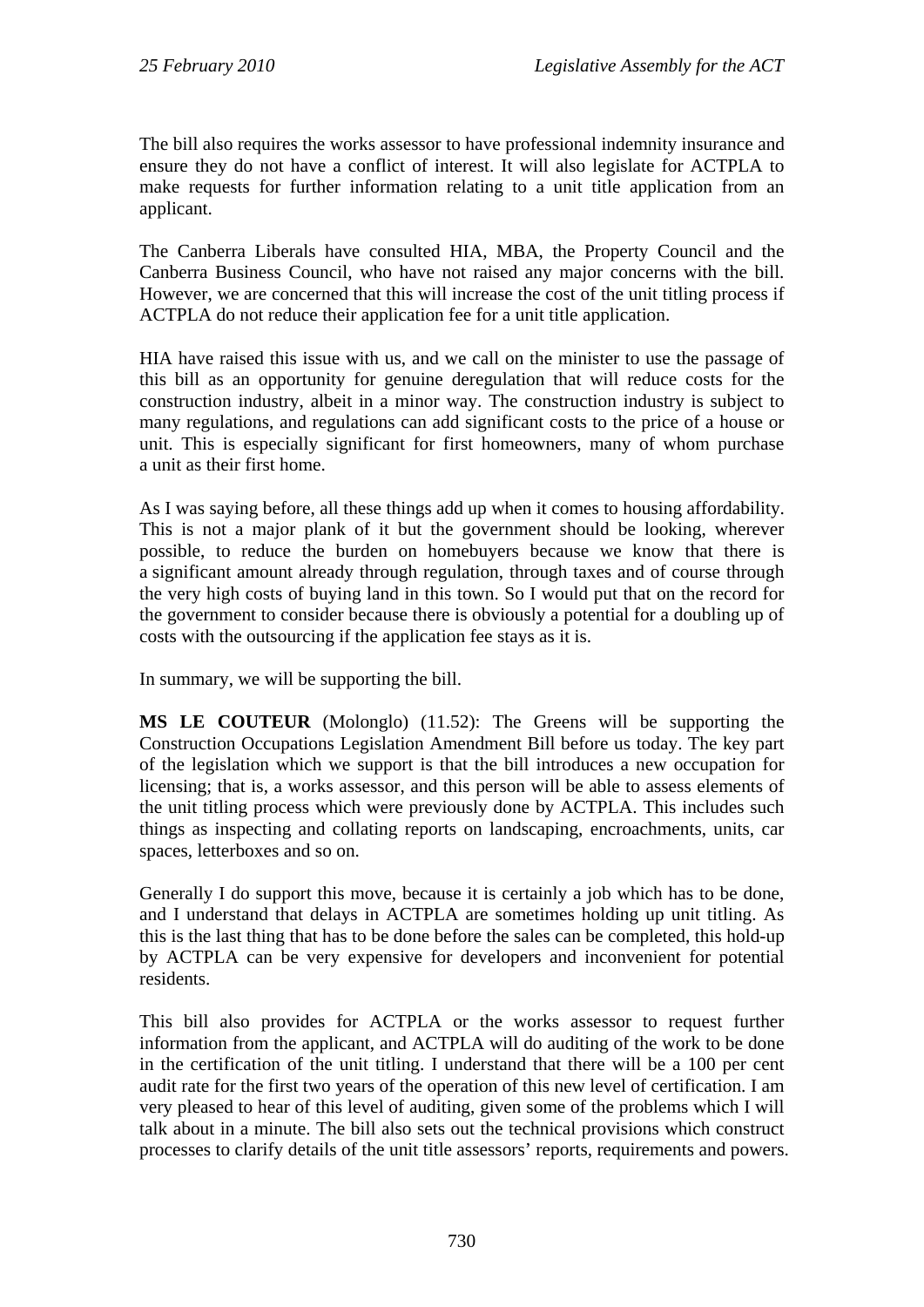One concern I have about this bill and the construction industry as a whole, I guess, is the level of privatisation of building certification. Related to this is one issue which says that a works assessor is not to take on a job if they have an interest in the work, which we otherwise know as conflict of interest, in an independent assessment. Despite the very careful provisions in the bill to vet for legal and financial interests, I note that it is very difficult to completely avoid all conflicts of interest, particularly in a relatively small jurisdiction such as the ACT. One issue that has been raised around this is that, if you would like to be engaged again to do a works assessment for that same developer, it is of course in your interest to tick off all the boxes and sign off on the report.

There is also a huge hole in the building certification process, particularly for the larger unit titled apartments, as there does not seem to be a place for any of the existing inspectors, nor the process, to really vet the building products or standards, with the client being the eventual owner and resident of the unit titled buildings. As long as the construction is certified to comply with the building code, there does not seem to be much that can be done through the ACTPLA processes if the building does not match up to the plans which the owners signed up to. It is then left to the legal system.

Given the way unit titles work, the building certifiers will have been employed by the developer, not in fact by the eventual owners. And this is an item on which there has been considerable correspondence in the *Canberra Times* and other places. It does seem to be a frequent occurrence in the ACT that townhouses and apartments are built to a standard that does not meet the expectation of the owners and the tenants. And there seems to be an issue where we need to improve some basic standards, to ensure that certifiers sign off in a more rigorous fashion.

I quote from a letter which Murray Upton of the Owners Corporation Network recently sent to the *Canberra Times*:

It would appear that under the existing legislation it is difficult to determine (legally) just what a building certifier is supposed to certify and when defects are found they are too problematic (legally) for the certifier or ACTPLA to deal with. The duties and responsibilities of building certifiers should be increased and clearly defined in the legislation. Depending on the Building Codes of Australia is totally inadequate.

There was quite a discussion yesterday evening about insulation installation and the need for this to be properly certified, or certified or monitored, or something. There was a lot of agreement that something needed to be done and I think we all agreed that not certifying or not adequately training tradespeople or in fact even allowing do-ityourselfers to do the job can lead to disastrous results. And the best results occur, obviously, when we have professionals who are well trained, motivated and monitored, and when the buying, consuming, public is both interested and informed about insulation. In fact, that was fairly much the case in Canberra prior to the Rudd and Garrett scheme.

But in circumstances where the public has limited knowledge and that limited ability to scrutinise the developments then auditing by the government is vital. And this is the situation with most building development. An auditing process is vital.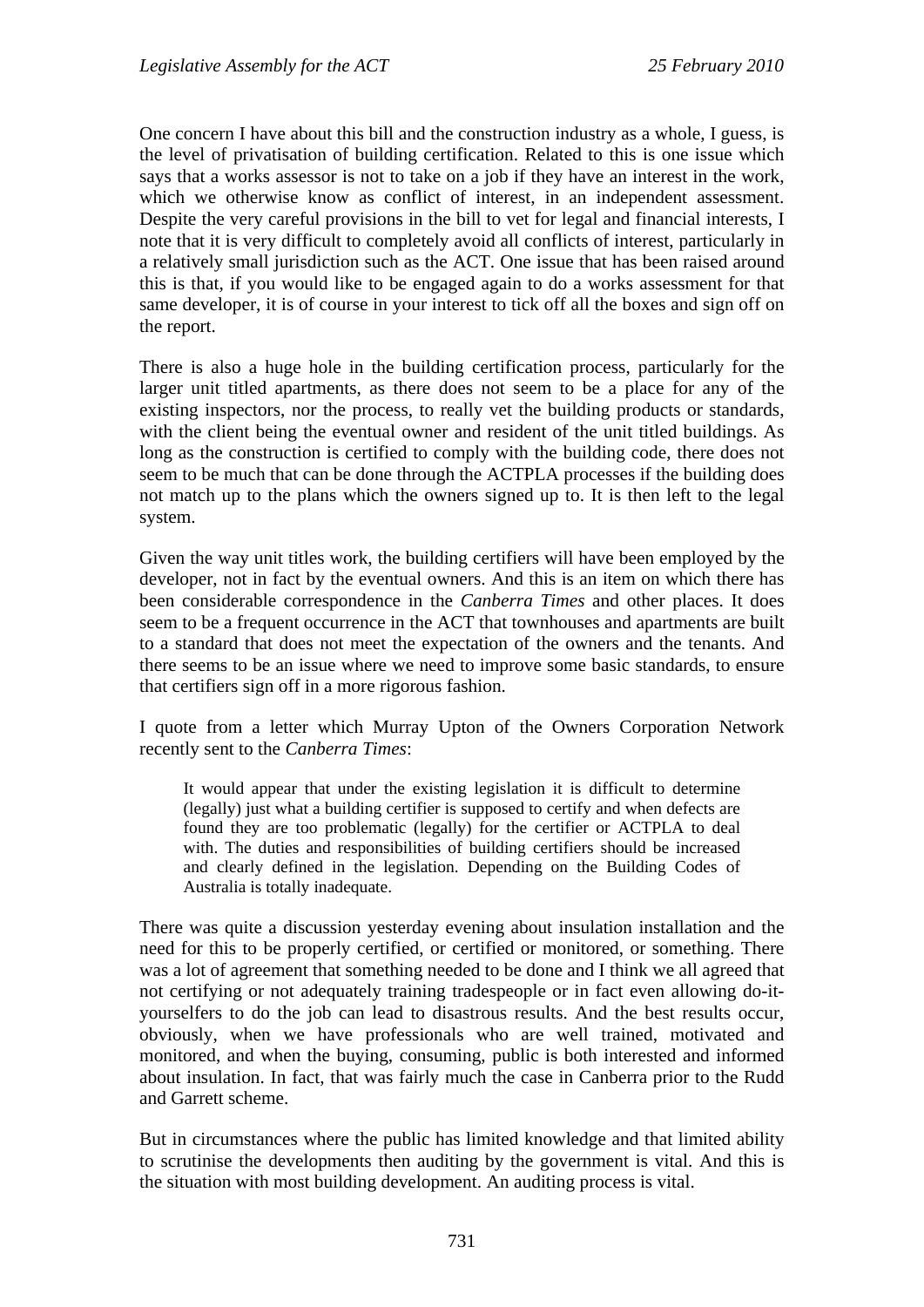When we hear stories of 16 per cent of insulation being installed in a substandard manner, we have to wonder just how many other things are done in our buildings to substandard levels but are not being picked up on. As well as hearing in the Rudd insulation program that the insulation was not actually being installed, I have heard exactly the same story with new buildings in the ACT where insulation either was not installed at all or was just put up in the roofing cavity and not taken out of its plastic bags and laid out. Either way, it does not work.

Another area where we certainly see this problem is the house energy efficiency rating and the lack of certification. Luckily in this case, it is not actually a danger to life and limb but it is a concern, because building owners simply are not getting what they are paying for. They end up paying for this in the long run, with additional heating and cooling costs and a much less comfortable building.

We have seen a number of houses which must in fact have been assessed as five-star houses when they were constructed to pass BCA requirements but, after they have been built and then are resold and their energy efficiency rating is reassessed, their energy efficiency rating may go down to three or even 2½ stars. I do appreciate that things can change but it is very hard to imagine that they were in fact constructed at five stars, which was the legal minimum, or even probably 4½ stars, if when they are resold they are certified down at three stars. It is very hard to imagine that they could have been correctly certified in the first place.

As a result of questioning last year, I established that energy efficiency ratings are unfortunately not, in general, audited in the ACT. I moved a motion in the Assembly last year to ensure that at least five per cent of energy efficiency ratings for new houses will be audited.

Another point is that the fact that there is a total lack of certification of energy assessors is a concern. However, I do understand that this is going to be addressed in one of the series of COLA bills for this year. I think it is bill No 2.

I was amazed to read in John Thistleton's article in the *Canberra Times* of 17 February this year that Mr Barr suggested that bonuses should be paid to builders in the ACT who actually do the right thing in building their buildings.

**Mr Barr**: Put an award up each year.

#### **MS LE COUTEUR**: An award?

**Mr Barr**: An award, not pay them money.

**MS LE COUTEUR**: An award for an exemplary building does sound like a good idea. But it was reported, unfortunately, that we had reached the stage where the minister felt that we had to give bonuses to people who actually fulfilled the current requirements. I must say that I was deeply dismayed to read that this was the level that the industry had got to. But I am very pleased to find that this is merely an example of incorrect reporting.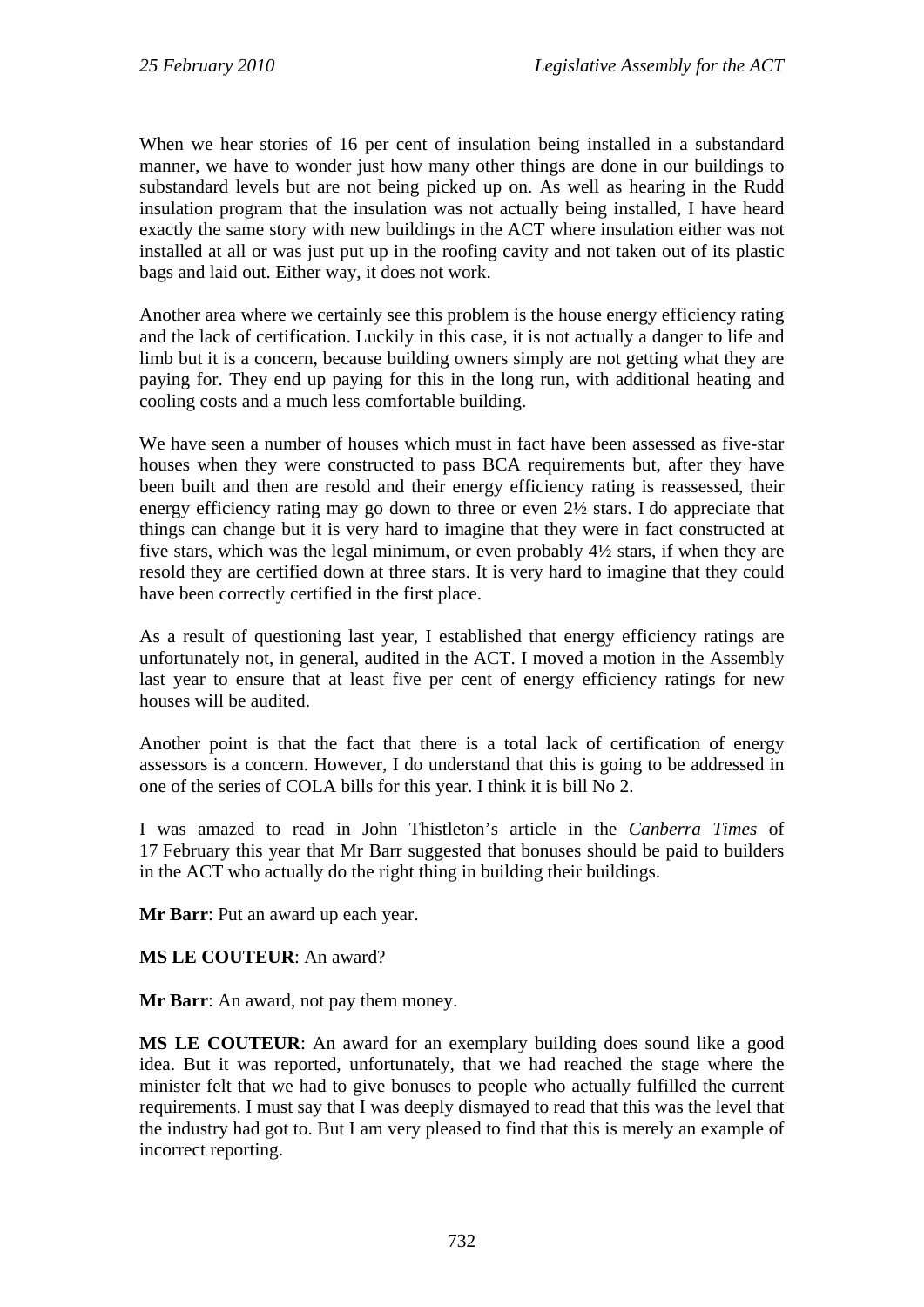Despite these problems which I have noted with the construction occupations legislation—and obviously not all of these could be addressed by the bill today—the Greens will be supporting this bill.

**MR BARR** (Molonglo—Minister for Education and Training, Minister for Planning, Minister for Tourism, Sport and Recreation and Minister for Gaming and Racing) (12.01), in reply: I thank the opposition and the Greens for their support of this legislation. I just put on the public record in relation to Ms Le Couteur's last comments that the article in the *Canberra Times* took the concept of a reward for good outcomes in this particular area beyond anything that I had mentioned to the Owners Corporation Network.

The government's proposal in this area was a possibility of the network, perhaps in partnership with the Planning and Land Authority, supporting an award each year for good practice and for the best practice in the industry in this particular area. How that came to be misreported in the *Canberra Times* as some sort of financial incentive is beyond me. However, I was not privy to the conversation between the journalist and the Owners Corporation Network, so I cannot comment there. But what I can comment on is the nature of the discussions I had with the Owners Corporation Network where we did float the possibility that, along with many other industry awards each year, we might consider looking at something along those lines.

But back to the bill itself: it does recognise the vital economic contribution that the construction and building industry makes to Canberra and the region. Perhaps the size of the ACT building industry is often overlooked. It employs nearly 14,000 Canberrans. That is more than the tourism industry, although they are very close; they are nearly on a par there. It is the third largest industry employer in the ACT, behind government administration, defence, and property and business services. It is an effective partner with the government in the key challenges of keeping our local economy strong, keeping Canberrans in their jobs and developing Canberra in a socially and environmentally sustainable way.

That is why the government will continue to work to ensure that our planning system is simpler, faster and more effective. It is why we will continue to work closely with industry through the industry monitoring group. It is why we will keep politics out of planning, to give investors and community certainty. And it is why we are cutting red tape wherever we find it.

This bill is another example of the government delivering on these measures. It streamlines and improves the efficacy of the unit titling processes, which will result in benefits for both developers and homebuyers. It will give developers more certainty and flexibility and will, in turn, help them to deliver more affordable housing.

I thank the opposition parties for their support for this bill today and commend it to the Assembly.

Question resolved in the affirmative.

Bill agreed to in principle.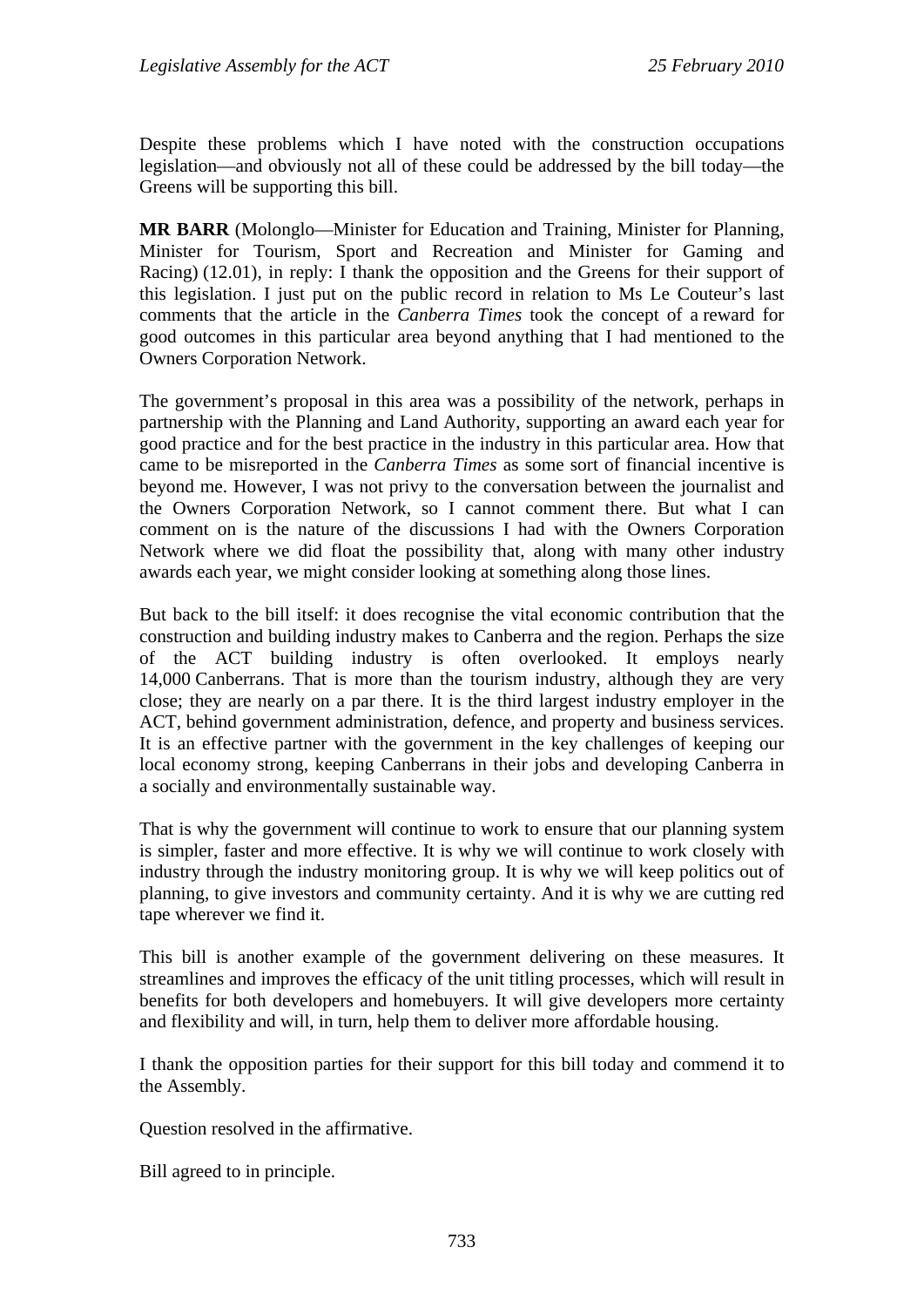Leave granted to dispense with the detail stage.

Bill agreed to.

# **Children and Young People Amendment Bill 2009 (No 2)**

Debate resumed from 10 December 2009, on motion by **Ms Burch**:

That this bill be agreed to in principle.

**MRS DUNNE** (Ginninderra) (12.05): Mr Speaker, the Canberra Liberals will be supporting this bill, which amends the Children and Young People Act. The purpose of this bill is to provide interpretive clarity in two areas: the provision of temporary standard exemptions for childcare licensees and the information-sharing provisions under the Children and Young People Act.

The bill also makes a technical amendment that gives the act priority over other legislation when that legislation interacts with this act in relation to information secrecy and sharing provisions. In reading the act, it is important always to remember that its fundamental premise is to ensure its operations and that the decisions made under the act are in the best interests of the child or young person. In other words, the best interests of the ACT children and young people are paramount.

The amendments that this bill brings forward in relation to the temporary standard exemptions provide some flexibility for childcare licensees. There are two elements: the first is that the chief executive will be able to grant more than one exemption during the period of the licence, which is one year for new licensees and three years for established licensees. The second is that the chief executive will be able to determine the period of the exemption. The act requires the chief executive to consider a range of matters when coming to a decision to grant an exemption and to determine the period of exemption, all of which, again, keep the best interests of the children and young people as paramount.

The minister in her tabling speech gave the example, amongst others, of a childcare licensee that might need to go through one or more recruitment processes during the licence period. Currently, only one exemption can be given, which would create significant difficulties not only for the licensee but also for the children in the care of the licensee. This amendment provides the flexibility that would be needed in those circumstances. Indeed, this amendment is quite timely, which is unusual for this government.

As you know, Mr Speaker, the nation is moving towards the implementation of new standards for childcare. Childcare centres will have lower staff-to-child ratios from the beginning of 2012. Childcare centres will have to have higher qualification requirements for their workers also from 2012. Perhaps another example the minister might have given in her tabling speech is the possible need for childcare centres to seek licence exemptions to allow them to adjust to the new rules.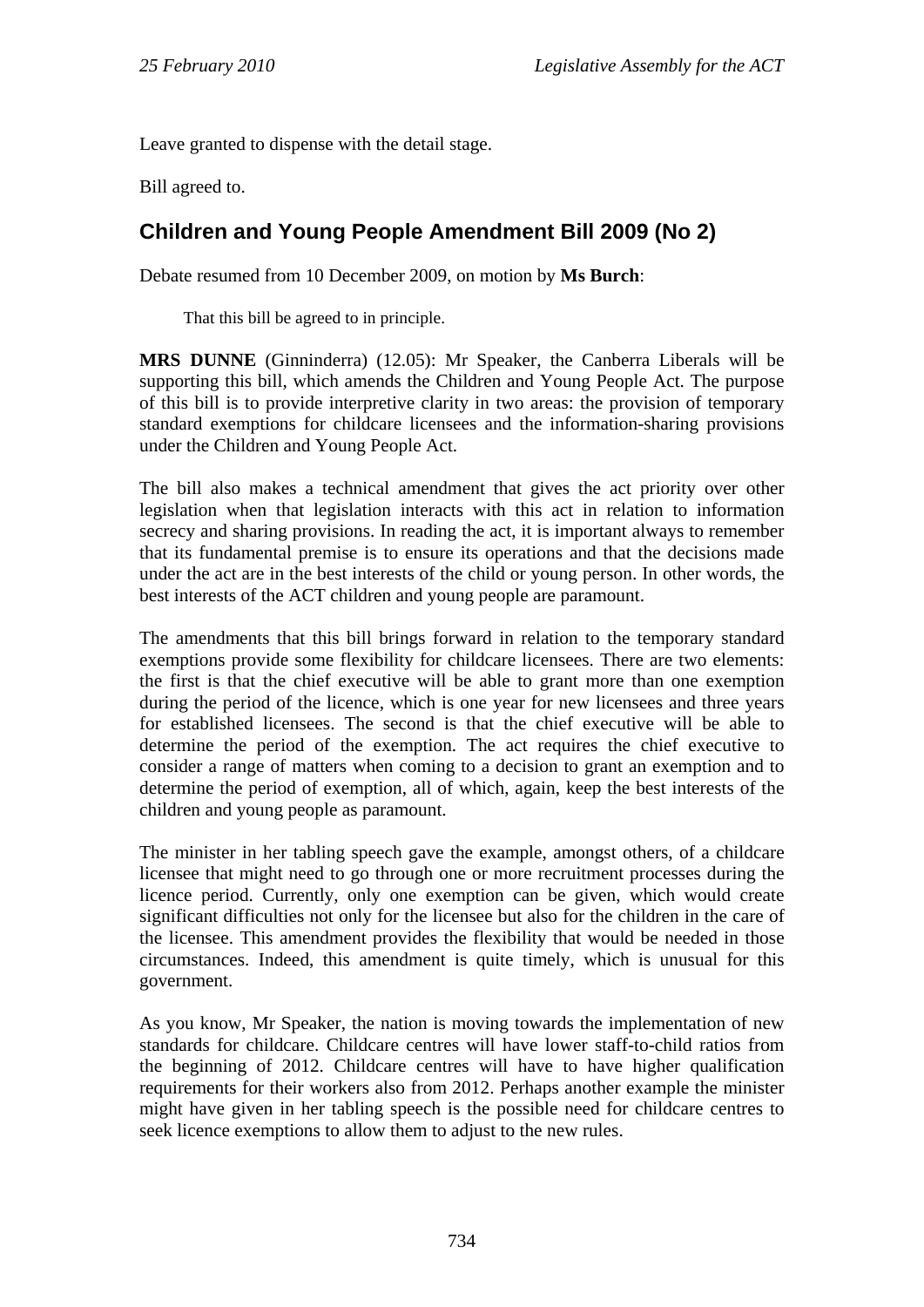For example, take a childcare centre that has 10 children under the age of two. Currently, two staff are required to look after those children. Under the new arrangements, two staff would only be allowed to look after eight children. In these circumstances so many questions arise. Does the childcare centre tell two families that they are no longer welcome? Does the childcare centre tell the remaining eight families that they will have to pay more because the same costs are being spread over fewer children? Does the childcare centre seek to increase its licence to 12 children? Will the centre be able to get the extra staff member it would need? Does it have the space? Does it need to extend its building? How long will it take to get the necessary building design and approvals? Will the land accommodate the extension? Can it afford the extension? What disruptions will an extension cause to the existing operations? If it does not have enough room on its block, will it be able to get more land and does getting more land mean a change to the territory plan?

Mr Speaker, these are the kinds of questions that childcare centres are facing right now. These are the kinds of questions that this government and this minister do not seem to care about. This government and this minister try to wash their hands of any responsibility for childcare fees. This government say that fees are a matter for childcare centres alone. Yet this government is preparing to put childcare centres through this kind of uncertainty, the kind of uncertainty that I have outlined above. This uncertainty has already begun right now with childcare centres across the territory, especially community-based childcare centres. So it would come as no surprise at all that the flexibility that this legislation contemplates for licence exemptions may be very well tested in 18 months.

The same applies to the qualification rules. The childcare sector is already under pressure in terms of being able to recruit staff. New rules will turn up that pressure. It will be harder for childcare centres to get new staff; it will be harder for childcare centres to meet the new requirements. Add to this the child-to-staff ratio requirements, and it is no wonder that the childcare sector is worried about its future and its viability.

There may well be a run on licence exemption requests as we approach 2012. Still the government claims that childcare fees are a matter for the childcare centre and the government has no influence over them. While the changes may be good policy, in early childhood terms the implementation will be everything. There is no point in the government turning a blind eye to the impact that they will have on childcare centres and our young families. The government needs to show more interest in these issues. The government needs to show that it simply cares.

Then there is the government's head-in-the-sand approach to portable long service leave. Need I say more than to restate that this short-sighted, ad hoc policy puts even more pressure on the viability of our community sector, including the childcare sector. The second element that this bill amends relates to the information sharing provisions in the act. Two amendments are proposed: the first expands the definition of sensitive information which forms part of protected information under the act. The definition is expanded to include all the information gathered following the receipt of a report that falls into the ambit of the definition of sensitive information. The effect is that reporters, in the information gathering process, will be protected.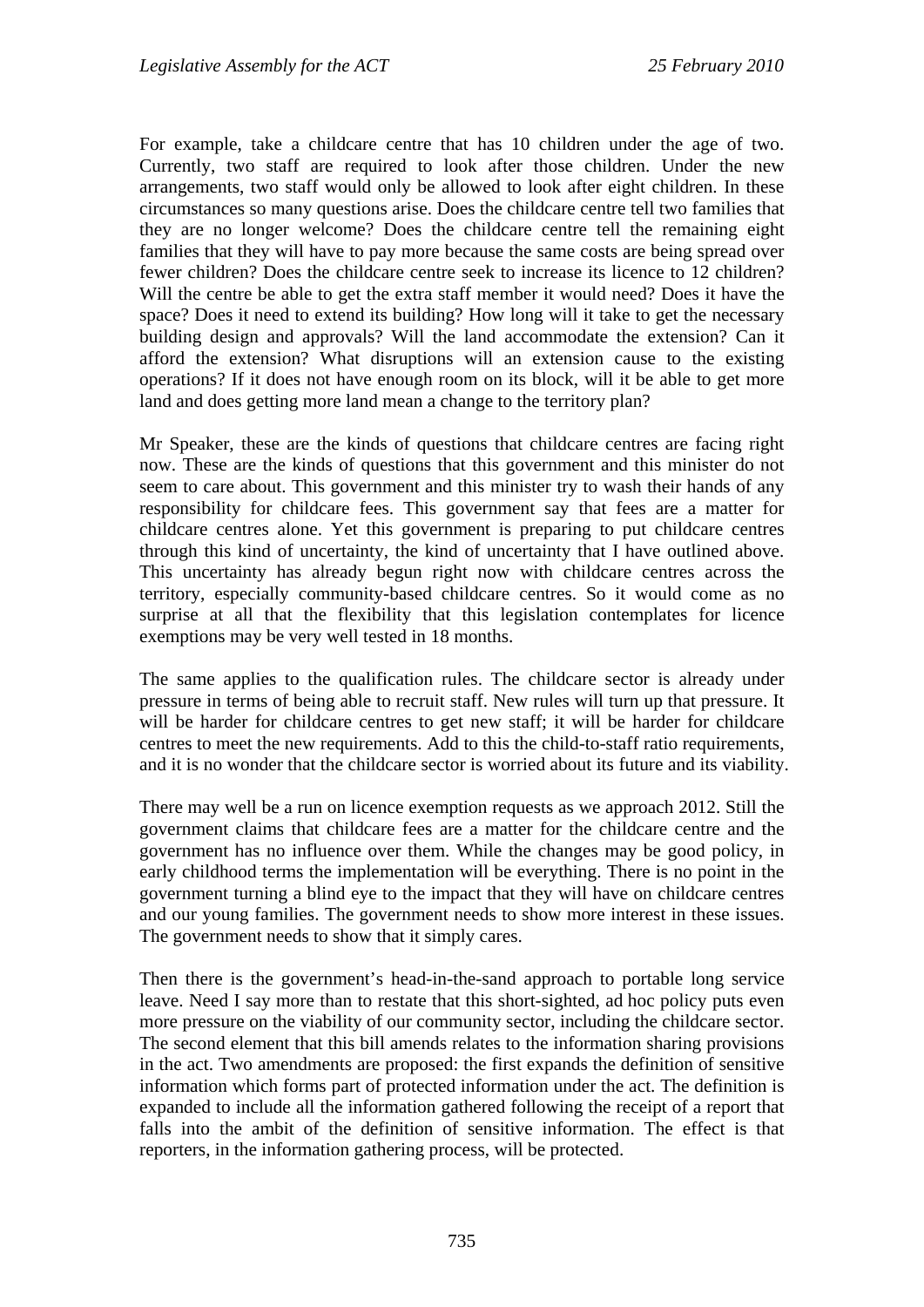The second authorises the chief executive to disclose a reporter's details to police for the purposes of investigating an alleged criminal offence against a child or young person. It also enables the chief executive to provide a reporter's name to the police if requested in the investigation of an offence disclosed in a child concern report referred to the police by the chief executive.

Mr Speaker, these amendments are made because, like many new pieces of legislation, it takes a little time for issues such as those identified in this bill to emerge. The department's officers are to be commended for their continuing vigilance and ensuring that legislation operates smoothly, efficiently and effectively, always in the context that the best interests of the ACT's children and young people are kept paramount.

Perhaps, though, it is also a consequence of this ACT Labor government trying to tie up everything in a single piece of legislation which is almost 1,000 pages long. As I have said before, legislation of this length can be problematic, as evidenced by the number of amendments already made to the Children and Young People Act since it was passed in 2008. Nonetheless, Mr Speaker, the amendments contemplated in this bill today are responsible, and the Canberra Liberals are happy to support them.

**MS HUNTER** (Ginninderra—Parliamentary Convenor, ACT Greens) (12.13): I would like to thank the minister for bringing this bill to the Assembly. As we know and have discussed regularly in this place, the protection and wellbeing of our children is of vital importance and incorporates families, schools, childcare, healthcare and the wider community.

This bill, as members have noted, makes changes to the exemptions for childcare providers, adjusts the arrangements about sensitive information and amends the provisions for the transfer of information to the police. The Children and Young People Act of 2008 is a very large and comprehensive piece of legislation.

Its contents cover the entire spectrum of the life of a child or young person in the ACT from birth to adulthood and even beyond. Given the scope of this document, it is not unreasonable to expect that the government will have to make some changes, or tweak the legislation, to aid in implementation of the laws, always keeping in mind the best interests of the child.

The changes proposed to the temporary exemptions to childcare standards outlined in this bill will provide greater flexibility to childcare centres to provide continuity of service during events such as centre upgrades and staff turnover. We all know that staff turnover is a big problem for the industry, which is why things like portable long service leave are so important to ensure that staff in childcare centres are receiving conditions that are enjoyed by others.

The act currently outlines conditions on temporary exemptions which ensure that the exemption is not likely to prejudice the safety and educational, social and developmental wellbeing of a child or children being cared for by the service; that the exemption is not likely to impact on the childcare service's promotion of the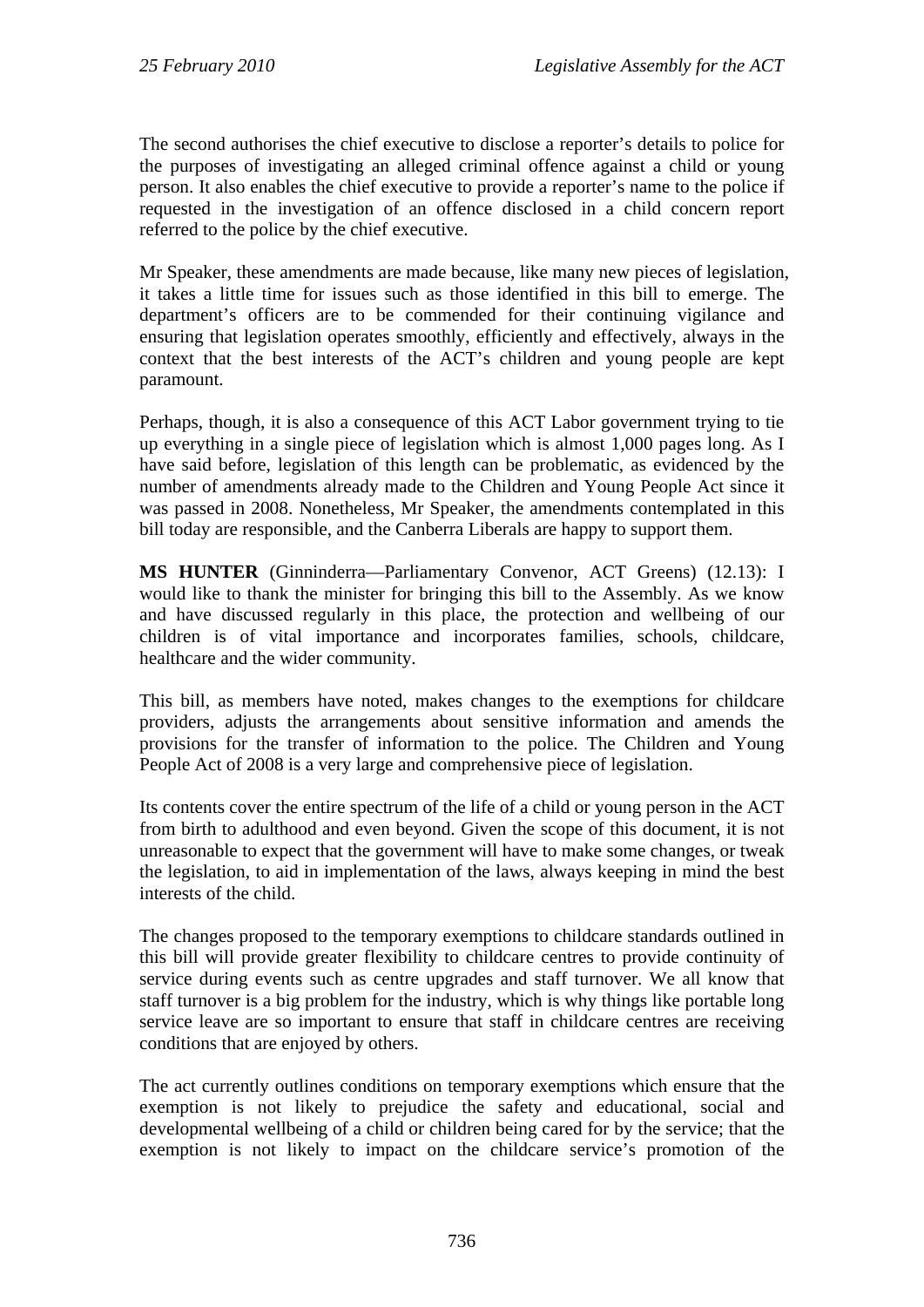educational, social and developmental wellbeing of children; the childcare service has taken, or is taking, steps to comply with any childcare service standard included in the exemption; and the exemption will not result in the proprietor of the childcare centre failing to take all reasonably practicable steps to protect the health, safety and welfare of employees of the childcare service.

The current standards, and the act, are considered. They provide transparency through reporting on the legislation register as notifiable instruments. This reporting will continue with the additional temporary exemptions. Exemptions will still only be allowed if it is safe and does not impact negatively on the wellbeing and development of the children at the centre.

I ask that the minister monitor the use of these exemptions to ensure that the flexibility required is being used and the best interests of the children are protected at all times. It is hoped, minister, that these changes will further enhance a collaborative relationship between the service providers and the department to ensure positive outcomes for children, parents, staff and the community.

The changes to the reporting outlined in clauses 9 to 12 serve to provide improved safety and clarity in information sharing concerning reporting. People making a report under the provisions of the Children and Young People Act 2008 are doing so because they believe it is in the best interests of the child. It is important that protection is built into the legislation to ensure that information from concerned members of the community comes through and allows action to be taken when considered necessary.

The department, which, of course, is bound by the act, holds the best interests of the child as the paramount consideration in any action. It shares information in order to protect the safety and wellbeing of the child or young person. It is critical that the community has a sense of security, trust and an understanding of what will happen to their information when making a child protection report.

We know that a child abuse report is made in Australia every two minutes. This is information from the Australian Institute of Health and Welfare. With this in mind, I refer to the message from Child Protection Week 2009, which was "Walls protect child abuse, not children. Break down the walls and help bring child abuse out into the open."

Last year over 30,000 Australian children were proven to have been abused or neglected. It would seem that many walls still exist within our community that continue to allow this to happen. It is the small changes to our legislative framework that allow us to move forward in breaking down the barriers to people reporting child abuse and neglect in our community.

The final amendment to the bill discusses changes to information provided to police to assist with their investigations where there is an allegation of criminal offence committed against a child or young person. The chief executive will now be able to provide a reporter's details to police to assist in their investigations.

In order for a full and frank investigation to occur, the AFP, in particular the sexual assault and child abuse team, requires access to all possible sources of information.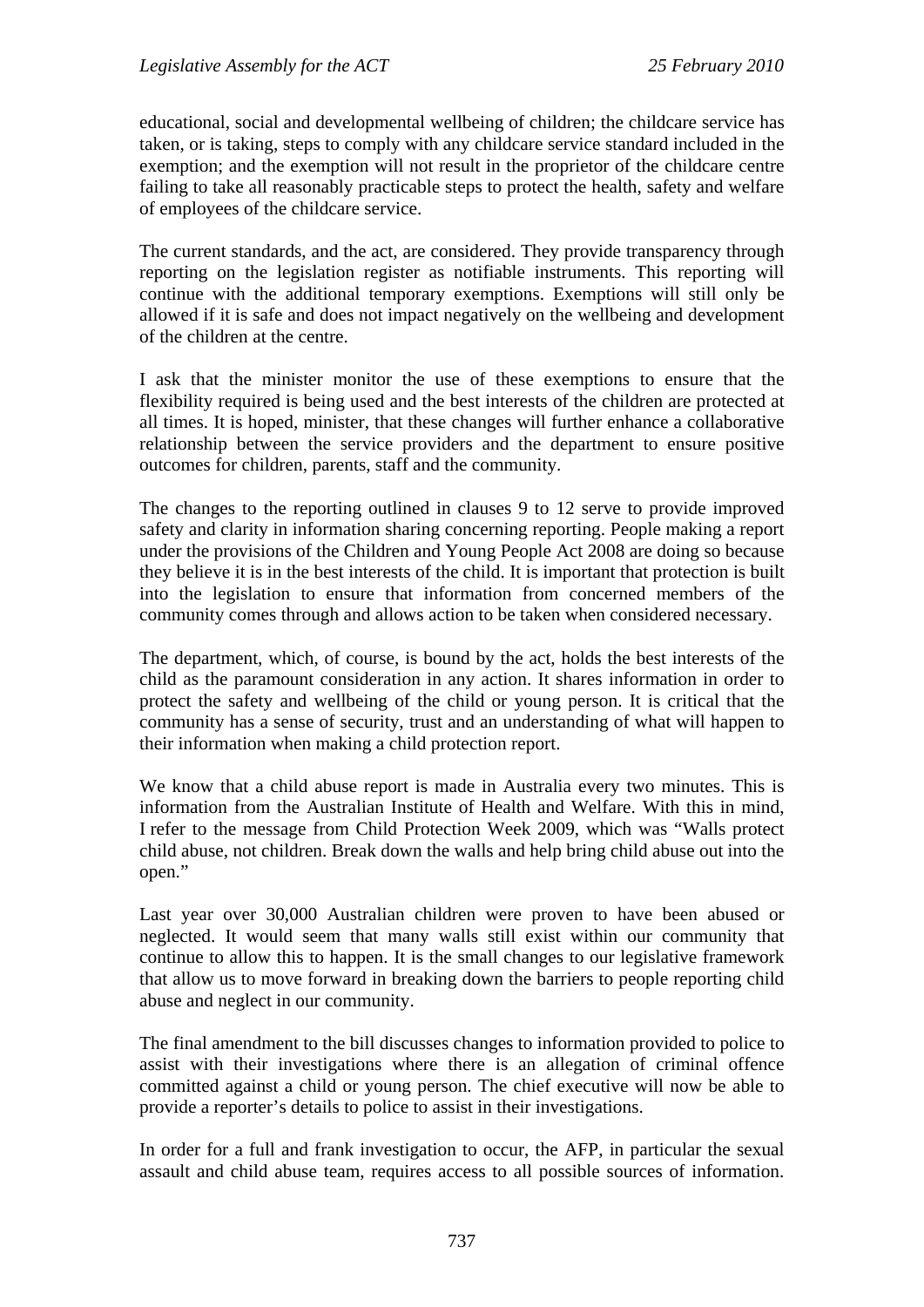We understand that the movement of a reporter's information from protected to sensitive classification is the reasoning for the final amendment in the bill.

We know that the nature of this work is difficult. It is emotive, very sensitive and at times involves danger and risk for children, families, community members and police. For these reasons we need to ensure that children and young people have every opportunity to be protected in the ACT. To do this, allegations need to be investigated and evidence collected in order to prove or disprove the allegations of criminal acts that are reported.

It is unfortunate but we do know that allegations of child abuse and neglect can occur in a vexatious manner within the community. In particular, they can come up in Family Court matters. This amendment does not affect the ability of a court to request the information about reports made to Care and Protection Services. However, there is provision made for the department to make a submission about why or why not this would be in the best interests of the child. Therefore, we have in place opportunities to continue to protect the child and the person making the original report.

I call on the minister and the department to monitor these amendments to the act and, of course, the act itself to ensure that the best interests of the child or young person remain paramount. The ACT Greens will be supporting the bill today.

**MS BURCH** (Brindabella—Minister for Disability, Housing and Community Services, Minister for Children and Young People, Minister for Ageing, Minister for Multicultural Affairs and Minister for Women) (12.20), in reply: I thank members for their contributions and I thank all those with an interest in this.

Firstly, can I just make a comment to Mrs Dunne, who continues to throw fear and loathing onto the COAG reform and onto portable long service leave. I say again to Mrs Dunne that I really do not know what she has against quality childcare, against improved ratios for workers or indeed against supporting workers within the sector.

In December I tabled amendments to the Children and Young People Act 2008. This significant piece of legislation was passed by the ACT Assembly in 2008 and was implemented in July 2009. The legislation is broad and encompasses child protection, youth justice, the regulation of childcare licences and the employment of children in the territory.

Since its implementation, minor issues have arisen through practice that needed amendment. These amendments are needed to ensure clear interpretation or strengthening of clauses to reflect the initial intention of the act and to ensure the ongoing care and protection of children and young people in the territory. The Children and Young People Amendment Bill 2009 (No 2) proposes amendment in two areas of the Children and Young People Act 2008. These are the provision of temporary childcare exemptions and information and secrecy provisions.

Early childhood education and childcare services are crucial services for children and families in the ACT. Childcare provisions of the act provide the Chief Executive of the Department of Disability, Housing and Community Services with regulatory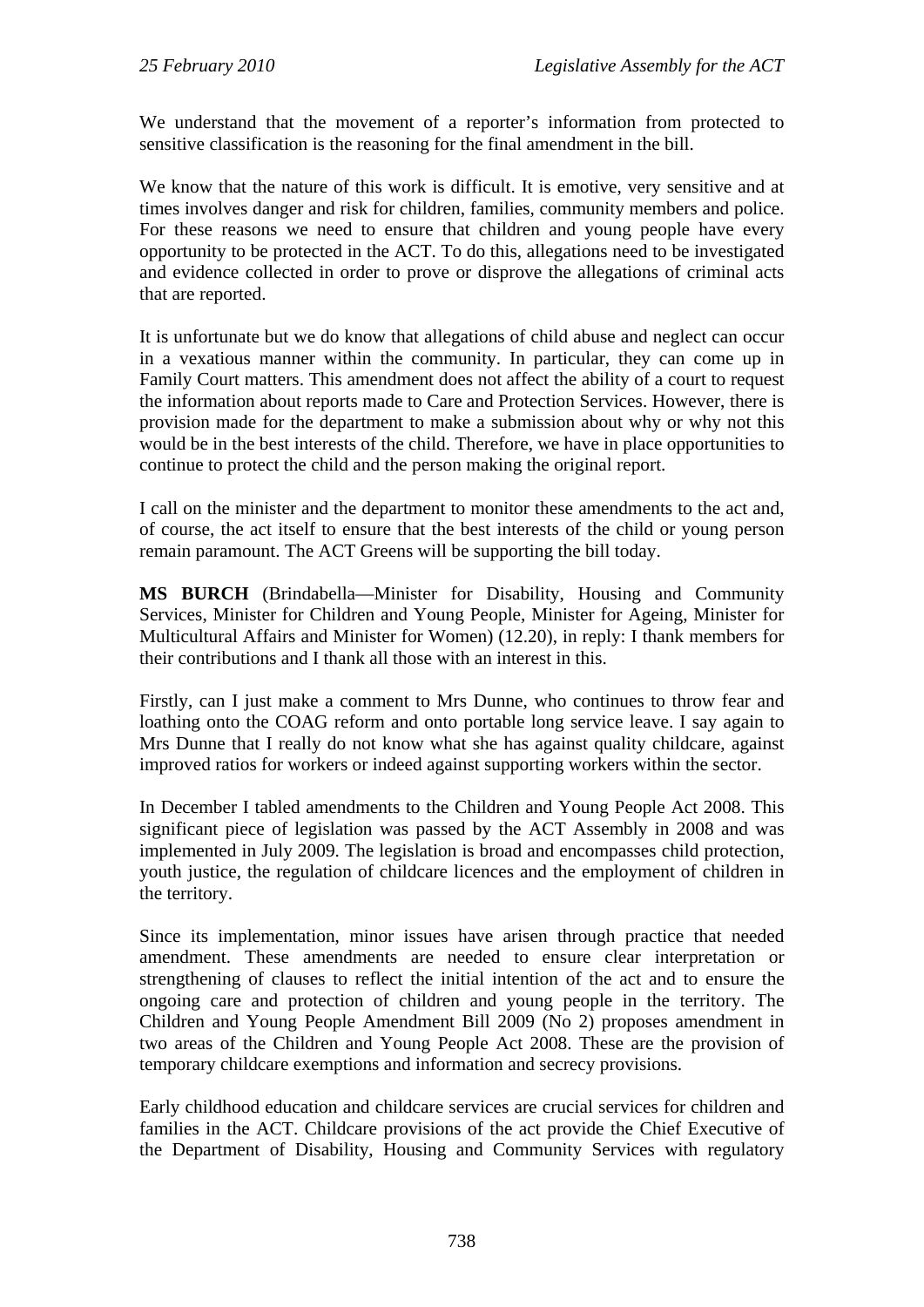powers in relation to childcare services in the territory. These regulatory powers include the granting of licences and monitoring of compliance with the ACT childcare service standards. The responsibility for these functions rests with the Children's Policy and Regulation Unit. As of 16 February of this year, the unit has responsibility to regulate 248 licensed childcare services, monitoring these for compliance with up to 396 different childcare service standards.

At times a temporary exemption for a standard needs to be provided. The act currently provides for the granting of temporary standard exemptions against one or more childcare services. Exemptions ensure operators of licensed childcare services are authorised to continue to provide a childcare service in the best interests of the children.

All exemptions granted to licensees are instruments open to public scrutiny. They are notified on the legislation register and are displayed in the childcare centre program. Exemptions are only granted if there is a suitable and timely plan to rectify the issue. Currently a temporary standard exemption, against any single standard, may only be granted to a service on one occasion during the duration of a licence. Licences are usually granted for a year for new services and three years for established businesses.

Additionally, the current provisions have a 12-month limit on the granting of extensions to exemptions. These conditions may restrict the viability of childcare services in the ACT and impact on the provision of child care offered to children and families. For example, suppose a childcare centre seeks an exemption regarding an accommodation standard while refurbishments to the centre are underway. An exemption is provided for the planned duration of the refurbishment—initially six months and then extended to 12 months. But we know that delays can occur affecting the completion of the work. In accordance with the act, a further exemption to the relevant accommodation standard is unable to be authorised and the centre must close rooms and limit services until the work is complete.

Temporary standard exemptions have been granted on 56 occasions to licensed childcare services since May and 49 of these exemptions have been repealed, having been satisfactorily addressed. Each exemption is notified in the register and displayed for information for parents and families. The granting of an exemption to a service continues to require the service to comply with all other provisions of the act that ensure the best interests and wellbeing of children.

The amendment proposed at section 749 clearly states that a temporary standard exemption may be granted on more than one occasion during a licence period for only one standard—and the duration of the exemption is determined by the chief executive in accordance with the stringent requirements and accountability measures that I have referred to—and where there is an agreed plan to remedy the situation.

Amendments are also proposed to information-sharing provisions of the act which clarify its interpretation and reflect its initial intentions. The Children and Young People Act 2008 makes provision for information-sharing and information secrecy requirements when undertaking functions under this act or as required under another law.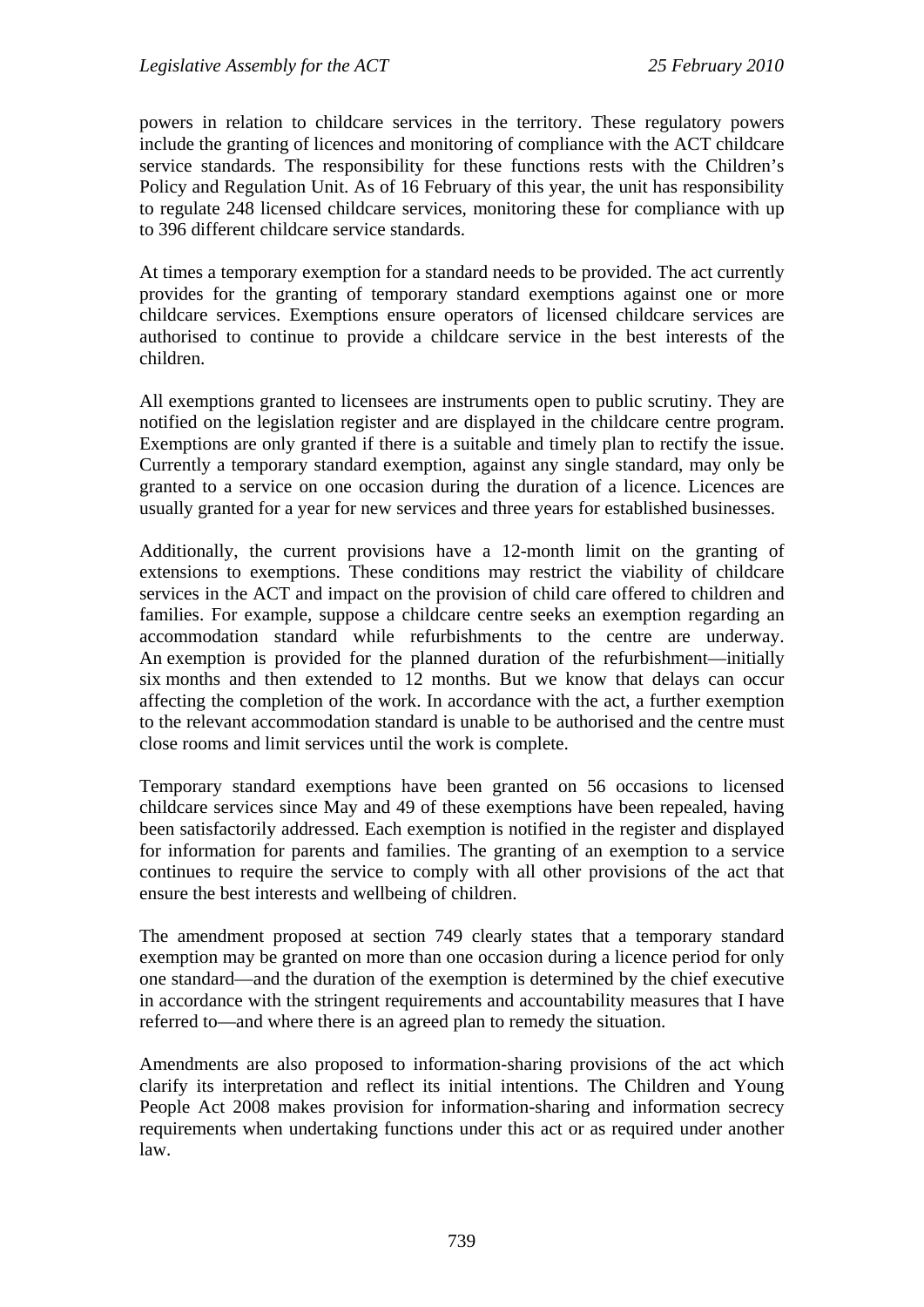The restrictions and limitations placed on information sharing ensure that the best interests, safety and wellbeing of children and young people are paramount in decision making. The act also provides that a person who receives information under the act becomes an information holder and restricts the information shared by information holders and others.

The act differentiates information as protected information and sensitive information. Protected information includes all information about a person obtained by, or disclosed to an information holder, and it also includes sensitive information.

Sensitive information includes prenatal reports, reports made to the public advocate, care and protection report information, care and protection appraisal information, interstate care and protection information, family group conference information, contravention report information and information prescribed by regulation.

The act limits the sharing of protection information and provides further limitations on the use or disclosure of sensitive information.

Provisions that allow for the divulging of sensitive information require the consideration of the best interest, safety and wellbeing of the child and prohibit release of information that would identify a person who has made a child concern report.

Upon receipt of a child concern report or making of a child protection report, a prenatal report or notification, child protection authorities need to ascertain the level of risk to the children or young people concerned and the nature of voluntary or statutory involvement. To achieve this outcome, inquiries are made of persons or agencies that may be involved with the children or young people. This information is directly linked to reports which are sensitive information.

An amendment is proposed to expand the definition of sensitive information to include the information gathered following the receipt of a report. This will ensure consistent protection of a reporter and the information pertaining to that report.

Protection of a reporter's identity is a primary consideration when considering the release of sensitive information. The act allows for release of sensitive information in limited circumstances and sections prohibit the release of sensitive information which could identify a person as a reporter.

The protection provided by these sections is currently limited to the reporter of a child of concern report, not including a prenatal reporter, a confidential report or an interstate care and protection report. The proposed amendment of section 845 will provide protection to all reporters under this act. This will continue the ongoing protection of reporters when sharing crucial information to assist and support children and families.

The scrutiny of bills committee noted that the amendment simply seeks to extend a definition in an appropriate way and maintains existing provisions concerning the protection of the reporter and privacy, in prenatal reports, of a pregnant woman.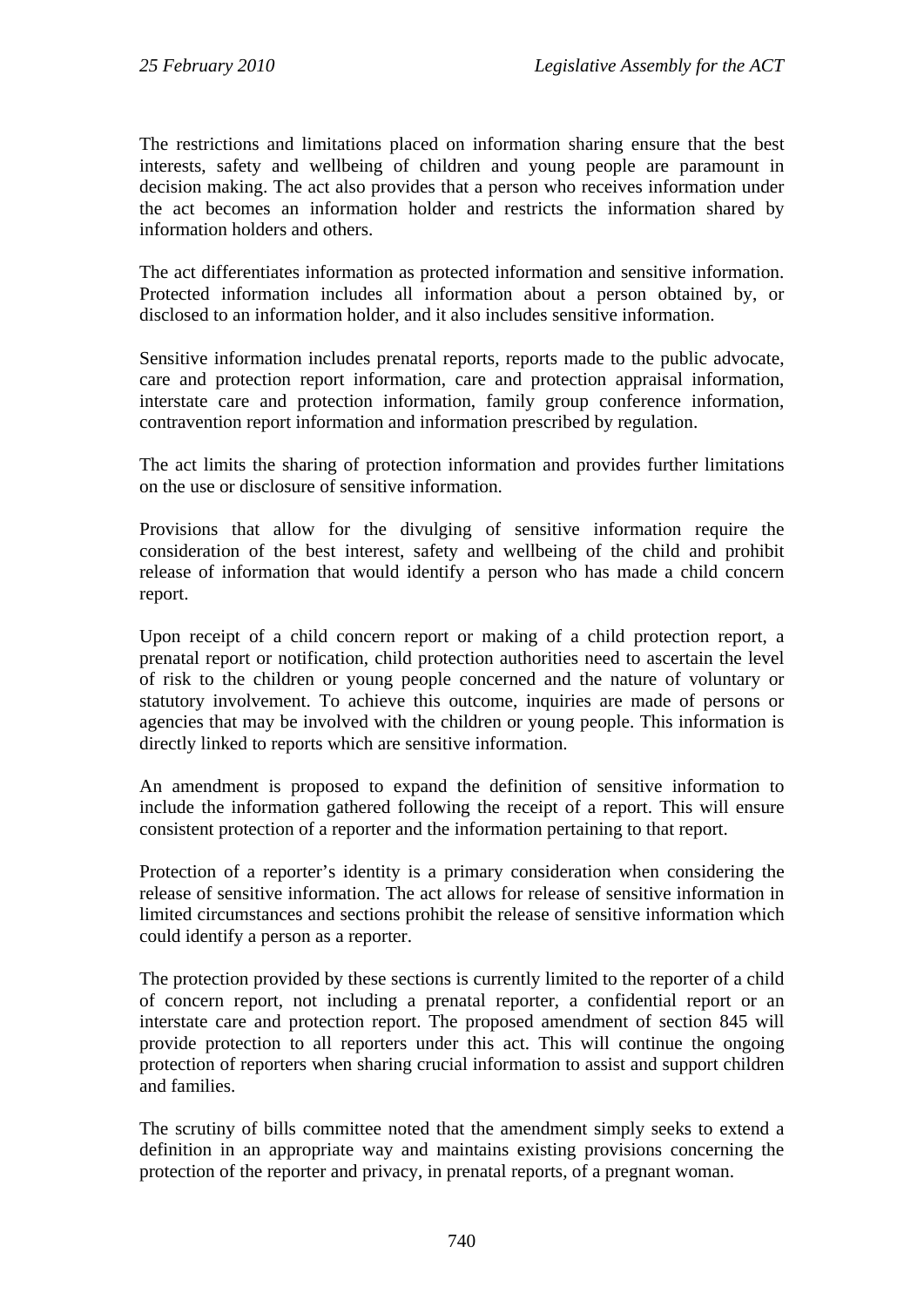A further information-sharing amendment is the provision of information to police at section 865A. The act provides that an information holder must produce or give protected information to a court or investigative entity when doing so is required or authorised by the act or another territory law.

The act provides no specific limitations on the provision of sensitive information when required by an investigative entity acting under lawful authority. In addition, the act currently enables the details of a report to be provided to police with the exception of the identity of the reporter.

The proposed amendment seeks to expand the details of the report to include information about a reporter that could be provided to police as an investigative entity in certain circumstances. During the initial course of an investigation, police, as an investigative authority, do not have the power to require the production of documents or answering of questions.

The proposed amendment seeks to authorise the chief executive to provide reporters' details to the police at this earlier point in time—to assist in the investigation of an alleged criminal offence committed against a child or young person or children or young people. For example, it might be in relation to a report that contains information about an alleged or known paedophile.

The amendment also provides that the chief executive may provide police with a reporter's name when the police request this information when investigating offences disclosed in a child concern report which is referred by the chief executive to the police. The amendment does not affect or modify a court's or investigative entity's authority to compel information under a lawful authority.

The amendment maintains a high threshold for the protection of reporter confidentiality. This position is maintained to reflect community expectations regarding protection of children and young people and acknowledging the role of reporters of child abuse and neglect in this process.

The scrutiny of bills committee has commented on this amendment, noting some concerns about the privacy and reputation of the persons subject to an investigation or proceedings. As I have advised the committee, this is sensitive information that the act already enables the chief executive to provide to police when in the best interests of a child or young person. Police, as information holders, are required to comply with the protection provided to information shared under the Children and Young People Act 2008.

A further information-sharing amendment is proposed in section 875 of the act to ensure clarity of interpretation when the information secrecy and sharing provisions of the act interact with other acts. It is the intention of the act that its application is given precedence over other legislation that might otherwise allow or restrict information exchange. The amendment ensures that the restrictions contained in this act continue to apply to an information holder who is performing a function under another law that does not have a purpose under this act.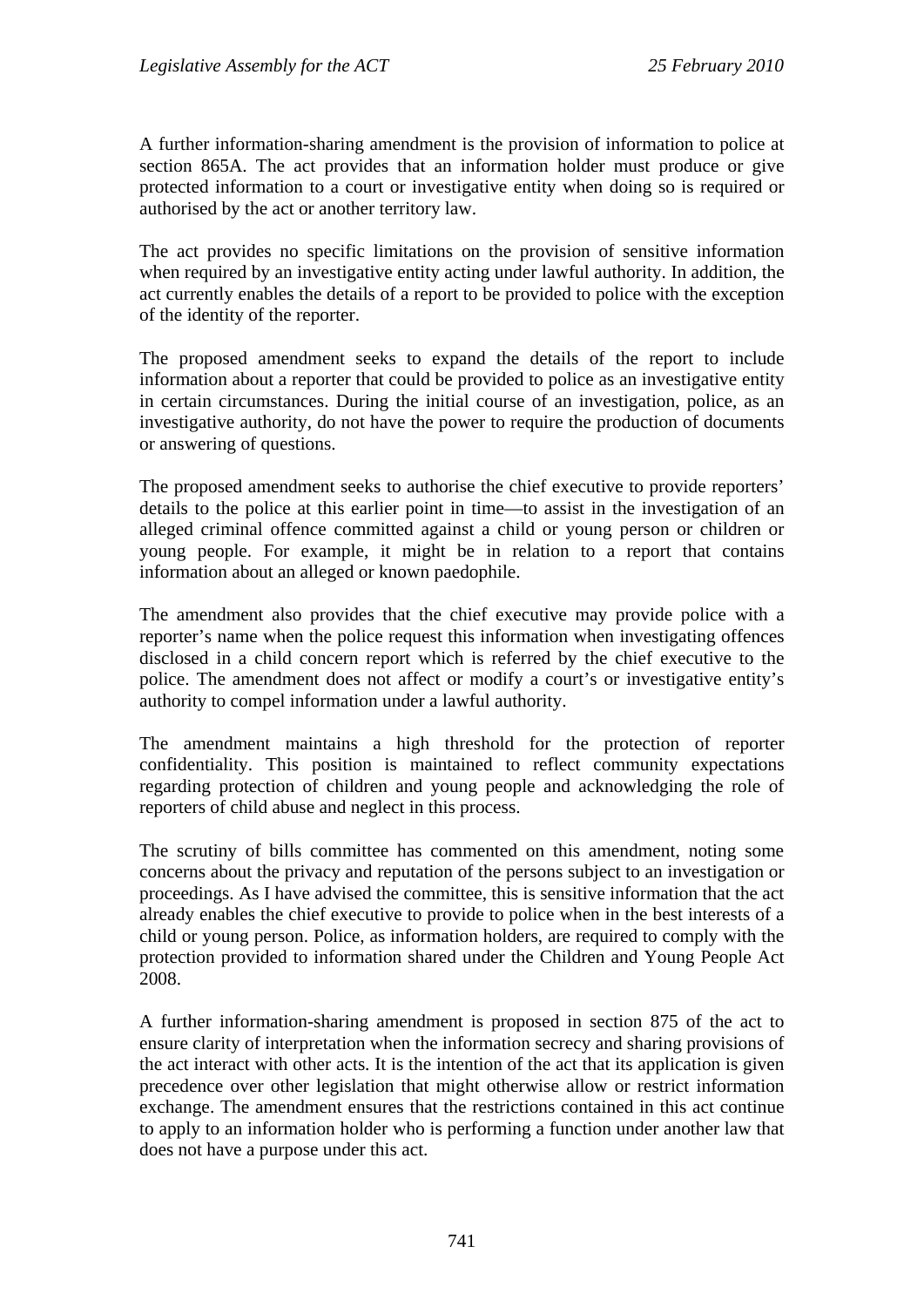The support, care and protection of children and young people in the Australian Capital Territory is a community priority and these minor amendments strengthen aspects of the legislation that achieve this outcome. A robust and effective Children and Young People Act 2008 is desirable for us as members of the legislature, members of the community, adults, parents and carers.

I fully support the Children and Young People Amendment Bill 2009 (No 2). I seek support from all members and I have appreciated their comments.

Question resolved in the affirmative.

Bill agreed to in principle.

Leave granted to dispense with the detail stage.

Bill agreed to.

## **Sitting suspended from 12.32 to 2 pm.**

# **Ministerial arrangements**

**MR STANHOPE** (Ginninderra—Chief Minister, Minister for Transport, Minister for Territory and Municipal Services, Minister for Business and Economic Development, Minister for Land and Property Services, Minister for Aboriginal and Torres Strait Islander Affairs and Minister for the Arts and Heritage): Mr Speaker, for the information of members, Ms Burch, the Minister for Disability, Housing and Community Services, regrets that for personal reasons she needs to leave question time at 2.45 pm today. If members do have questions that they wish to direct to the minister, I advise that she will not be available after 2.45.

# **Questions without notice Health system—Canberra Hospital**

**MR SESELJA**: My question is to the Minister for Health. Minister, yesterday you informed the Assembly that there was a war in the health system that had been going on for 10 years. Minister, exactly when did you first become aware of this war and what steps have you or your government taken to end this war over the last two terms?

**MS GALLAGHER**: It seems that the opposition's campaign, being prosecuted through media releases and twisting and slanting my words, is going to continue in question time today. I think I made it very clear, and I have made it clear a number of times—indeed, yesterday was not the first time that I have said it—that, across the obstetric community, tensions have existed amongst obstetricians with different points of view and different perspectives for a number of years, in excess of 10 years. I do not think anybody who works in the obstetric community, for which I have responsibilities within the public system, would dispute that.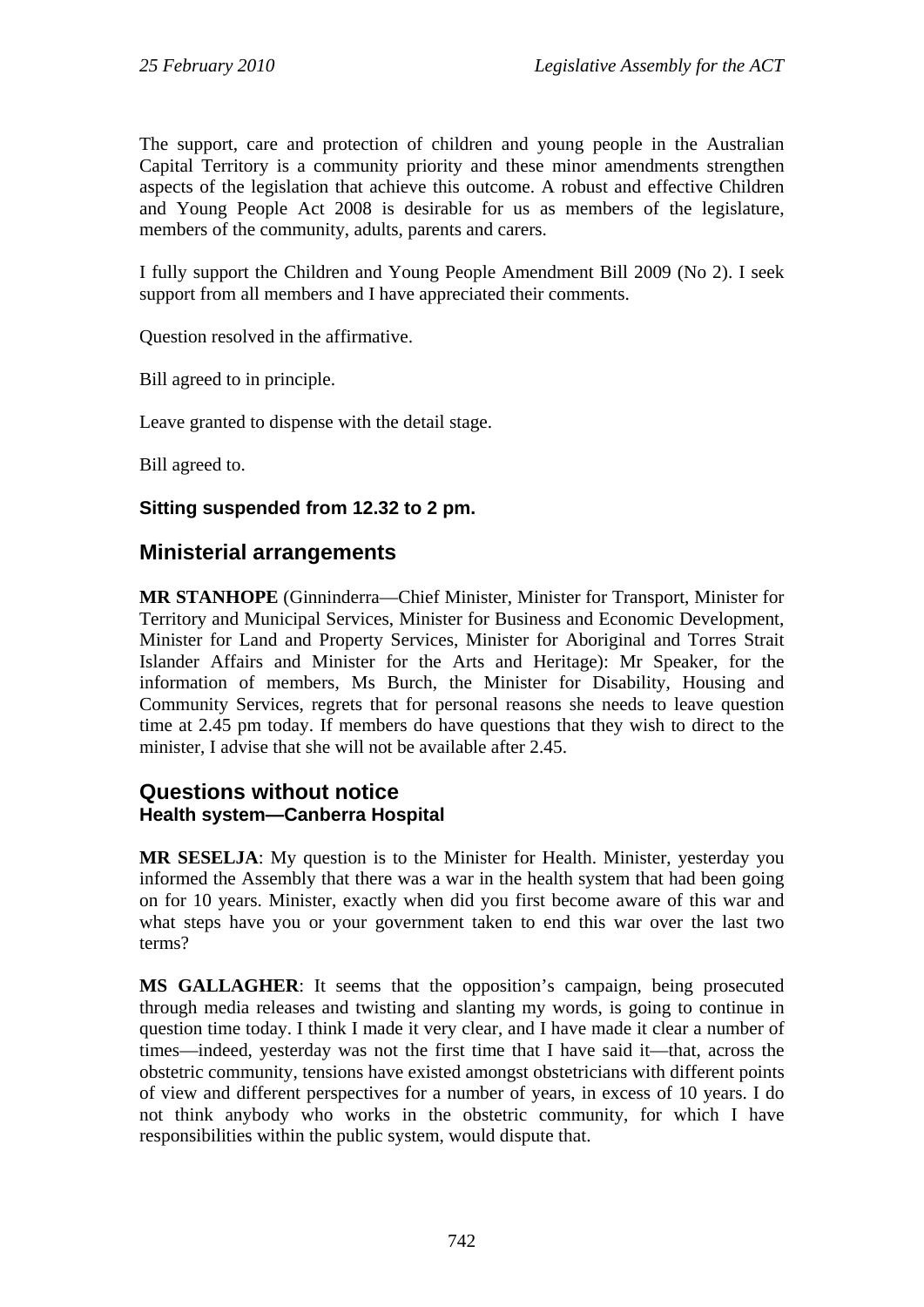If there is anything good to come out of the past week, I would hope that some of the tensions that have existed—and they are largely tensions between doctors—will be put aside in the interests of providing a seamless service across the public and private system. If there is anything good to come out of the way this campaign has been prosecuted in the last week, I hope it is that.

In terms of the responsibilities I have for running the public obstetrics service, there have been no wars within the public obstetrics service, which is what the opposition are trying to twist and slant in their media commentary. As I have said a number of times, I became aware of concerns within the public service, within obstetrics, at a meeting held with staff last Wednesday. And a number of steps have been taken since then to support staff and seek to investigate that further.

**MR SPEAKER**: Mr Seselja, a supplementary?

**MR SESELJA**: Minister, what exactly is the damage that has been done to the Canberra Hospital as a result of this 10-year war?

**MS GALLAGHER**: I think the damage that has been done as a result of last week's events, which is bringing up issues that have arisen in 2005 and, I think, back in 1999, but particularly in the last week, has been damage to the reputation of the Canberra Hospital. And I regret that enormously. I do not think it is warranted. I do not think the allegations around clinical safety and standard of care that have been put from one side will be supported when a thorough external review is done. But I think damage has been done, and I think it has been done to reputation over time. Again, I think that is enormously regrettable.

**MR SPEAKER**: A supplementary question, Mr Hanson?

**MR HANSON**: Minister, is the war in the health system over, or are you hoping your review will end the war?

**MS GALLAGHER**: I have called upon the private obstetricians I met with on Monday to put aside their differences and to work with the Canberra Hospital and clinicians within the Canberra Hospital to make sure that any concerns that exist they are concerns that exist across the private or public system—are resolved and that obstetricians can work together in the interests of the community. I put that to the private obstetricians, and they agreed that that was a sensible way forward.

#### **Weston Creek cottage**

**MS HUNTER**: My question is to the Chief Minister and it concerns the Weston Creek cottage. Chief Minister, why did the Weston Creek cottage lie vacant for two years after the government evicted the previous tenants and what has been the cost to provide security for the cottage over this period?

**MR STANHOPE**: I thank Ms Hunter for the question. In the context and the history of the cottage at Stromlo, the fact that the cottage is being upgraded at quite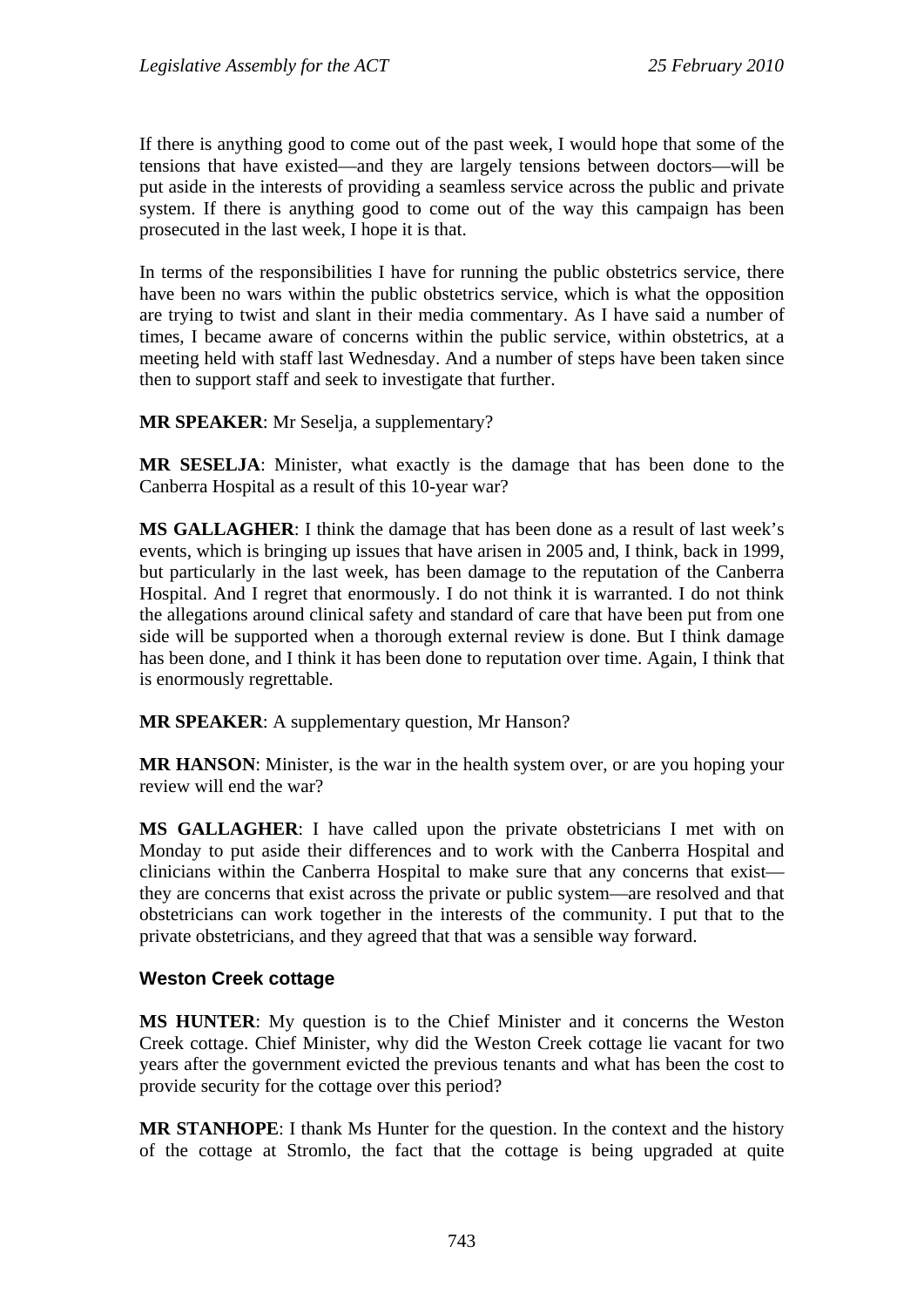significant expense to the taxpayer after a delay of two years is quite reasonable and appropriate. It is, of course, a story that has something of a vexed and controversial history. I think one of the hardest things a landlord ever has to do is to be involved in the eviction of people from any accommodation. The fact that in this instance the eviction involved squatters perhaps at one level exacerbated the difficulties which staff, organisations and landlords faced.

This is and always was, I think, difficult, particularly for those who were occupying the house at the time—people that did not have tenure, people that were squatting. Their eviction, of course, did generate significant emotions and controversy within the community. It was not an easy thing. As I say, the history of all staff within our housing employ—and indeed I think it would be the experience of all landlords—is that there is nothing more distressing than forcibly requiring the removal of somebody from a place that they live in. As I say, that distress and difficulty was not lessened in fact, I think it may have been exacerbated—in the situation we faced of evicting squatters.

That was done for a whole range of reasons, of course, that every landlord would face in relation to an appropriate response, particularly when the property in which the squatting was occurring was public property—property which is vested in the people of the ACT—with people occupying it without rental and without authority. What is a government to do? A government must respect the ownership of that property and the fact that it is public property—property that belongs, at the end of the day, to all the people of the ACT.

**Ms Hunter**: Mr Speaker—

**MR SPEAKER**: Ms Hunter, on a point of order. Stop the clock.

**Ms Hunter**: Mr Speaker, I would just direct the Chief Minister that my question was about the cost of providing security for the cottage over this period.

**MR SPEAKER**: Thank you. Chief Minister, you have set the context.

**MR STANHOPE**: Yes, I will take the question on notice.

**MS HUNTER**: Supplementary, Mr Speaker?

**MR SPEAKER**: Yes, Ms Hunter.

**MS HUNTER**: What percentage of the \$150,000 price tag for renovations for the cottage relate to damage due to vandalism?

**MR STANHOPE**: I will take the question on notice, Mr Speaker.

**MR SPEAKER**: Ms Le Couteur, a supplementary?

**MS LE COUTEUR**: How will the government ensure that the site is secure during renovations, so that vandalism does not happen?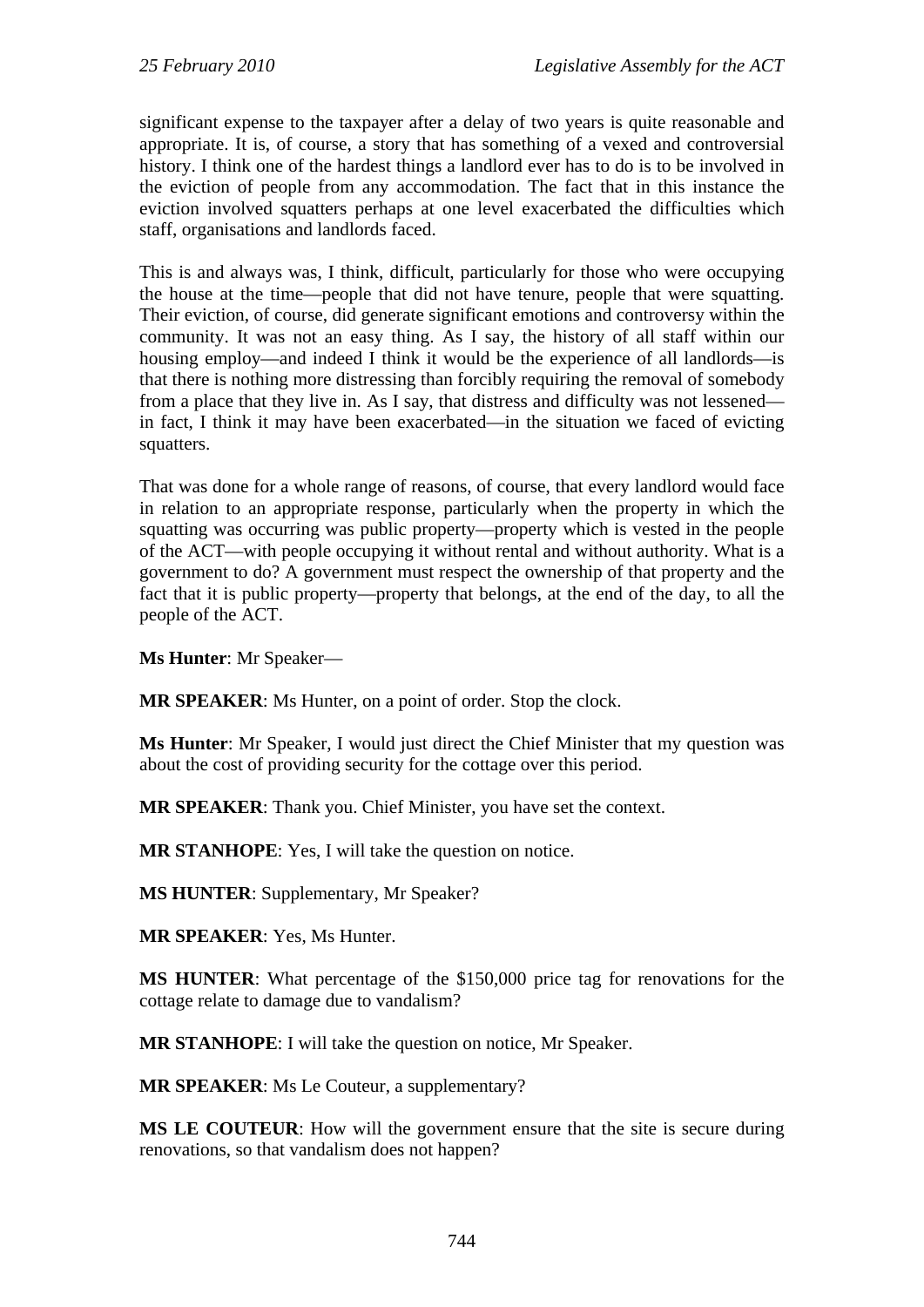**MR STANHOPE**: The cottage has, for the entire period of the last two years, been subject to regular and routine security assessment and visitation.

**MR SPEAKER**: Ms Bresnan, a supplementary question?

**MS BRESNAN**: Why has it taken so long to start the renovations, considering that the new tenant was announced in June last year?

**MR STANHOPE**: I will have to take some detail on the time line, and I am more than happy to provide the exact time line. It is a cottage that actually has been nominated for registry on the heritage list. There would be a whole range of issues around heritage and heritage assessment. Heritage architects actually would have been engaged. There would have been a tender process. There would have been a DA process. There would have been planning. There would have been the need to actually draw up plans and have the plans approved and certified, submitted to ACTPLA and approved. Indeed, as I said, I think the time line is quite reasonable.

## **Health system—Canberra Hospital**

**MR SMYTH**: My question is to the Minister for Health. Minister, yesterday you said that you had known about the 10-year war since 2005, even before your time as health minister. Minister, how does this reconcile with your comment in the *Canberra Times* of 19 February that "at this point all I've seen is a lot of mud being slung around and no substantiation"?

**MS GALLAGHER**: Because they are answers to two entirely different questions. The first quote you used was in relation to the broader issue of the tensions that have existed across the obstetric community for a number of years. Again, I do not know what trouble you are having grasping that. Anybody who has spoken to any obstetrician, I think, will confirm that tensions exist. And they are tensions that exist between doctors around different perspectives of how things should be run, how services should be run.

In relation to the second quote that you used, I was speaking specifically around the comments that were made in the media that started on Tuesday of last week.

**MR SPEAKER**: Mr Smyth, a supplementary?

**MR SMYTH**: Thank you, Mr Speaker. Minister, was the 10-year war just a lot of mud-slinging and no substantiation? If so, why did you describe it as a war?

**MS GALLAGHER:** I could go and get the dictionary out, but usually the term "war" can be used. I do not have a dictionary in front of me to describe conflict that exists. I was merely drawing members' attention to the fact that conflicts have existed between obstetricians across the ACT for a number of years.

**MR SPEAKER**: Mr Hargreaves, is this a supplementary?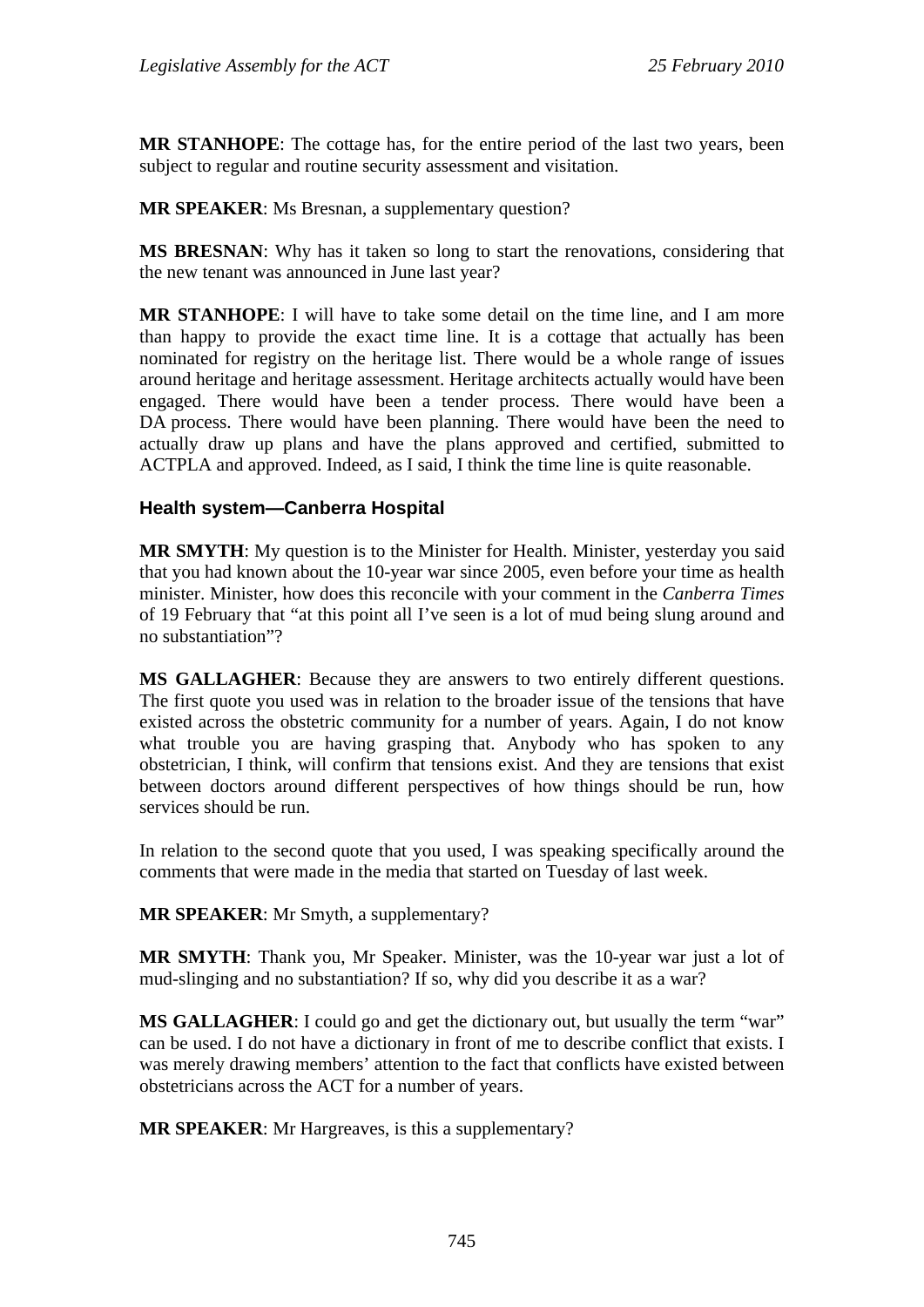**MR HARGREAVES**: Thank you very much, Mr Speaker. My supplementary question is to the Minister for Health. Is the minister aware of the page number of the *Canberra Times* from which the questions from the opposition are derived?

**Mr Hanson**: A point of order, Mr Speaker: I raised this issue—

**MR SPEAKER**: The question is out of order. A supplementary question, Mr Hanson?

**MR HANSON**: Yes. Minister, do you hold the view that the 10-year war is just a lot of mud-slinging with no substantiation?

**MS GALLAGHER**: That is a difficult question for me to answer. I think the tensions that exist, that I have been talking about, exist between a professional group. I am not a member of that professional group. There may be some very legitimate reasons for the tensions that exist. The mud-slinging that I was referring to was the allegations, the one-sided allegations, that were raised in the media last Tuesday. At that point in time, and still today—

**Mr Hanson**: How did you know they were one-sided if you didn't know anything about it?

**MS GALLAGHER**: Because there were allegations made and the other side of the story was not put, Mr Hanson. It is pretty clear that they were one-sided allegations. Anyone watching the news would have seen that.

**Mr Smyth**: Enlighten us with the other side of the story.

**MS GALLAGHER**: The other side of the story will come out. It will come out in time, in an appropriate way, under the reviews that we have commissioned, and that is entirely appropriate. And the mud-slinging that I was referring to related to allegations about clinical standards, safety, relationships between midwives and doctors—all of which I still believe are mud-slinging allegations because I have not seen anyone or anything that would confirm that there are concerns around those areas.

#### **Health system—Canberra Hospital**

**MRS DUNNE**: My question is to the Minister for Health. Minister, you stated in this place that when doctors wrote to you with serious concerns about the work environment at the Canberra Hospital you wrote back and asked them to expand on their concerns. Given your knowledge of the 10-year war, why did you need doctors to expand on their statements? Why did you not immediately acknowledge to the doctors your understanding of the 10-year war?

**MS GALLAGHER**: Well, they did not write to me about serious concerns.

**Mr Hanson**: They did. You just didn't interpret it that way.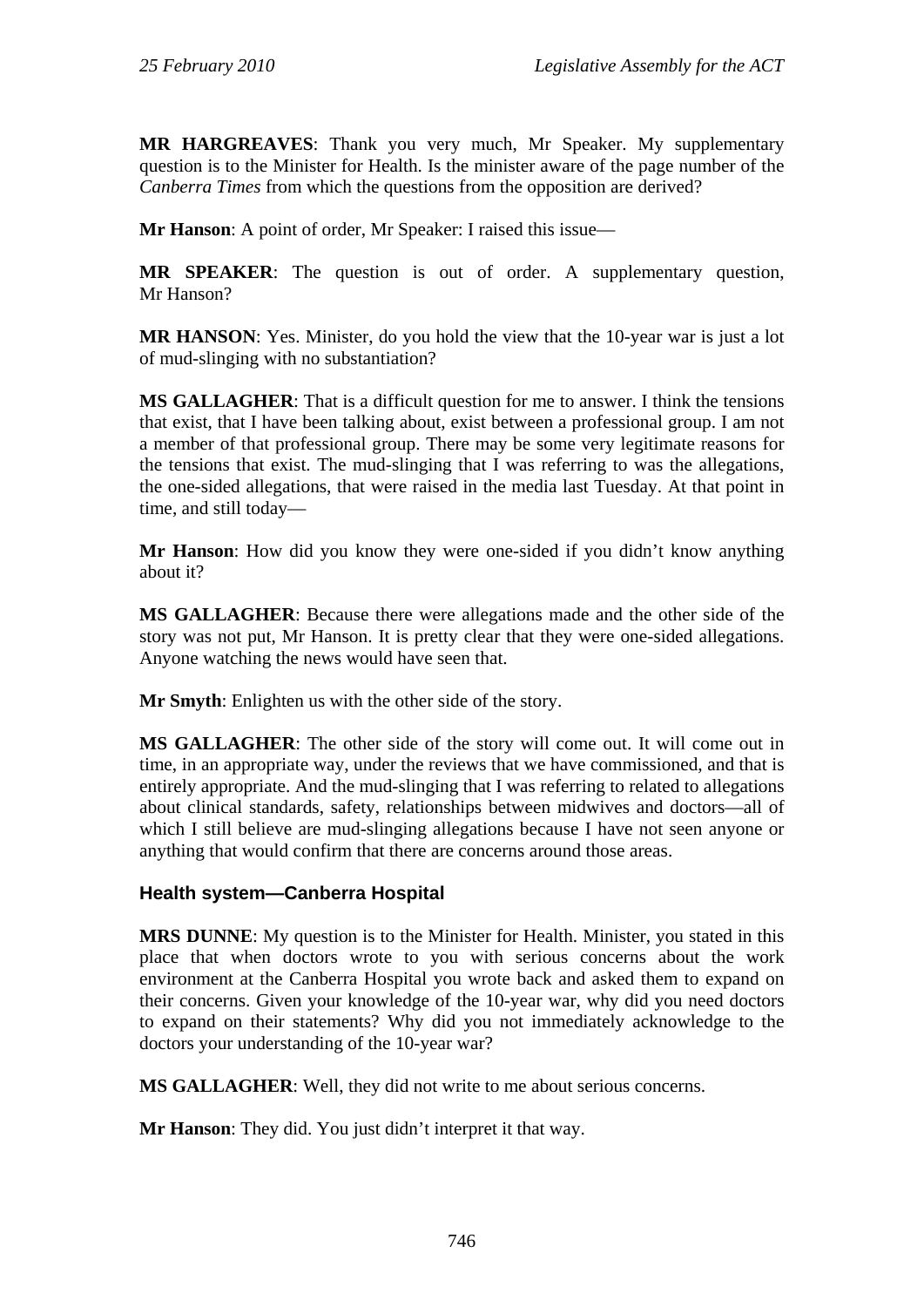**MS GALLAGHER**: Well, they did not. They wrote around what they called concerns with the workplace environment, I believe.

**Mr Hanson**: And that's not serious?

**MS GALLAGHER**: Add your—

**Mr Hanson**: Nine doctors resigning is not serious?

**Mr Seselja**: They're trivial concerns, are they?

**MS GALLAGHER**: The information that the opposition interject with—

**Mr Hanson**: You weren't aware that nine doctors resigned?

**MR SPEAKER**: Thank you, Mr Hanson.

**MS GALLAGHER**: The information that the opposition interject with was not contained in those letters. So let us just—

**Mr Hanson**: You were unaware of it?

**MS GALLAGHER**: They were not contained in the letters. Let us be clear: the letters—

**Mr Smyth**: So there was a war, but you had no detail?

**MS GALLAGHER**: You know, I felt that if people were going to raise issues alleging concerns with the workplace environment they needed to be clear about what they were. I think it is entirely reasonable. So I wrote back, and I asked them to elaborate, and they chose not to.

**MR SPEAKER**: Mrs Dunne, a supplementary?

**MRS DUNNE**: A supplementary question, Mr Speaker. Minister, you described the recent issues in health as doctor politics and then as a 10-year war that has done damage to the Canberra Hospital. Which is true, or are both true?

**MS GALLAGHER**: I stand by the comments I have made. The tensions that exist between doctors date back many years. All of the statements I have made in relation to this matter are true and correct from where I sit. The opposition can continue to slant and add little words here and change the flavour of it. They are really enjoying the bashing that they are doing of the Canberra Hospital. I do not think I have ever seen them enjoy anything quite so much, from the behaviour that they have displayed in here—bashing the public health system.

But with all of the comments I have made, what I am trying to do is ensure that there is a fair and reasonable process for all doctors involved to have their grievances aired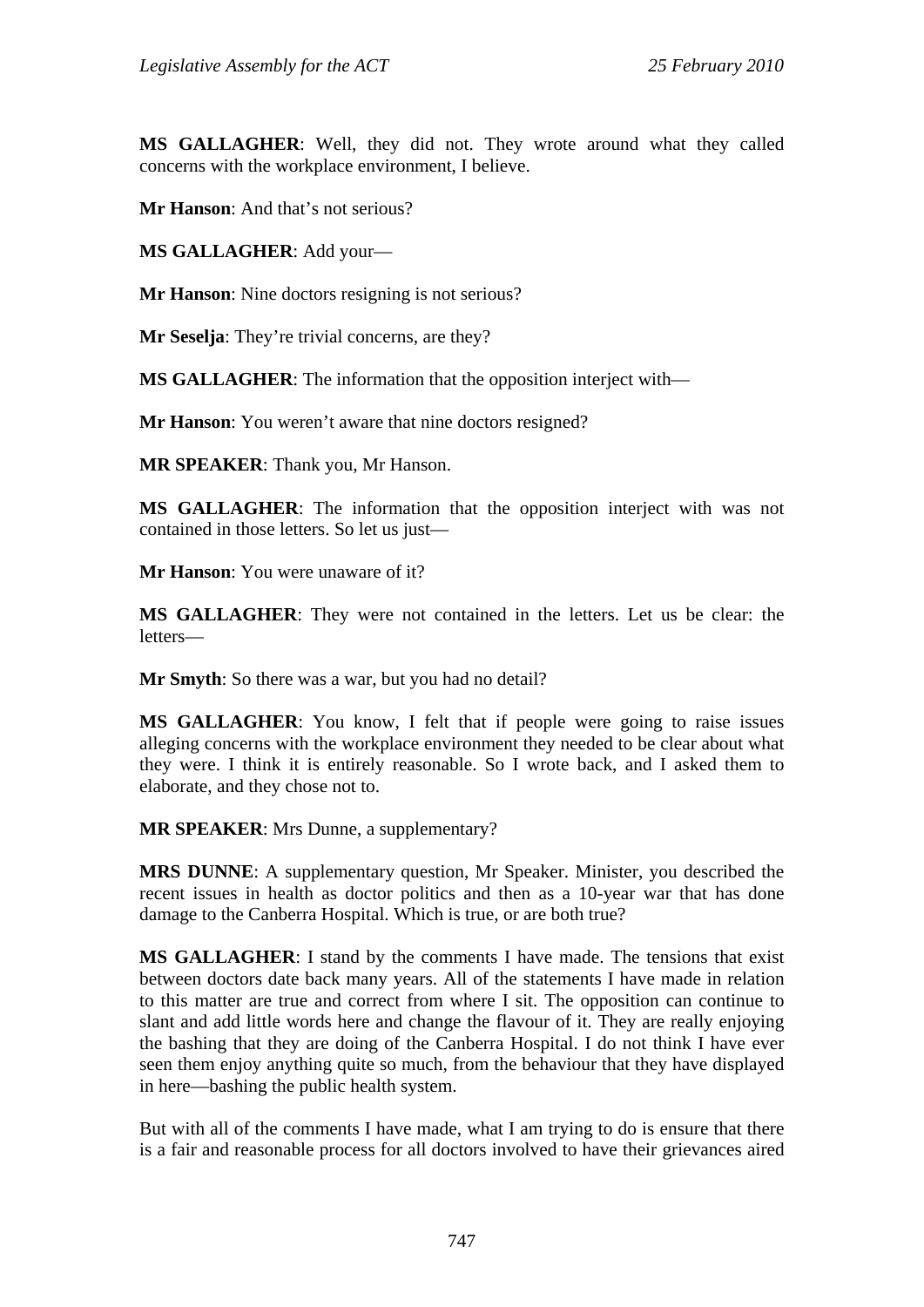and considered. And that is something that it appears the opposition are not prepared to allow to happen. I urge the opposition to just rise a little bit above the actual politics of this and allow those doctors' issues to be aired and dealt with.

**MR SPEAKER**: Supplementary, Mr Hanson?

**MR HANSON**: Minister, you have also said that there has been no substantiation of these claims for doctors, yet you profess that you have known of the 10-year war since at least 2005. Which is true—or are both true?

**MS GALLAGHER**: I missed the first bit of the question, but I think it is along the same theme. All of the comments I have made in relation to this matter over the past week are accurate from my point of view, from the information that I have available to me. As I said, the one thing that I hope comes out of all of this is that the obstetricians across the ACT work together and put aside some of the differences that they have brought to the system over a number of years. I do not think it is in anyone's interests in relation to the long-term needs of this community's health system. We need a fully functioning private obstetrics service and we need a fully functioning public obstetrics service. There is enough work for everybody; there is a role for everybody. We need to ensure that all of the people involved in the events of the last week have the opportunity to have the matters examined and reviewed and appropriate action taken.

**MR HARGREAVES**: A supplementary, Mr Speaker?

**MR SPEAKER**: Yes, Mr Hargreaves.

**MR HARGREAVES**: Minister, how does the 10-year war involving obstetricians compare with the 10-year war in the Liberal Party over leadership where they have had five leaders over the last few years? I think it is one new leader every two years.

**Mrs Dunne**: Mr Speaker, on Mr Hargreaves's question: Mr Hargreaves is blatantly abusing the supplementary question system to deprive members of the opportunity to ask questions by asking questions which are clearly out of order. He has done it twice today. He did it yesterday. Mr Hanson raised the issue yesterday. I would like you to address it.

**MR SPEAKER**: There are a number of points on this matter. Yes, the question is out of order. I do not know that I need to state that. It is clear that members should not ask facetious or frivolous questions. I will keep an eye on that to make sure it does not happen.

The other observation to make is that, as I indicated when we moved to the new supplementary question system, I do have an approximate quota of questions in proportion to the major parties represented on the floor. If the Labor Party chooses to use up its questions in this way, they should not protest when they run out of opportunities later in question time to have a question.

**Mr Hargreaves**: I would be interested in seeing the actual delivery of the numbers against those quotas that you are talking about, because my count seems to show an imbalance.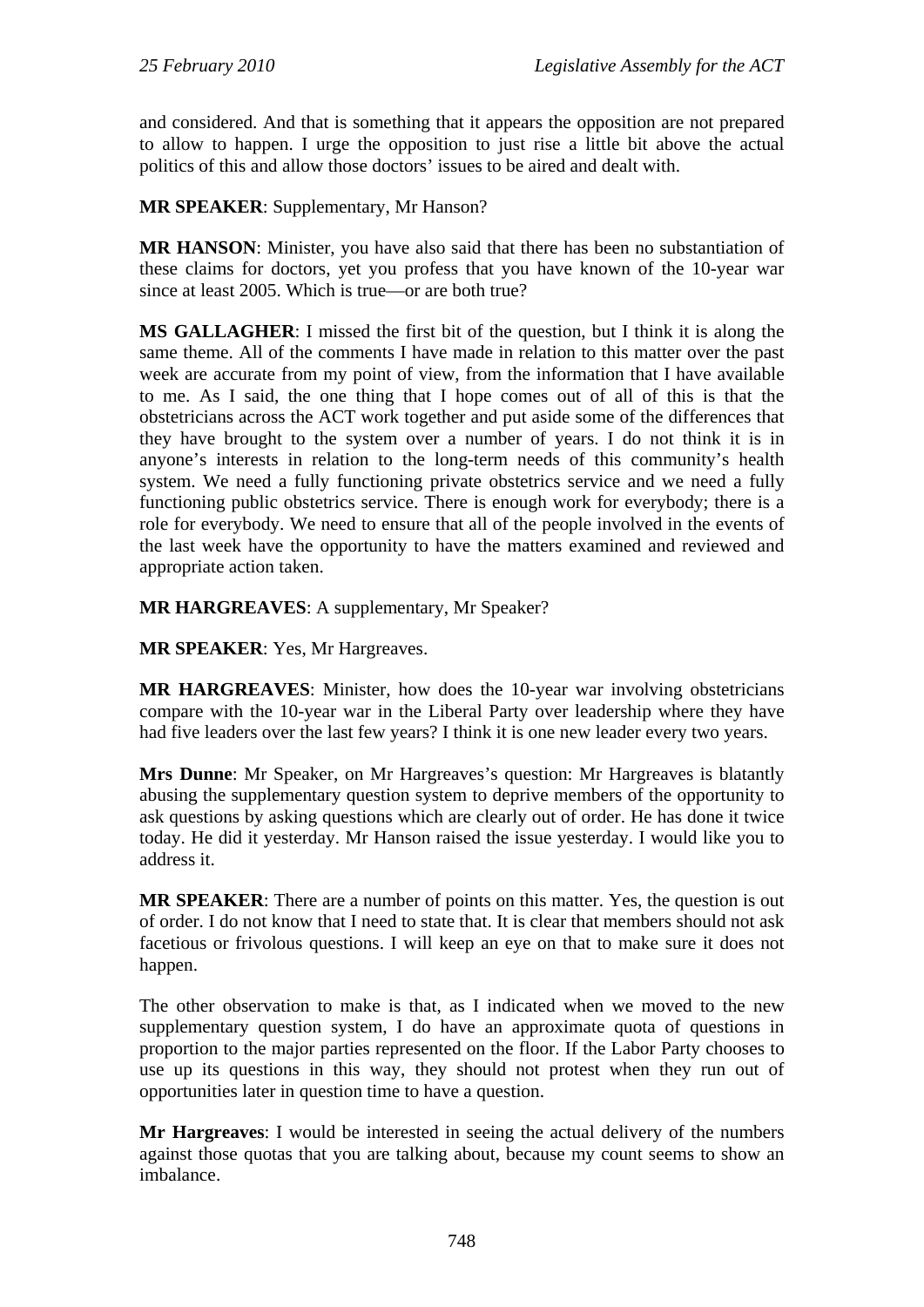**MR SPEAKER**: For your information, Mr Hargreaves, the quota is: the opposition, 55 per cent; the crossbench, 27 per cent; and the government, 18 per cent. The current statistics are: the opposition, 55 per cent; the crossbench, 26 per cent; and the government, 19 per cent. So you are actually ahead of your quota.

**Mr Hargreaves**: On the point of order, Mr Speaker: how can you measure two members of the government backbench against five or six members—I am sorry, Alastair, I have forgotten you—of them when that is clearly not a reasonable representation?

**MR SPEAKER**: Mr Hargreaves, if you would like to take this matter up in the administration and procedure committee, I think that would be the appropriate forum.

#### **Environment—Jerrabomberra wetlands**

**MS LE COUTEUR**: My question is to the Minister for Territory and Municipal Services and is in regard to the management of the Jerrabomberra wetlands. Minister, can you provide an update of plans for the wetlands, including the status of the Jerrabomberra wetlands management plan, and any recommendations that have come out of roundtable meetings held with stakeholders to discuss the wetlands?

**MR STANHOPE**: I thank Ms Le Couteur for her question. I am able to advise Ms Le Couteur that the draft master plan for the Jerrabomberra wetlands is going through a final edit before being presented to me. My plan, when it is presented, is, of course, to forward it—I am not sure which committee it is—for potential inquiry and response by the Assembly.

I have an expectation that the draft master plan will be provided to me, hopefully, within the next week or so. That is the stage that it has reached. But, as I say, it is undergoing essentially a final edit. I do expect that I will be receiving it in the very near future—hopefully, as I say, perhaps within the next week.

I have engaged with the full range of stakeholders that have expressed interest in the Jerrabomberra wetlands within the ACT. I have held two roundtables now, which were very well attended and very productive on the issue and on the future thinking and planning for the Jerrabomberra wetlands. The meetings were attended, for instance—and I am going somewhat from memory here—by representatives of the Natural Resource Management Advisory Committee, the Flora and Fauna Committee, the Canberra Ornithological Group, representatives of Parks, Conservation and Lands, representatives of the Limestone Group, academics from the ANU and officers from other departments, most particularly the LDA, ACTPLA and the Chief Minister's Department.

A whole raft of issues have been discussed in relation most particularly to potential impacts of issues in relation to the development of East Lake and how we can best manage that, particularly in relation to the interface, and issues in relation to plans which Actew have forwarded for the relocation of the electricity substation. Those issues have been raised and discussed. There are also ongoing discussions with that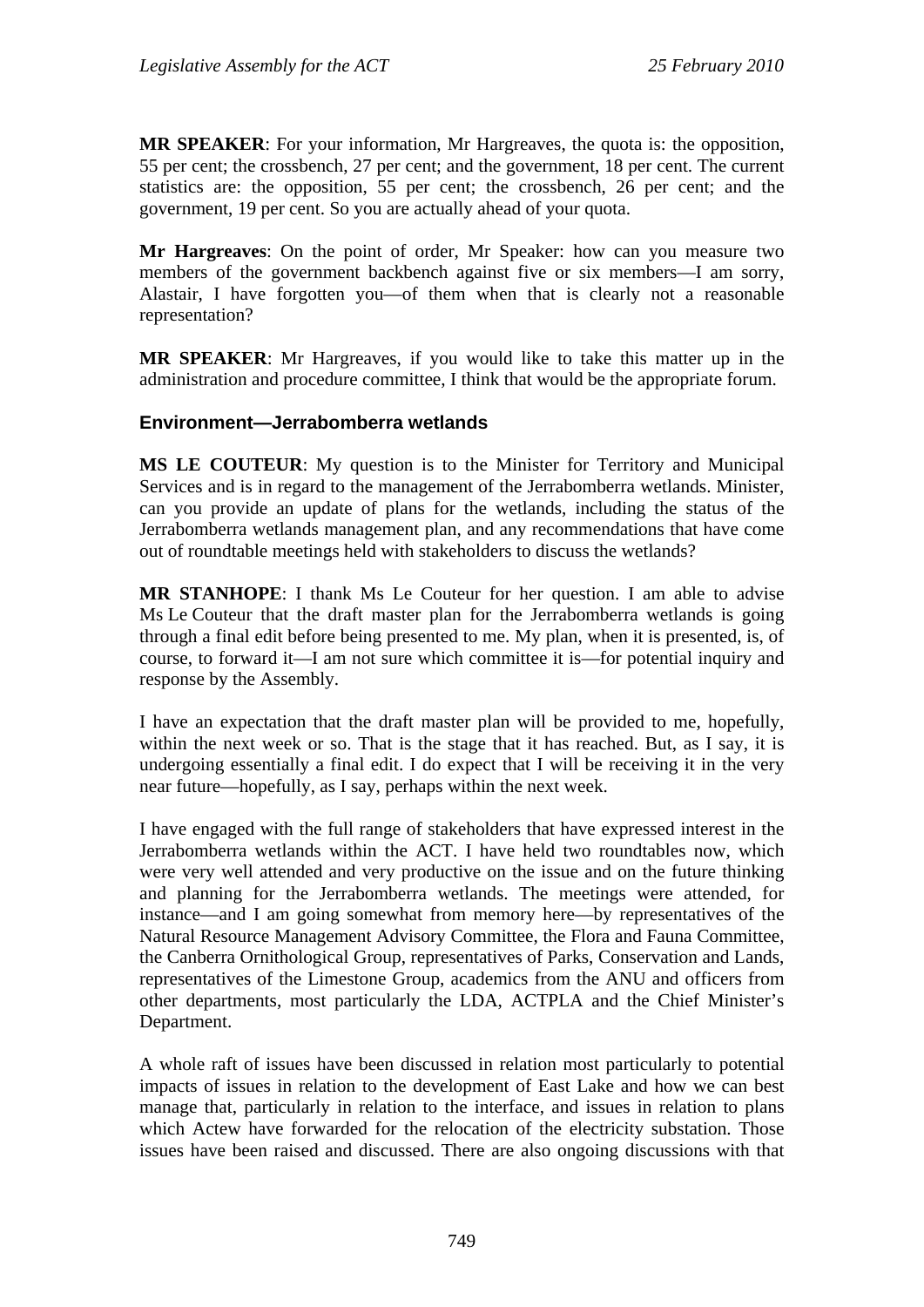same group of stakeholders in relation to my proposal to establish a Jerrabomberra wetlands trust. Indeed, the discussions on that are being conducted jointly with discussions with a separate stakeholder group in relation to a Mulligans Flat trust. There is discussion between all of those stakeholders, most particularly about whether or not we might develop a model of a single trust with two arms or an individual trust. But there is consultation being pursued at a number of levels in relation to the Jerrabomberra wetlands.

**MR SPEAKER**: Ms Le Couteur, a supplementary question?

**MS LE COUTEUR**: Chief Minister, you mentioned some meetings with stakeholders. Could you tell us about all the meetings you have had with stakeholders in the last six months, and would it be possible to make minutes from these meetings available to the Assembly?

**MR STANHOPE**: Certainly, to the extent that there are formal minutes or documents that are a result, most particularly, of those roundtables, I am more than happy to do that. I will have to investigate and take some advice, Ms Le Couteur, but I am more than happy to respond positively to you in relation to that.

I might say that I have numbers of informal meetings too. At the launch of *Birds of Canberra Gardens* by the Canberra Ornithologists Group just two weeks ago, a launch that the Speaker attended, I stayed and talked with the Canberra Ornithologists Group and a number of representatives of other stakeholder groups for an hour after that particular book launch. The subject of conversation was essentially exclusively around future planning for the Jerrabomberra wetlands. I say it was a conversation; it was not a formal meeting. It was a meeting or a discussion that went for an hour, and we had a very productive discussion around some of the issues of concern or moment.

Indeed, as a result of that particular meeting—there were no minutes and it was not formal and recorded—I have undertaken—you may wish to join us, Ms Le Couteur, and I extend this invitation to you—that I will meet with that group of stakeholders on site at a time yet not fixed but over the next few weeks for a detailed discussion around issues, most particularly involving some concerns around the proposed location or relocation of the electricity substation. I would be more than happy, Ms Le Couteur, for you to accompany me on the site inspection.

**MR SPEAKER:** Mrs Dunne, a supplementary question?

**MRS DUNNE**: Thank you, Mr Speaker. Chief Minister, have representatives of RiverSmart Australia been invited to the roundtable or have you had any meetings at all with RiverSmart Australia in relation to Jerrabomberra wetlands? If not, why not?

**MR STANHOPE**: I have received correspondence from Mr Bill Phillips of RiverSmart. Indeed, I read with some interest Mr Phillips' views about the future management of the Jerrabomberra wetlands. Some of his views are at quite serious odds with points of view that have been put to me collectively at the roundtables.

Most particularly, RiverSmart believe that water sport activity should be encouraged and located within the Jerrabomberra wetlands. RiverSmart have also advocated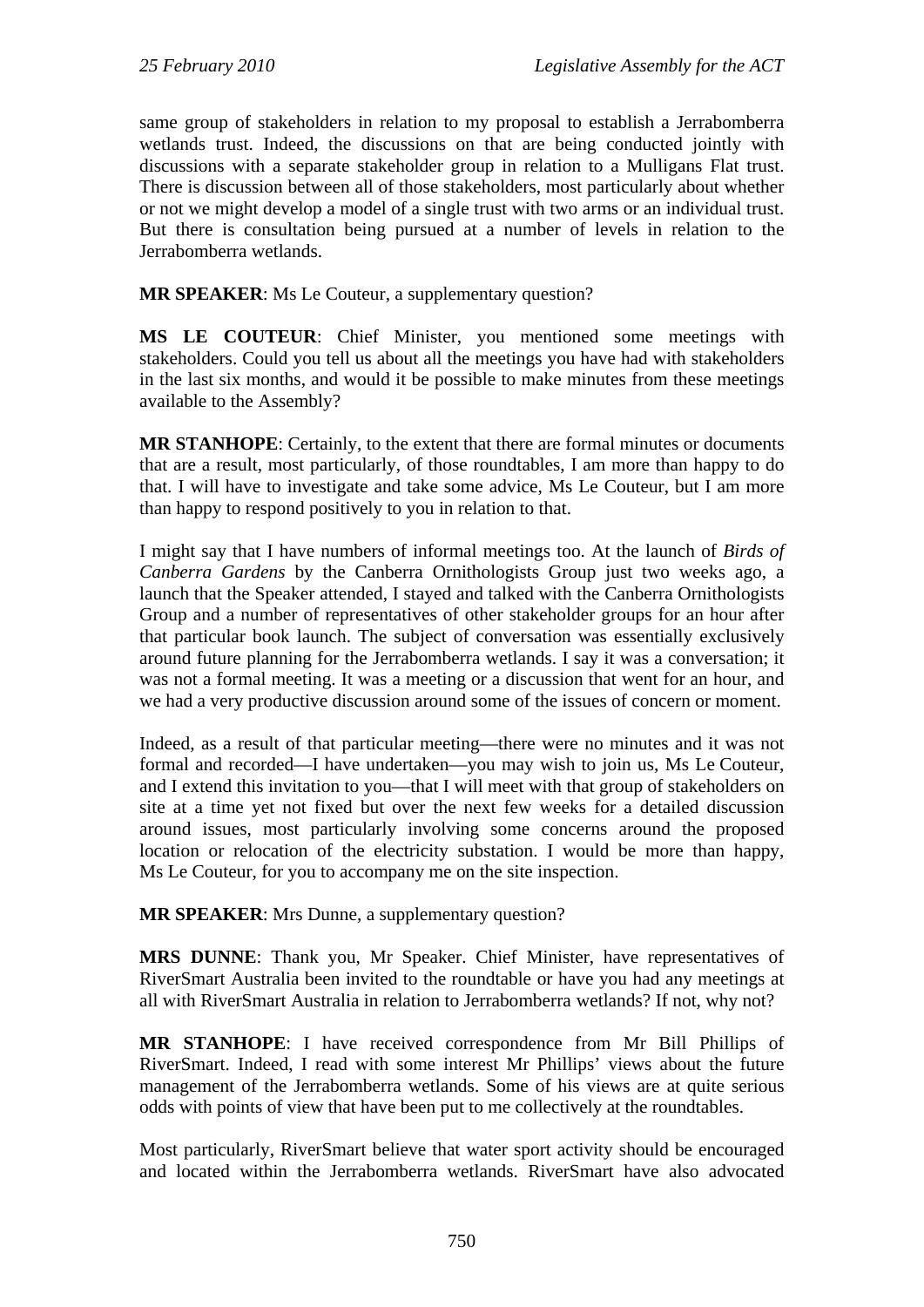publicly and through the *Canberra Times* that there should be an urgent and radical weed removal program. I just highlight those particular issues. They struck me because both of those issues are at complete odds with advice that I have received through the roundtable.

**Mrs Dunne**: Have you been advised to keep weeds?

**MR STANHOPE**: Yes, Mrs Dunne, I have, because at the Jerrabomberra wetlands there is nothing but weeds. That is all there is. The trees are mainly willow, mainly a declared weed. There is no native grass. All the grasses are exotic. There is no endemic native tree. Yet RiverSmart, from their perspective from Sydney, through the pages of the *Canberra Times* and correspondence, is strongly advocating radical and urgent weed removal.

Indeed, in fairness, I have written to all the roundtable stakeholders and asked them as a result of this view that is contrary to theirs whether or not they would wish to reconsider their position and their advice to the government in relation to locating water sport in the Jerrabomberra wetlands and removing all weeds. They have written back to say, "No, Chief Minister, we do not think you should reconsider our advice on that issue."

**MS BRESNAN**: A supplementary, Mr Speaker.

**MR SPEAKER**: Yes, Ms Bresnan.

**MS BRESNAN**: Thank you, Mr Speaker. Minister, what is the current level of ranger support provided for the Jerrabomberra wetlands by Parks Conservation and Lands and do you consider this to be adequate?

**MR SPEAKER**: Did you hear the question, Chief Minister?

**MR STANHOPE**: I did, just. I would have to take some advice on the exact level, but the level of ranger activity is very low. Indeed, at this stage my understanding of it is that it is at a level no greater than occasional visits for the purposes of security and assessment. There is essentially no active ranger activity at the Jerrabomberra wetlands, hence the very heightened level of interest by the government, most particularly by me, and a determination to create a future through an agreed vision for the Jerrabomberra wetlands.

It is one of those issues that need to be handled carefully, soberly and in a very organised and rigorous way. Mrs Dunne's question about the weed removal is a classic example. I have seen in a number of articles now, one most particularly by Ms Beeby and supported by Dr Phillips, attacking the government in relation to weeds. I was being attacked so I went to the experts that I defer to on these matters in the ACT and said, "I am getting this conflicting advice." I remember that at the first meeting I proposed that perhaps we had better knock down these major weed trees, the willows, as we did in the Molonglo River. Aghast, the advice from all of the representative conservation organisations was to leave the trees alone until we have an appropriate replacement regime and transitional plan in place. Then Mrs Dunne jumps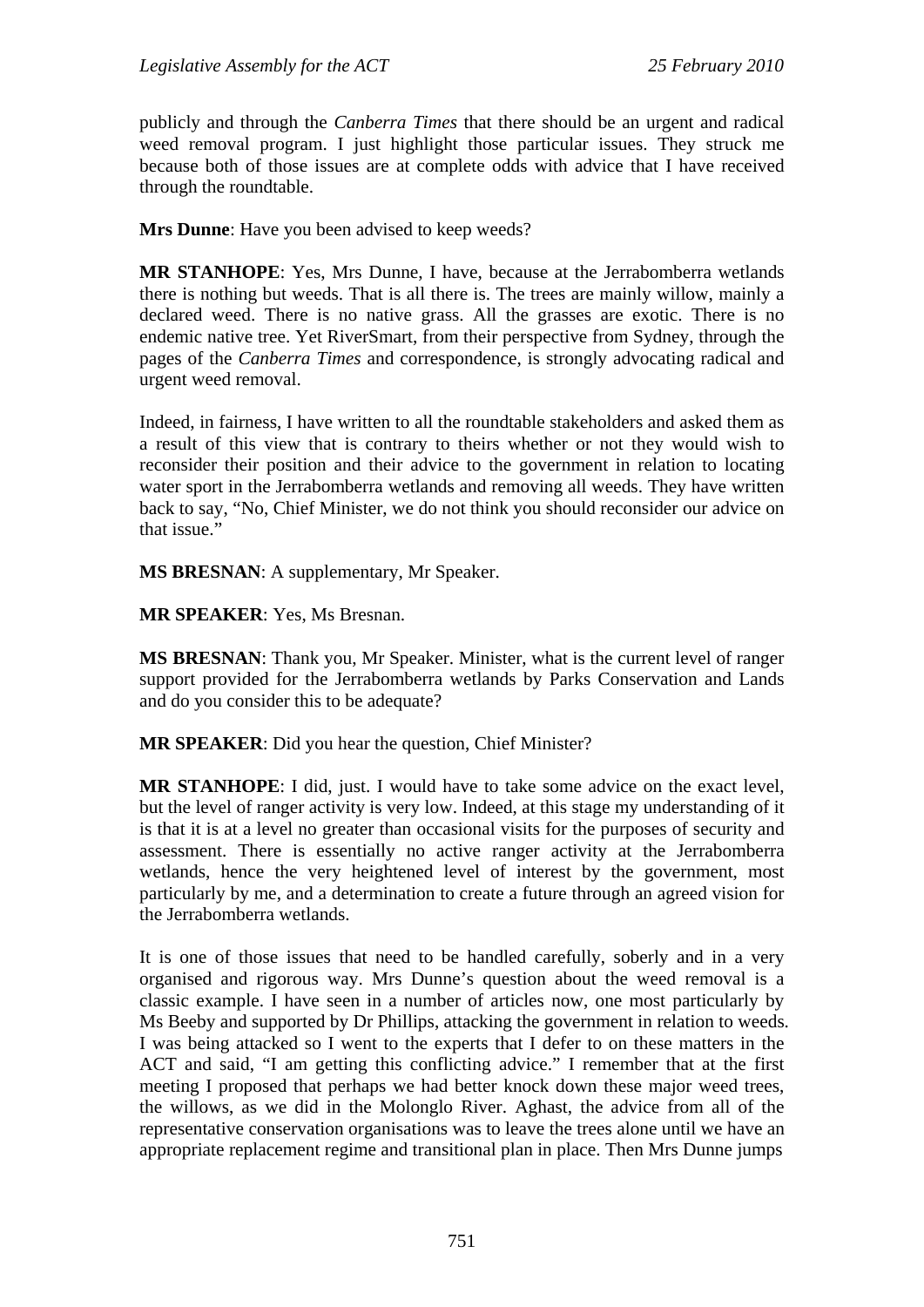up and says, "Get rid of the weeds. Knock the willows down". There is no plant life in the Jerrabomberra wetlands which is not and cannot be characterised as anything but a weed. They are all weeds, even the grass. *(Time expired.)*

### **Organ donation awareness**

**MS PORTER**: My question is to the Chief Minister. Chief Minister, this morning you attended the Chief Minister's awards for organ donation awareness. Could you inform the Assembly about the purpose of these awards?

**MR STANHOPE**: I thank Ms Porter for her question. Yes. A number of members also attended and it was very good to see the high level of interest by elected representatives in organ donation awareness and the importance of this awareness week. The purpose of the awards is, of course, to recognise those who have contributed to improving community awareness of the importance of organ donation.

Awareness is important in very many areas of healthcare. That is why we are seeing awareness campaigns such as this designed to encourage procedures, in addition to organ donation, such as breast screening and campaigns to improve the awareness of other health issues.

When it comes to organ transplantation, awareness is important on multiple levels. Firstly, we need more individuals to register as potential donors, and that requires that people be aware of the register and of how easy it is to add their own name to the list. It all sounds simple, of course. But, while most Australians I am sure would philosophically agree with donation, no-one wants to contemplate their own early death. And that is what signing on to the register requires us to do: to address our mortality.

There is something potentially confronting about putting your name on a list that effectively acknowledges the prospect of early and untimely death, at a young age perhaps or at the peak of good health The reality is that most donors only become donors because they are struck down by some kind of catastrophic injury or illness, or perhaps as a result of a car accident, a stroke, a fall or some such. Signing on as a potential donor means first acknowledging that this could happen to us. And in the midst of a busy work and home life, with all of the competing claims on our attention and our thoughts, it is probably little wonder that looking mortality so squarely in the face is something many people do not get around to. We go into some fairly rapid avoidance.

Awareness campaigns such as this week, and this morning's awards, help cut through, and one way they can do that is by reminding people of what the gift of an organ or tissue can mean for the recipients, because that is ultimately what donation is all about—improving the quality of life for recipients; in some cases literally and dramatically offering someone the gift of life.

And that restored quality and duration of life, that gift, can only be offered to the 1,700 Australians now waiting for organs if more of us register as potential donors and if more of us encourage our families and friends and loved ones to do the same.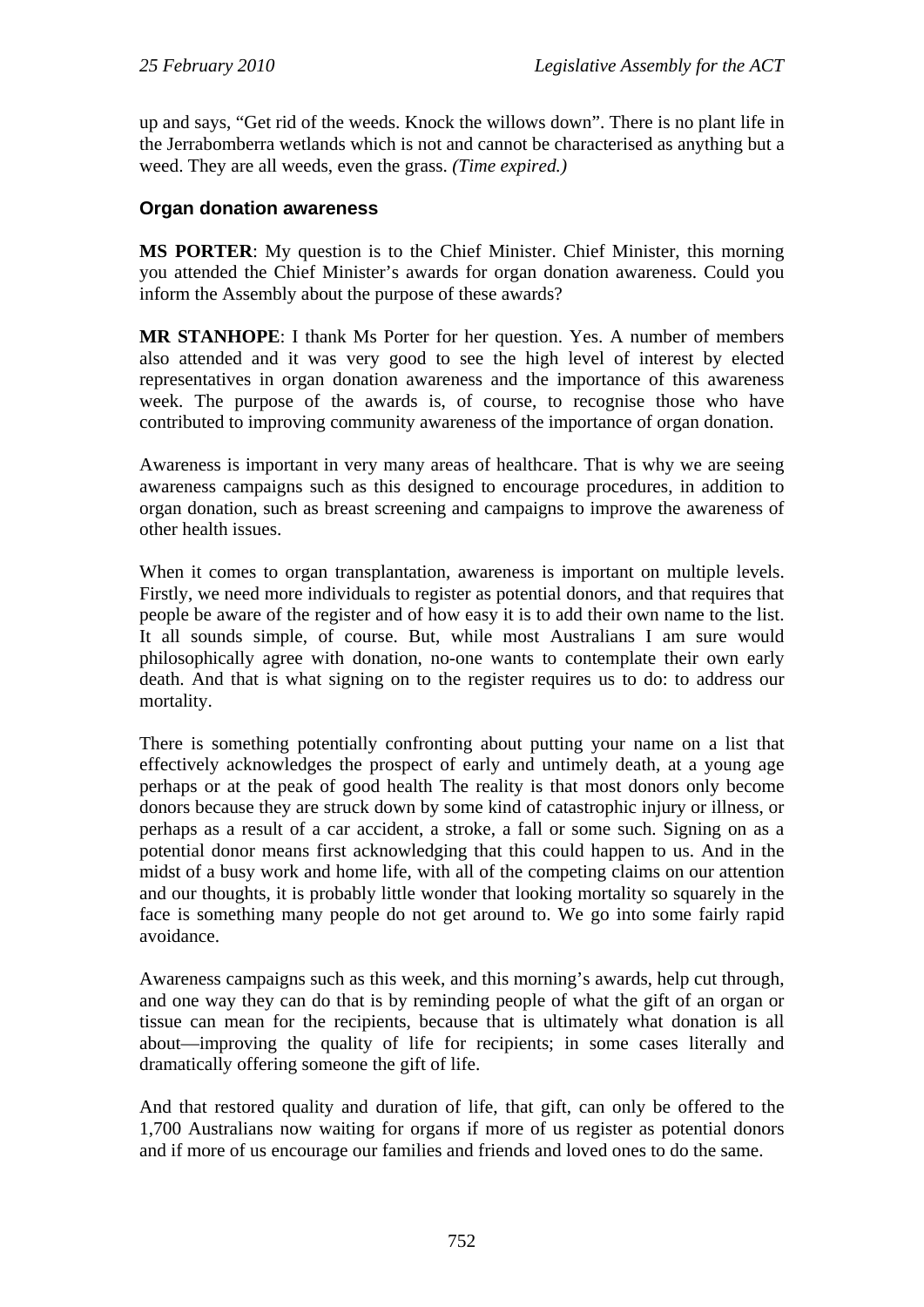The awards presented this morning are part of a week-long program of activities all across Canberra, all aimed at improving awareness of the importance of organ donation and the role each of us can play in boosting donation rates.

It is not just about getting on the register either. A great many people do not know that, even if they sign on to the register, their family would still have the final say in the event of their death. That makes it absolutely critical that awareness not remain in the head and the heart of the person signing on as a donor. It makes it critical that the potential donor talk to his or her family members so that, if and when the time came for a decision to be made, those left behind might be more inclined to honour the wishes of their loved one.

Events such as today's ceremony are opportunities to get that message out, through the media and through forums such as this Assembly, into the broader community.

**MR SPEAKER**: Ms Porter, a supplementary?

**MS PORTER**: Thank you, Mr Speaker. Chief Minister, what advances in organ donation registration have been made in recent years with the support and assistance of the ACT government?

**MR STANHOPE**: The number of Canberrans who are registered on the national organ donor register has grown significantly over this past decade. In 2000, there were just 200 ACT residents on the register. The figure is now, I have heard this morning, in excess of 50,000. I should acknowledge, over that period, two leaders of campaigns to enhance awareness and the successful campaigns that have led to that dramatic increase. Harold Hird, an esteemed ex-member of this place, was chairman of—I am not sure of the full name of the organisation that Harold chaired—

**Ms Gallagher**: Gift of Life?

**MR STANHOPE**: I think it was Gift of Life; I was not sure if they had been through a name change. Harold Hird led that organisation for many years, and very successfully. He has been succeeded by Anne Cahill Lambert, who has continued the work which Harold Hird started. Anne has shown tremendous leadership through her energy and commitment and has achieved quite wonderful outcomes here in the ACT.

The ACT helps fund Gift of Life ACT's work, raising community awareness. The former ACT organ and tissue donation service at the Canberra Hospital—now expanded and renamed under the national organ and tissue donation reform initiative as DonateLife ACT—has also played a very significant role.

One of the most notable advances of recent times has been the creation, in January last year, of the Organ and Tissue Authority, a commonwealth statutory authority with its own legislation which sits within the commonwealth's health and ageing portfolio. The job of the authority is to establish an approach in partnership with state and territory governments as well as the medical profession, Australians on donation waiting lists and the broader community. There has been enormous progress in this area in the last few years.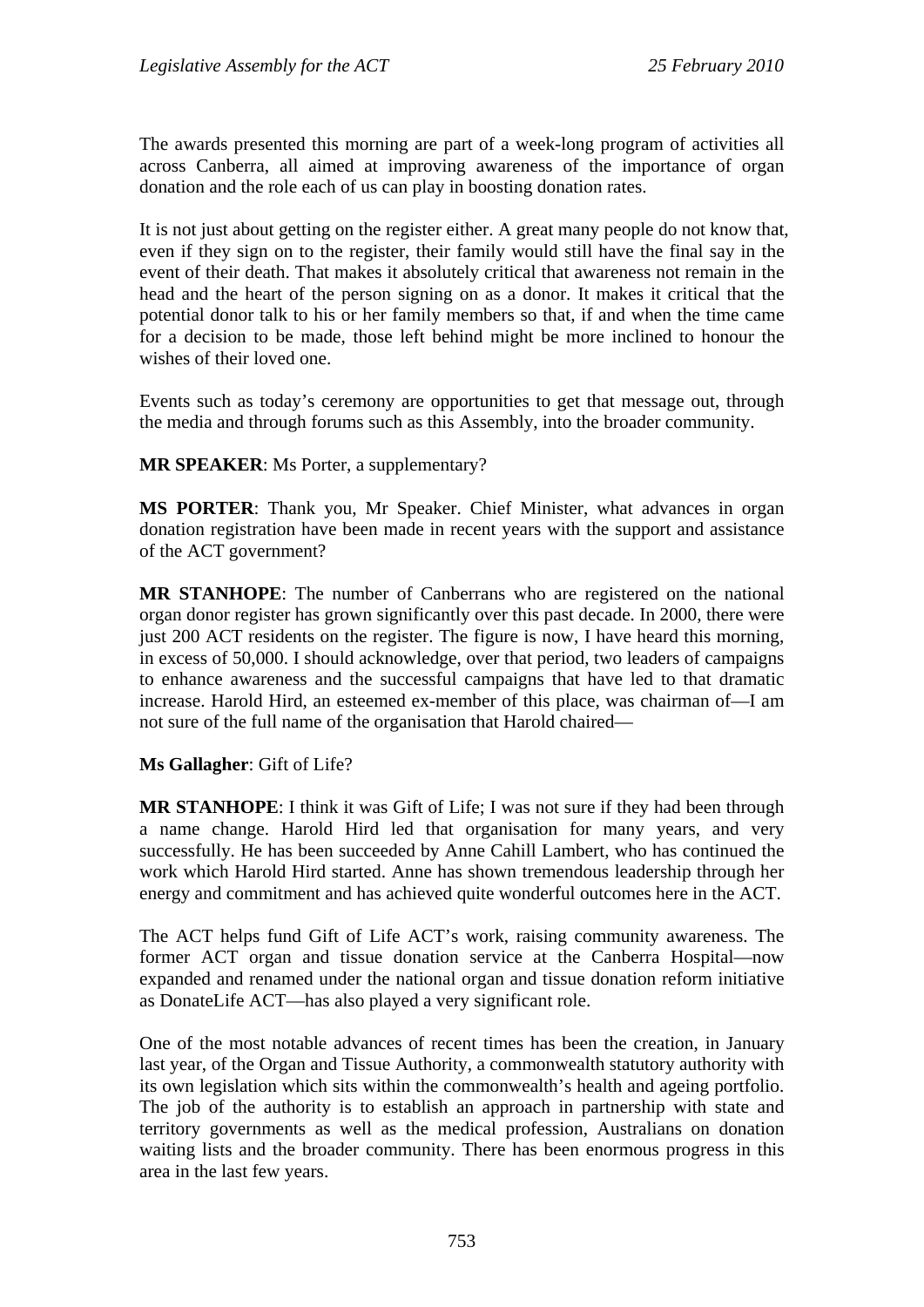**MR SPEAKER**: Mr Hargreaves, a supplementary question?

**MR HARGREAVES**: Chief Minister, what leadership role can the government play in boosting donation rates in the ACT community?

**MR STANHOPE**: I think there is a role for elected representatives, and, I must say, the very pleasing aspect of the awards this morning and, indeed, the Terry Connolly walk yesterday, was the very visible attendance by leaders, most notably yesterday, of course, with the Prime Minister of Australia. Today, too, I have to say that it was very pleasing to see the numbers of members of this place that attended, including the Leader of the Opposition. That really is a reflection of the role which elected representatives can play in drawing attention to this most important issue, an issue which we, as a nation, have struggled to grasp or to grapple with as we have struggled with that issue of facing our own mortality and the prospect of each of us actually meeting with a life-ending incident or disease or illness and the subsequent difficult issue that is yet to be fully addressed by the Australian community—that is, the decision making which we leave to our relatives if we have not made it explicit through a discussion or conversation with our loved ones that it is our strong desire that our organs be offered for donation.

It remains one of the major issues yet to be confronted in organ donation that there are significant numbers of Canberrans and Australians who have registered for organ donation but where the opportunity is lost when relatives equivocate, are not sure, do not quite know what to do, are too confronted or upset at the point of our deaths in the very short, narrow window of time or opportunity that exists to make the decision to donate our organs. The opportunity passes, and a wish or a desire to have organs donated is not fulfilled. We all need to do more as leaders of this community to address that particular issue.

# **Health system—Canberra Hospital**

**MR COE**: My question is to the Minister for Health. Minister, you have advised the Assembly of the 10-year war in the health system that has damaged the Canberra Hospital and that you had known about the war since 2005. Minister, given the previous reviews, including the review by the Health Complaints Commissioner that you mentioned yesterday, why did the war not end after these reviews?

**MS GALLAGHER**: I thank Mr Coe for the same question, asked in the same way as all his colleagues.

**Mrs Dunne**: It is not the same question. You had better start listening.

**MS GALLAGHER**: I think in music they would call it a variation on a theme perhaps. It is almost identical, for the purposes of the debate.

In relation to the issue Mr Coe alludes to, I believe the only people that can answer that question are the doctors themselves. The tensions that I talked about are about interpersonal relationships that exist across the obstetrics community and have for some time. The doctors themselves are the only people that can answer that question.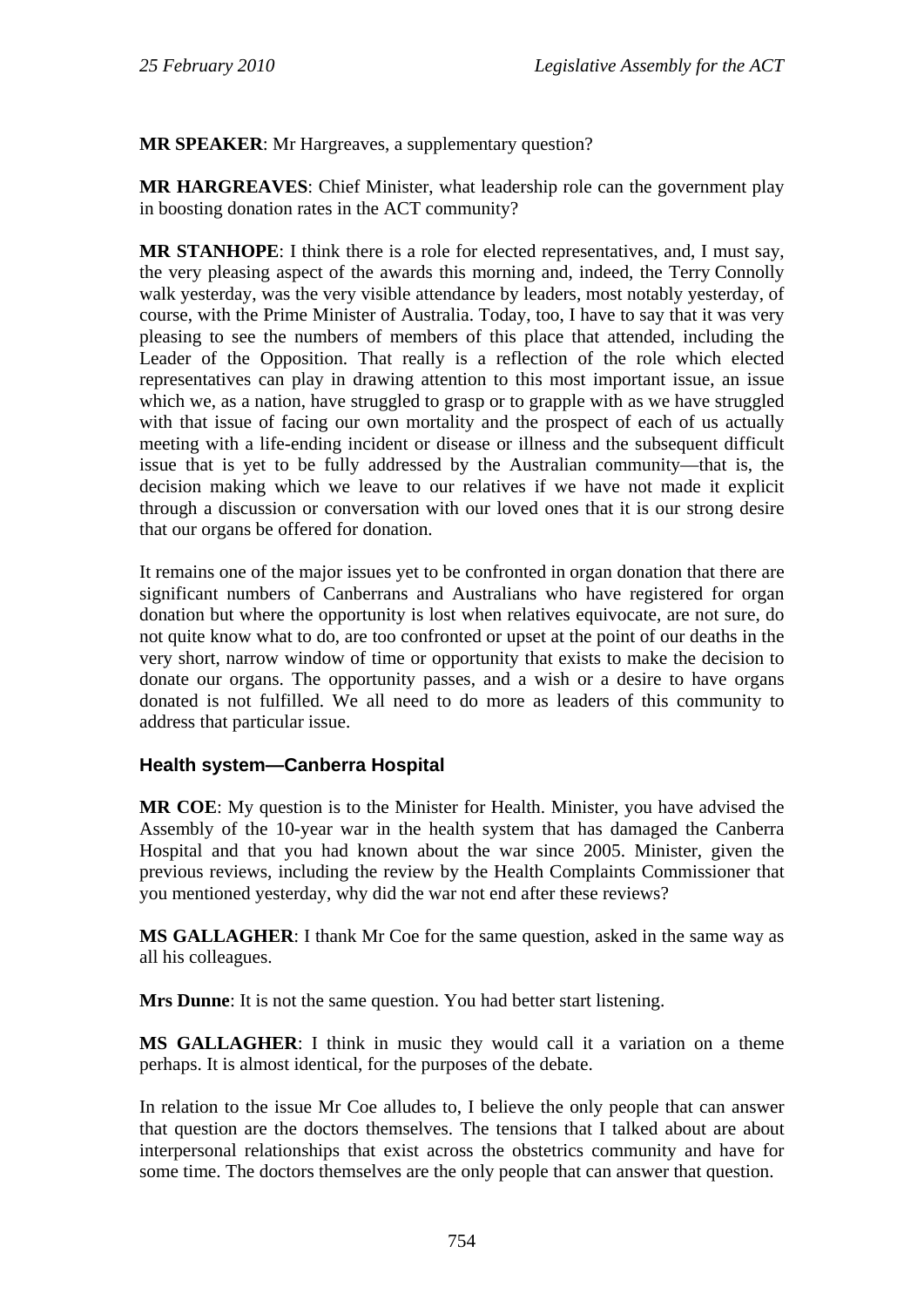**MR SPEAKER**: Mr Coe, a supplementary question?

**MR COE**: Yes, Mr Speaker. Minister, what other reviews and/or inquiries have been made into this 10-year war?

**MS GALLAGHER**: I do not think there has been any review or any inquiry into a 10-year war. The Health Services Commissioner, or the Health Complaints Commissioner at that time, did an own initiative investigation into a range of allegations that were being put about clinical standards at the Canberra Hospital. I am not aware of any review, and I am not sure that any could be commissioned under any authority. These are about relationships between doctors. It is silly to suggest that a review would be able to work that out. For the convenience of opposition for opposition's sake and all the rest of it, you would like to pin a difference of opinion between doctors on me; I wish you well with that campaign because you simply will not be able to do it.

**MR SPEAKER:** Supplementary question, Mr Hanson?

**MR HANSON**: Minister, what did you do to implement the results of any other reviews and inquiries that have been conducted during the last 10-year war?

**MS GALLAGHER**: There have been two investigations into allegations. The reviews have been into allegations that have been made about service standards at the Canberra Hospital.

The Health Services Commissioner had her own investigation. She made recommendations to the ACT Medical Board and to the College of Obstetricians and Gynaecologists and some recommendations to ACT Health. All of those that relate to ACT Health have been implemented.

In addition, there has been an Assembly inquiry—*A pregnant pause*—which looked at maternity services across the ACT and I think was chaired by Kerrie Tucker or Karin MacDonald—one of them. It was a very comprehensive review that looked at a whole range of issues. ACT Health and the government responded to that at the time; those recommendations, where they were supported, have been actioned by the government.

**MR SPEAKER**: Supplementary question, Mr Hanson?

**MR HANSON**: Minister, if, in your words, it would be silly to suggest that a review could sort it out, what do you expect will be the outcomes of the current review that is proposed?

**MS GALLAGHER**: The review is responding to allegations that have been put. The review is not going to seek—and I do not think can—to resolve the tensions that exist across the obstetric community. That is specifically why I have asked the doctors themselves to put aside the differences of opinion and perspectives about how services should be run, particularly focused on the Canberra Hospital—as it always has been. The allegations have always been about the Canberra Hospital. Every time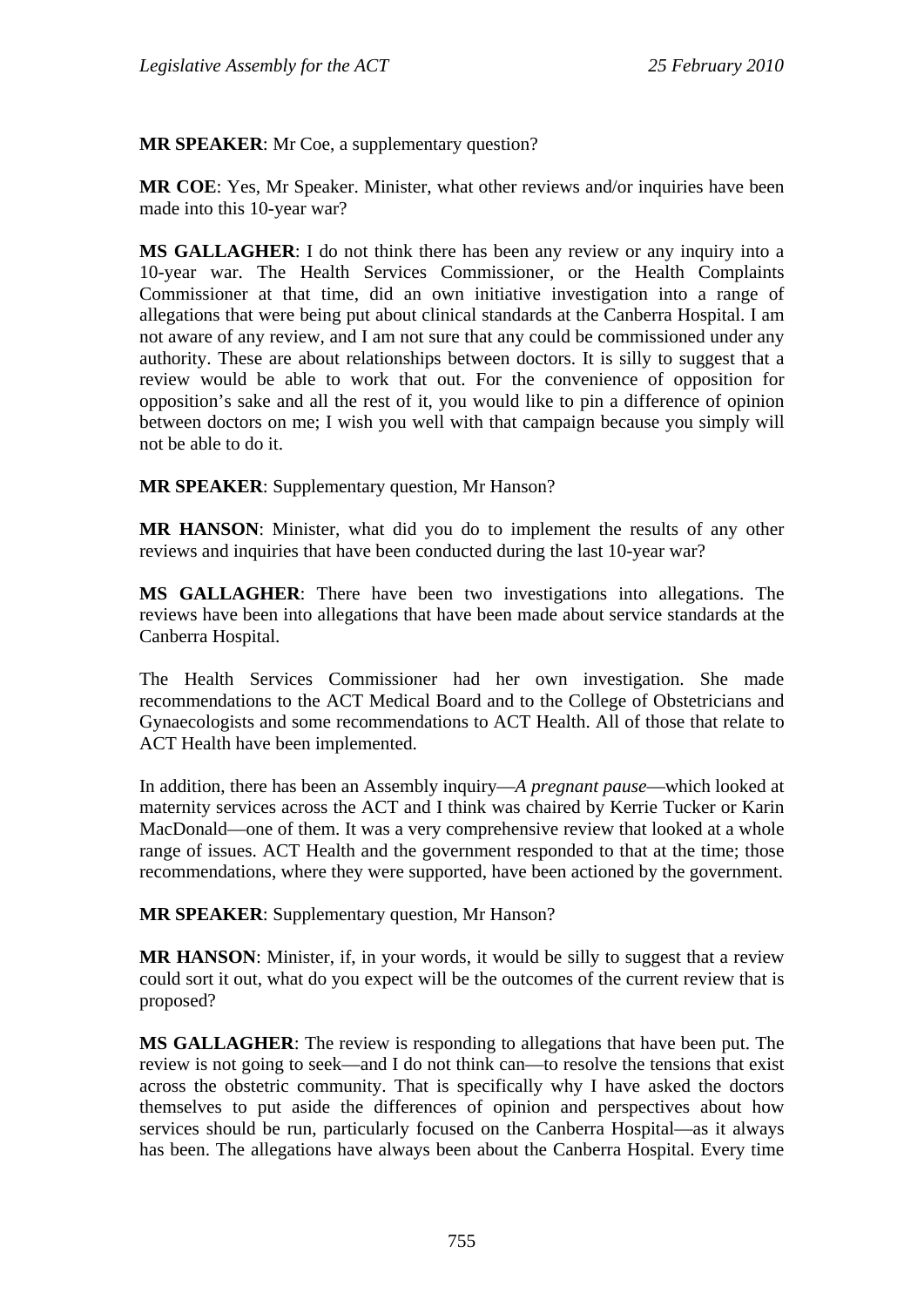this comes up, the allegations are made about the Canberra Hospital—usually from doctors that do not work within the Canberra Hospital. That is what I have asked that, if there is anything good to come out of this, those doctors put aside their differences of opinion and move on in the interests of obstetrics care in the ACT.

The review is responding to allegations that have been made. That is what the review will examine. As to whether it will end the tensions that exist across the community, I do not think that any of us can answer that because I do not think any of us can deliver that; only the doctors themselves can.

## **Alexander Maconochie Centre—Official Visitor**

**MS BRESNAN**: My question is to the minister for corrections and is in regard to the Official Visitor at the Alexander Maconochie Centre. It has come to my attention that the AMC has been operating without an Official Visitor since around November and this may still be the case. Minister, could you please inform the Assembly of the exact length of time that the AMC has been operating without this important role?

**MR CORBELL**: Just for the record, there is not a portfolio minister for corrections. It now falls under the Attorney-General portfolio. The issue of the Official Visitor at the AMC has been an issue of some concern for my department. Unfortunately, we did have some difficulties with the previously appointed Official Visitor in terms of his ability to attend the facility on a regular and ongoing basis.

This has led to the government appointing a new Official Visitor. I can certainly confirm that the new Official Visitor has been agreed to by cabinet. It has been referred to the Standing Committee on Justice and Community Safety for a review as part of the normal process for these types of statutory appointments. If I further recall correctly, the committee has recently advised me that it has no objection to the proposed candidate. The government will be moving to appoint that new Official Visitor as soon as possible.

I may stand corrected on a couple of those factual details. I will check those for the member and I will try to provide some further advice at the end of question time.

**MR SPEAKER**: Ms Bresnan, a supplementary?

**MS BRESNAN**: Thank you, Mr Speaker. Minister, what procedures does the AMC have in place to quickly replace the Official Visitor in the event of a sudden departure or dismissal and what interim measures are in place for prisoners to make complaints through an external, independent person?

**MR CORBELL**: Prisoners can continue to make complaints through other statutory officers, including the Ombudsman, and prisoners are made aware of their rights in terms of being able to make complaints to the Ombudsman. It is not a matter for the AMC to replace the Official Visitor; it is a matter for the government to do that. The government has to go through a statutory process, including consultation with the standing committee in this place. As I have just outlined, that process is underway.

**MS HUNTER**: A supplementary?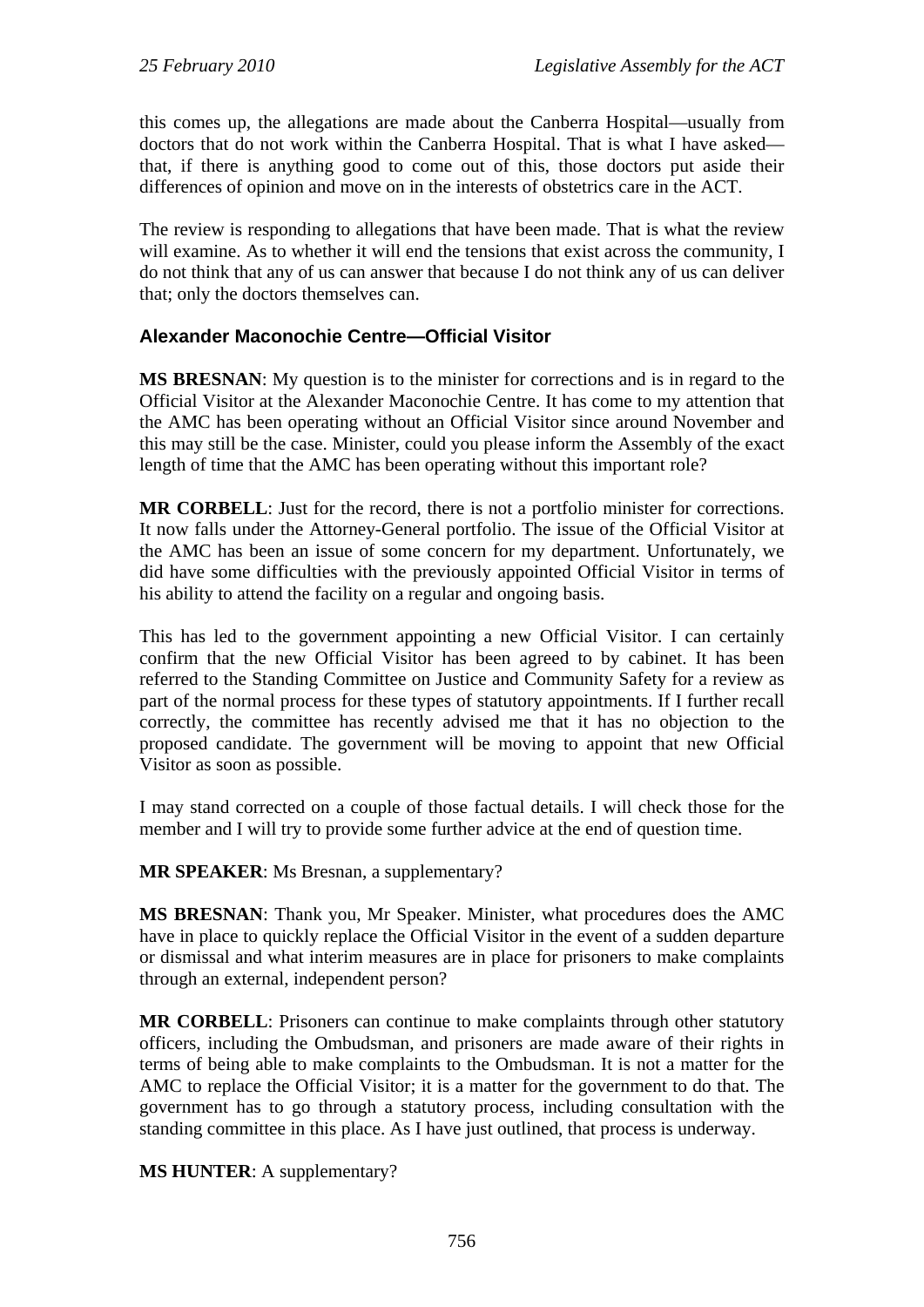**MR SPEAKER**: Yes, Ms Hunter.

**MS HUNTER**: To the Attorney-General: on average, how many complaints are made to the Official Visitor per month and, based on this figure, how many complaints have gone unreported as a result of there not being an Official Visitor in place?

**MR CORBELL**: I do not have the exact figures of how many complaints are made to the Official Visitor but I am happy to provide information to the member about complaints that have been received by the Official Visitor previously. It is important to stress that the role of the Official Visitor can be formal or relatively informal. Many matters that are raised with official visitors relate to relatively low-level concerns about issues as routine, as perhaps mundane, as quality of food or access to particular recreational facilities. They can be much more significant, including ill treatment or inappropriate treatment and allegations of that sort.

The Official Visitor, at their discretion, decides how they deal with those matters and the Official Visitor, under the legislation, is able to raise those matters with the management of the prison. Equally, the Official Visitor can, at his or her discretion, make reports to me on any matters that they feel need further action.

**MR SPEAKER**: Mrs Dunne, a supplementary question?

**MRS DUNNE**: Minister, can you confirm that disallowable instrument 2010 No 17 appointed Mr Boland as the Official Visitor on 15 February, and can you further confirm that this matter was signed off by the appropriate standing committee?

**MR CORBELL**: I knew the process was well underway. I do not profess to be a walking encyclopaedia. I will, of course, check that Mrs Dunne is citing the appropriate document. I do not have the privilege of having a laptop in front of me like Mrs Dunne has. But, Mr Speaker, I will confirm the details.

#### **Health system—Canberra Hospital**

**MR HANSON**: My question is to the Minister for Health and relates to the 10-year war in the health system. Minister, the *An own initiative investigation into the obstetric service at the Canberra Hospital* report by the commissioner under the Community and Health Services Complaints Act 1993, dated October 2005, notes in a section headed "Complaint":

the resignation of seven registrars, who were unable to cope with the atmosphere, personalities or standards within the Obstetrics Unit.

Minister, was this addressed in the review?

**MS GALLAGHER**: The recommendations that related to ACT Health in terms of response that was needed to be provided have all been implemented and to everybody's satisfaction, as I understand.

**Mr Smyth**: So it hasn't fixed it?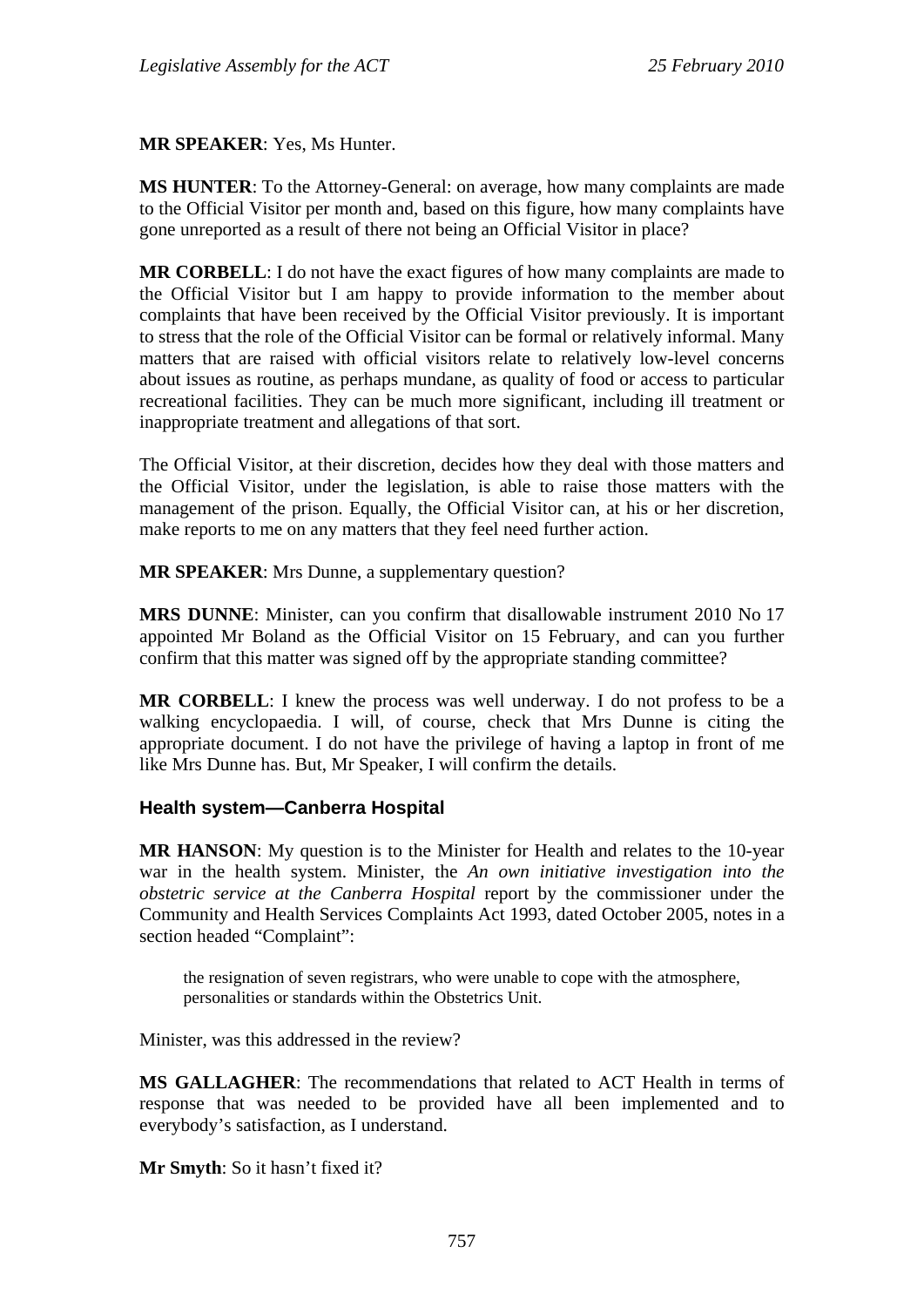**MS GALLAGHER**: Mr Smyth, this war that you are surprised about: do you remember as a minister, perhaps, having any issues around tensions in the obstetric service—that Mr Moore may have been dealing with; indeed, Mr Berry may have been dealing with? You just cannot come in here and pretend that you were unaware of issues that have existed in the obstetric community.

As far as the matters relating to ACT Health have gone, and the responses that we were needing to provide in relation to that own initiative investigation, which predated my time as minister, to my understanding they have all been implemented.

**MR SPEAKER**: A supplementary question, Mr Hanson?

**MR HANSON**: Yes. Minister, with regard to the complaints about the resignation of seven registrars, what were the primary findings of the review and what changes were made by you to implement them?

**MS GALLAGHER**: I am not sure I am aware of what review Mr Hanson is talking about.

**Mr Hanson**: The review that you referred to yesterday.

**MS GALLAGHER**: The own initiative investigation?

**Mr Hanson**: Indeed.

**MS GALLAGHER**: Well, you have got the report, and you have got the government response to that.

**Mr Hanson**: And I asked you what changes were made by you to implement them. What did you do?

**Mr Seselja**: Why won't you answer?

**MS GALLAGHER**: I have answered it. They have been implemented.

**MRS DUNNE**: A supplementary question, Mr Speaker.

**MR SPEAKER**: Yes, Mrs Dunne.

**MRS DUNNE**: Thank you, Mr Speaker. Minister, given that we are facing, in your own words, the exact situation that we were five years ago, doesn't your answer demonstrate a complete lack of action in dealing with this 10-year war?

**MS GALLAGHER**: No, it does not. The reviews that are underway are yet to determine the allegations that have been put. Perhaps we can let the reviews that have been announced and will be finalised this week be dealt with. In terms of during my time as minister having any complaints brought to my attention, I meet regularly—let us just go through them—with the Medical Board, the Health Services Commissioner,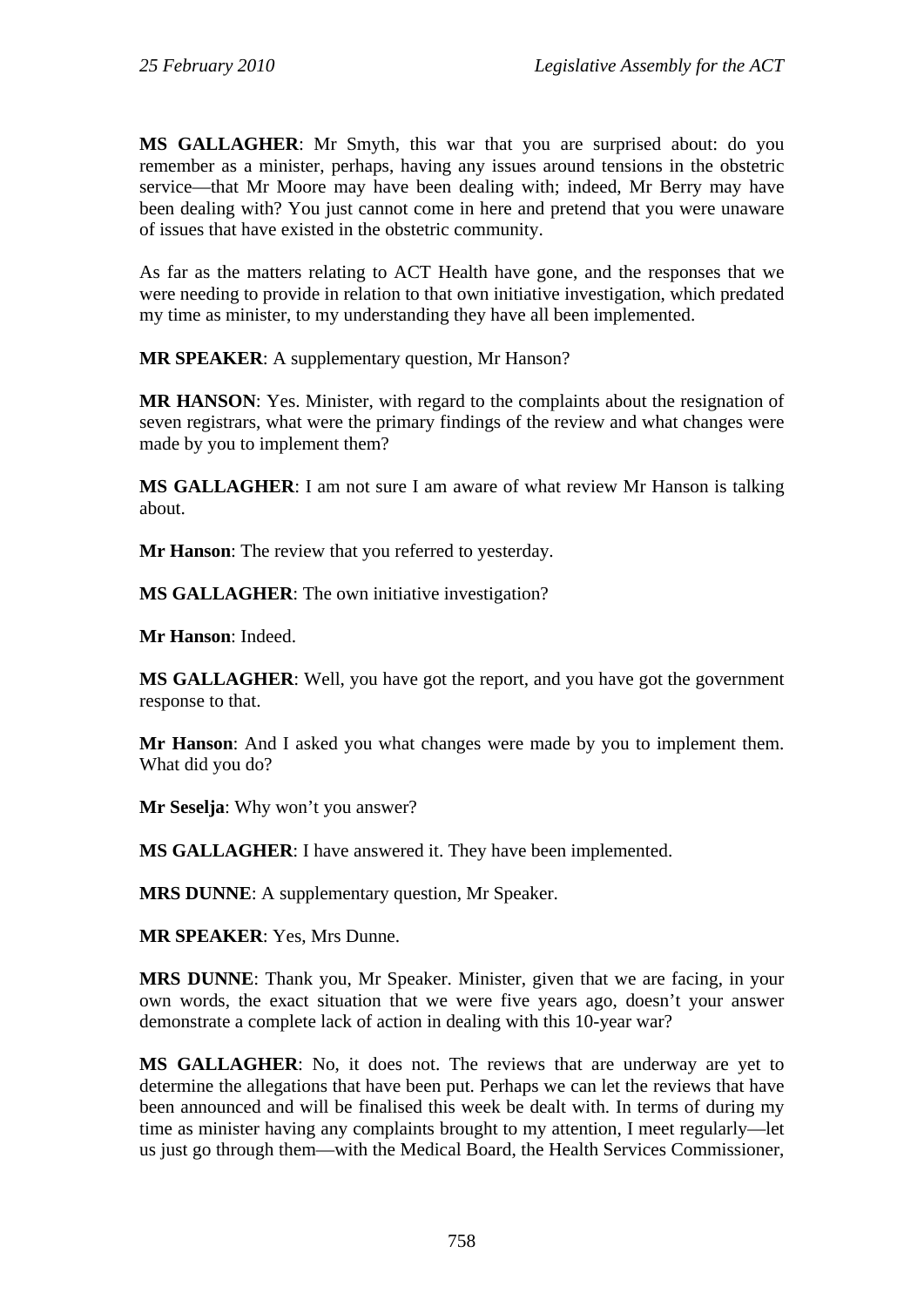the AMA, the Divisions of General Practice, ASMOF, the ANF, the ACT Health Council and the Health Care Consumers Association. None of them, not one of them, in my four years as Minister for Health has raised concerns about the standards of care or complaints within the TCH obstetric service. I have had complaints raised with me about other obstetric services from one or either of those sources, but not one from that list has raised concerns with me.

**MR SPEAKER**: Mrs Dunne, a supplementary question?

**MRS DUNNE**: Minister, what areas of the 10-year war were not addressed by the own initiative review of the Health Complaints Commissioner, and did you take any action or did the government take any action to ensure that the gaps in the review were addressed?

**MS GALLAGHER**: As I have said in answer to a number of the questions that have been asked of me today, I do not believe that any review will be able to resolve the tensions that have existed probably dating back to Wayne Berry's time as minister and certainly during Michael Moore's term as minister and which have re-emerged now. This is a matter that the doctors themselves have to resolve. There is not a recommendation—

**Mr Hanson**: So you take no responsibility here? You can do nothing?

**MS GALLAGHER**: No, that is not what I said. I am taking—

**Mr Hanson**: You just said the doctors have got to deal with it and you can't.

**Mr Stanhope**: Point of order, Mr Speaker, we admire your counting of supplementary questions, but it might be of some benefit to each of us if you started counting interjections and doing something about that as well.

**MR SPEAKER**: Thank you for the free advice, Mr Stanhope. I think question time has been fairly sedate today.

**MS GALLAGHER**: I have been trying—

**Mr Hargreaves**: On the point of order, Mr Speaker, we can fix that, if you like.

**MR SPEAKER**: I am sure you could, Mr Hargreaves. I think we will continue in the spirit in which question time has been conducted so far.

**MS GALLAGHER**: I am not walking away from my responsibilities, and I never have. But I am being honest—

**Mr Smyth**: But you've done nothing before this.

**Mr Seselja**: You can't fix it.

**MS GALLAGHER**: I give up, Mr Speaker.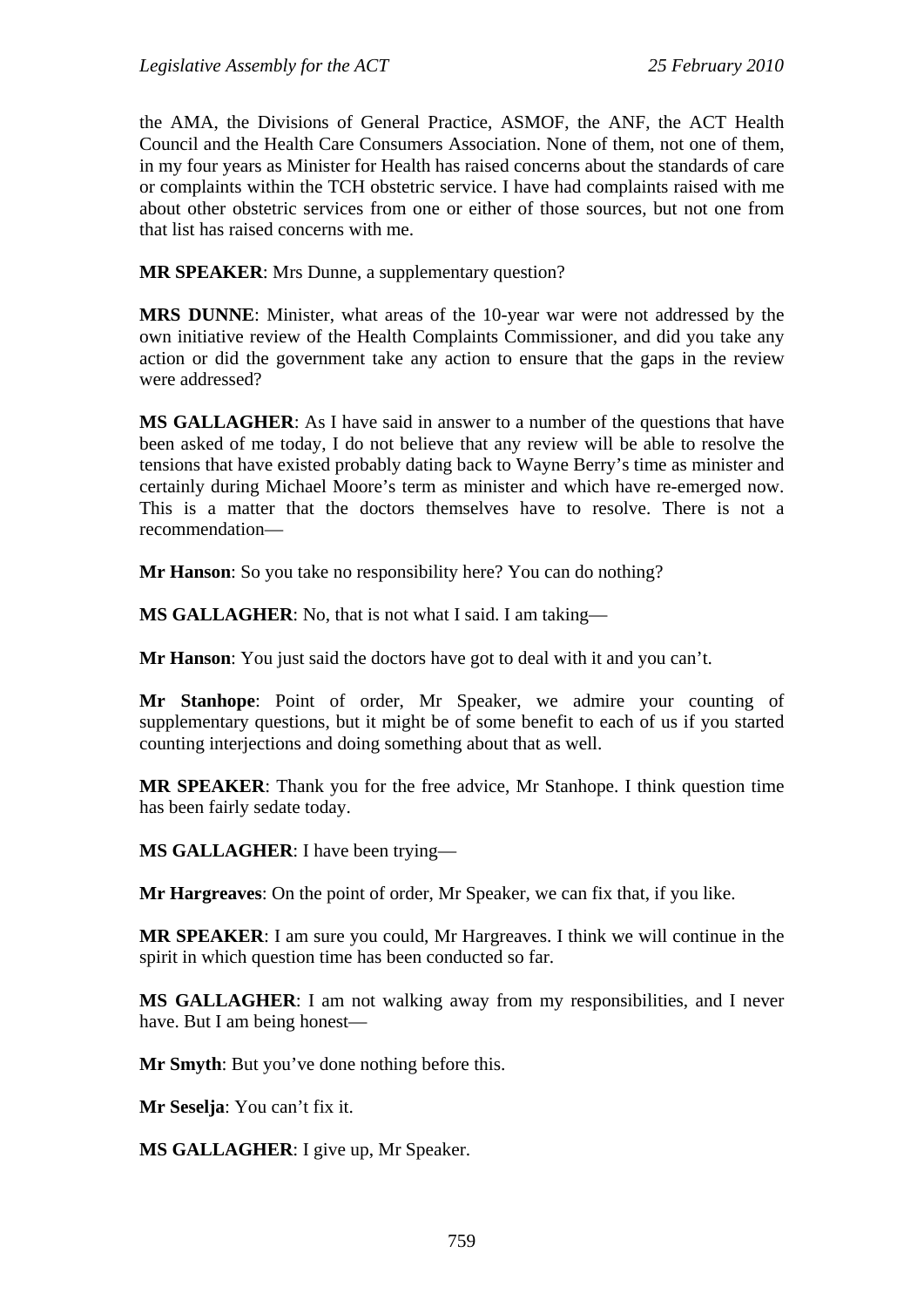## **Health system—Canberra Hospital**

**MR DOSZPOT**: My question is to the Minister for Health and it relates to the 10-year war in the obstetrics unit. Minister, the commissioner's review notes, in a section headed "Complaints", "the resignation of seven registrars who were unable to cope with the atmosphere, personalities or standards within the obstetrics unit". Minister, this issue is not dealt with in any of the recommendations or findings in the review. Have you sought advice from either the reviewer or the department as to why this was the case?

**MS GALLAGHER**: This review predates my term as minister. I cannot answer for the discussions that the previous minister may have had with the Health Services Commissioner. I have frequent meetings with the Health Services Commissioner and I can tell the Assembly that at these meetings, either with my staff or myself, no concerns have been raised with me around obstetric care at the Canberra Hospital. Concerns that have emerged last week—

**Mr Hanson**: People make complaints and they get ignored.

**MR SPEAKER**: Mr Hanson! Mr Doszpot, a supplementary question?

**Mr Seselia:** Are you going to stop answering questions mid-sentence?

**Ms Gallagher**: I am going to stop every time someone else asks me a question.

**MR SPEAKER**: Order! Mr Doszpot has the floor.

**MR DOSZPOT**: Mr Speaker, my question is, obviously, to the minister again. Minister, if an own-initiative review completed by the Health Complaints Commissioner five years ago failed to address this critical concern, how can the public have confidence in your latest review suggestion?

**MS GALLAGHER**: I think they are casting a view about the Health Service Commissioner's report. Again, the first part of that question would need to be referred to the commission for them to answer, as it was an own-initiative investigation into concerns that had been raised. I cannot answer why her report and findings did not cover that particular area of the report. It is simply that I am not able to answer it.

In relation to the reviews that I have announced—and we will be finalising the details of those, hopefully, by the end of this week—we are taking careful and considered advice about how to establish those two different reviews. There are actually two reviews going on. One is into standards and clinical safety, and one is into the issues around the workplace and allegations of harassment. The terms of reference are being finalised. The reason I have taken my time to finalise them is to make sure that people feel able that, if they choose to participate, they are able to participate in a safe manner. And I think it is quite sensible that I do that.

**MR SPEAKER**: Yes, Mr Hanson; a supplementary?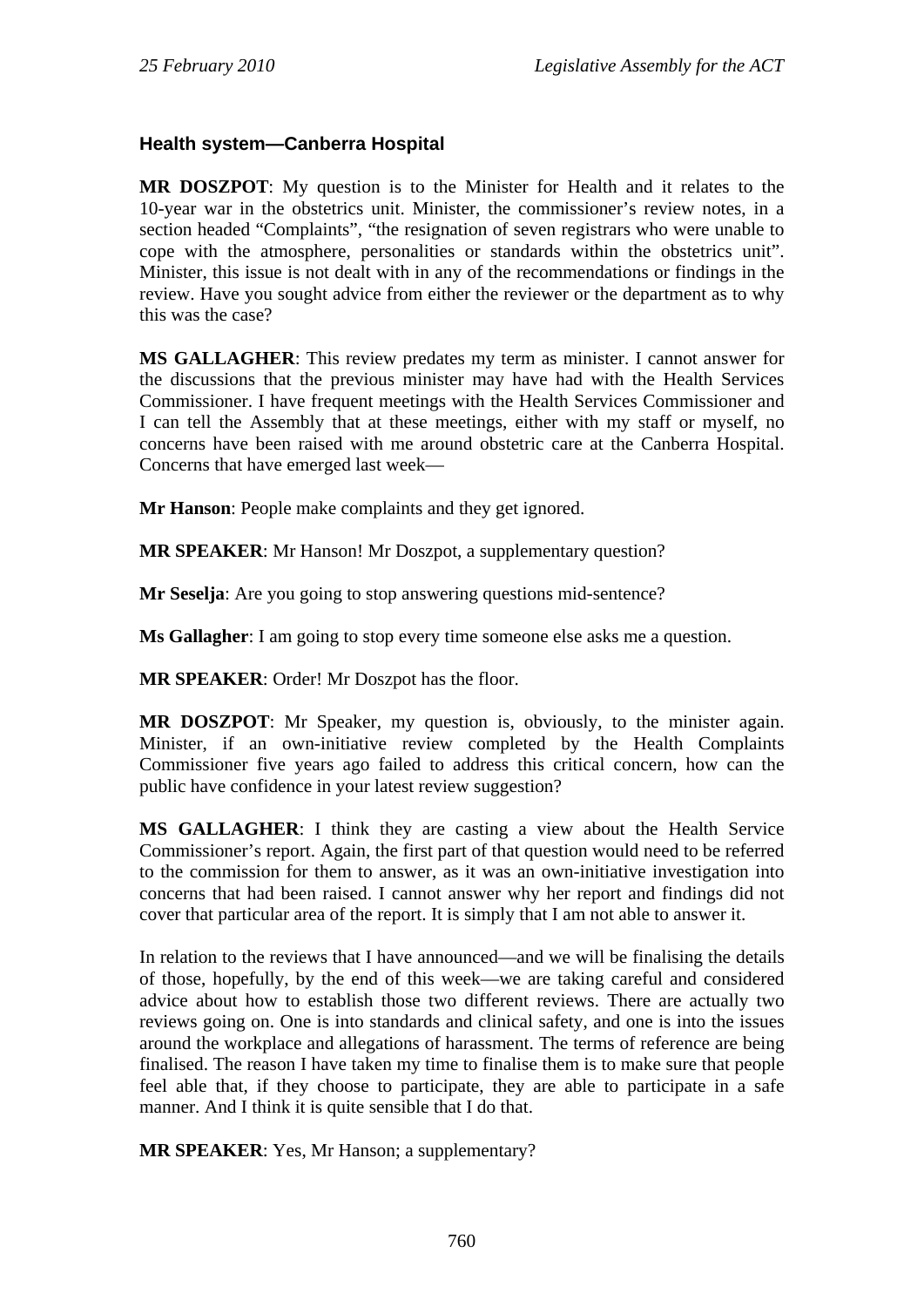**MR HANSON**: Minister, if you and your department simply ignore complaints that are being made by the doctors, what do you expect will be the outcome of the review that is due to be conducted?

**MS GALLAGHER**: I have never ignored a complaint put to me by a doctor. I can tell you that right now. In fact, when I get a complaint from anybody, each of those complaints is investigated and I respond to each and every one of them. The complaints that I am yet to receive, I think—I cannot recall any even this week. I have received an email from one doctor who does not want it to proceed as a complaint. I still cannot think of one letter I have got of complaint from a doctor yet.

**Mr Hanson**: They have given up on you. They have tried it before.

**MR SPEAKER**: Mr Hanson!

**MS GALLAGHER**: Well, Mr Hanson, I did not sense from my meeting with the doctors that I met with on Monday that they have given up. The meeting I had where they raised their concerns with me was extremely cordial. Indeed, they agreed with the process that I put forward. They were happy with that process until, I think, Mr Hanson got in their ear and said, "Come and support us under the inquiries act."

**Mr Seselja**: Oh, so they weren't so happy.

**MS GALLAGHER**: No, then one of those doctors changed their view and wanted a process that involved subpoena. But that certainly was not the view expressed to me in that meeting. I asked them around the review and the processes in terms of whether or not they felt that was the right way forward.

I think the processes that are going to be put in place appear on the surface to have the support of the doctors that are making the allegations. As of this point in time—and I do not expect necessarily to receive the complaints; the complaints may well go straight to ACT Health or through the review process that has been established—I still have not received a complaint from a doctor other than some concerns that were put to me at that meeting.

**MR SPEAKER**: Supplementary question, Mr Hargreaves?

**MR HARGREAVES**: My question is to the minister. Is it true, with respect to complaints around professional treatment, that the hospital receives far more compliments than it does complaints?

**MS GALLAGHER**: The Canberra Hospital certainly receives lots of consumer feedback and patient feedback; in fact, it is an area that we survey. The hospital also gets lots of compliments, because the hospital does a fantastic job, on the whole. However, no health system is perfect. I do not think any health minister would ever say that they have a perfect health system. There is always room for improvement.

Patient feedback is one of the ways that we are able to analyse our performance over time. The feedback that we have been getting since we have been doing the patient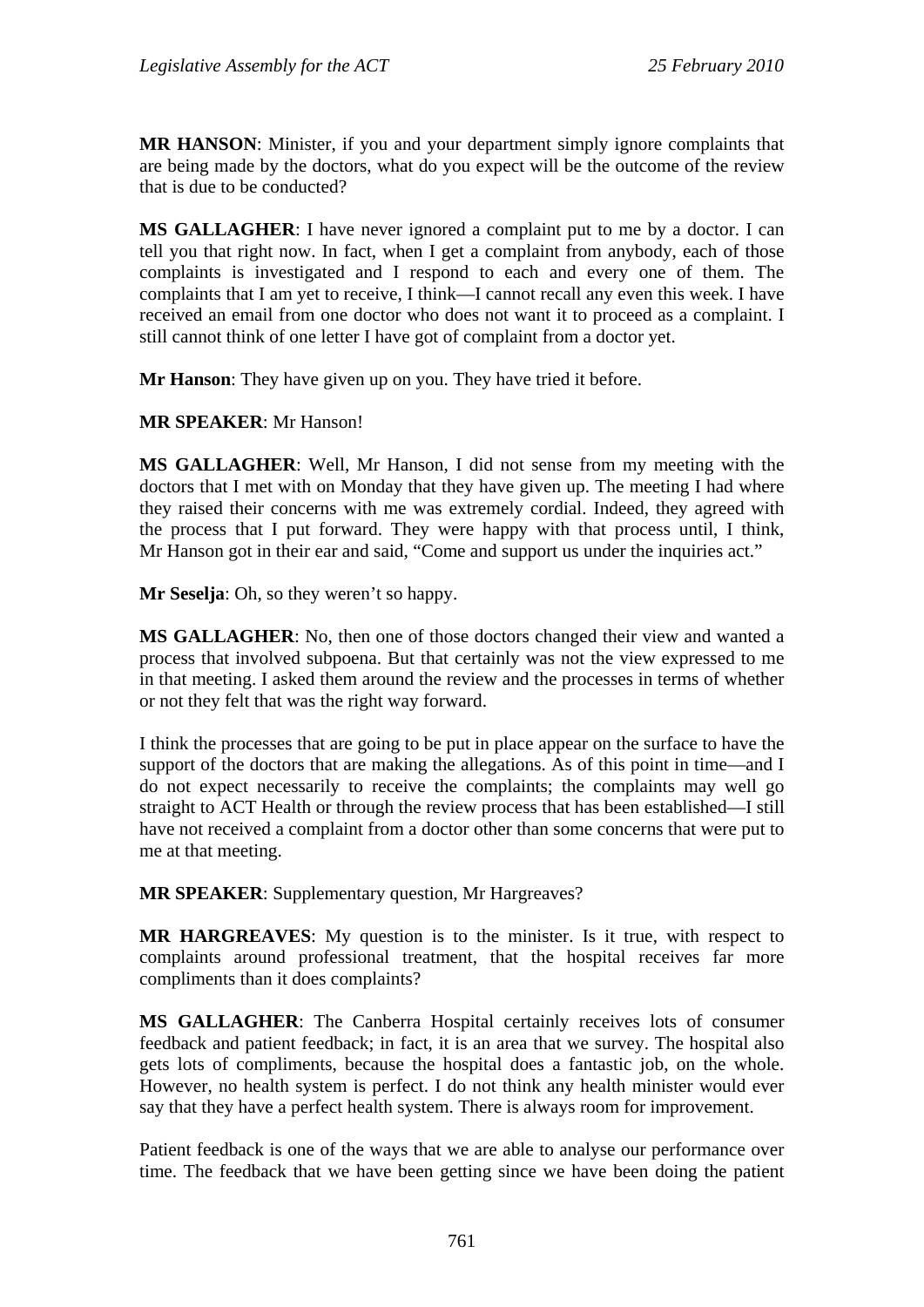feedback is constantly improving. But a busy health system will always have to deal with complex and sensitive complaints. I want to make sure, and I believe the processes are there to ensure, that those complaints are handled appropriately, but one of the issues that this review will look at is whether those processes are adequate.

In relation to the answer I just gave, I should say that I have—

**Mr Hanson**: Mr Speaker, a point of order.

**Mr Hargreaves**: Stop the clock.

**MR SPEAKER**: Yes.

**Mr Hanson**: It is on relevance. The question by Mr Hargreaves was quite specific whether the Canberra Hospital receives more compliments than complaints. The minister has not actually addressed the substance of that issue.

**Mr Hargreaves**: On the point of order, Mr Speaker, I was talking about complaints and compliments regarding professional services that were provided. The minister is providing an answer that I am particularly interested in following—a line of my thought.

**MR SPEAKER**: There is no point of order.

**MS GALLAGHER**: I certainly have not added up the feedback I get, but I would get as many compliments about the hospital as I get complaints—at least as many.

In relation to the comment I just made around receiving a complaint, I should correct the record: I have received one complaint—it dates back to 1998, I believe, a time under the previous government, but nonetheless when these tensions existed—from a registrar who worked at the Canberra Hospital at that time.

#### **Canberra centenary**

**MR HARGREAVES**: My question is to the Chief Minister. Can you please update the Assembly on the preparations for the centenary of Canberra in 2013?

**MR STANHOPE**: I thank Mr Hargreaves for his interest in the planning for Canberra's approaching centenary, which, as members of course would be aware, is only three years away.

The government first started the planning for the centenary celebrations several years ago when we undertook extensive community consultation at a local level on the sorts of activities and events that might take place in the 100th anniversary year of Canberra's declaration as the national capital of Australia. Last year, in the budget, we committed a total of \$14 million to develop a first-class centenary program. Indeed, I think the total commitment by the government now to the centenary is in the order of \$19 million.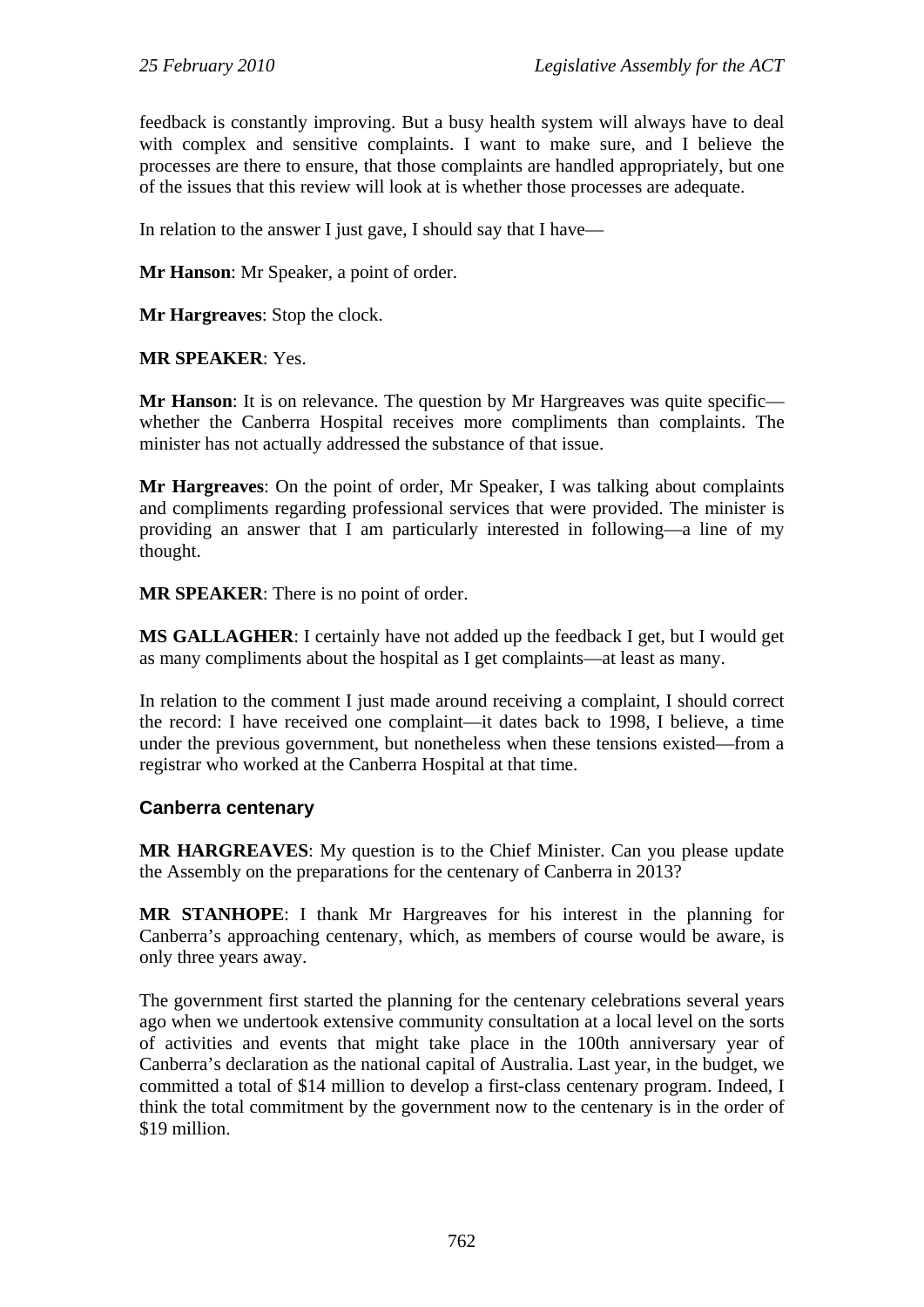Since that time, there has been significant progress, including what we regard as a major coup in our centenary planning by securing the services of one of Australia's pre-eminent special event organisers in Ms Robyn Archer AO as the creative director for the centenary of Canberra. Ms Archer took on her role only late last year and her enthusiasm for the centenary—and I am sure many of you who have met Ms Archer would agree with this—and I must say for the city of Canberra as well, is proving exceptionally infectious.

While the program is still being developed, Ms Archer and the government are determined that it will provide an exciting array of activities which encourages broad participation and, importantly, I think, is being planned with a view to providing a legacy for the future.

The ACT and the commonwealth governments continue to meet regularly via an intergovernmental working group to progress joint planning for the celebrations. In all of my discussions with the commonwealth, they remain 100 per cent committed to playing a significant role in helping to recognise the significance of this occasion for the nation.

The first major event we have secured for the centenary is the 2013 Australian Women's Golf Open, which will be played at Royal Canberra and will attract the best players from across Australia and overseas.

*Members interjecting—* 

**MR SPEAKER**: Order, members! I am having trouble hearing the Chief Minister.

**MR STANHOPE**: We have had very positive discussions with many of the other major sporting codes, and I remain confident that we will have a smorgasbord of world-class sporting events in our centenary year. Both the ACT and federal governments are continuing to liaise with Cricket Australia, with the aim of securing a first test cricket match in Canberra in 2013.

Robyn Archer has met with all of the big national cultural institutions across the city and all are excited about delivering a 10-month calendar of events second to none in the history of our city. Ms Archer has also had very positive discussions with many of our nation's leading artistic companies.

*Mr Smyth interjecting—* 

**MR STANHOPE**: Just to respond to Mr Smyth's obvious interest in the centenary, we do wonder about, and I am sure we are looking forward with great interest to, Mr Smyth's travel report on his trip to Florence, where he addressed an international meeting on Canberra's centenary celebrations—

**Ms Gallagher**: On everything that he's doing.

**MR STANHOPE**: on everything that he is doing for the centenary, to an audience in Florence. I am not quite sure; did you see any good public art, by any chance? Did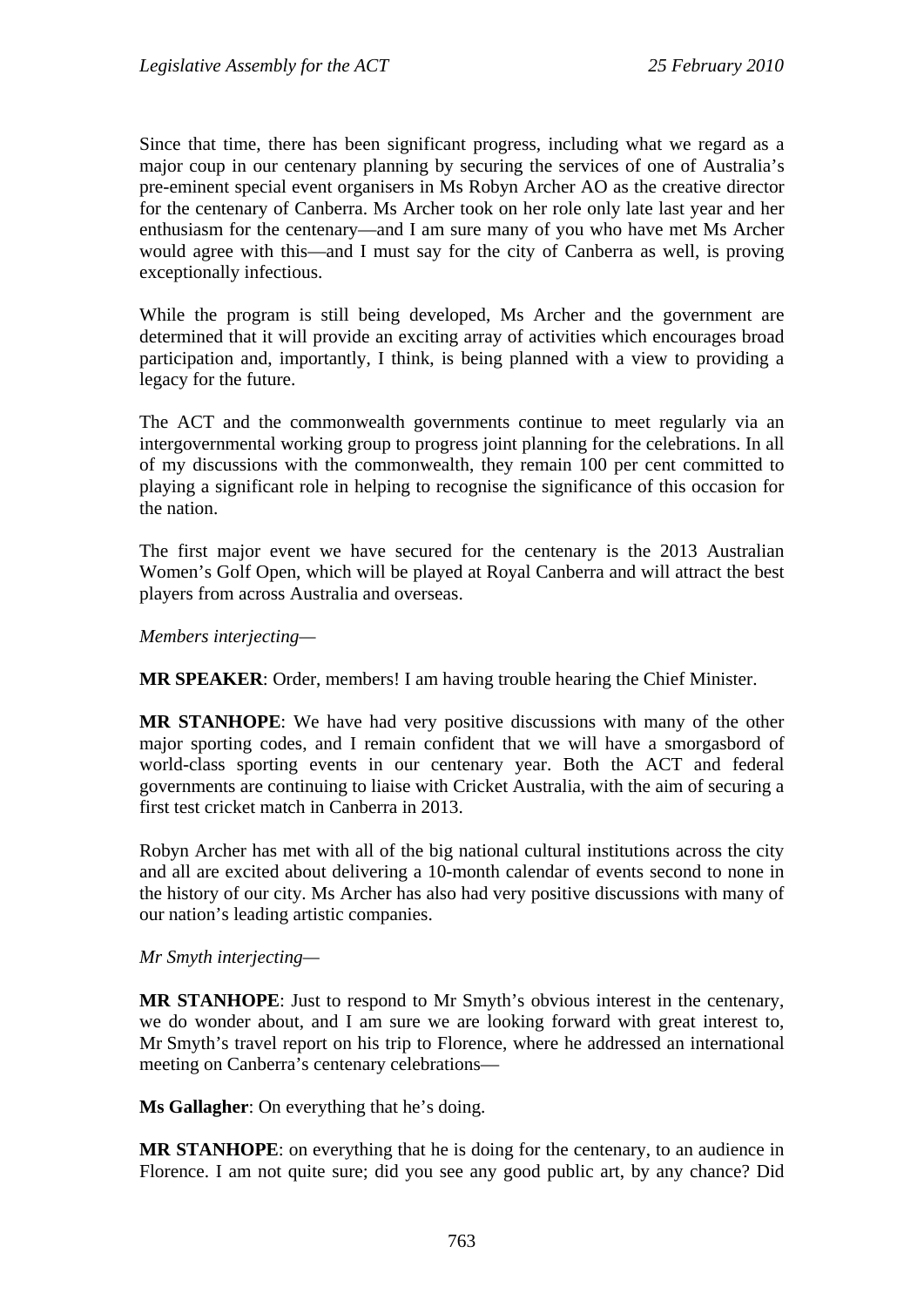you whip down and have a look at *David*, mate? I think it will prove to be the most fascinating travel report ever—Brendan Smyth's formal report on a trip to Florence to talk about Canberra's centenary, during which he advised an international audience of his perspective and what it is that he will be bringing. Actually, I think it was a conference for other cities that are having their bicentenaries et cetera, and Mr Smyth was lecturing on the lessons to be learned from Canberra's centenary celebrations. Could you circulate your speech on the lessons that Rome or Athens might take for their 2,000-year celebrations from the Canberra experience, Mr Smyth? *(Time expired.)*

**MR SPEAKER**: A supplementary question, Mr Hargreaves?

**MR HARGREAVES**: Apart from "Mr West End's" theory on having a gondola from the airport to the city, I would like to know, given that the 2010 Canberra Festival is only two weeks away, what the community can expect from this year's festival.

**MR STANHOPE**: Thank you, Mr Hargreaves.

**Mrs Dunne**: A point of order, Mr Speaker, Mr Hargreaves's original question was about the centenary, and his supplementary question is about the Canberra Festival. While there is a link, it is out of order, because it does not relate to the subject matter of the first question.

**Mr Hargreaves**: On the point of order, I neglected to provide the link between those, and I may, with your indulgence, do that. I wanted to know how, in fact, we can excite the people of Canberra towards our centenary in 2013 by using something like the Canberra Festival that is coming up.

**MR SPEAKER**: Thank you for the clarification, Mr Hargreaves. Chief Minister.

**MR STANHOPE**: I thank Mr Hargreaves for his question. It is an amazingly puerile point of order. It really does raise a question about just how interested the Liberal Party are in the centenary and, indeed, in the celebration of our annual birthday. We are moving now to our 97th birthday celebration, and, of course, our 97th birthday celebration is very relevant to the program that we are developing for our centenary.

I have to say that, in a consciousness of how important it is that we do develop programs and work with the community to ensure our centenary celebrations really are a wonderful celebration of this community and what this community has achieved over a century, we are seeking through each of the next three birthdays as we head to 2013 to actually build a program that will, through the Canberra Festival, achieve just that.

This year the Canberra Festival, the celebration of our 97th birthday as a city, begins on 6 March and runs through until 14 March. Over those nine days, it will showcase Canberra's special qualities through a whole range of activities. Indeed, I think there are 50-plus events now organised by the government and the community in partnership. We do expect, once again, that the highlight will be the celebrate in the park event, and we have, of course, arranged again the balloon spectacular, just for Mr Smyth.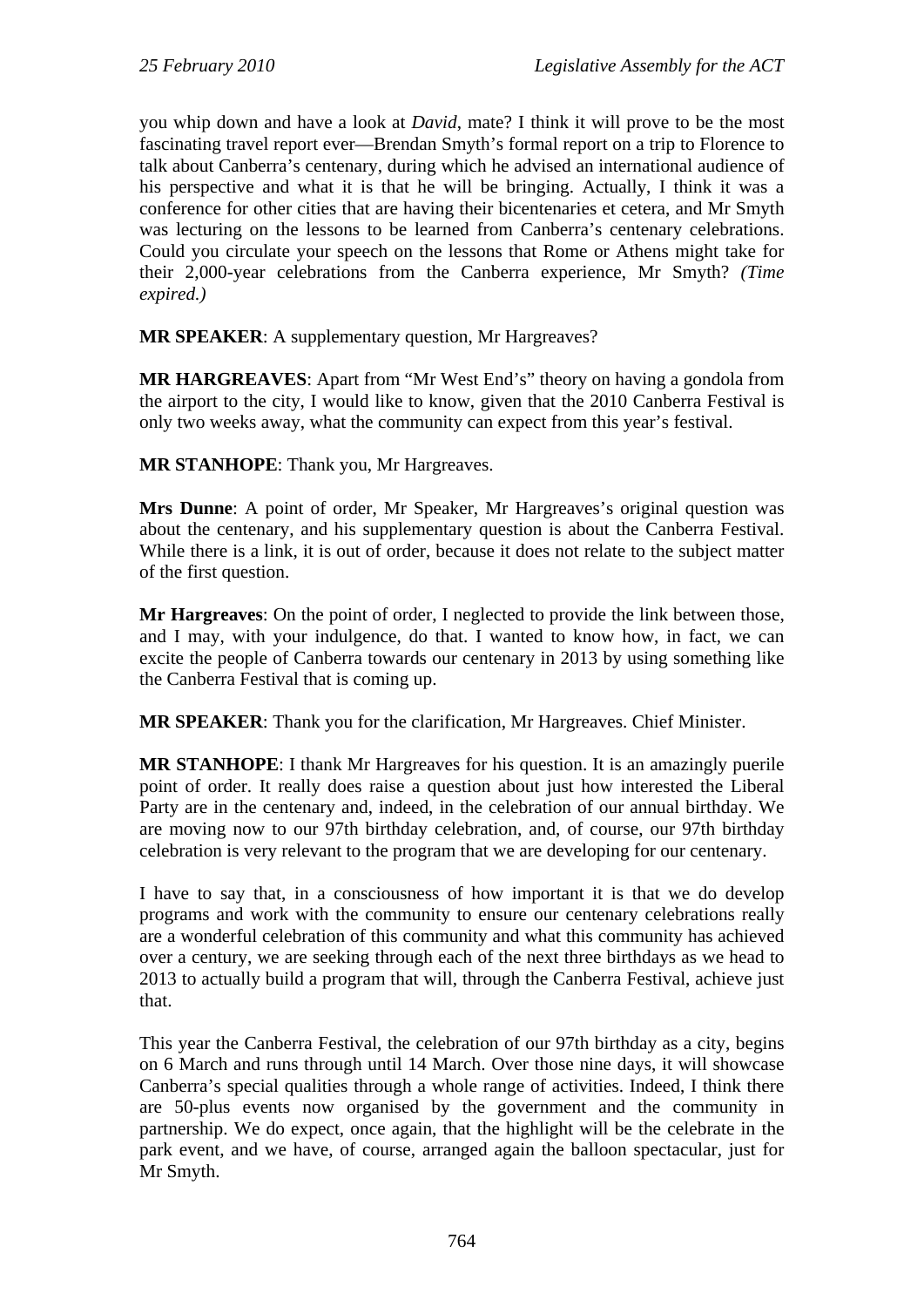**MR SPEAKER**: Ms Le Couteur, a supplementary question?

**MS LE COUTEUR**: Thank you, Mr Speaker. Mr Stanhope, you mentioned joint conversations with the commonwealth. Is the commonwealth actually coughing up any money for this event?

**MR STANHOPE**: It is a very sore point, Ms Le Couteur. We are at a point now in our discussions with the commonwealth where we have now signed an MOU with the commonwealth in relation to administrative arrangements. There are regular meetings now between officers of the Chief Minister's Department, the centenary unit and the Attorney-General's Department around joint approaches, joint management and a shared vision of a celebration of the centenary. Those discussions are very much focused, from our point of view, around our willingness as a government to look to the domestic celebratory activities that are very much to be featured in the Canberra Festival in two weeks time but expanded massively, we hope, throughout the whole of 2013, so that we have a genuine year-long celebration.

There have been very concrete and productive discussions. There are good, firm relationships and administrative arrangements in place. Indeed, I met with the Prime Minister two to three weeks ago. One of the formal agenda items for my most recent meeting with the Prime Minister was, again, the nature and level of commonwealth support administratively and monetarily in celebrating the centenary. I was left, through the conversation, with the certain knowledge that the commonwealth is genuinely and fully committed to a celebration of our centenary and that the commonwealth will be playing a significant role in that celebration.

**MR SPEAKER**: Supplementary question, Mr Hargreaves?

**MR HARGREAVES**: This is my last supplementary before the end of question time, Mr Speaker. Can the Chief Minister tell us whether we enjoy bipartisan support with the opposition on the provision of a balloon spectacular in that festival?

**MR SPEAKER**: Chief Minister, Mr Hargreaves cannot ask a supplementary on his own question.

**Mr Stanhope**: I ask that all further questions be placed on the notice paper.

## **Supplementary answers to questions without notice Alexander Maconochie Centre—Official Visitor Water—Murrumbidgee to Googong pipeline**

**MR CORBELL**: Further to questions asked in question time today relating to the Official Visitor, Mr Boland was appointed on 15 February this year. The position was vacant from 1 October last year until 14 February this year.

As to the level of reports, the Official Visitor is required to report to me as the minister quarterly. Regrettably, the previous Official Visitor did not submit quarterly reports. He only submitted one report to me and he only referred one complaint. However, there have been other complaints lodged by other advocates on behalf of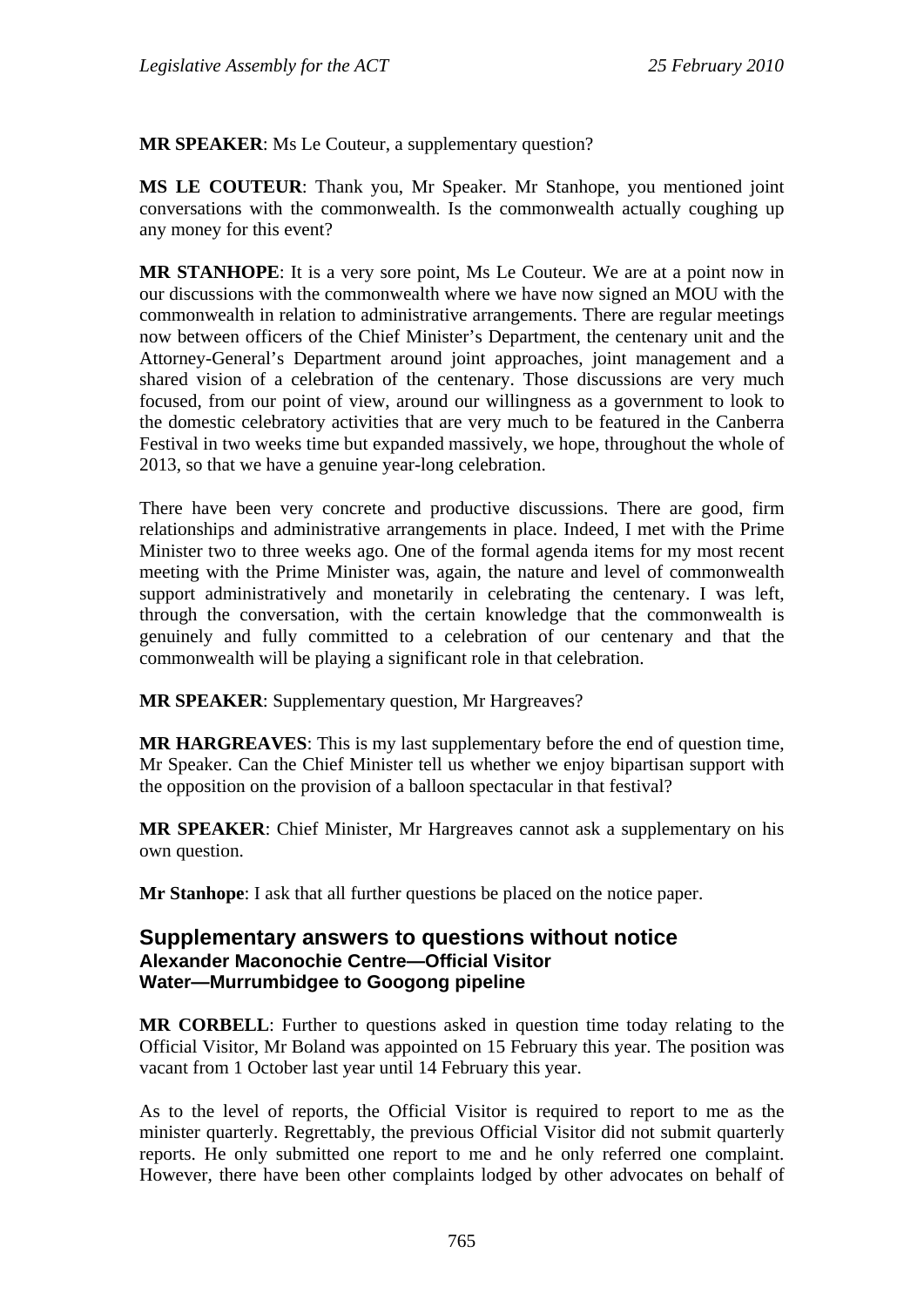prisoners. In relation to Mr Boland's term, no official visits by Mr Boland have yet commenced but I am advised that he is meeting with prisoners tomorrow and will commence his official visits on Monday.

Yesterday, in question time, Mrs Dunne and a number of other members of the opposition asked me a series of questions, initially starting with plans for the route of the Murrumbidgee to Googong pipeline. In relation to the first question, Mrs Dunne asked me whether I would table, by the close of business today, the initial plans for the route of the Murrumbidgee to Googong pipeline, any variations that have been considered to that initial plan and the current final proposed route. I can table, for the information of members, an image that shows the original alignment assessed and presented in the draft EIS, which was completed in August 2009. That image also shows the final alignment as assessed in the final environmental impact statement completed in December 2009. I table the following paper:

Murrumbidgee to Googong pipeline—Previous and proposed pipeline alignment.

I received this supplementary question from Mrs Dunne:

… has Actew Corporation prepared and submitted for approval the environmental impact statements as required by all relevant commonwealth, New South Wales and ACT government authorities? If no, why, and when will those statements be prepared and submitted?

The draft environmental impact statement and environmental assessment were submitted to the ACT Planning and Land Authority and the New South Wales Department of Planning in August 2009. The assessments were then placed on public exhibition during August and September 2009 for those members who missed it. After addressing issues raised during the public exhibition phase, Actew lodged the final EIS with the New South Wales Department of Planning and the ACT Planning and Land Authority on 21 December last year. The EIS incorporates a preferred project description and submissions report to meet the requirements of both New South Wales and ACT authorities.

The commonwealth Department of the Environment, Water, Heritage and the Arts advised Actew in December last year that the Murrumbidgee to Googong water transfer has been deemed a controlled action under the Environment Protection and Biodiversity Conservation Act 1999, and that Actew was required to provide an assessment by a public environment report. Actew is currently preparing that draft report based on guidelines received from the commonwealth in December last year and it is expected that this will be submitted in March 2010. This public environment report will largely be based on the EIS already submitted to ACTPLA and New South Wales.

Mr Seselja asked me, as a supplementary:

… were those statements prepared and submitted based on the final proposed route? If no, why, and on what route or routes were the statements prepared?

I can advise that the draft EIS and EA were prepared based on an alignment that was finalised in mid-2009. In response to a large number of submissions received during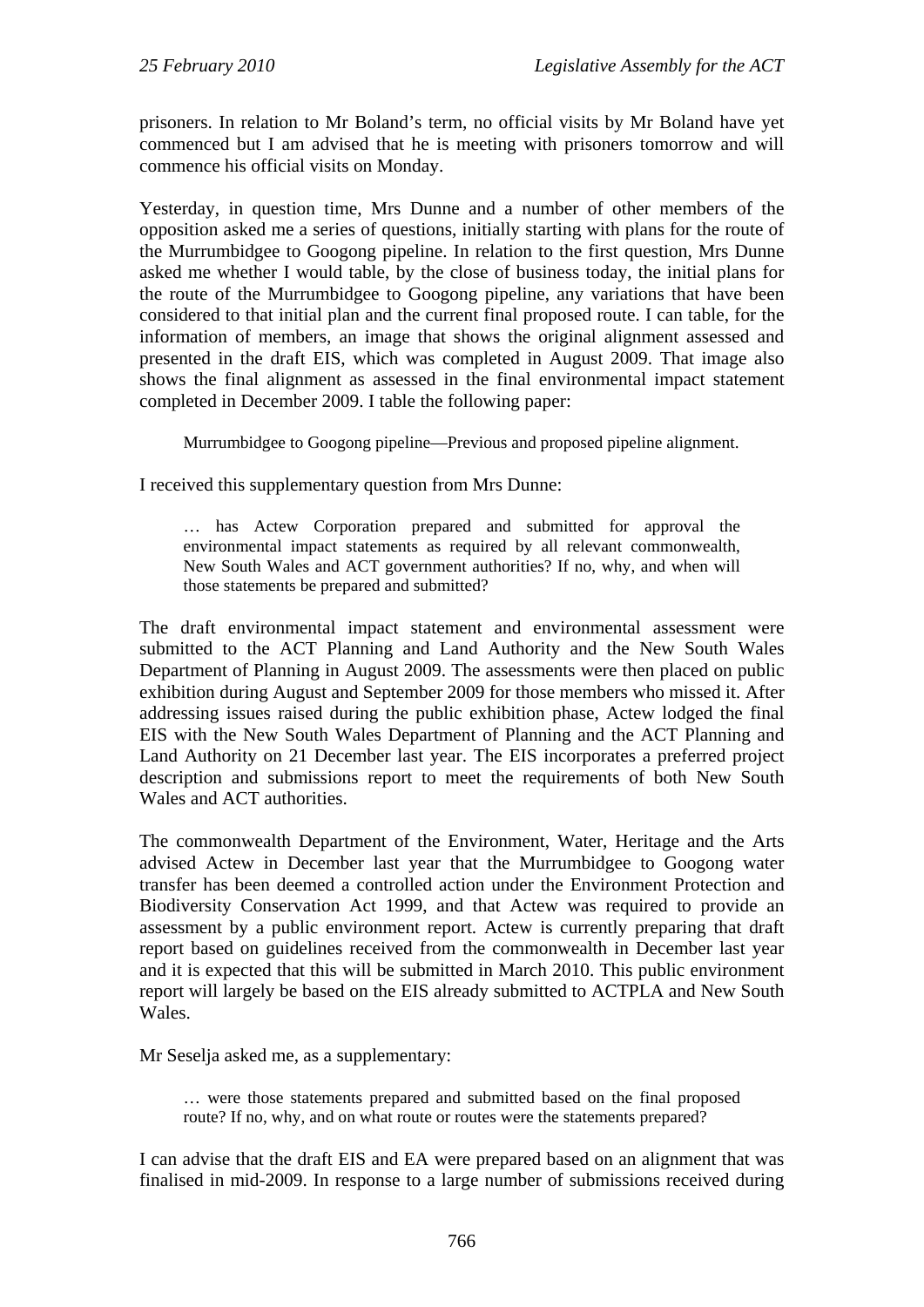the public notification period on the draft EIS in favour of an alternative outlet option further upstream, in Burra Creek, Actew adopted this option as the preferred project and this was submitted as part of the final EIS.

Actew commissioned extra environmental investigations associated with the option and undertook specific community consultations with local community organisations and potentially affected landholders. This was reflected in the final EIS.

The fourth supplementary question that I took on notice was from Mr Smyth. He asked me:

… have all relevant commonwealth, New South Wales and ACT authorities approved the environmental impact statements? If no, why, and what work remains to be done to satisfy the requirements of those relevant authorities?

The answer to that question is that Actew has been advised that the EIS report for the Minister for Planning is being prepared. The report assists the minister to determine if the EIS is complete. Once the EIS is deemed complete, Actew will be required to submit a development application for the ACT components of the project. Actew has received draft conditions of approval for comment from the New South Wales Department of Planning. This project is deemed as critical infrastructure by virtue of an order made by the New South Wales minister on 26 June 2009 under section 75C of the New South Wales Environmental Planning and Assessment Act. A range of environmental approvals and licences will be required from both New South Wales and ACT authorities for construction and operation of the pipeline. These cannot be obtained until EA or DA approval is received.

I hope that answers members' questions.

# **Aboriginal and Torres Strait Islander Elected Body Paper and statement by minister**

**MR STANHOPE** (Ginninderra—Chief Minister, Minister for Transport, Minister for Territory and Municipal Services, Minister for Business and Economic Development, Minister for Land and Property Services, Minister for Aboriginal and Torres Strait Islander Affairs and Minister for the Arts and Heritage): For the information of members, I present the following paper:

ACT Aboriginal and Torres Strait Islander Elected Body—Report on the outcomes of the Aboriginal and Torres Strait Islander Elected Body Estimates Hearing 2008 2009—First Report to the ACT Government, dated January 2010.

I seek leave to make a statement.

Leave granted.

**MR STANHOPE**: I am pleased to table the Aboriginal and Torres Strait Islander Elected Body's inaugural report to government—a historic document and a welcome addition to how this government consults Aboriginal and Torres Strait Islander Canberrans.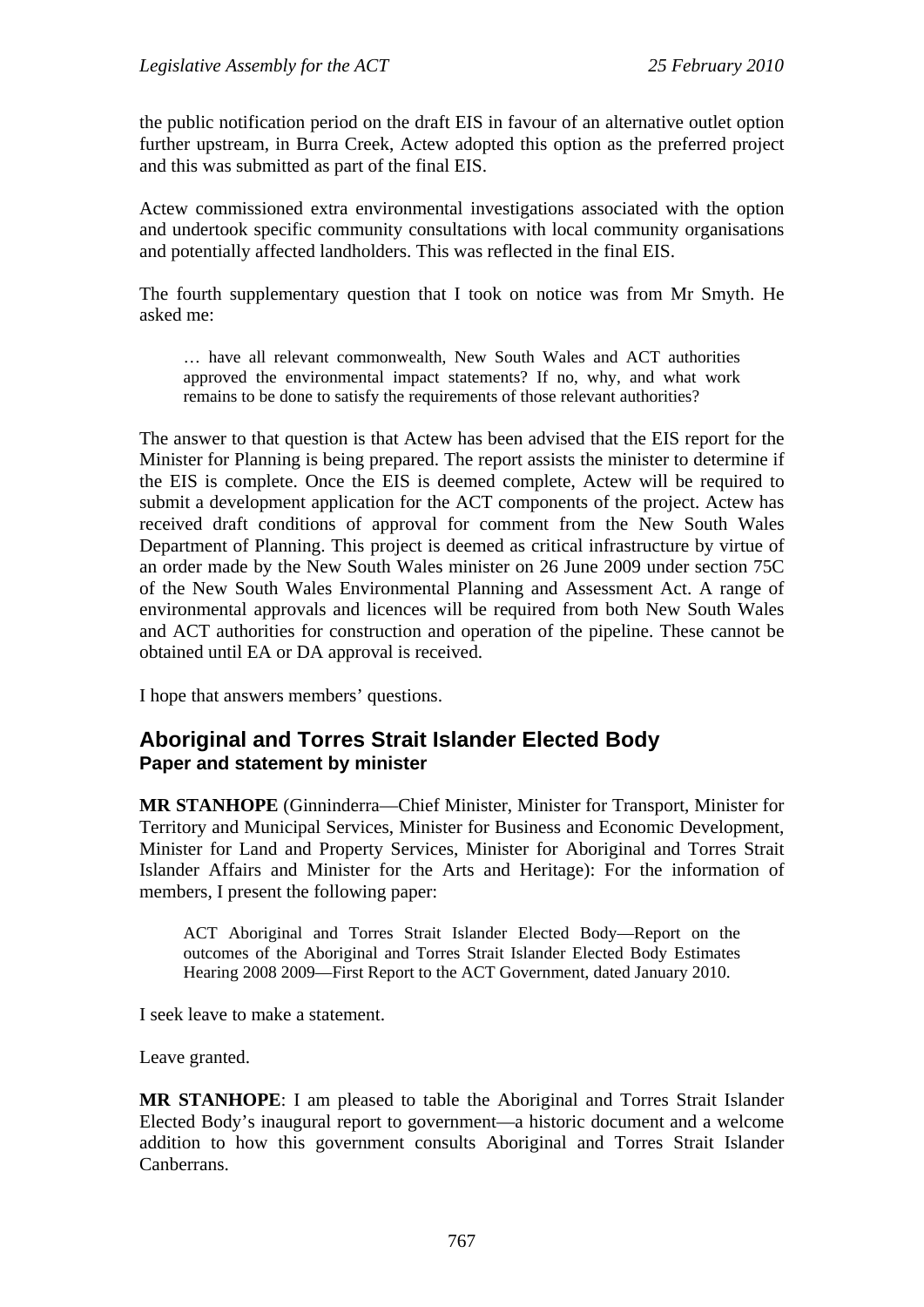This report arises from the inaugural estimates-style hearings held on 19 August last year, at which members of the elected body had an opportunity, at a specially convened hearing, to ask questions of, and demand answers from, chief executives and senior officers of all ACT government agencies in relation to services provided to Aboriginal and Torres Strait Islander members of this community.

The report I table today reflects the content of those hearings and allows, for the first time, a group of Indigenous men and women, elected by their peers, to put to government recommendations in relation to policy and service delivery. It details the Aboriginal and Torres Strait Islander community's perspective on the range and quality of the services our agencies deliver and suggests areas for redoubled effort.

Those hearings were indeed historic. They represented the first time in the nation's history that a democratically elected Aboriginal and Torres Strait Islander representative body had been given an opportunity to ask agency heads, face to face, to account for this government's performance in service delivery to a discrete sector of the community.

The hearings took a similar form to those hearings with which members of this place would be familiar. They took place in the Assembly committee room, and the elected body had the resources of Hansard staff at its disposal to record proceedings.

The elected body has asked that I convey today its thanks to the chief executives and other senior officers for their time and their input into the hearings.

I believe it is important for the elected body to be given the legislative capacity and power to call chief executives. That is why, when we legislated to establish the elected body, we ensured, under section 26 of the Aboriginal and Torres Strait Islander Elected Body Act 2008, that the elected body had the power to invite chief executives of government agencies to discuss any issues relating to the functions of that agency. Under the law, all chief executives must take reasonable steps to attend such meetings, answer questions and provide such information as is requested.

I have also made it clear that the members of the elected body should have good access to all ministers in the government, and, indeed, the body does meet at intervals with the entire cabinet, as well as with individual ministers.

I personally have high hopes that the adventure we have embarked upon here in the ACT with the elected body will lead to direct and measurable improvements in the quality of life of those Aboriginal and Torres Strait Islanders who make their homes here—those who are indigenous to this area, as well as those whose roots lie elsewhere in the country. I welcome this first report from the elected body and give my assurance that it will be read most carefully and responded to at the earliest opportunity.

The elected body makes a number of recommendations arising out of the hearings. Six have been identified as key recommendations. The elected body identified issues that have an impact on the targets this government has pledged itself to pursue through the work of the Council of Australian Governments.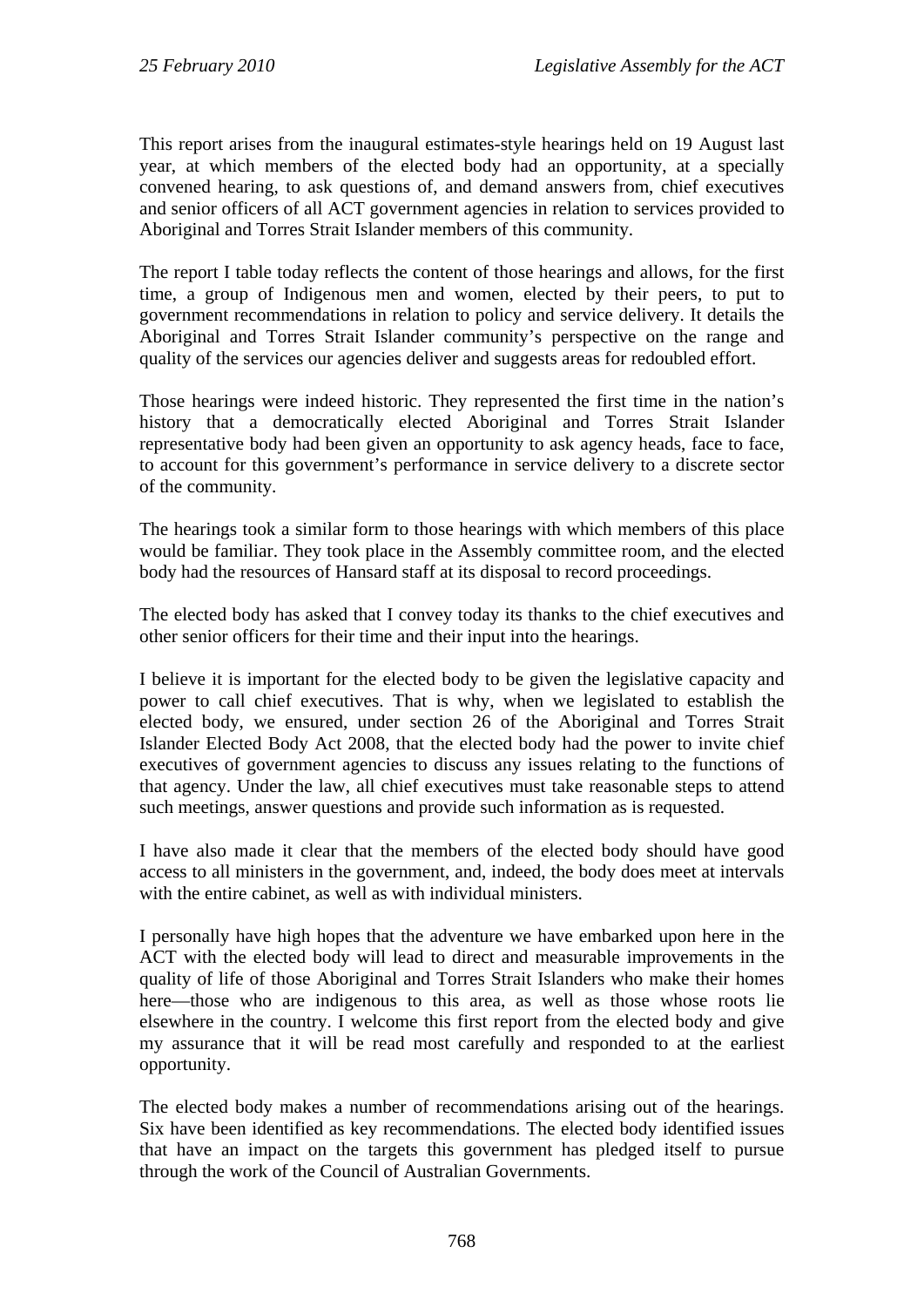The elected body rightly observes that this government, our agencies and this community can do better by Aboriginal and Torres Strait Islander Canberrans, and I am sure we all know that we can. We can do better in the area of Aboriginal and Torres Strait Islander juvenile detention. At any one time, about half of all the children in detention in the ACT are Indigenous, off a population base of two per cent.

We can do better in addressing the homelessness of Aboriginal and Torres Strait Islander people. We can do better in the recruitment, retention and development of Aboriginal and Torres Strait Islanders into the ACT public service. We have already instituted a highly successful traineeship program, now well into its second year, but we do need to do more, not just at entry level but at every point of the career pathway.

And there is no dispute that we can do better in the way we collect and manage data relating to those Aboriginal and Torres Strait Islander people who use and depend upon the services of the ACT government. This goes for dedicated Indigenous services, but also for mainstream provision of services, where we need to be able to better identify the Aboriginal and Torres Strait Islander cohort.

The report highlights six areas for particular improvement. Firstly, it calls for improved collection and management of Aboriginal and Torres Strait Islander data. Secondly, it recommends a whole-of-government Aboriginal and Torres Strait Islander recruitment, retention and development strategy. Thirdly, it calls for better dissemination of information about and better promotion of ACT government services to Aboriginal and Torres Strait Islanders in the ACT. Fourthly, it calls for improved support for school-age students during the transition to high school and beyond, to maintain literacy and numeracy achievements. Fifthly, it recommends increasing the number of Aboriginal and Torres Strait Islander liaison officers in Canberra's hospitals. Sixthly, it recommends recurrent funding for the Aboriginal and Torres Strait Islander support worker at the women's legal service.

As I said, the government takes this report very seriously. I intend to table the government's response to this report in three months. I acknowledge the immense amount of work by individual members of the elected body that has gone into the production of this important document.

# **Papers**

**Mr Stanhope** presented the following papers:

Ministerial Travel Report—1 January to 31 December 2009.

Cultural Facilities Corporation Act, pursuant to subsection 15(2)—Cultural Facilities Corporation—Quarterly report 2009-2010—First quarter (1 July to 30 September 2009).

**Mr Corbell** presented the following papers:

**Subordinate legislation (including explanatory statements unless otherwise stated)**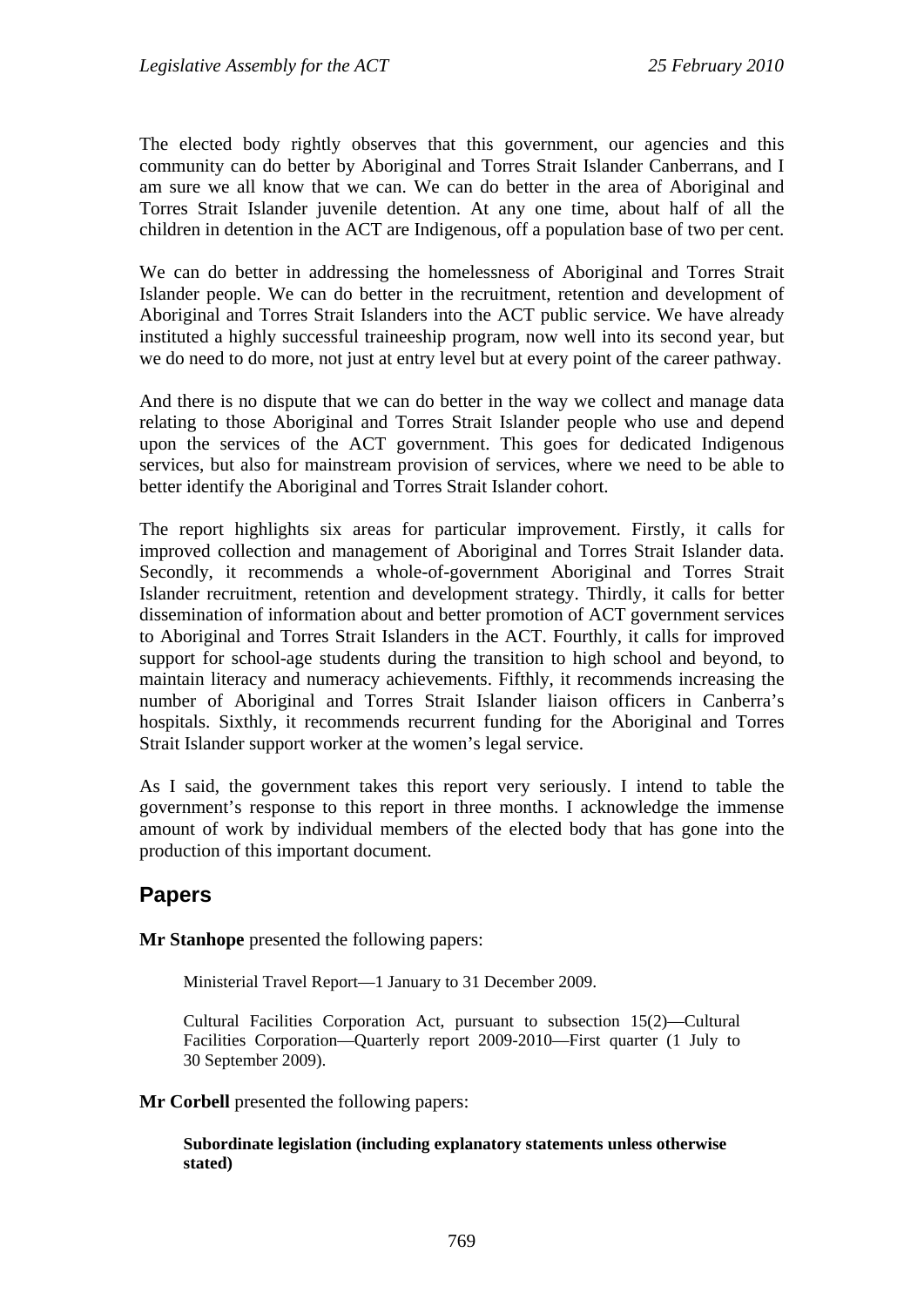Legislation Act, pursuant to section 64—

Health Act—Health (Interest Charge) Determination 2010 (No 1)— Disallowable Instrument DI2010-20 (LR, 11 February 2010).

Nature Conservation Act—Nature Conservation (Flora and Fauna Committee) Appointment 2010—Disallowable Instrument DI2010-21 (LR, 18 February 2010).

Victims of Crime Regulation—

Victims of Crime (Victims Assistance Board) Appointment 2010 (No 1)— Disallowable Instrument DI2010-18 (LR, 8 February 2010).

Victims of Crime (Victims Assistance Board) Appointment 2010 (No 2)— Disallowable Instrument DI2010-19 (LR, 8 February 2010).

## **Health system—Canberra Hospital Discussion of matter of public importance**

**Mr ASSISTANT SPEAKER** (Mr Hargreaves): Mr Speaker has received letters from Ms Bresnan, Mr Coe, Mrs Dunne, Mr Hanson, Mr Hargreaves, Ms Hunter, Ms Le Couteur, Ms Porter, Mr Seselja and Mr Smyth proposing that matters of public importance be submitted to the Assembly. In accordance with standing order 79, Mr Speaker has determined that the matter proposed by Mr Hanson be submitted to the Assembly, namely:

State of the ACT health system.

**MR HANSON** (Molonglo) (3.25): In turning to this matter of public importance, let me say that it is difficult to identify where to start in terms of the state of the ACT health system. I will turn immediately to the concerns that have been raised in obstetrics at Canberra Hospital of late, a matter that has been covered fully in question time.

The concerns that have been raised have been broadly put in the media and were the subject of a motion yesterday. I just reiterate that the concerns that have been raised with me specifically by obstetricians who have recently left the Canberra Hospital are due to the concerns that they have about the cultures and the bullying there, that nepotism has put patient safety at risk, that clinical mistakes are being covered up, that there is a culture of abuse and bullying, that there is a deliberate strategy not to put anything on paper and that there are problems between the bureaucracy and the clinical staff.

These are very, very serious allegations. They have been echoed by Dr Andrew Foote, who is the chairman of the ACT branch of the Royal College of Obstetricians and Gynaecologists, who has said:

We were concerned that the Minister was trivialising this issue and writing it off as doctor politics, but it's really about patient safety and the safety for women and babies.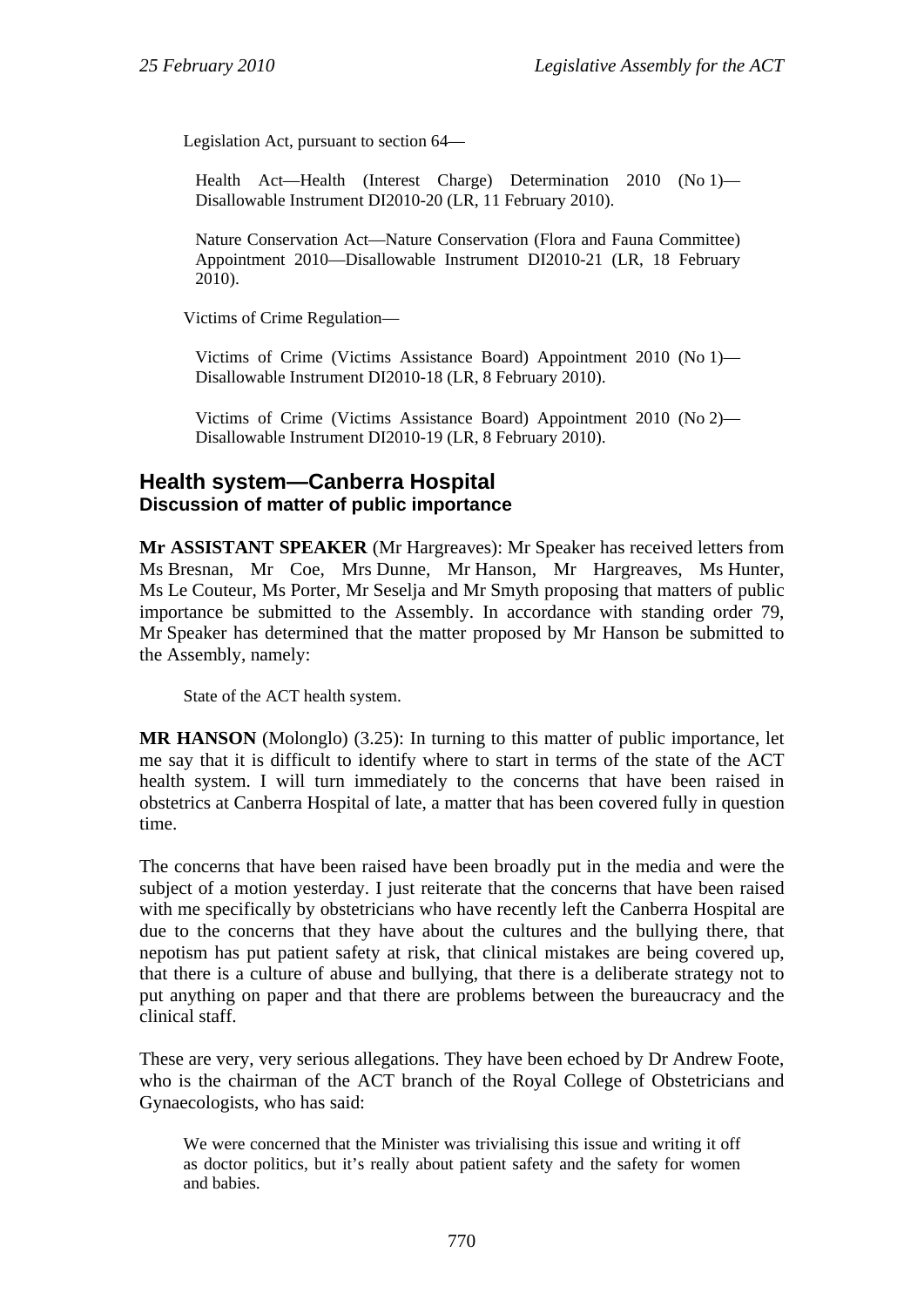What we have heard from this minister is denial and a refusal to accept that there is anything that goes beyond doctor politics and mud-slinging.

What we know is that there are allegations, and serious allegations, that include a dysfunctional complaints system. People have a fear of making complaints. Look at what has been said by people. I have had quotes, by people who have made complaints and been treated appallingly, that you would have to have rocks in your head because you get crucified.

Then we turn to the own-initiative investigation into the obstetrics service at the Canberra Hospital. We see that as early as 2005 complaints were made. The complaints were about the resignation of seven registrars who were unable to cope with the atmosphere, the personalities or the standards within the obstetric unit.

This is about the Canberra Hospital. This is not, as the minister asserts, about this 10 year war that is everywhere but the Canberra Hospital; this is about obstetric service at the Canberra Hospital. How is it that she can say that there is a 10-year war that is occurring everywhere except the Canberra Hospital?

We can see that the complaints that were made to the Health Services Commissioner in 2005 were specifically about the Canberra Hospital and specifically about the resignation of doctors, of registrars, and their being unable to cope with the atmosphere, the personalities or the standards. Doesn't that sound familiar? Doesn't that sound familiar from a minister who is denying that anything in her 10-year war had anything to do with the Canberra Hospital?

What happened about these complaints? What did we see? What action was taken? The first thing—in the review there is no further mention: there are no recommendations; there are no conclusions; there is no discussion of those complaints that were made, very serious allegations that led to the resignation of seven registrars. There is nothing there to say, no, that was not the case, or that it should be discounted. There is just no reference. What we find is that not only are they being ignored but there is no action being taken.

Nothing has been done, despite this government being fully aware of the fact that we have an obstetrics unit at the Canberra Hospital that is in crisis—and has been, in the minister's words, for 10 years. We have got reports—which have been tabled to ministers, which have been conducted by the health commissioner five years ago outlining those complaints. Not one thing has been done.

All we see from this minister is abject denial, refusal to take any responsibility. What does she do? She turns the attack to the very doctors that have made the complaints. She questions why these doctors have not come forward, have not wanted to speak to her about them and had to go through the royal college and make their complaints in quiet. She wonders why they want a judicial inquiry that has the status of an inquiry under the Inquiries Act. She wonders why that is what is being called for.

This is the result from all the people that have made complaints. There are the complaints that we know that Dr Liz Gallagher made to the general manager of the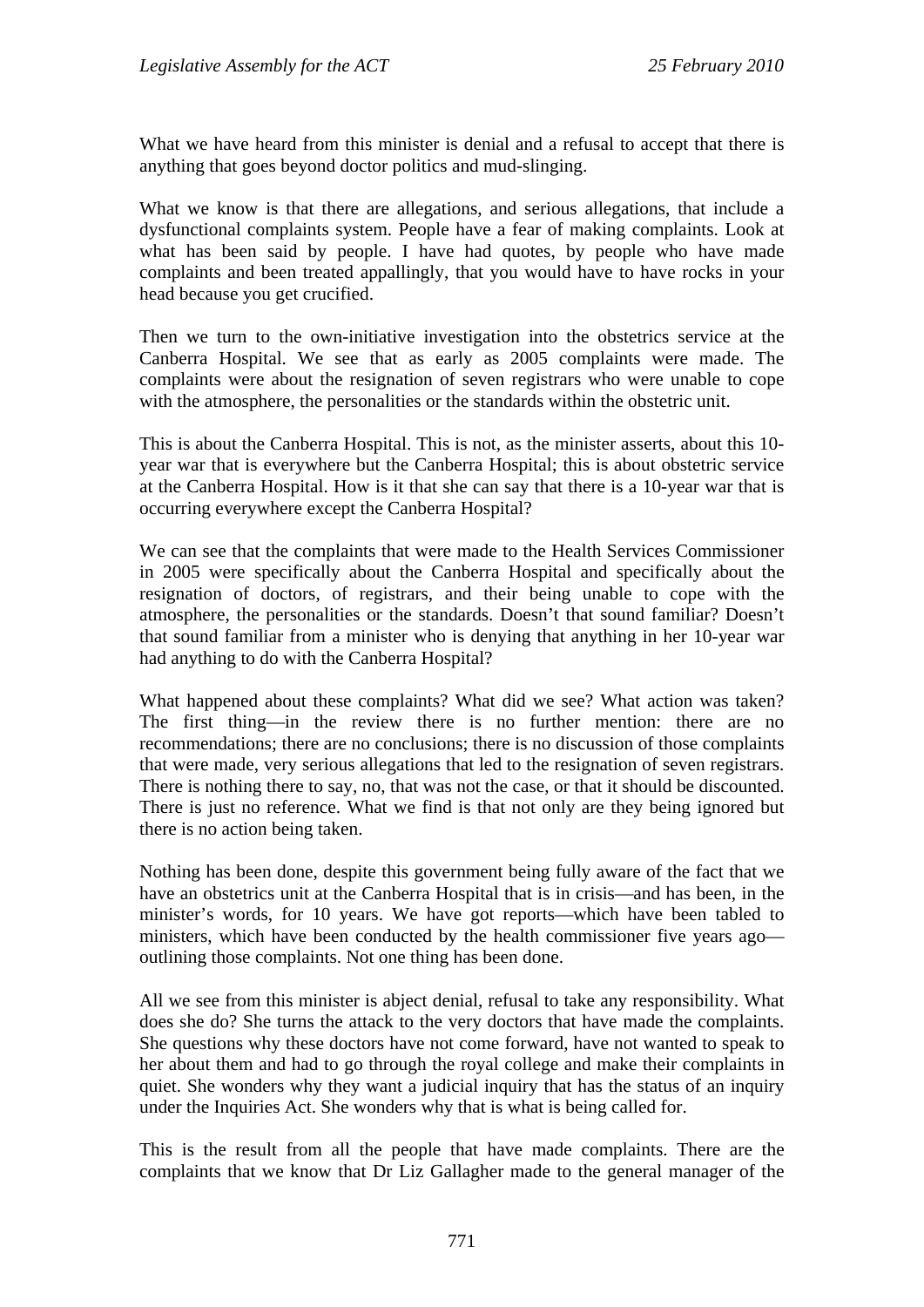Canberra Hospital that went nowhere—or if they did, the minister and the acting chief executive are denying that they went anywhere. That is the response.

We now hear from the minister—I will paraphrase, because I have not got the exact quote from *Hansard*—that it is silly to suggest that a review would sort it out. Not only is she ignoring the complaints and saying that nothing has gone wrong before and we know it has—but she has got the audacity in this chamber to say that you would be silly to suggest that a review is going to sort it out. Why are we having the review then? Why is she having the review that she is going to put forward if she knows that nothing is going to happen—just like nothing happened last time?

While we had doctors resigning en masse over the period from 2005 up until 2010, where we find ourselves now—we have all these doctors resigning—and we have all these serious complaints being made, what do we have? We have a minister who is denying, who is refusing to take responsibility, who refuses to have an inquiry under the Inquiries Act, an inquiry that is necessary to stop what has been occurring: systemic failures for 10 years now. What we find is that she says, "No, I am going to have a review, but let me tell you that you would be silly to suggest a review to sort it out."

I wonder why we have so many problems in our health system. If that is the attitude of the Minister of Health—if that is her attitude, her disregard, her failure to accept responsibility—no wonder.

She has been using some military analogies. She has been talking about a 10-year war in obstetrics. She talked about conflict and the definition of war. I will give her one: she should be court-martialled. If this is her response, if this is the way that she is going to conduct her responsibilities as the minister, the response is that she should be court-martialled. There is an analogy that I would consider appropriate.

I do not consider these incidents in obstetrics to be isolated. I have received numerous complaints in my office from people fearful of making complaints through the complaints system. I think we now understand exactly why that may be the case. We know that we have had allegations; we know we have got evidence. We have seen what has happened. We have women who have miscarried in emergency department toilets five days after they have been told that they have already lost their baby. Just imagine. That is an outrageous thing to have occurred.

We had mothers and babies exposed to tuberculosis in the hospital wards and then given treatment. And then—very, very tragically—one of the babies, young DJ Franco-Gill, passed on after the mother had taken him to the hospital, expressing her concern about the state of health of her young baby, and was told by the hospital staff to go home. This is the subject of a coronial inquest, but how tragic that then, so shortly afterwards, the baby was sent the bill for the tests for TB. The hospital infected—or put the child at risk of infection, then put it on an extremely demanding regime—

## **MR ASSISTANT SPEAKER**: Point of order.

**MR HANSON**: Stop the clock, please.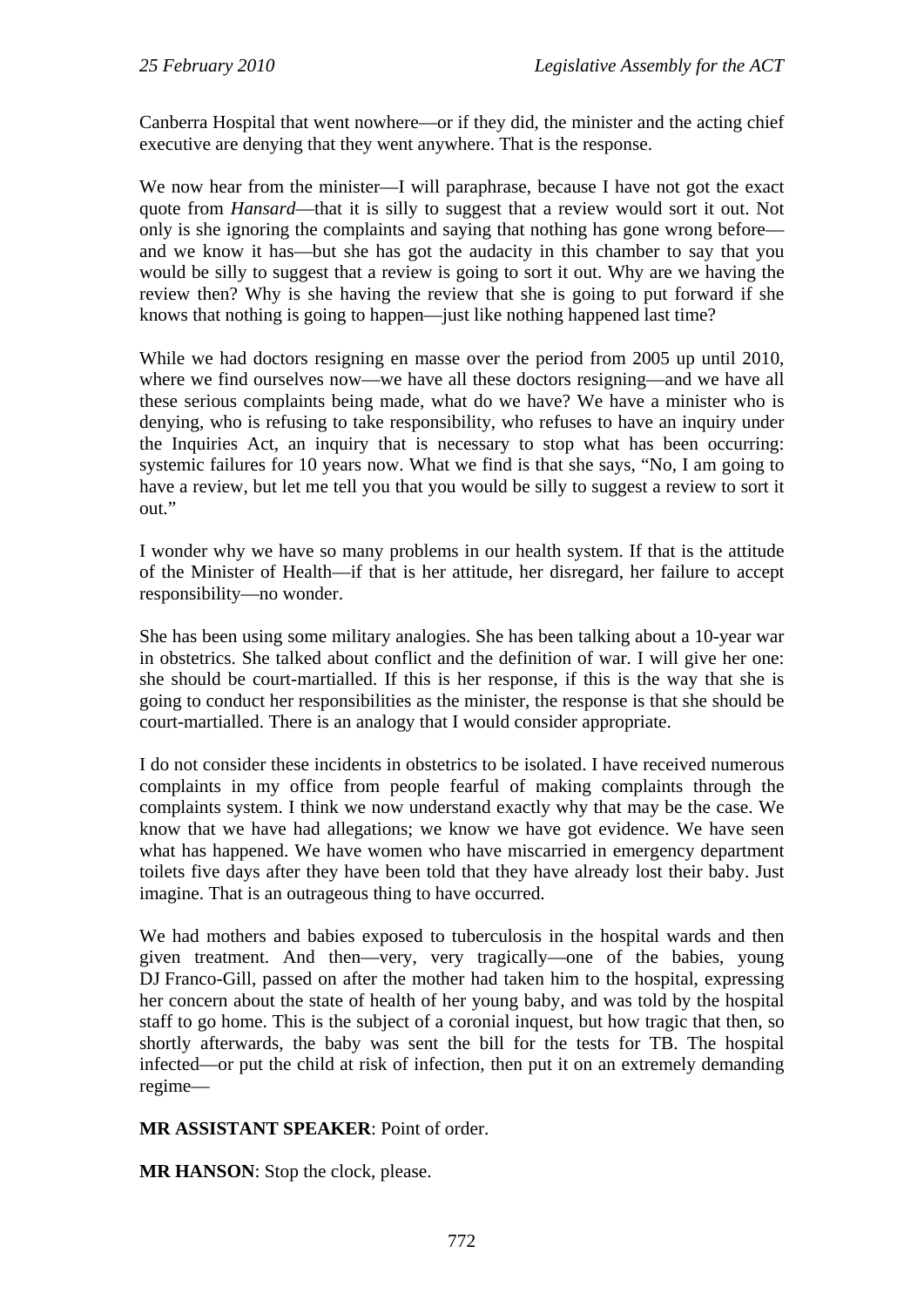**MR ASSISTANT SPEAKER**: Stop the clock.

**Ms Gallagher**: Mr Assistant Speaker, I think Mr Hanson is predetermining matters which are currently in the coronial process. I would just seek your ruling on that.

**MR ASSISTANT SPEAKER**: Mr Hanson, I think the minister has a point. You are sailing very close to the wind. I would urge you to consider what you are saying in the context of the coronial hearing.

**Ms Gallagher**: He said the hospital infected the baby.

**MR ASSISTANT SPEAKER**: You have got to be very careful that the things that are said in this place do not appear to influence the outcomes of a coronial hearing.

**MR HANSON**: Yes, I acknowledge that and I—

**MR ASSISTANT SPEAKER**: I am asking you to be careful. We will watch it and we may have to pull you up if you—

**MR HANSON:** I would express that I did clarify my words. I said that the hospital— I corrected myself—had put the baby at risk of TB. I think that that is a very well established fact, and that is why the hospital actually conducted tests.

**Ms Gallagher**: Point of order, Mr Speaker.

**MR ASSISTANT SPEAKER**: No. Just a minute. Mr Hanson, I am sorry; it was the comments that went on beyond that which are starting to impinge upon the coronial hearing. I would ask you to be very, very careful henceforth.

**MR HANSON**: The other comments were—

**MR ASSISTANT SPEAKER**: Recommence the clock.

**MR HANSON**: The other comments were regarding the fact that the baby had been sent the bill for the tests, and that is a fact. The only facts I have made are that the baby was deceased, that the baby was put at risk of infection and that the baby had been taken to the Canberra Hospital when it first became sick. I think that they are all well-established facts. They have been broadly reported. I make no further judgement beyond that; any further judgement beyond that that may be interpreted would be erroneous.

Moving on, though, let me say that we have seen the case of the first swine flu death and the breakdown in communication between the Canberra Hospital, the health department and the family—and so on.

Yesterday we had the motion from Ms Porter on Calvary. We saw the wasted 18 months, the minister distracted by an ideological obsession. That is a very visible example of this minister's inability to get the job done—a flawed plan very poorly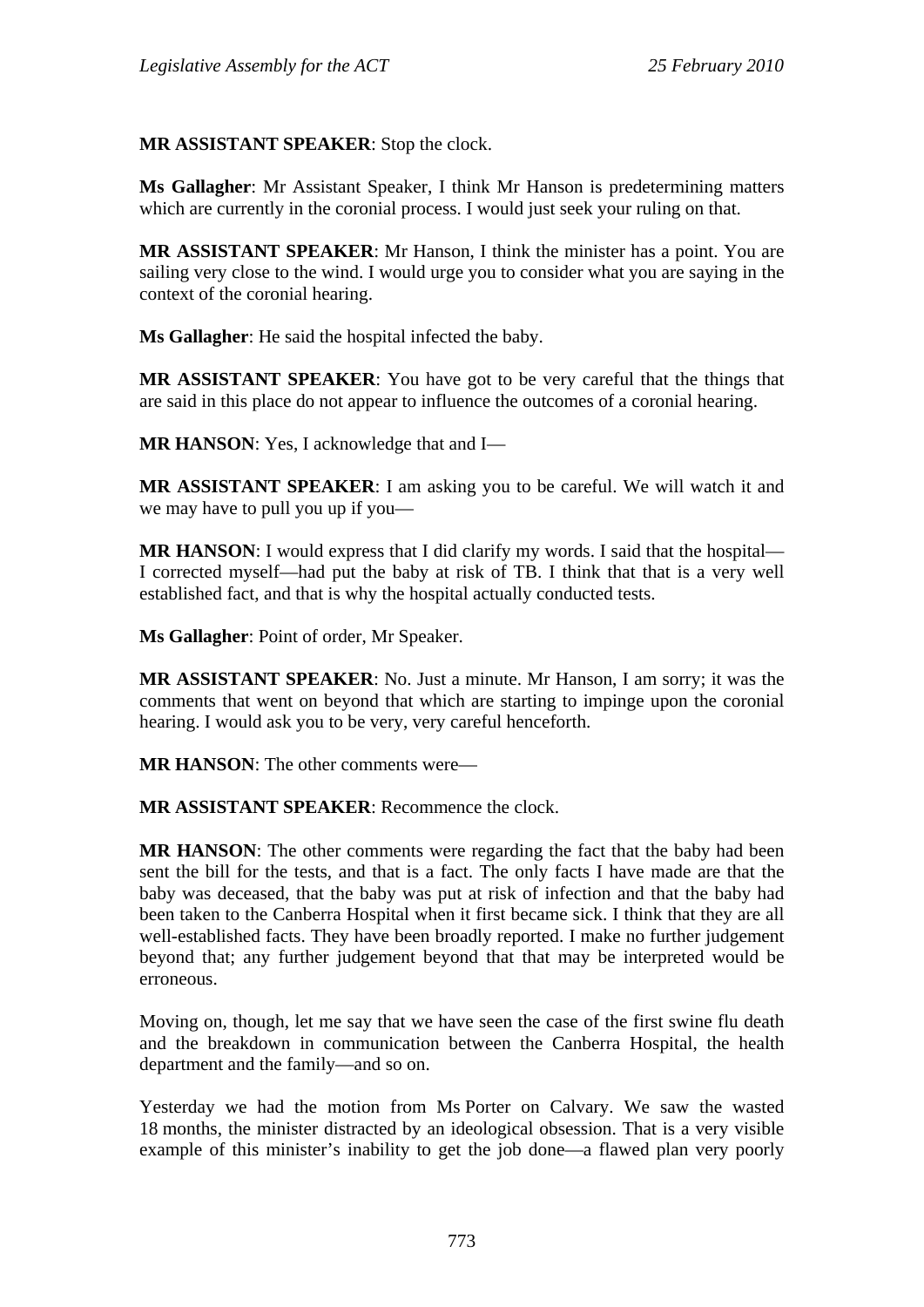executed, with failure to accept any responsibility for what went wrong. When this all fell over, it was everybody's fault but her own.

Mrs Dunne highlighted the differences between Calvary and the Canberra Hospital there and was attacked by the Chief Minister for doing so. I refer to page 91 of the ACT Health annual report. If you look at the statistics, which have been amended to reflect the different targets of the hospital, because you are comparing oranges and apples, when you look at how the Canberra Hospital achieved in reaching its targets, and compare it to Calvary, you will see that Calvary achieved a far better rate of success in achieving its targets than the Canberra Hospital did. All Mrs Dunne was doing yesterday was comparing what is on the factual record. She was attacked in the most vile manner by those opposite for doing so.

There is no doubt that our health system lags behind the rest of this country in a number of very important health statistics. The minister says this is about "we have got the best health outcomes in terms of health". As the wealthiest demographic in Australia, we do. There are reasons for that, because determinants of health are linked to socioeconomic factors.

I am not talking about those; I am talking about things like elective surgery, where we have the longest median wait, almost double the national average. The minister says, "That is because we are coping on the long-term focus. That is where we are at." But if you actually look at what is recorded, the number of patients or the proportion of patients who have waited over a year for elective surgery was 10.3 per cent of all patients on the waiting list in 2007-08—10.3 per cent against the national average of three per cent. It is three times worse than the national average.

The minister said in this place yesterday that she is focusing on the long term, and that is why the median looks so bad. Let me tell you that the long term looks even worse, Mr Assistant Speaker. It is a disaster for the people waiting so long for elective surgery. That figure is 1.8 per cent in New South Wales; here it is 10 per cent of people waiting over a year for their elective surgery.

What about our emergency department waiting times? What is she going to do to fix those? We know that our urgent and semi-urgent categories are 52 and 53 per cent respectively. That is deemed unacceptable—not by me, but by the Royal Australasian College of Surgeons. They are saying that that is way below the requirement, which is meant to be 75 per cent and 70 per cent, respectively.

What was it when this government came to power, Mr Assistant Speaker? I will tell you what it was. It was not 52 per cent and 53 per cent; it was 80 per cent and 72 per cent. It was achieving the standard—and exceeding it. Now what do we see? We see that we are failing. We are failing dismally. It is the minister—and her colleagues that preceded her, including the Chief Minister—who have led us to this point through their absolute abrogation of responsibility.

Their one defence—the one thing that the minister and the Chief Minister come up with—is this: "Well, it is because Kate Carnell closed 114 beds 14 years ago." Let me say two things to you. Firstly, I do not see evidence of that. Secondly, there is the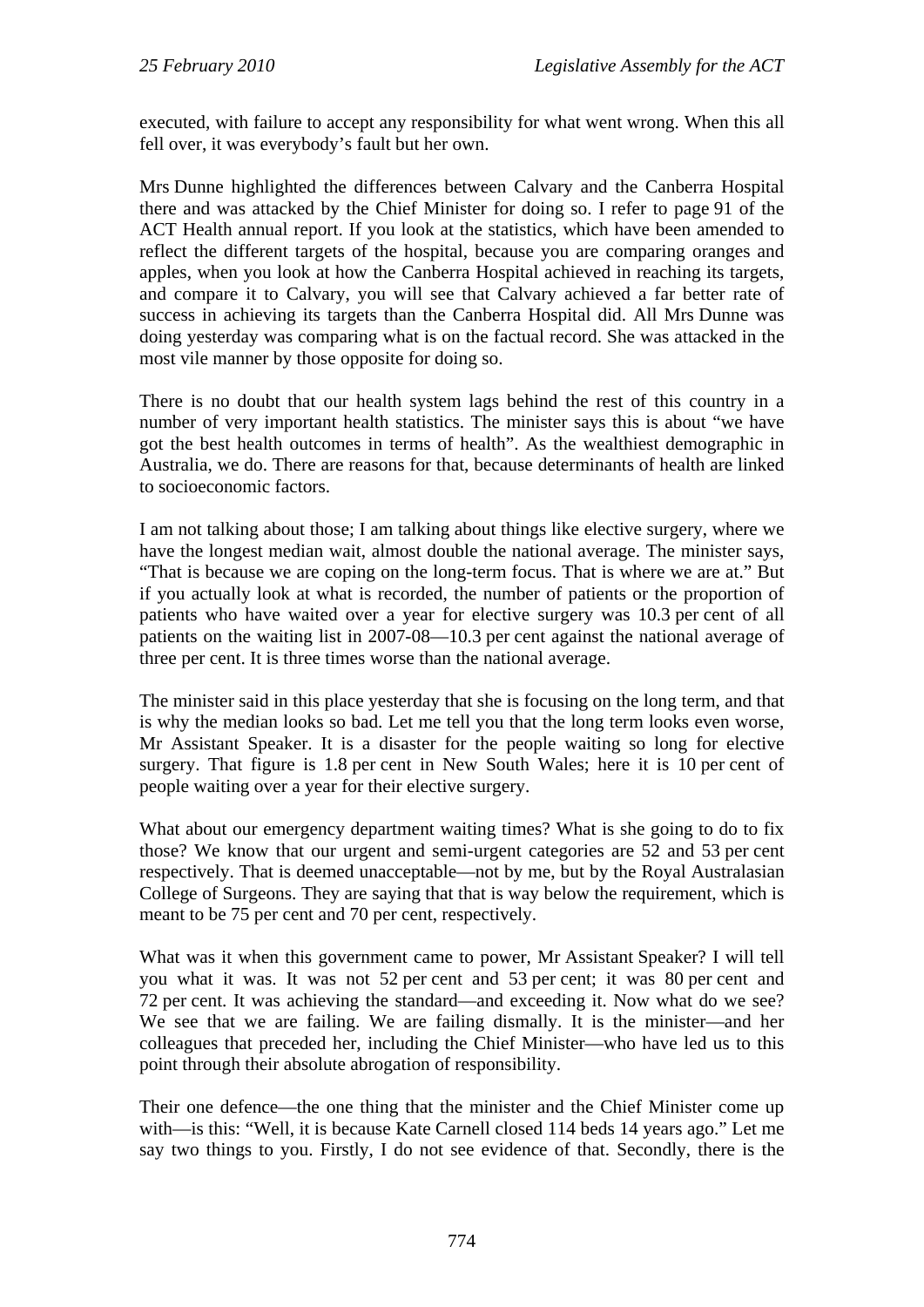revenue. Look at the budget circumstances there—the litany of failure by the previous Labor Government, the debt that was incurred and the revenue. She had a billion dollars—\$1.1 billion in revenue—when she was there. The revenue now is \$3½ billion. It has tripled. What she had to deal with was a very different circumstance. It was again a Liberal government dealing with Labor debt.

It is time that this government stopped trying to put everything back on a decision which I still cannot find any proof of  $-14$  years ago and started taking responsibility and showing accountability for the perilous state of a number of aspects of our health system. Until they acknowledge that they have any responsibility in dealing with this issue—that they are responsible as Chief Minister and Minister for Health, rather than denying any responsibility and trying to say that this is all due to something that happened 14 years ago—it is absolutely appalling. It is probably the biggest abrogation of responsibility and ministerial accountability that many of us have seen in the history of ACT self-government.

I can go on, and I will, on other aspects. I would like to go into them in detail, but time will preclude it. But let me tell you this. There is terrible access block, high bed occupancy, the lowest ever GP availability, GP bulk-billing rates the lowest in the nation, fee for service the highest in the nation and the availability of public dentists the lowest in the nation. Infrastructure—\$57 million rolled over in the last budget in health alone.

Let me give an example—operating theatres that open for the minister and the Prime Minister for a lovely photo opportunity. We will certainly see her out there when there is a photo opportunity. Are those operating theatres that she said would be open the very next month open? No. It takes months. And so on. Where is the secure mental health facility?

This is a minister who has failed dismally and who fails to take responsibility for that failing. *(Time expired.)*

**MS GALLAGHER** (Molonglo—Minister for Health) (3.41): I welcome the opportunity to talk about our health system again, as we have at some length this week, and to respond in general. I believe there were at least four or five references in Mr Hanson's speech where I have been verballed. I will be going through and checking those and responding. I think what Mr Hanson is making a habit of is being extremely loose with the truth and the facts. I think at some point in time somebody is going to have to pull him up on that.

I think a number of times in your speech today, Mr Hanson, you made reference to comments that I had made about a war of 10 years at the Canberra Hospital, for example. I have not made those comments. Particularly on an issue like this where there is going to be an extensive review, I think it would be helpful if all of the commentators in this place actually told the truth and kept to the facts.

Our health system—and I will stand by this—is one of the best not only in the country but in the world and we are very lucky to have such a health system, for a community of our size. The fact that our population is only 350,000, that we actually support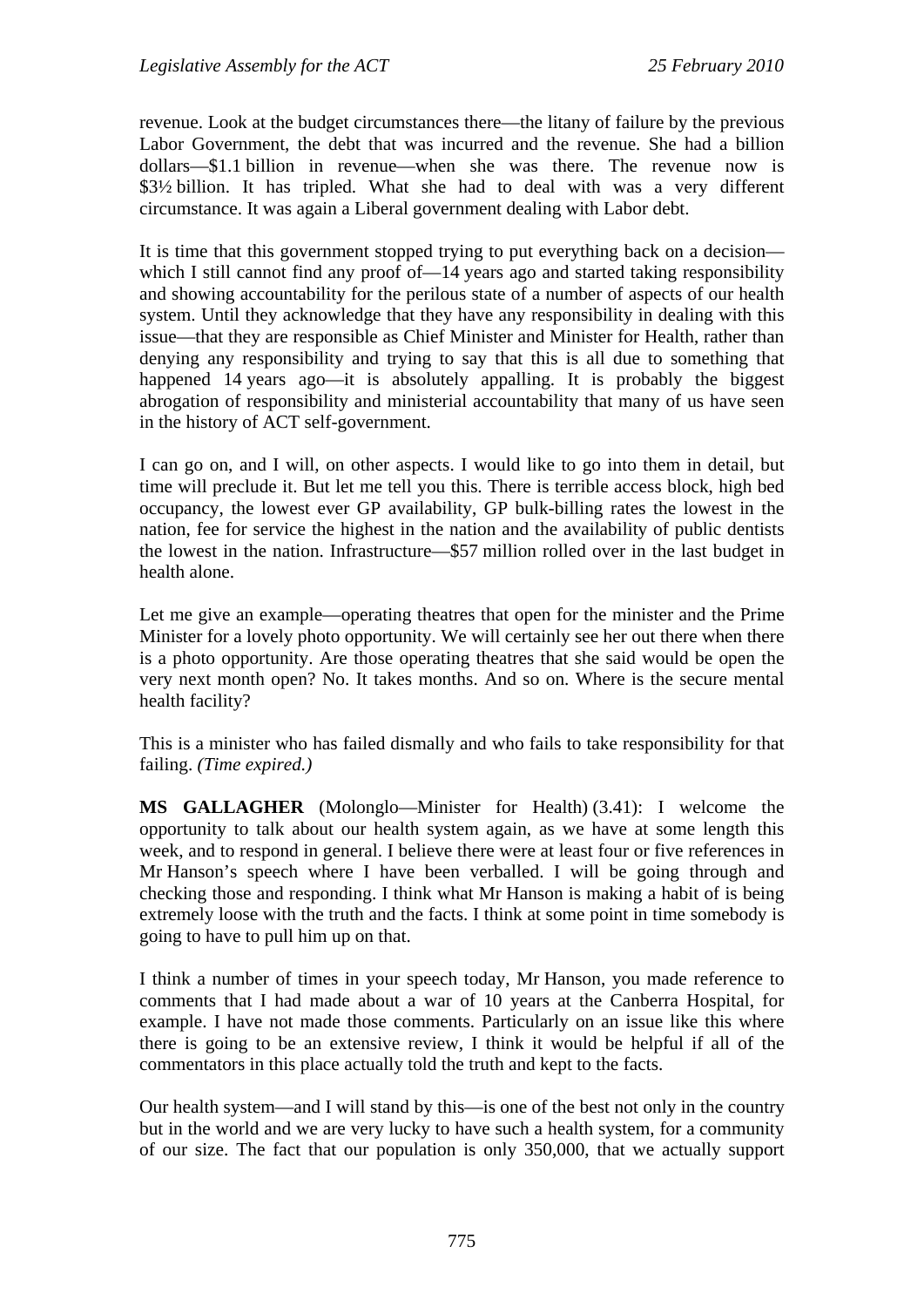a major tertiary teaching hospital in this region and that we attract staff of immense calibre to come and work, who want to work in our health system because of the role that TCH plays in the region, has immense benefit to us as a community. It means that a community of 350,000 has access to tertiary level services that other communities of 350,000 would have to travel for. We have an extremely dedicated group of professionals that work across our health system, not just in the hospital. The health system is much more than that.

The health system, I note, is the topic of discussion today, although Mr Hanson struggled to actually talk about the health system, which is made up of community health, preventative health, population health, private health. They are all very important areas and components to enable the entire health system to work. But I noticed Mr Hanson could not move his prejudice past the Canberra Hospital and focus on the health system more broadly. I think, when you do have a look right across the system, you have to accept that we have a wonderful health system here, staffed by wonderful professionals providing an excellent level of care. I think Mr Hanson's MPI should have actually referred to the Canberra Hospital, because I know he certainly could not move past it.

He talked about fee for service, which is a point that I would welcome further discussion on as well, the exorbitant fees that are charged here, particularly by private specialists for their services. And they are found out, I think, in the reports on what people's out-of-pocket expenses are here.

I note the opposition have been using this week the productivity data that is provided. It has a whole range of excellent indicators. I note one fact that they have not used is the fact that in this report—and it supports my argument that the ROGS data provides one source of analysis and does not deliver a comprehensive analysis of the performance of a health system—the ROGS data indicates that the ACT has the highest number of doctors in the country. On that raw analysis, doctors per head of population, we have the most doctors in the country.

We know for a fact that that is not the case in terms of doctors that are practising as doctors, because we know that we have one of the lowest—I think the lowest, next to the Northern Territory—GP rates in the country. Yet the productivity report, if you read it in isolation, will tell you that we have the highest number of medical practitioners of anywhere in the country.

I have been looking recently at performance in terms of access and demand at the Canberra Hospital, and I have to say that I am very happy with how the performance of the Canberra Hospital is going for the year to date. For the first six months of this financial year, over 54,000 people attended the emergency departments across our city. All category 1 patients were treated on time; 83 per cent of category 2 patients were seen on time; 61 per cent of category 3 patients; 57 per cent of category 4 patients; and 78 per cent of category 5 patients. Again, there are significant improvements there. We always do very well in categories 1, 2 and 5 but we are seeing big and continued improvements in categories 3 and 4.

When we look at the rates for access to elective surgery for the first six months of the year, there were 4,797 procedures, which I think exceeds the total of what was being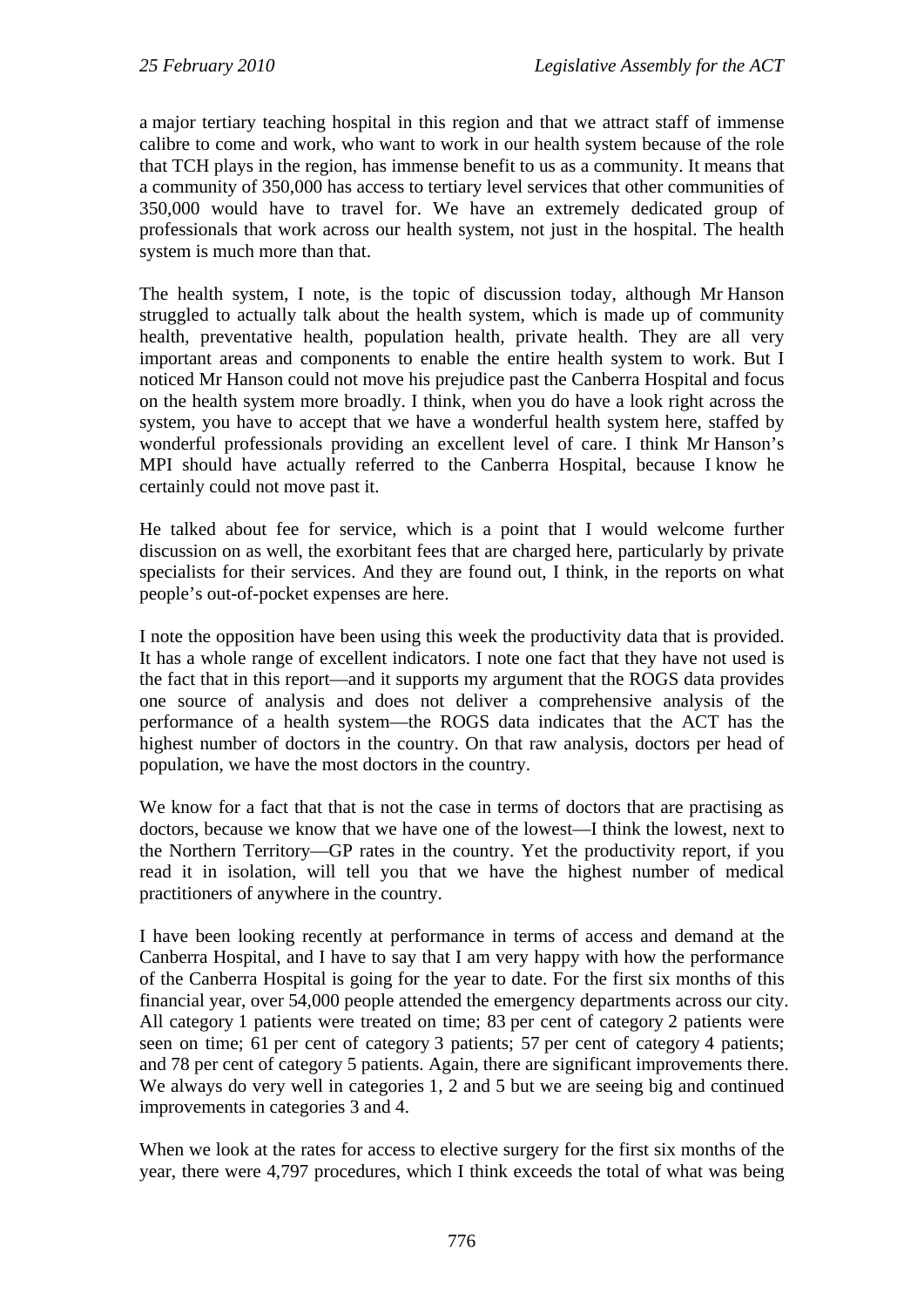delivered back in the year 2000. Our long-wait list, people waiting longer than one year, has dropped from 702 at the end of December 2008 to 645 at the end of December 2009. And that is despite the fact that we had to wind back our elective surgery program because of the swine flu and the number of people that required intensive care beds. I think we will reach the target of 9,700 procedures for the year.

When you look at ambulance off-stretcher time, 99 per cent of ambulances were offloaded at the ED within 20 minutes during the first six months of 2009-10. That is well above the target of 90 per cent.

Mr Hanson went to bed occupancy rates. They have decreased further, to 88 per cent for the first three months of 2009-10, and that figure is decreasing. In fact, it has never been that low since it was measured. Nobody has ever done better than that since it was measured. There should be a little bit of acknowledgement of the work that is being delivered at the hospital and the outcomes that are being achieved.

There are a further 24 hospital beds funded in this budget as well as, I think, 25 bed equivalents counted through hospital in the home. We have opened a new 16-bed short-stay surgical unit, the six-bed mental health assessment unit and a further two beds for intensive care services at the Canberra Hospital.

Let us go to bypass, which was one of Mr Smyth's favourite pastimes. I miss your monthly report on that, Mr Smyth. The leak must have stopped, did it? We never did work out how you were getting those figures.

**Mr Smyth**: You would be surprised whom one chats to in the street.

**MS GALLAGHER**: One day, over a glass of wine, Mr Smyth, you will have to tell me how you were getting those. We have all moved on from there, I am sure. It was with some intrigue that we often wondered how you were getting them, often before I did. Our bypass, on which we will always argue and have always argued—and I think secretly Mr Smyth understands as well—for the year to date, for six months, is down to 53.3 hours, which is much lower than it was several years ago and is lower than the 60.4 hours reported for the same period last year. This is despite our hospital dealing with an eight per cent increase in the number of patients coming through.

That is some very good data, I think, to put in perspective and to contrast some of the allegations that Mr Hanson is putting forward in terms of his views and his perspectives of the performance of the ACT health system. There are a range of other very good outcomes.

If we look at women's and children's health, for example, the ACT's proportion of low birth-weight babies born of Indigenous mothers, that result was 18.9 per cent. It related to a small number of babies. If we look at some of the intervention rates for first-time mothers, it continues to be significantly lower than for the rest of the country. And this is from our public hospitals. The preliminary data for 2008 was that intervention for first-time mothers was 23.3 per cent, well below the national average of 30.4 per cent. The ACT caesarean rate for first-time mothers dropped from 20 per cent in 2007 to 14.8 per cent in 2008, while the national figure remained at 22.6 per cent.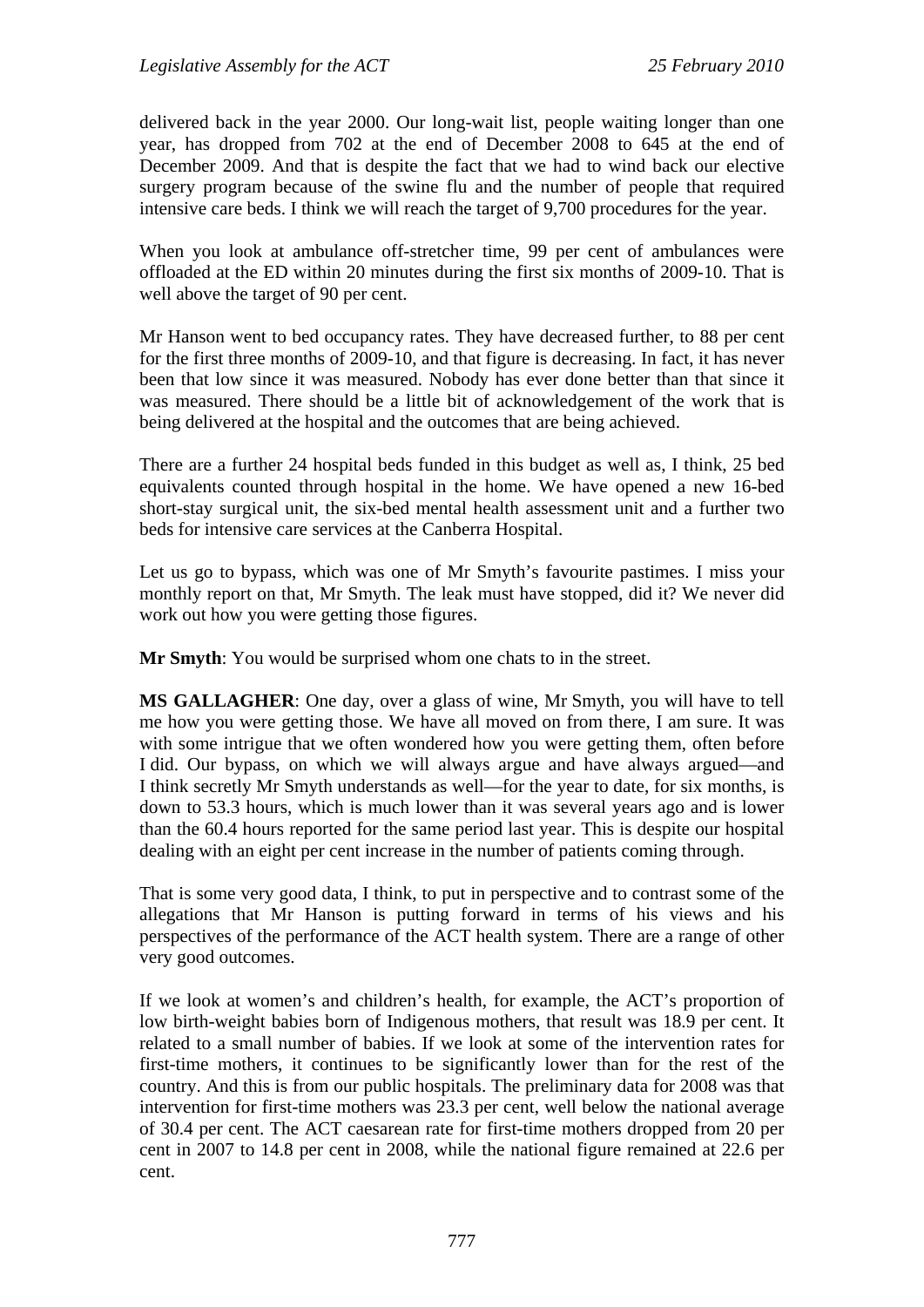These are excellent results. You cannot not acknowledge that there are excellent things being done across the health system, despite the pressure that it is under from increased demand for services and trying to work within a budget. When we look at our costs, again—and I think the Chief Minister will go to this—our costs are coming down and continue to come down. When you look at the data, despite an increase in activity, which is heading higher than anyone could ever forecast, we are bringing the costs down. It is a more efficient and more streamlined service, delivering more services than ever before, and it has never been cheaper to run.

When you look at the overall sustainability of the health system into the future, there is simply no way that we would have been able to afford the level of service that we are providing now if we had maintained the level of cost that we were paying for. This is despite the public health system being under additional stress because of our low GP numbers. And this is a position I have put to the federal government a number of times.

Mr Hanson barks on about GPs all the time. I would ask him: what representation has he made to the commonwealth? What single thing has he done to lobby—

**Mr Hanson**: I did institute the inquiry, remember?

**MR ASSISTANT SPEAKER** (Mr Hargreaves): Mr Hanson, please! You have been very good so far.

**MS GALLAGHER**: You did not, Mr Hanson. What single thing, as a local member for Molonglo, a person in this place, the shadow health spokesperson who gets on any media opportunity he can to blame me for the GP shortage, has he done? Has he even—

**Mr Hanson**: I moved a motion for the inquiry, the health committee inquiry.

**MR ASSISTANT SPEAKER**: Mr Hanson, self-control, please!

**MS GALLAGHER**: Has the lazy shadow minister even picked up a pen? You do not even have to pick up a pen anymore. Has he put something on Facebook? Has he sent an email to Nicola Roxon? Has he done one single thing?

**Mr Hanson**: Yes, I have.

**MS GALLAGHER**: And the answer would be no.

**Mr Hanson**: That is not true.

**MR ASSISTANT SPEAKER**: Mr Hanson, no conversation, please.

**MS GALLAGHER**: I concede that one politically motivated motion was moved in this place by Mr Hanson around GPs.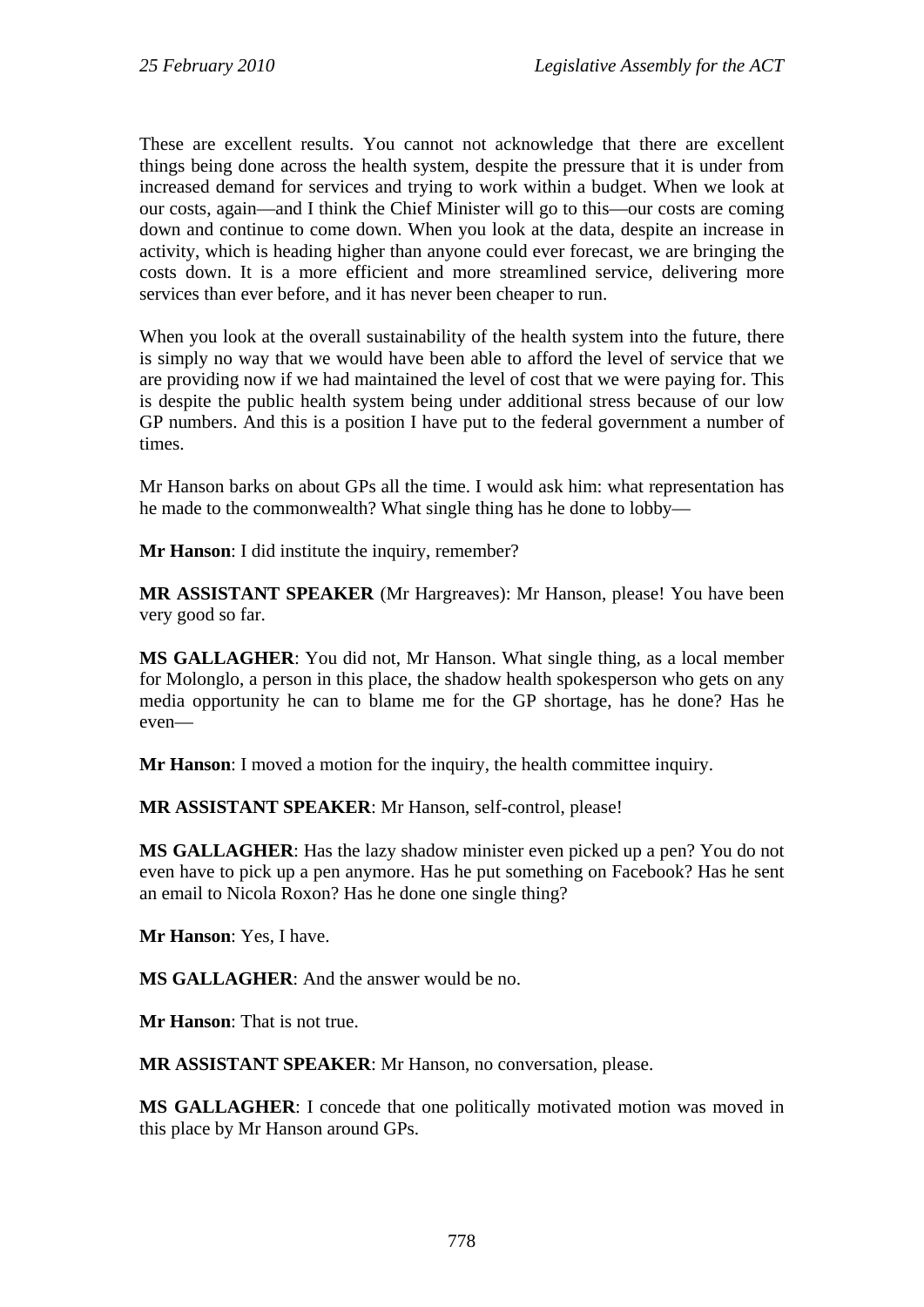**Mr Hanson**: It established an inquiry, a very important inquiry into GP services in the ACT.

**MR ASSISTANT SPEAKER**: Mr Hanson, I do not want to have to ask you again, please.

**MS GALLAGHER**: Not one single thing. Did he contribute to the GP task force? Nope. Did he provide a submission? Nope. Did he come and meet me? Nope.

**Mr Hanson**: Did you?

**MS GALLAGHER**: Did he meet with the task force? Nope. Did he have anything to say about some of the issues that I have raised with the commonwealth? Nope.

**Mr Hanson**: I am having a forum on 30 March on GPs.

**MR ASSISTANT SPEAKER**: Mr Hanson, that is the last time I will ask you.

**MS GALLAGHER**: What single thing has he done in two years? Nothing. It is very easy to bang out hostile and aggressive media releases about another person, which is something that Mr Hanson does very easily and very quickly; it is another thing to stand up and demonstrate that you have got the courage or conviction to actually pursue an issue. And pursuing an issue and delivering the outcome is not just about getting on Mark Parton. Getting on the besties with Mark Parton will not actually deliver one single extra doctor for this city.

Have you met with the medical board? Have you discussed anything? Have you met with the Belconnen co-op, for example, about the—

**Mr Hanson**: I have done a tour of that, yes.

**MS GALLAGHER**: There are two things you have done in two years. Not one—

**Mr Smyth**: You were wrong again.

**MR ASSISTANT SPEAKER**: Members of the opposition will come to order.

**MS GALLAGHER**: Not one letter, not one representation, not one meeting with the federal minister, who actually has responsibility for this area.

**Mr Hanson**: I have met with the shadow numerous times.

**MR ASSISTANT SPEAKER**: Mr Hanson, do not force me

**MS GALLAGHER**: He will be able to deal with it because he has got the leverage, does he not? The shadow federal minister for health! That is really focused on delivering the outcome then.

**Mr Hanson**: So it is my fault?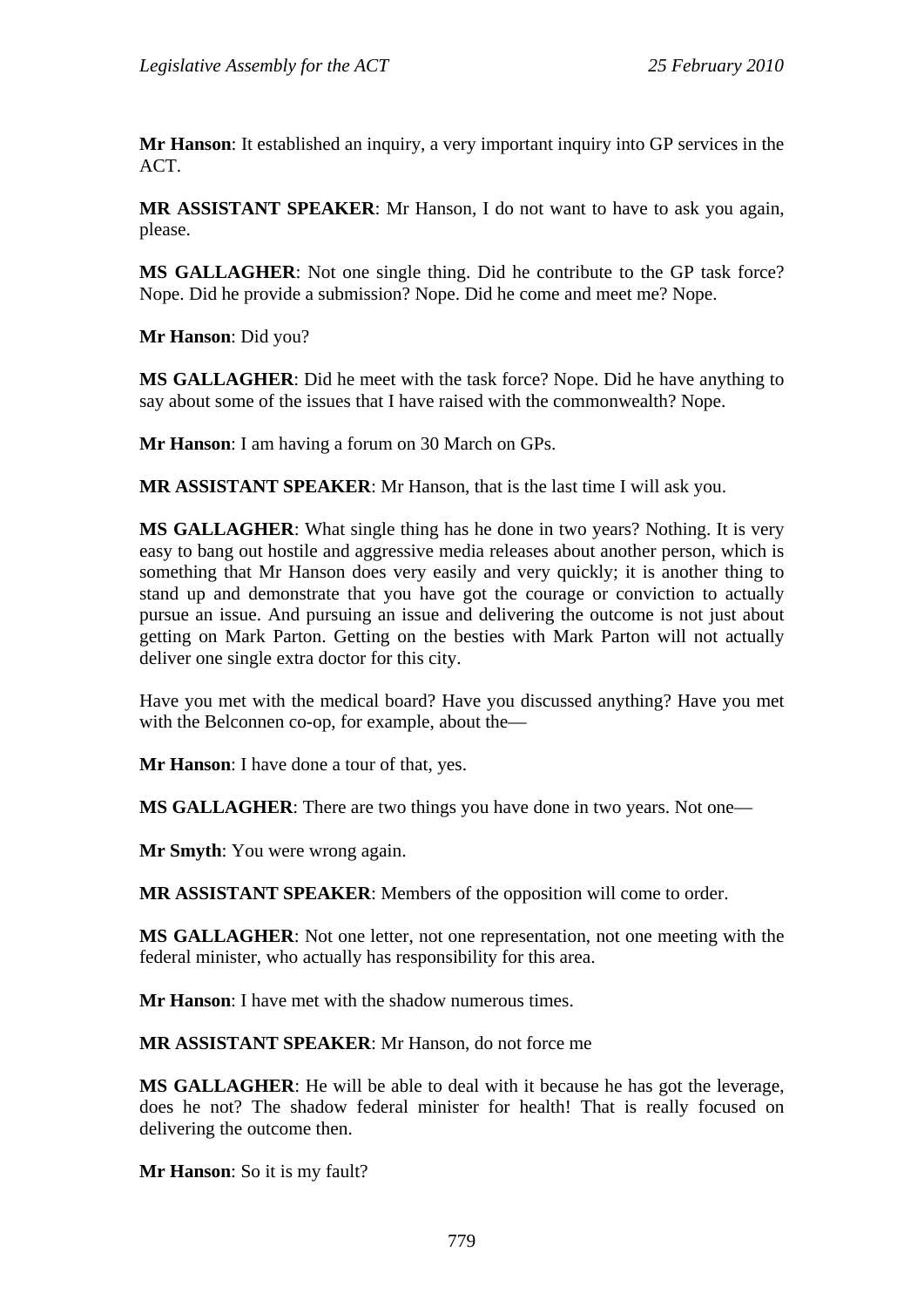**MR ASSISTANT SPEAKER**: Mr Hanson, this is the last time. Next time it is a warning.

**MS GALLAGHER**: The point I am trying to make is that it is extremely easy to come in here and bang out the same speech you have been banging out for two years, changing it a little bit for your own convenience; it is another thing to actually pursue and care about an issue enough to try to deliver some change. And that is what we are trying to do. We are trying to reform the health system; we are trying to create new services, build new capacity and fund it in a sustainable way. That is the government's plan; that is what we have been doing; it is what we will continue to do and without the assistance of the opposition.

**MR ASSISTANT SPEAKER**: Before I go to Ms Bresnan, members, we have had a reasonable debate so far. I would ask you to address your remarks through the chair and not have conversations across the chamber. If you want to have conversations, you can do it in the form of a debate or use the lobbies.

**MS BRESNAN** (Brindabella) (3.56): I thank Mr Hanson for raising this matter of public importance today. We are privileged in the ACT to enjoy levels of health and wellbeing that are amongst the best in the country. We are privileged to live in a territory that enjoys comparatively high education levels, high rates of employment and income and low mortality rates.

There is always, of course, a commitment and desire from leaders, advocates and stakeholders to see our health system improved, and there are, of course, improvements that can be made to our health system in the ACT.

I would like to start by noting that our health system is not merely comprised of hospitals. Our health system is also about whether or not we are able to keep people well, out of hospital and living healthy lives. It comprises actions government take in preventative health and primary and allied healthcare. It is also about the manner in which we assist people to go through that difficult process when their life is coming to its end. The growth in chronic illness and our ageing population will be a major challenge to our health system in coming years, and health budgets will continue to face exponential demand.

There are three key issues that governments at state, territory and federal level need to address if they are to decrease the incidence of chronic illness, and those three issues are obesity, alcohol and smoking. Imagine if junk food and alcohol companies were not allowed to sponsor sports events or even if junk food companies could not advertise to children. Imagine if every child was able to walk to school, or local residents were encouraged to eat healthy produce that was grown locally. Unfortunately, governments often find these issues too tough to tackle, despite the rewards which these actions would reap.

The recent report from the federal government's preventative health task force, while promising much in this area, fell well short of making any tough recommendations around this, and it did very much seem to be like a more of the same approach. This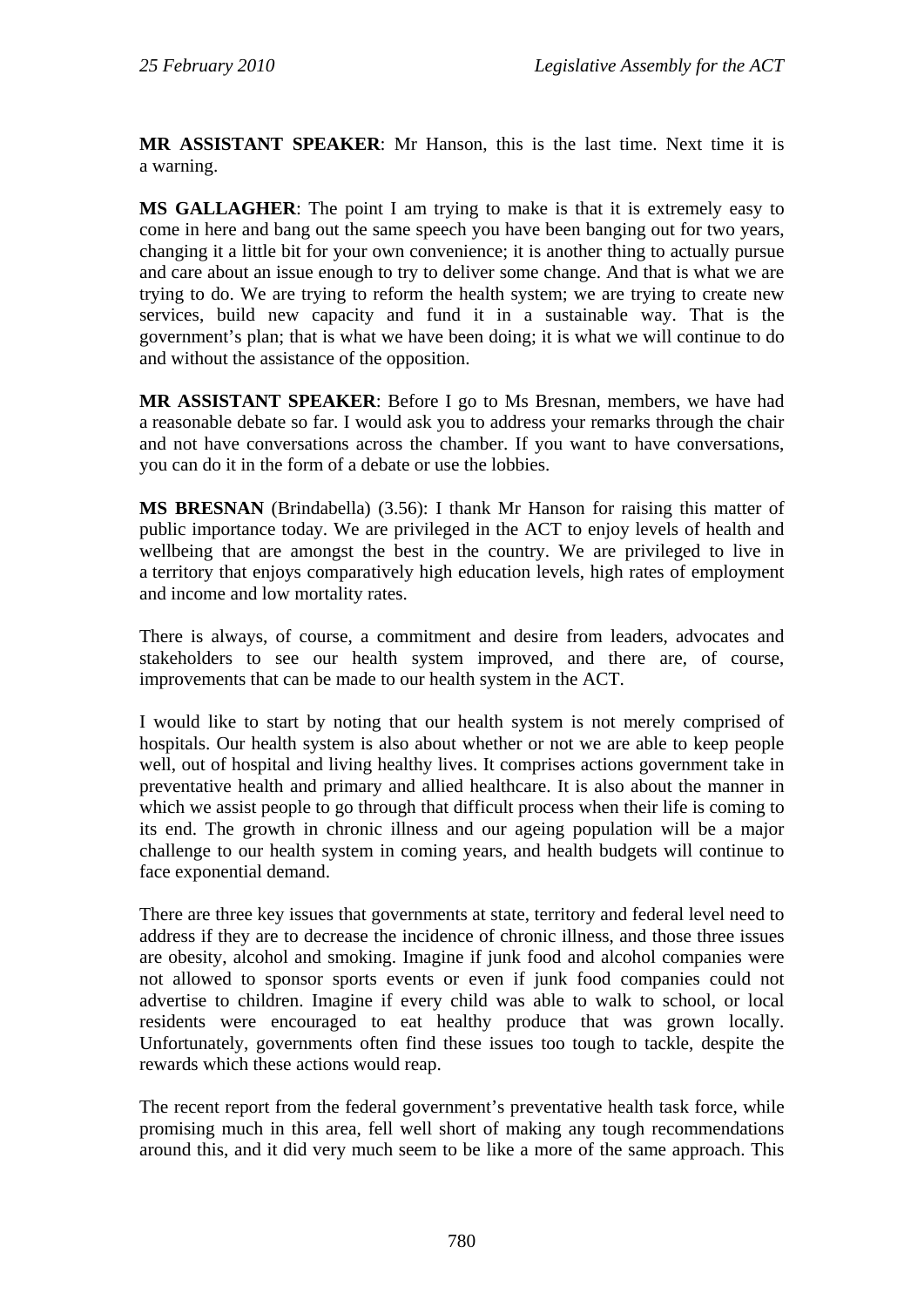was a great opportunity to make change in this area and it is disappointing that this did not happen. Preventative health is an important and key factor in the overall health of our community in order to halt the onset of chronic illness and address symptoms of illness at an early stage and an early age, before they reach a crisis level.

This is particularly important with mental heath, which I will talk more about later, as the mental health system is very much crisis focused and funding has not kept pace with need. I note that Mr Hanson's quote from Professor Patrick McGorry, in the introduction to his health report, is in reference to the mental health system, as this is Professor Patrick McGorry's area of speciality.

With regard to primary healthcare and reports that have been made into this, I am proud of the report which the health committee recently delivered into primary healthcare, and I have to say that does provide a very thorough and detailed report of the issues around primary healthcare. I did refer to some of the recommendations that were made when the report was tabled, but I will just refer to a couple of them again, particularly around the alternative models of primary healthcare, because we are very much focused on GPs when we talk about this issue, and GPs are extremely important because they are the first point of access for most people to the healthcare system. But, as this inquiry showed, there are alternative models we can look at. Very good examples are Companion House and Winnunga Nimmityjah health service. They do very much look at that holistic, integrated type of healthcare, and I think we do need to start looking at alternative areas like this because they are successful and they do work for people. Yes, these services target specific populations, but they are relevant to other areas in the community and would be appropriate for those people.

Also, nurse practitioners: it is good that we have a trial which will be starting on this and that the primary health report recommended that 12 months after its operation it be examined and that we look at establishing similar clinics in other areas. Again, this is a very important way to look at alternatives we can offer. And, if we look to the UK, where nurse practitioners have delivered healthcare, that has been successful and people have gone to them. Often it has been said that people will not go and visit them because they do not know what they do. But I think the example in the UK shows that they do work.

Another issue that arose through the committee investigations that raises particular interest for me is how we can better enable community health services by providing them with the ability to engage salaried general practitioners. I am also keen to see how we can progress and assist other communities to establish GP cooperatives, including the GPs for Tuggeranong campaign, and achieve success similar to that of the West Belconnen Health Cooperative. Again, there was a recommendation in the report around this, about providing assistance so we can help these sorts of ideas get off the ground. It does not necessarily have to be the model that Belconnen used, but something like that, by providing a business case to just help them get going.

I would also like to see the community receive better information about what access points for healthcare needs there are, including GPs, allied health professionals and pharmacists. As we grow those alternative points of entry, we need to encourage people to use them.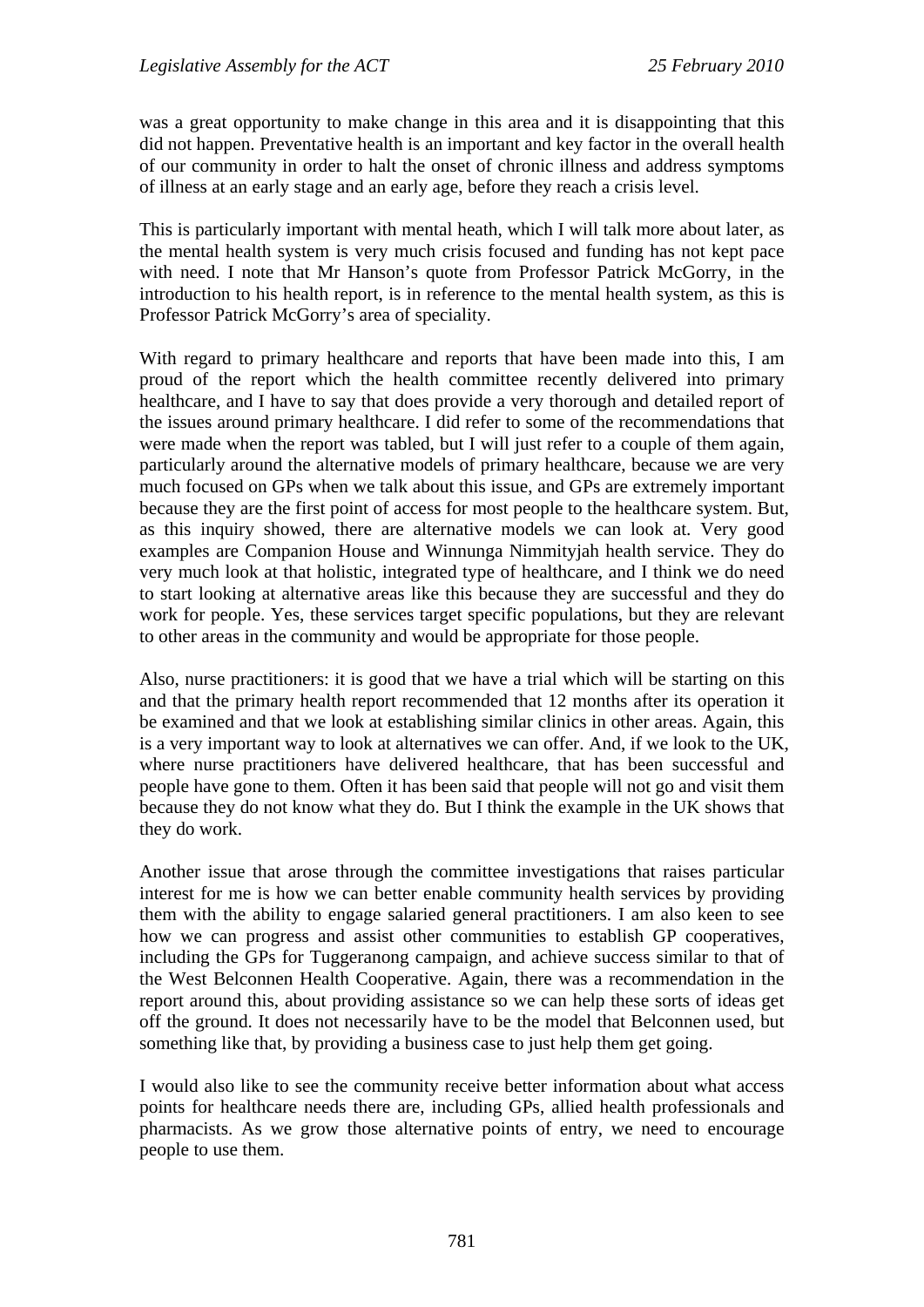It is important to acknowledge that in the long term something really does need to be done with regard to GPs. Largely, this has to happen at the federal government level and we need to have the ACT seen as a district that is experiencing a workforce shortage for GPs. This will require action at the federal level, and I would like to see our federal ACT representatives addressing this much more than they do now.

As I have already said, mental health is an area that has been underfunded for far too long. This is not particular to the ACT but exists across Australia. Mental health targets were included in the Labor-Greens agreement; that is, 12 per cent of health funding going to mental health, which reflects the burden of this disease in the community, and 30 per cent of this funding going to the community sector.

I note that Mr Smyth committed the Canberra Liberals to this target at a mental health election forum in 2008, but then he actually attacked the Greens for having this target and made some comments about us wanting to rip nurses out of the health system. But this was a ridiculous statement to make, and he might want to explain to the mental health community sector why he stated he would have this target but then did not actually back it up.

Through the discussion paper that the Greens released last year, we were able to identify a number of service areas that are facing gaps and should be targeted for future funding. The first gap is the availability of non-government mental health services to clients after hours. This is a specific item I would like to see funded in the next budget. A number of people suffering from a mental illness have a strong relationship with their service provider, and if there could be flexible and easy access to them after hours we could avoid the more acute episodes that the CAT team and the PSU are facing. Wherever we can, we should be trying to avoid a crisis, as it causes much distress for people, their family, their friends and their carers when an acute episode occurs.

Funding is also needed to sustain the sector via the development and implementation of a government and non-government mental health sector workforce development strategy and, of course, step-up, step-down facilities are also extremely important in providing that alternative option to hospital for people with mental illness.

With regard to palliative care, I am disappointed, I have to say, that the minister no longer feels it is appropriate for an independent review of palliative care to be conducted. This was a major issue that came out of the consultations on Clare Holland House, and I have to say it is unclear still whether Clare Holland House is off the table when it comes to the Calvary negotiations. I would urge that it does not again become a factor in deciding the future of Calvary hospital. A review of palliative care is still relevant. It is something a number of groups have been calling for for quite some time and this issue, which came out of the consultations, still remains.

Finally, it is important in debates that we have about ACT Health and the health system that we recognise and support the work of the staff on the ground. It is often easy for people to criticise from afar or make comments through the media with little regard for the situation on the ground. Working in the health system with patients is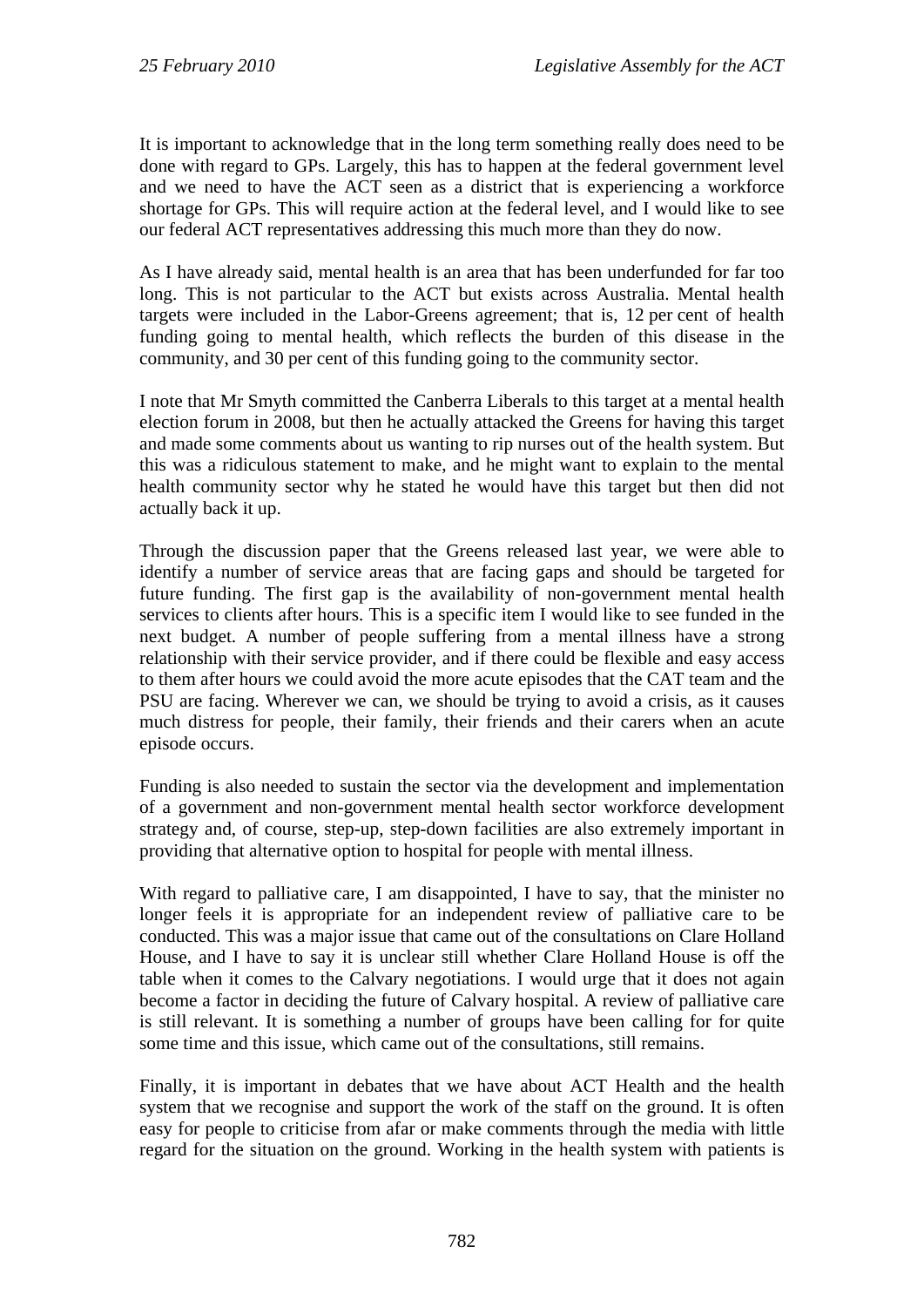tough work, physically and emotionally, and to hear criticism through the media of units which one is associated with must cause distress to and affect the morale of the workplace. When concerns arise, they should be raised; but it should be done in a manner that avoids sensationalism and they should go through the appropriate review processes.

**MR STANHOPE** (Ginninderra—Chief Minister, Minister for Transport, Minister for Territory and Municipal Services, Minister for Business and Economic Development, Minister for Land and Property Services, Minister for Aboriginal and Torres Strait Islander Affairs and Minister for the Arts and Heritage) (4.06): I too am very pleased to have this opportunity to discuss the achievements of the ACT public health system under Labor—the incredibly positive achievements that have been delivered by the Labor Party in government.

It is relevant, of course, to provide some context, to look at the system that we inherited when we came to government in 2001. It is most generous of Mr Hanson to give us an opportunity today to do precisely that—to reflect on the decisions and philosophy that underpinned the delivery of healthcare, most particularly through the public hospital system, under the previous government. I think Mr Smyth is the sole survivor here from within the Liberal Party who was here at the time, and he was part of the cabinet that took the decisions to slash and burn the infrastructure and healthcare within the ACT.

In any discussion around health, healthcare delivery in the ACT and the state of health in the ACT, you would need to go back and look at some of the decisions that the previous government took. It is remarkable and quite stunning to look at some of the actions that were undertaken and delivered. When the Liberal Party came to government in 1995, they inherited 780 public hospital beds from the Follett government. When they left, they left the public hospital system with 670 beds rounded, I think that was—a total reduction of 114 beds in two terms of government.

You do need, in any discussion around health, healthcare delivery and the Canberra Hospital, to understand that when the Liberal Party last took government they inherited 780 public hospital beds. When they left government, after two terms, they left 670 beds. In fact, they took out of the public system a total of 114 beds. That was the starting point for this government: a public health system that had been denuded of beds. It is just mind blowing, in the context of the changing demographics, the incremental increase in demand—an insatiable demand for healthcare in an ageing population. We had the most rapidly ageing population in Australia, and what did the previous government do in the face of that?

The health situation that we faced going forward was described by the Minister for Health as a health tsunami—a health tsunami which has led this government to take the bold decisions that it has taken to invest \$1 billion in public health infrastructure over the decade to meet that emerging need for healthcare within this town. And we started from a position of minus 114 beds, courtesy of the Liberal Party, courtesy of Brendan Smyth and his cabinet.

We have heard some comparisons being made today—but no comparisons about throughput; no comparisons, of course, of the level of activity and the per unit cost of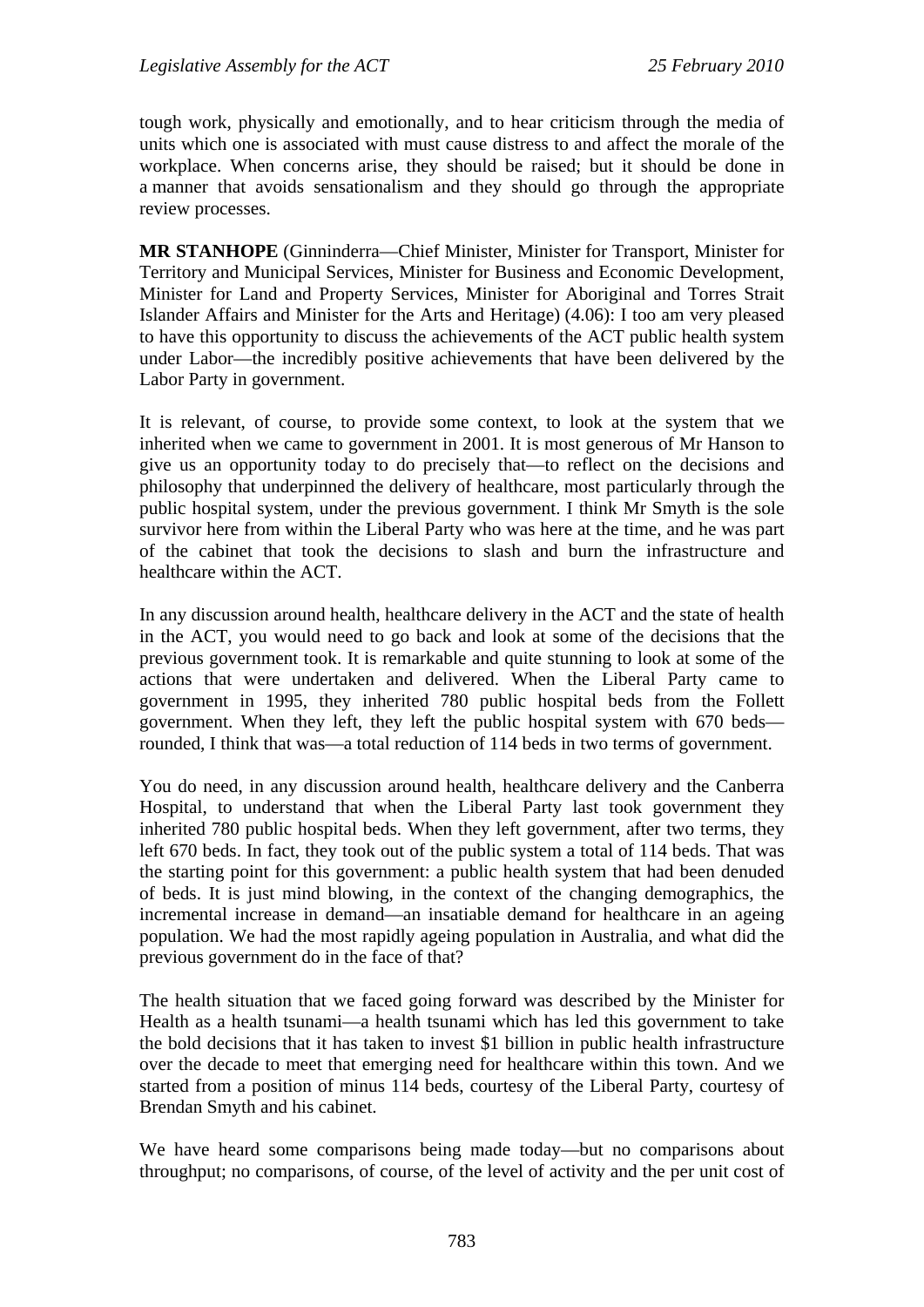throughput in the last year of the Liberal government. And I wonder why. Of course, we will do that work, just for the information of the Liberal Party as much as anything, so that they do understand the implications of their policies and the decisions they took. But it is worth again reflecting on that, to look at what the throughput was, to get a cost-weighted separation at the Canberra Hospital, say, in 2001 under the Liberal Party and to look at the throughput today and the cost-weighted separation today relative to that in 2001.

What did the Productivity Commission tell us about the overall level of expenditure in health in 2001 under the Liberals? It was 130 per cent—30 per cent above the national average. That is what the Liberal Party sat on. This is what one must focus on in any comparative analysis on health between the performance of the opposition when in government and the performance over the last eight years: a cut of 114 beds and a cost-weighted separation that was supported by a level of expenditure at 30 per cent above the national average in 2001, as against today. We have seen an increase, since coming to government, of 255 beds, making up the 114 that the Liberal Party closed; and, stunningly, whilst increasing the number of public hospital beds by 255, a reduction in the cost-weighted separation, a reduction in expenditure; efficiencies that reduced the overall level of expenditure against national benchmarks from 130 per cent, or 30 per cent above the national average, to 106.6 per cent now, 6.6 per cent above the national average.

That is, in anybody's language and under any interpretation, an enormous achievement by this government—that we have created efficiencies worth 24 per cent in our time in government while maintaining the best healthcare outcomes in Australia; while planning for the future, achieving efficiencies, adding service upon service, increasing dramatically the number of specialties available and maintaining fantastic service for the people of New South Wales from the region—26 per cent of all occasions serviced the region, not residents of the ACT—while doing all of this, increasing dramatically the level of service, the quality of service, the number of specialists, the range of services both within the public hospital system and within the community, and doing it while continually reducing the overall cost burden and increasing efficiency. And it is vital that we do that because of the change in demographic.

This is a government and a party with a view to the future, the capacity to grasp any issues that we face and the determination to meet the challenges of the future. The fastest ageing population, all the demographic work and the assessment of health needs over this coming decade indicate to us, show us clearly, that, if we do not take the dramatic action that we have forecast, we have no capacity to meet the healthcare needs of this community without the major investments, the changes, the efficiencies and new technologies which we are pursuing as a government, which will be a hallmark of this government's success in the delivery of healthcare—and doing it, of course, in the face of enormous opposition.

One of the most singularly significant issues in terms of the capacity to continue to deliver efficiencies is, of course, an integrated system across both public hospitals an issue, of course, that was simply sunk in our first effort to produce the best outcome in terms of an integrated system, the purchase of Calvary hospital—actually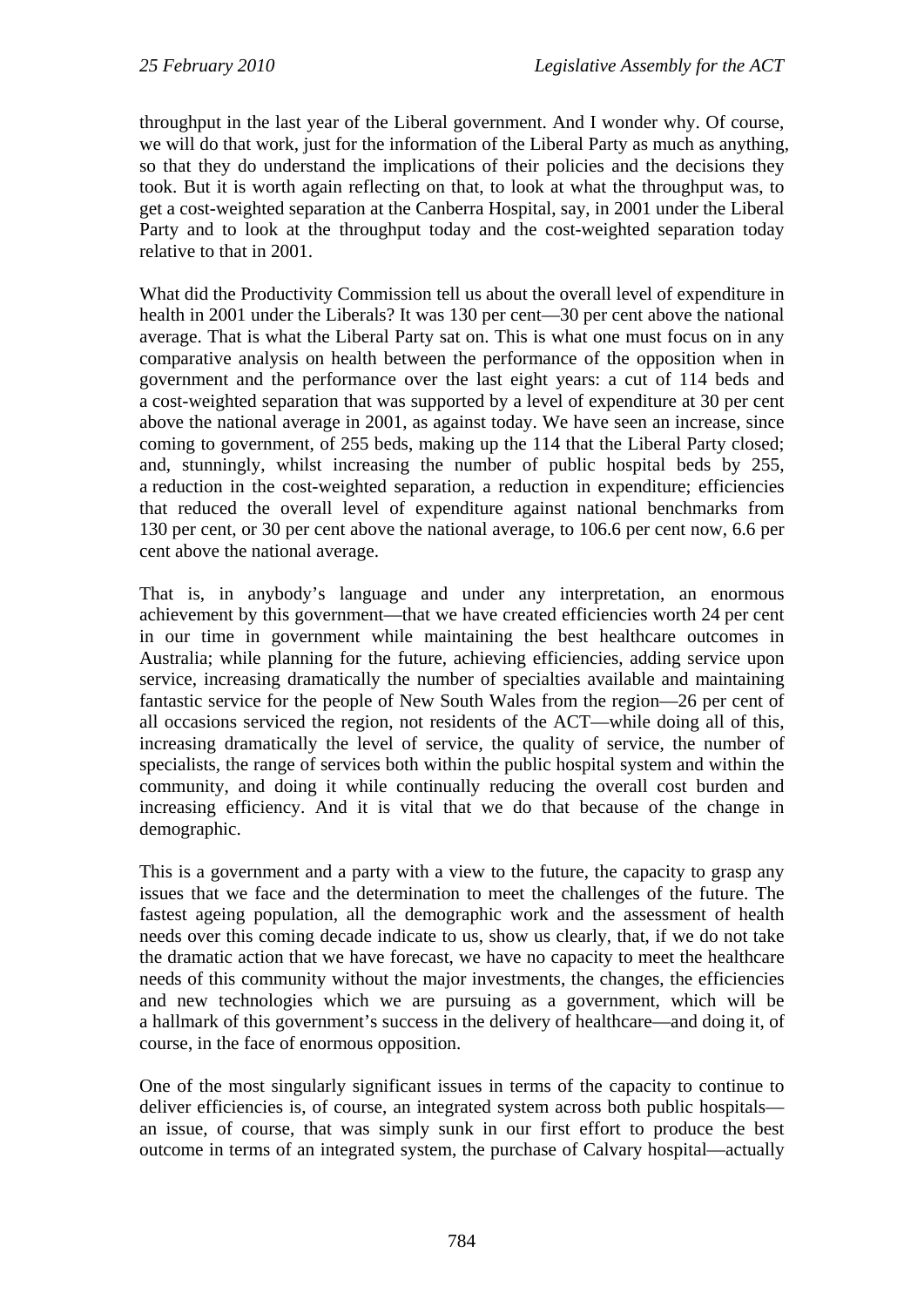opposed, outright, point blank. There was no consideration of the issues that the government faces; no consideration of the need for greater efficiencies.

Of course, your practice was to run a system at 130 per cent of the national average. You were content to try to run health at 30 per cent above the national average— 30 per cent of funding you could not put into new programs, extra specialties, the creation of a medical school; the sorts of things that we do.

The Follett government left with 780 beds. The Carnell government, the Liberals: you took 114 beds out of the system. You ran a service at 30 per cent above the national average—the most inefficient. You did not actually deal with the issues that the system faced. You left it to those that came after you. What we have done is increase the number of beds by 255. What we have done is actually reduce inefficiencies to the point where it is now an efficient operation. What we have done is produce the best bed occupancy rates since self-government. What we have done is increase the number of beds to above the national average—from a position of way behind the national average when the Liberals were in government.

These are all facts. You failed miserably in health. That is why you were chucked out of government—your history of activity, your laziness; your refusal to grasp and grapple with the real issues; your refusal to even contemplate or work with the government in relation to the need to create an integrated system in relation to the Calvary hospital; your complete determination to oppose for opposition's sake. Everything that you have done can be characterised as opposition for opposition's sake: a lazy government, too lazy to do the work, too lazy to do the research, just grasping populist issues along the way, opposition for opposition's sake, completely hopeless—and an explanation of why you were thrown out of government last time and will never get back.

**MR DOSZPOT** (Brindabella) (4.16): I am very pleased to be able to speak to and support the matter of public importance that Mr Hanson has brought to us today. Mr Hanson has provided us with a litany of failures by this government when it comes to the delivery of health services in the ACT—a damning insight into the performance of this government and all the ministers that have presided over this situation for nearly 10 years now, and the current minister is included. We have seen the head-inthe-sand, cover-our-backsides attitude that is so prevalent in this government and so notably illustrated by the Chief Minister here this afternoon, who for 10 minutes could say nothing good about what this health minister has done or delivered. He spent 10 minutes going back 10 years into history. Mr Stanhope, if that is the best you can do, you might as well hand over now and just step down as Chief Minister, because this is absolutely shameful.

We have seen eight years of inaction by this government, eight years of inaction by ACT Labor, in addressing our GP crisis, and as a result we now have the lowest number of GPs per capita in Australia. This health minister's failure to address our GP shortage has led to a situation where we risk a two-tiered primary health system developing in Canberra where people cannot access a GP. For the past eight years this government have kept denying that they have any responsibility for GP numbers and have refused to take any action. The recommendations of the GP task force that were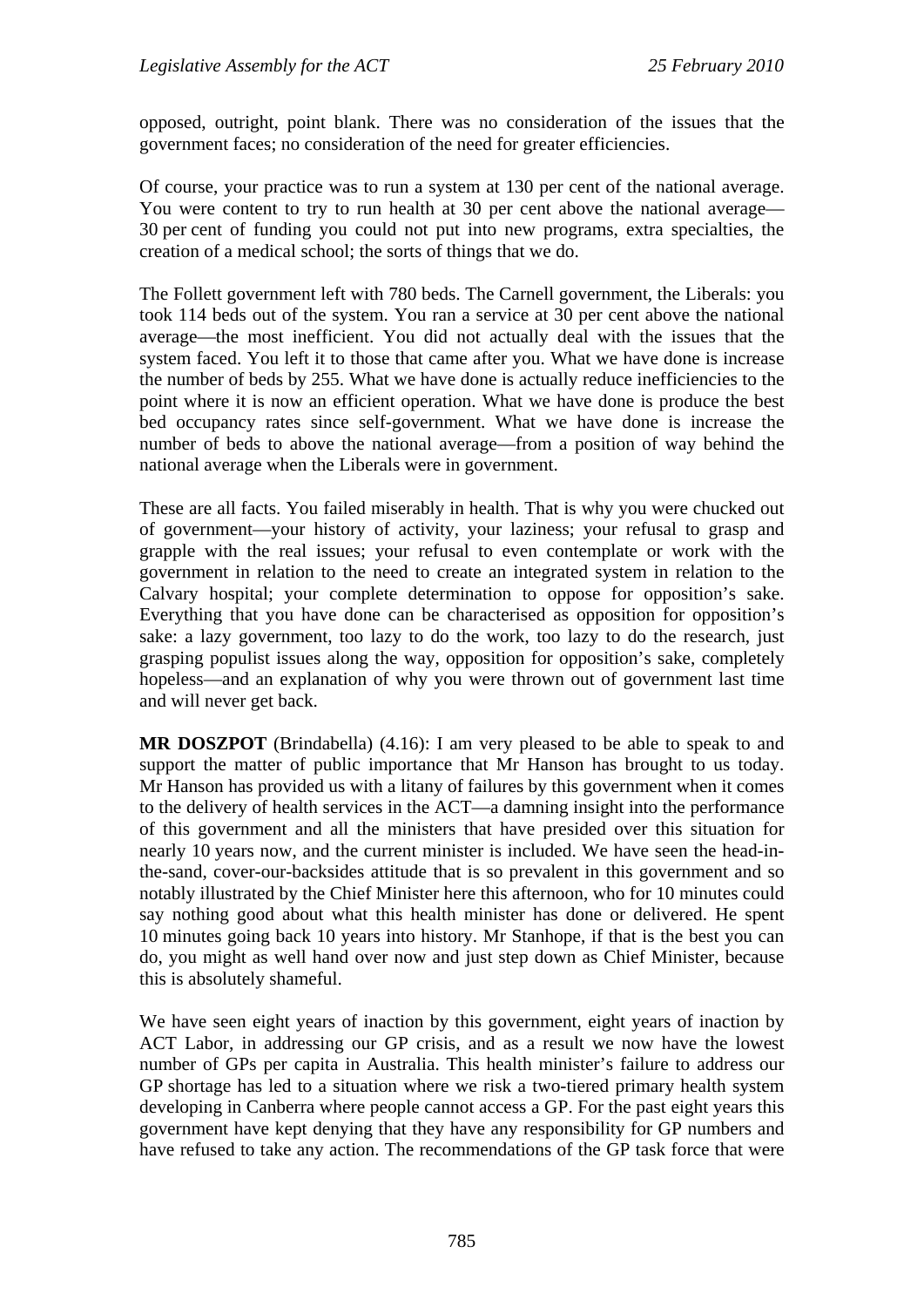agreed to by this government have vindicated the attitude of the opposition and the community over many years—that is, there is a lot that can be done by government at a local level.

It is a great pity that arrogance has prevented this government from acting and has led us into being in the position of having the lowest number of GPs per capita. In relation to this shortage, Ms Gallagher has been quoted as saying in this place with deep concern:

There is absolutely nothing I can do.

Again, on ABC news in March last year, the minister said:

All we can do is, is, I guess seek the corporate goodwill of some of these providers.

Now we have seen our GP bulk-billing rates, which are already the lowest in the nation, decline even further. The latest statistics, which can be conveniently found on the ALP's own website, show that the rate of bulk-billing in the ACT is a ridiculously and shamefully low 46 per cent. The next best jurisdiction was the Northern Territory, which recorded 65 per cent. That is nearly 20 per cent better. New South Wales, just across the border, recorded a bulk-billing rate of 84 per cent, 40 per cent more, or nearly double, than the ACT.

The Medicare statistics published by the Department of Health and Ageing for the December quarter also reveal that we are paying more for GP services than the rest of the nation, with fewer GPs in Canberra observing scheduled fees than anywhere else in Australia. Not only is accessibility to GPs an issue but affordability can be factored in too.

The issues we face as the nation's worst performer when it comes to GPs are only compounded when we see the poor results for elective surgery waiting times and emergency department waiting times. Still no responsibility has been taken by this government. Perhaps it has been the distraction of the last 18 months with the government's failed attempt to acquire Calvary Hospital. The facts remain—we are paying more, waiting longer and getting less. These are all matters of deep concern.

The revelations of recent days that there is a "toxic" culture, a 10-year war, within the obstetrics unit is not that surprising given the long history of administrative issues in ACT Health. We have seen the tragic handling of the first swine flu casualty, the appalling treatment of a woman who miscarried in a toilet in the Canberra Hospital emergency department, the exposure of mothers and babies to TB, ACT Health sending bills to families of babies who had died after being in the ward, bullying and harassment in our obstetrics and gynecology wards resulting in the loss of nine doctors, the advice to a mother who subsequently delivered a healthy baby that she should have an abortion and, last but not least, health performance that is the worst in the nation and a 10-year war within the obstetrics unit. These are all matters of deep concern.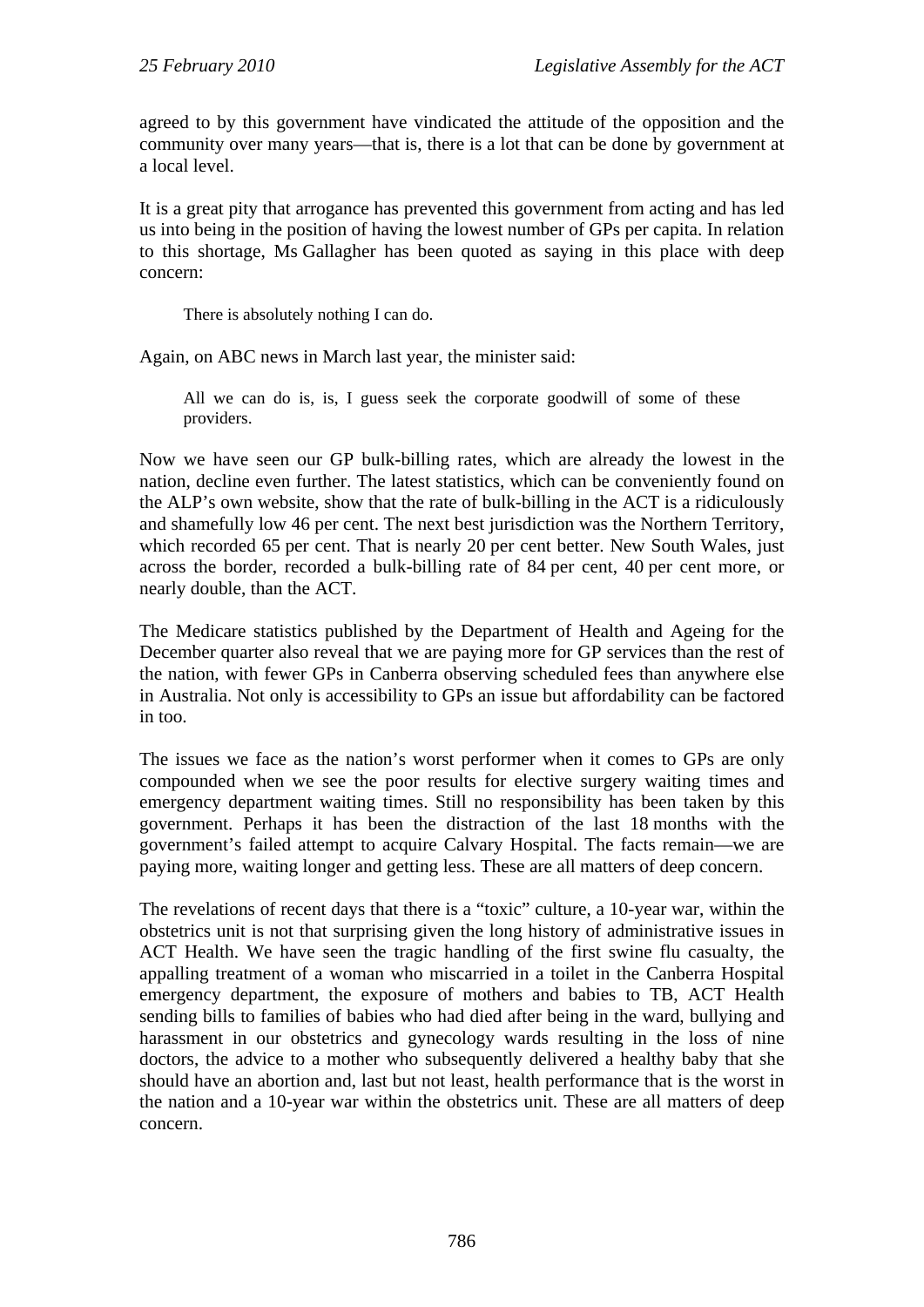It is important to place on the record and remind those opposite that it was the Canberra Liberals who took strategic policy to the last election to attract and retain GPs. It was the opposition who established the Legislative Assembly inquiry into GPs, and it was opposition pressure on the government that resulted in the establishment of the GP task force.

In making the referral to the Standing Committee on Health, Community and Social Services in March last year, the Assembly recognised that the ACT has the second lowest number of GPs per capita in Australia behind the NT, that GP clinics across the territory continue to close and that the number of aged and ageing in the community in need of access to GPs for ongoing primary care is increasing. The health committee highlighted what should be of deep concern to this government that is, the shortage of GPs, coupled with the lowest rates of bulk-billing, was disproportionately affecting the most vulnerable people in the ACT, including the elderly, those on low incomes and people with a disability.

It is the Canberra Liberals, through the hard work of our alternative health minister, Mr Hanson, who have released the discussion paper, *The state of our health*, which sets out a forward-thinking strategy. The Stanhope-Gallagher government spends the most on health per capita than anywhere in Australia, yet we have some of the worst health results. We need to increase and enhance the capacity of our public hospital system, but we must also make our health system more efficient and effective. *The state of our health* sets out a strategy for the ACT's health system, where there is a greater focus placed on preventative health and early intervention and where the patient is placed at the centre of the system. We need to change from a culture of treating illness in our hospitals to a culture of promoting wellness in the community.

Mr Hanson is also holding a forum on primary health in the ACT on 30 March, where the guest speaker will be the ACT President of the AMA, Dr Paul Jones. Our alternative health minister, Mr Hanson, has taken the first step towards a better future for healthcare in the ACT and will engage with the community and work in partnership with health experts and the community in the process of realising this vision. *(Time expired.)*

**MADAM ASSISTANT SPEAKER** (Ms Le Couteur): Mr Doszpot, I am afraid the time for discussion has concluded.

# **Home insulation scheme**

**MR CORBELL** (Molonglo—Attorney-General, Minister for the Environment, Climate Change and Water, Minister for Energy and Minister for Police and Emergency Services) (4.25), by leave: I move the motion circulated in my name:

That the resolution of the Assembly of 24 February 2010, relating to the Commonwealth Home Insulation Scheme, be amended to provide for the ACT Government to provide to the Speaker all documents pertaining to the Commonwealth Home Insulation Scheme by close of business Wednesday, 3 March 2010.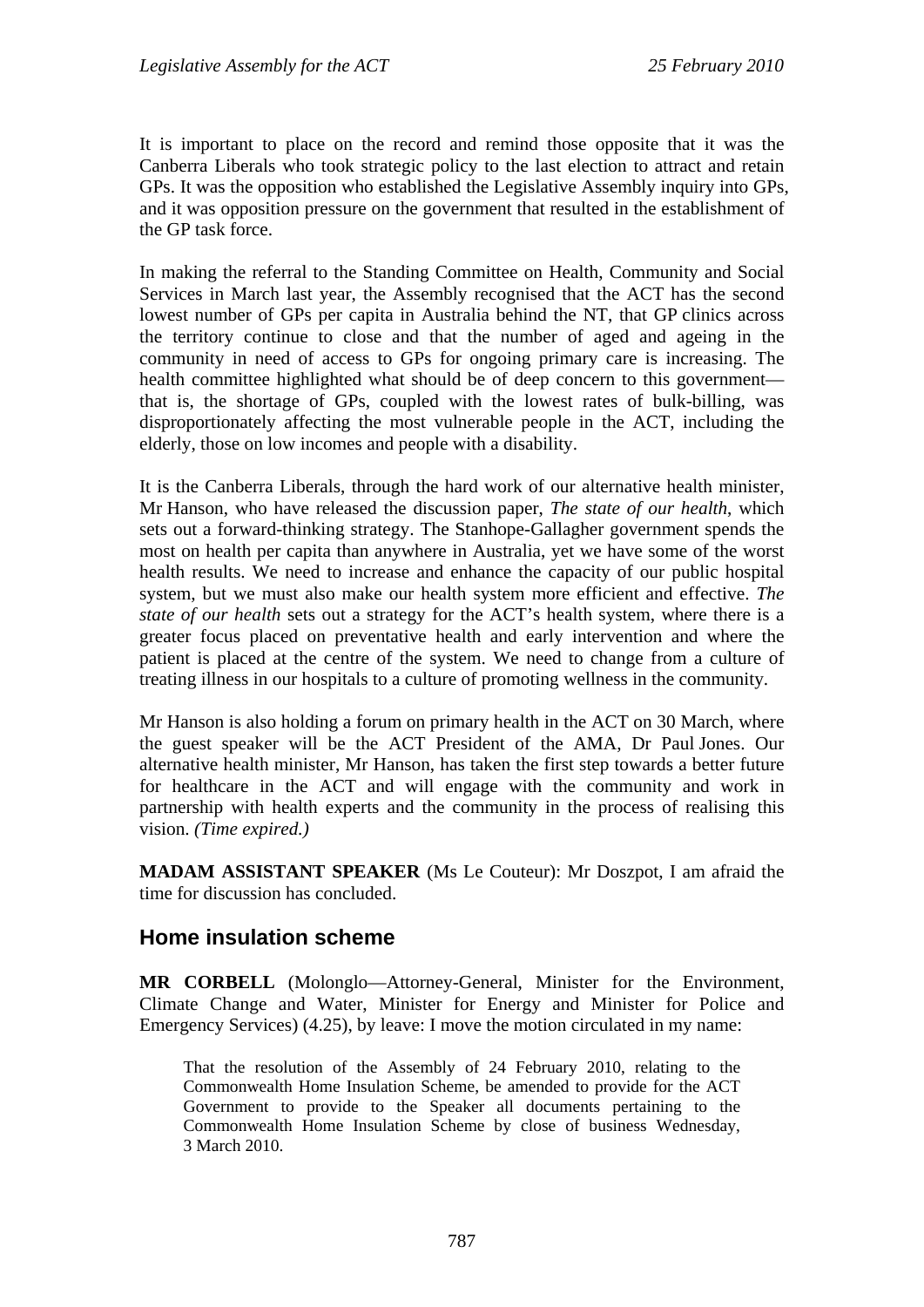Members, the motion I am moving with your leave is a motion to amend the reporting date in the context of the resolution of the Assembly of yesterday relating to documents held by the ACT government pertaining to the commonwealth home insulation scheme. That resolution as passed yesterday called on the government to table those documents by the close of business tomorrow. In discussion with members today, the government has made it clear that it will take a longer period of time to ensure that all documents are located, identified and provided. Therefore, I am seeking the Assembly's agreement to provide those documents to the Speaker by the close of business on Wednesday next week.

It is important that the government make sure that any documents pertaining to this broad request are identified. It goes beyond the portfolios that I, as the Attorney-General, am responsible for; it involves potentially a number of other government departments who will not have the time to search and identify any relevant documents before close of business tomorrow. Therefore, I ask the Assembly to agree to the documents being provided by the close of business next Wednesday.

**MRS DUNNE** (Ginninderra) (4.27): The Liberal Party will be opposing this motion. As the point was made last night, the request for these exact documents has been outstanding under the Freedom of Information Act for a fortnight as of yesterday. It is the case that, if government departments have been doing their job, they should have already identified those documents. In fact, the Leader of the Opposition has today received advice from Actew, which was also subject to the freedom of information request, that they have done a search and they have no documents to reveal. Actew has done the work, so it seems that other agencies should be able to do this work.

This is an important issue and this is another example of obfuscation. It is interesting that the minister says that he had discussions with members, but I think, as usual, no members from the opposition were included in this. We had a little, cosy Labor-Greens conversation and we have agreed on this issue.

**Mr Coe**: They have a joint caucus, Vicki.

**MRS DUNNE**: Well, I suppose they do have a joint caucus; it must be the only way. They are actually using each other's lines now. As a consequence of the work that should have already been done, it is unreasonable that we should be delayed another week in receiving these documents. As a result, we will not be supporting this motion.

**MR RATTENBURY** (Molonglo) (4.29): The Greens will be supporting this motion today. It is consistent with the position we took last night in my conversations with Mrs Dunne as we attempted to sort out the insulation motion, which we were keen to see pass. She wanted to receive the documents by close of business today, and I actually said to Mrs Dunne last night, "You know, I think it would be really sensible and, frankly, practical to leave it until perhaps the middle of next week. Let's give the departments a few days to actually check the documents, because what we know from the discussion that has taken place this week is that junior officers seem to have many of these documents and, frankly, it is going to take a little while to track back through everybody's notes and identify some of these documents."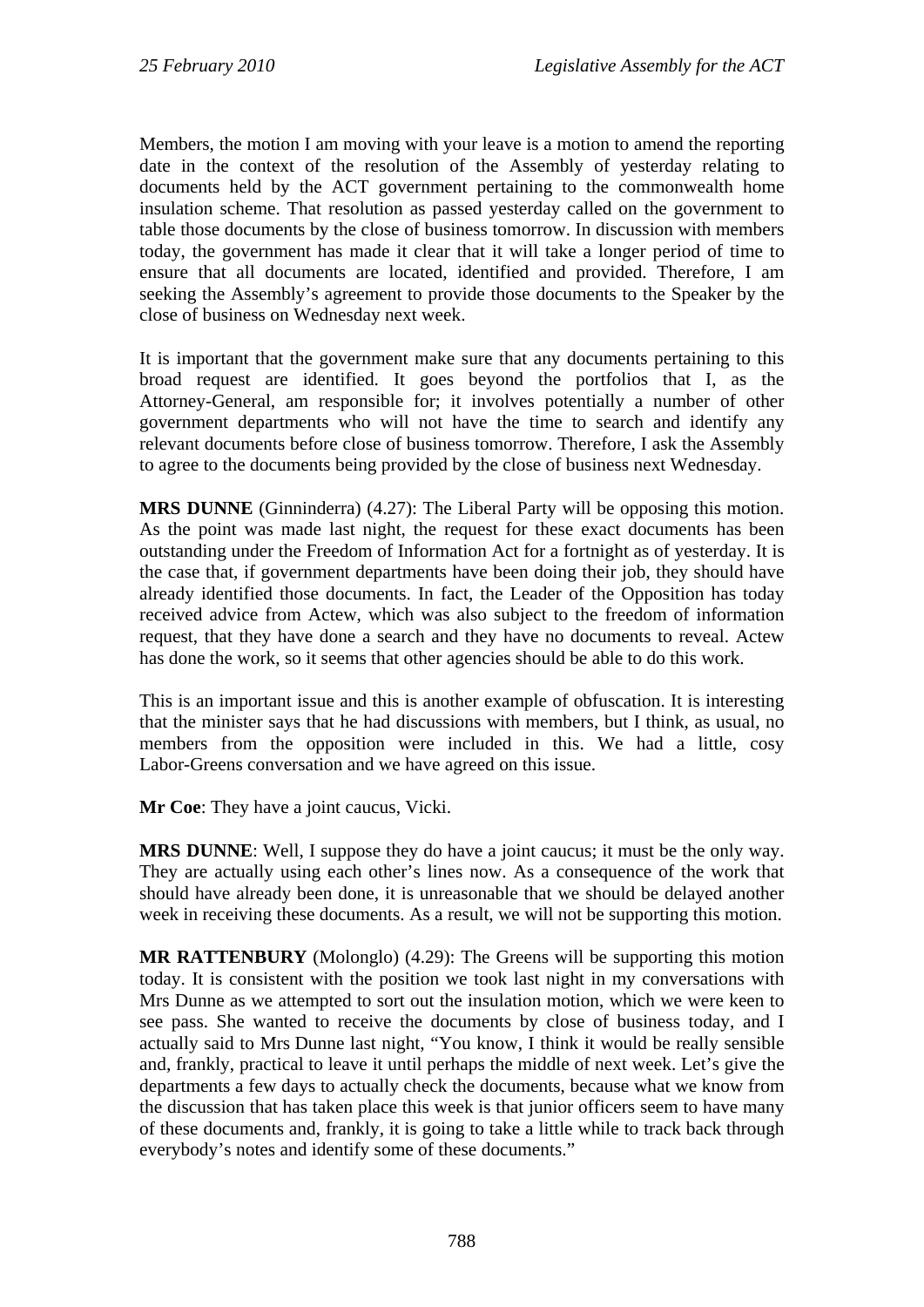The question becomes: what is your objective here? Do you want the documents or do you want some time line? Last night I implored Mrs Dunne to go for a time next week, but I said, "You know, we're committed to getting this motion through, so we'll agree to whatever date you put on it." She came in and moved the date for tomorrow, despite my suggesting to her that the far more pragmatic approach would be to leave it for a couple of days. So, consistent with the position I took last night in my discussions, the Greens will be supporting this motion today.

**MR CORBELL** (Molonglo—Attorney-General, Minister for the Environment, Climate Change and Water, Minister for Energy and Minister for Police and Emergency Services) (4.30), in reply: I would like to thank Mr Rattenbury for indicating the support of the Greens for this resolution. It is a practical approach. If the opposition feel that this is such an urgent matter, why are they pursuing two courses of action? Why are they pursuing an FOI route as well as this route? You are basically asking the government departments to do that work twice, because we will still be obliged under the FOI request to provide those documents to you again.

It just highlights the sort of petty, nitpicking and lazy approach that we get from the Liberal Party. If they feel that this resolution, in whatever form, meets their requirements for documents, I look forward to receiving letters from them indicating that they no longer wish to pursue their FOI request.

Question put:

That **Mr Corbell's** motion be agreed to.

The Assembly voted—

Ayes 10 Noes 5

Question so resolved in the affirmative.

# **Adjournment**

Motion by **Mr Corbell** proposed:

That the Assembly do now adjourn.

#### **Ms Helen Josephine Briggs**

**MR SMYTH** (Brindabella) (4.35): I wish to bring to the attention of the house the passing of Helen Josephine Briggs. Helen worked as an adviser in my office from September 2000 to October 2001 and, apart from being a valued member of staff, was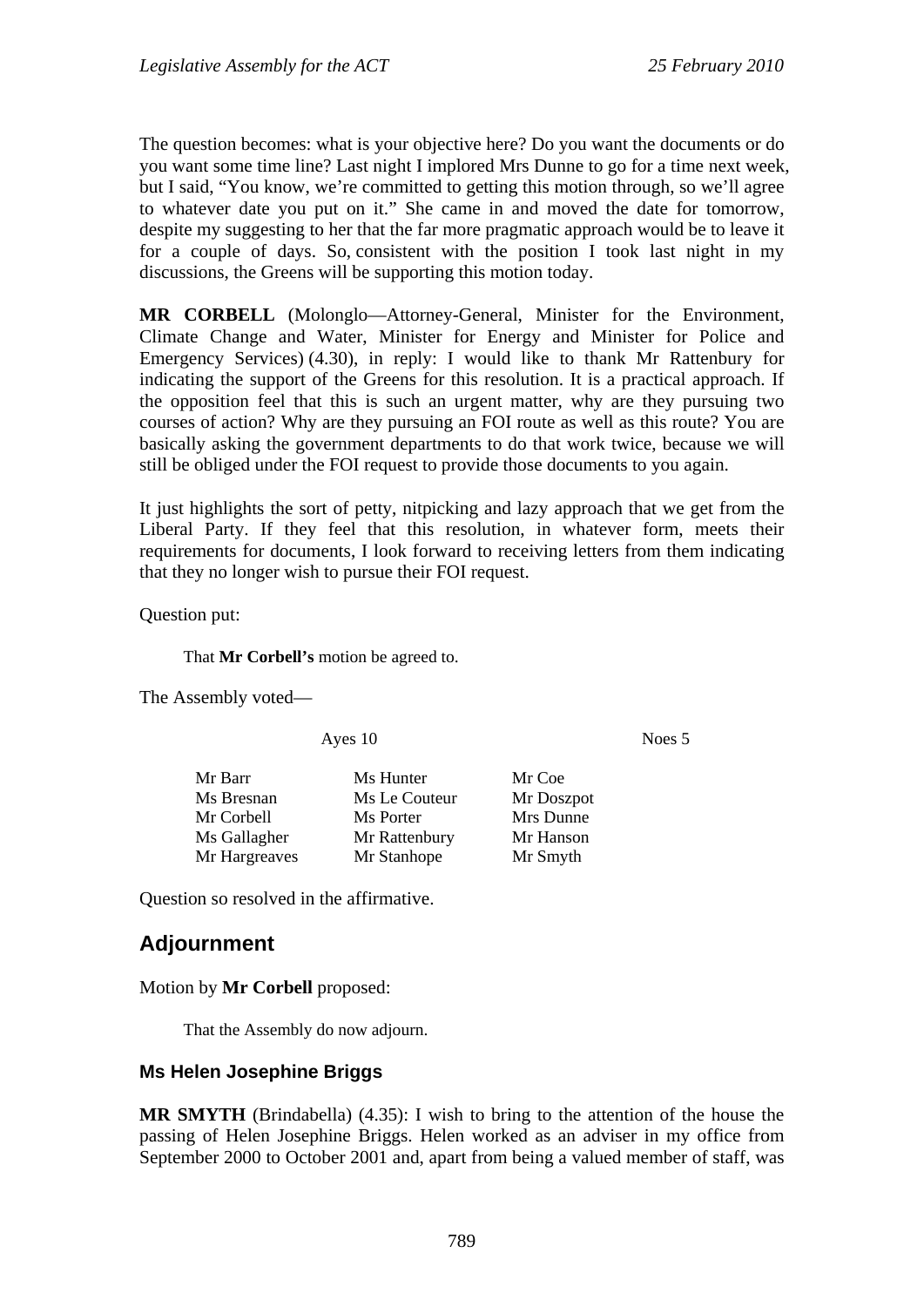a great friend. Helen would be known to many in our community, particularly through her work in disability. At one stage I believe she ran Disability ACT.

Helen is survived by her brother John, her sister Virginia and her sister Sarah and a number of her nieces and nephews. She was cremated on Tuesday at the Gungahlin cemetery and a very well-attended farewell it was for Helen. There were a lot of people from a lot of both federal and ACT departments who obviously knew, respected and loved her. There were some lovely stories told and some lovely comments passed.

In particular, I would like to put on the record the appreciation of other members of my staff at that time—Michael Hopkins; Mal Baalman, who worked for Michael Moore; Jo Elson; Tamsin Davies; Adam Stankevicius; James Lennane; Tim Dillon; and Megan O'Connor—who all sent their regards to the family.

Helen received an Order of Australia medal for her work as a public servant, particularly looking after those who were less well off in the community. If there is a lasting memory I have of Helen, it is just her sense of what was right and what was wrong. As she talked to constituents or addressed things that came into the office, I can often remember her saying, "Brendan, but it's just not right." She had some very strong guiding principles and was not afraid to apply those principles. Indeed, I think she is remembered by everyone for applying what she believed in and getting out there and doing it.

The other thing about Helen was her absolute loyalty to those that she loved, as was raised at her memorial service—40 years or thereabouts after leaving school, the fact that a group of her friends would still come around, and they met regularly. She seemed to be the central link in all of those groups of friends and circles.

A lot of comment was passed about Helen's other pastimes. She loved her food and cooking. She loved travel. She was very good with her hands. She particularly liked knitting. She had explored other forms of expression more recently, particularly with her love of colour and loud hats. They put on the coffin a cat hat that she wore. I should perhaps mention that Helen had passed away as a result of cancer. As you would all know, often cancer can be particularly brutal to a person's hair. So Helen had a set of delightfully coloured hats that she wore with a great deal of pride.

She was also a very ordered person. You would not want to cross Helen and not file things properly. Her brother spoke of the family going to her house and finding 45 years of *National Geographic* neatly catalogued and approximately 20 years worth of the gourmet magazine all neatly stacked. I think it brought a chuckle to everybody's face that apparently her father gave her her first copy of *National Geographic* when she was 12 or 13 and starting geography and she had not missed an issue since.

She was a very single-minded, very dedicated person. She was also a very courageous person because she had suffered the affliction of cancer for something like 15 years on and off. On every occasion that she beat it she would let the word out that she had beaten it and we all hoped that that was it. Occasionally she would get past the period where people would start to hope and think that she had finally beaten it, but in the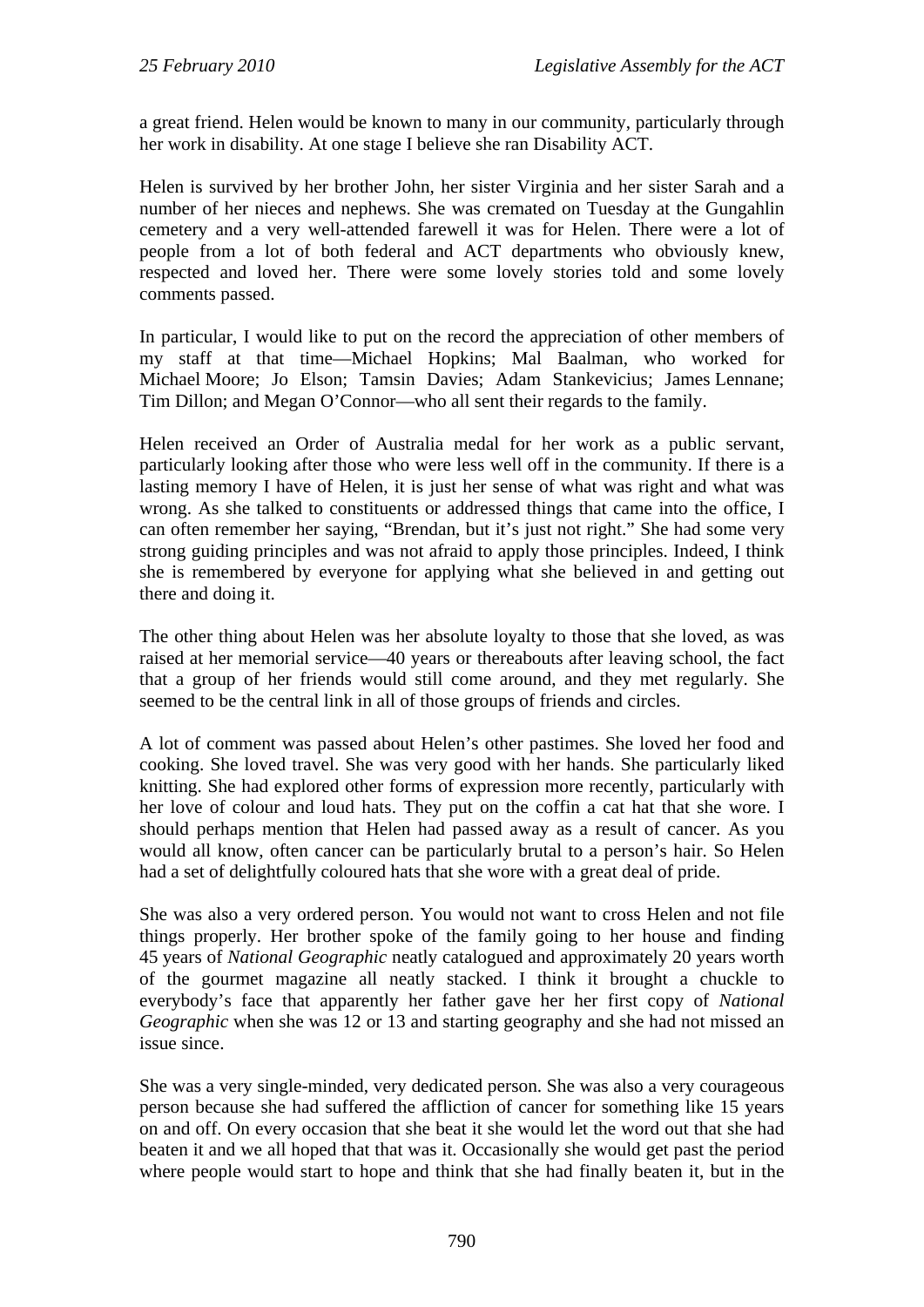end it was slightly more persistent than she was. But to the bitter end she never lost her hope, she never lost her joy, she never lost the love of her friends. I think that those of us who were there and those of us that could not make it—and so many had said they wanted to be there but could not—will always remember her for her love of what she did, how she did it and the way that she was a central point for so many groups of people and the way they lived their lives.

#### **Canberra area theatre awards**

**MS PORTER** (Ginninderra) (4.39): I rise this evening to join with other members of this place who spoke very well about the CAT awards on Tuesday night. As you would be aware, I was in the chair at the time and unable to speak. It was unfortunate for me that I was unable to speak at the time; I had intended to do so.

I would love to recognise this evening the amateur theatre's night of nights. We witnessed 11,000 lovers of live theatre gather at the Canberra Theatre on Saturday night for the 15th annual ActewAGL Canberra and Area Theatre awards, better known as the CAT awards. This year a record 96 productions from over 60 amateur theatre companies and schools were seen by 14 judges who travelled over 112,000 kilometres to towns such as Wagga, Griffith, Albury, Merimbula, Dubbo and Ulladulla. Congratulations to all those judges. We thank them for their dedication in doing that.

As we know, the CAT awards were the dream of local theatre personality Coralie Wood—who many talked about in this place on Tuesday night—who believed that those involved in local amateur theatre did not get the recognition they deserved. I am fortunate to be a patron, along with legendary performer Toni Lamond, of the awards. I was very pleased to be part of a group of people back in 2004 that worked with Coralie to make sure that the CAT awards continued. At that time I know that Coralie was thinking that she would have to pull out and the CAT awards would no longer be able to keep going. So congratulations to Coralie and the rest of those people who have stuck by it and have made sure that these awards continue to be part of the Canberra scene and indeed part of our whole region. So many people are excited about them and love to be involved.

It is not only the performers, as other members have said before me, it is the costume makers, the set designers, the set builders, the sound and lighting engineers and musicians, the program designers, the front of house staff—everybody that gets involved in producing theatre in this city, old and young alike, and around the region. It is schools, it is seniors groups, it is just a little group of people in a town somewhere out back of beyond almost that get together and it forms the glue, often, of their community.

These things give early training experience and confidence to people who go on to get professional careers. Damien Bermingham, Lorina Gore and Rhys Holden are all young Canberrans with highly successful professional careers who got their local start in amateur theatre. I have no doubt that the quality of amateur theatre production in Canberra and the region will continue to grow as the theatre companies continue to raise the bar in order to be recognised for the CAT awards.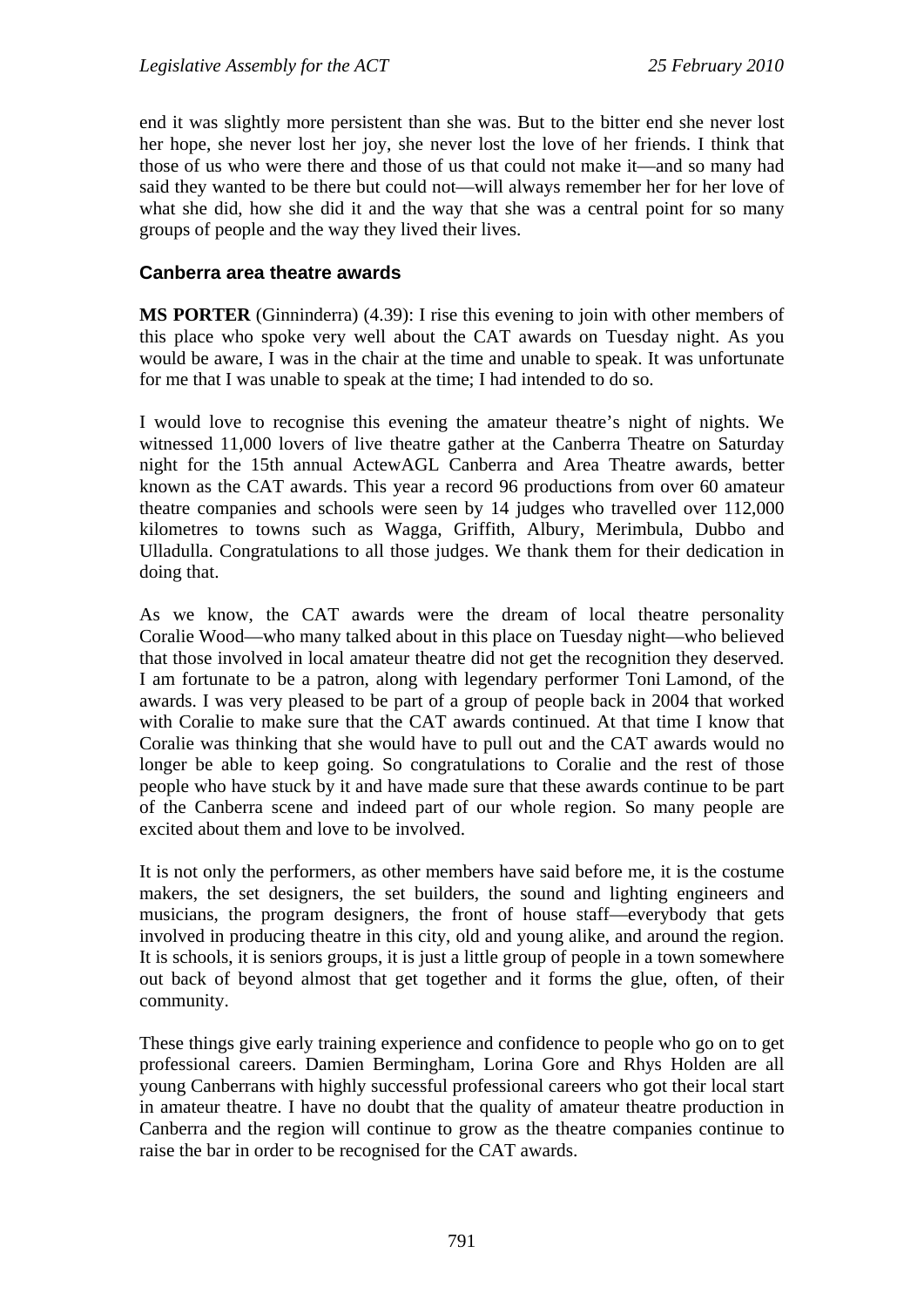I would congratulate everybody—the board, Coralie herself, of course, and all the people that are involved in the theatre. I will not list the awards because other people have done that before me. I think that Mr Coe should get an award for the person who could read all the awards in the fastest amount of time in five minutes.

## **Ms Hunter**: Without breathing.

**MS PORTER**: Without breathing, and being coached at the same time by Mr Doszpot. I was very impressed by that. I am going to suggest to the CAT board that we have a special award for the people that can do that every year. I know the night is a long night. I can assure you that if you have not been to a CAT award you need to take your earplugs because everybody screams very loudly when their particular theatre group or person is mentioned as being nominated. Of course, they scream even more loudly when that person actually gets on the stage to receive the award. You need the earplugs and you also need a lot of "stayability" because it is a long night. But it is a fantastic night and I would not miss it for quids, as they say.

So congratulations to everybody and we look forward to a really good year of theatre. As members, we are very fortunate to be able to see our productions in this town and occasionally we go out of town to see productions in other places as well. So we all look forward to next year.

#### **Community council Planning—Molonglo**

**MR RATTENBURY** (Molonglo) (4.44): Last Wednesday evening, 17 February, I attended a public meeting for south Canberrans to consider whether they wanted to form a community council. I know you joined me at that meeting, Ms Le Couteur. It is an interesting anomaly that south Canberra does not have a community council. Belconnen has one. Gungahlin has one. Western Creek, Woden, Tuggeranong and north Canberra all have community councils, but south Canberra does not have one, despite the presence of a number of residents organisations in that area. It was a really interesting meeting to go to, to listen to the issues that were of concern to members of the community, ranging from perhaps the things you might expect around development issues, traffic—the more controversial issues perhaps—through to issues of provision of community services and simply working together on community vegie plots or sea change type activities.

The conclusion of the meeting was that the group does seek to move forward. A working group has been established to look at forming a constitution to put this organisation together. I think this will be an important and useful initiative to help the residents of south Canberra to voice some of their particular concerns more effectively.

I think that desire to get together and make a difference was in stark contrast to the total lack of imagination we saw when it came to the speech of the Leader of the Opposition in this chamber this morning regarding the development of Molonglo. We heard from Mr Seselja a tired old business-as-usual bland description of what he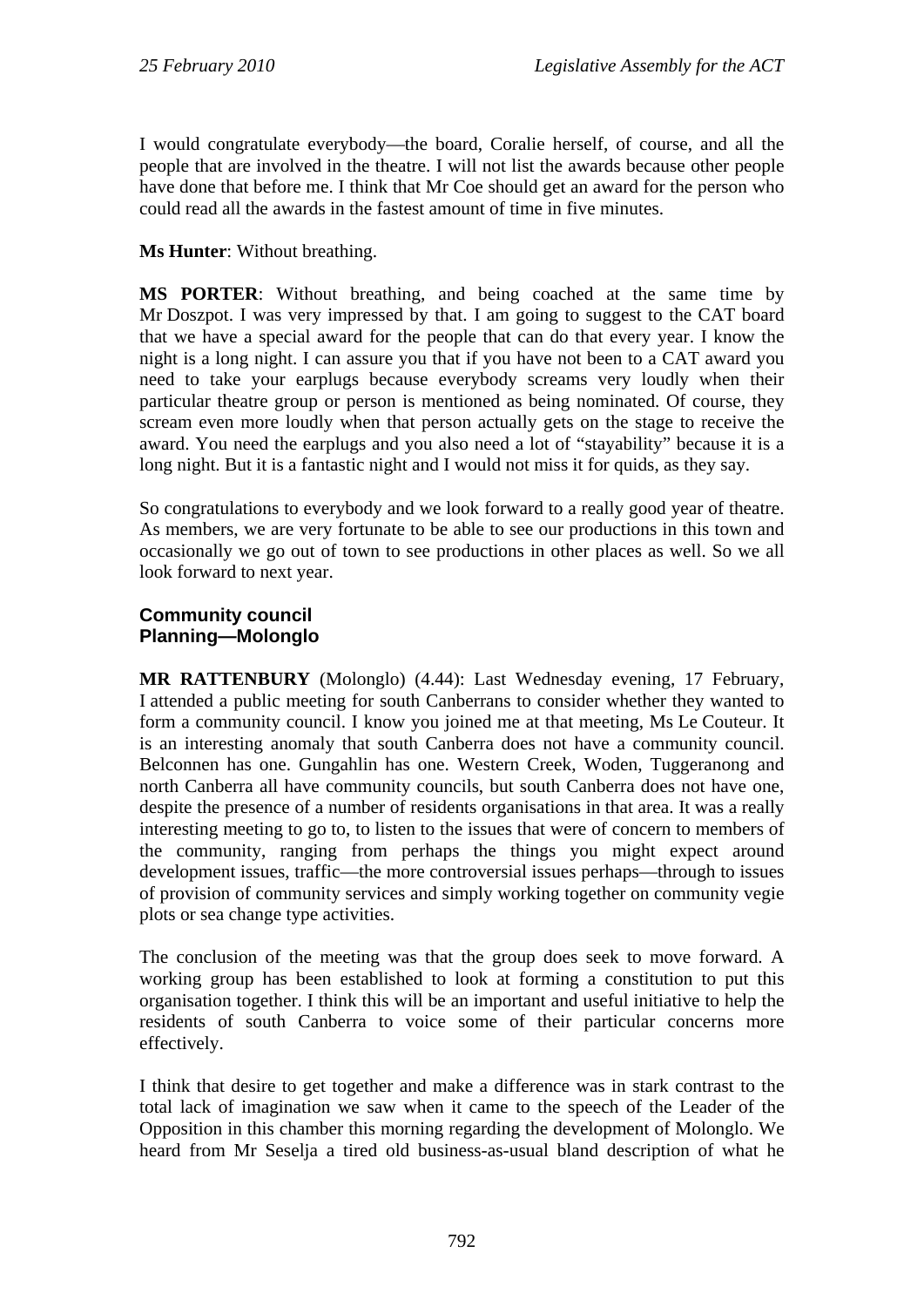thinks Molonglo should be. It was interesting that Mrs Dunne worked so hard to try and shut down my attempt to speak in response to Mr Seselja's comments. I suspect that is because Mrs Dunne was embarrassed by what she knew her leader was about to say—and so she should have been. The Greens believe, unlike Mr Seselja, that it is possible to do better—that we can build a new town in our city that will be world class, that will be the best possible town development that we can make based on the knowledge we currently have. We also know that we have to do this. It is an imperative. We need to simply do our cities better. We know that many Canberrans fancy that.

The *Canberra Times*, I think, summed it up quite well last week in a report which stated: "The party unveiled this discussion paper for Molonglo yesterday, saying the suburb's 30,000 houses should be designed and built to form the world's most environmentally sustainable community. It calls for a town where all homes have a seven-star energy rating as well as plumbing for sewerage, grey water and drinking water."

This is the kind of thinking we need for the future—houses that will be cheap to run. We know that, as energy prices go up, Canberrans will face massively increasing power bills unless they have energy efficient houses and grey water. As this climate gets dry, people can still have a garden without necessarily needing potable water to keep it alive. We can have that level of imagination. By contrast, Mr Seselja would like to condemn the families of Molonglo to having to have two cars, not having a choice, and the cost that goes with having two cars. The Greens would like to provide alternatives so that people can just have one—that that is an option for them and they do not need to have two.

The Liberal Party want to condemn people to doing it the old way. They want to condemn people to higher energy bills because they will not put in the up-front investment to get more energy efficient homes. They are not really committed to housing affordability, except for the cheap politics of saying, "The price needs to be lower at the front end." The Liberal Party want to condemn the residents of Molonglo to a 100-metre wide road corridor right through the middle of their development. That is what John Gorton Drive is going to be—100 metres of wasteland. That is why we are putting forward some different ideas—to try and get a better vision, a more liveable suburb for the people that are going to move to Molonglo.

It was really disappointing to hear Mr Seselja banging on with the same old misinterpretations of costings. He talked about hundreds of millions of dollars for investing in public housing. I presume his preferred policy is to not invest in public housing, to leave those people who need public housing out on their own to fend for themselves, because that is clearly what he seems to be suggesting. I think that is really disappointing. I hope that next time he stands up in here and speaks it will be after he has come to the briefing that we have offered the Liberal Party on our vision for Molonglo, and that after he has taken the time to read the document he will be a little more thoughtful in considering what sort of future we want to offer people in Canberra—the sort of future where we can say to them, "We are going to do suburbs better than we have in the past."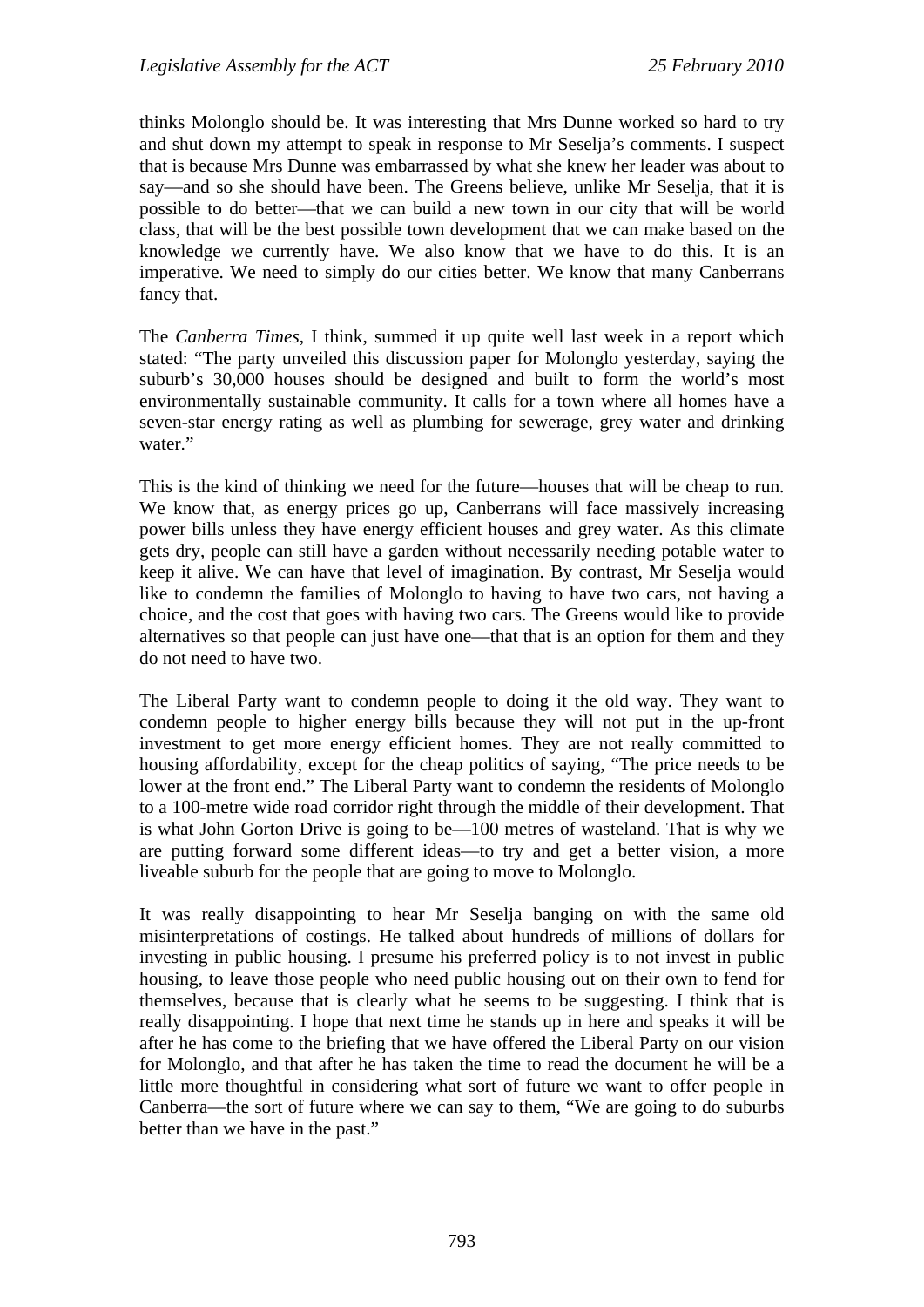## **Qantas Australian tourism awards**

**MR BARR** (Molonglo—Minister for Education and Training, Minister for Planning, Minister for Tourism, Sport and Recreation and Minister for Gaming and Racing) (4.49): Tomorrow evening is the tourism industry's night of nights. The Qantas Australian tourism awards will be held in Hobart. The ACT and region will be represented at these awards by 13 outstanding tourism businesses, national institutions or events.

We will be represented in a number of major categories. For the big one, the tourist attraction of the year, our ACT nominee is Questacon, the National Science and Technology Centre. Questacon won the ACT award in November last year. In the category of major festivals and events, Floriade 21—Films that shaped our nation will represent the ACT. In the categories of festivals and events, the National Folk Festival will be put forward as the ACT nomination.

We will also be represented in the specialised tourism services category through the Australian Institute of Sport tours and, in the visitor information and services category, through the Canberra and Region Visitors Centre. In the category of tourism and marketing, the National Gallery of Australia's Degas: master of French art exhibition is the ACT winner and will represent the territory.

In the tourism, education and training award, a previous national winner will again be representing the territory—the Canberra Institute of Technology's Tourism and Hotel Management Centre. In the category of tourism, restaurants and catering services, Ginger Catering will be the ACT representative. A favourite of mine in the tourism, wineries, distilleries and boutique breweries category, in my electorate, Mount Majura Vineyard will be representing the ACT.

#### **Mr Rattenbury**: Are you a regular?

**MR BARR**: I am indeed a regular. Just proving how generous we are as a tourism region, the ACT will be represented by the Thredbo Youth Hostel Association in the backpacker accommodation category; in hosted accommodation, Country Guesthouse Schonegg; and in the deluxe accommodation category, the Novotel Canberra. Our representative in the new tourism development category will be the National Portrait Gallery of Australia.

I will be going to Hobart tomorrow to attend the awards. I look forward to the ACT being successful in a number of categories. We have a very fine record. Over the years we have won more awards in this small jurisdiction than our population would perhaps suggest we are entitled to. I would like to take this opportunity in advance of the awards to wish each of the ACT entrants all the very best for the awards tomorrow night. I look forward to celebrating again the success of the ACT tourism industry in the national awards.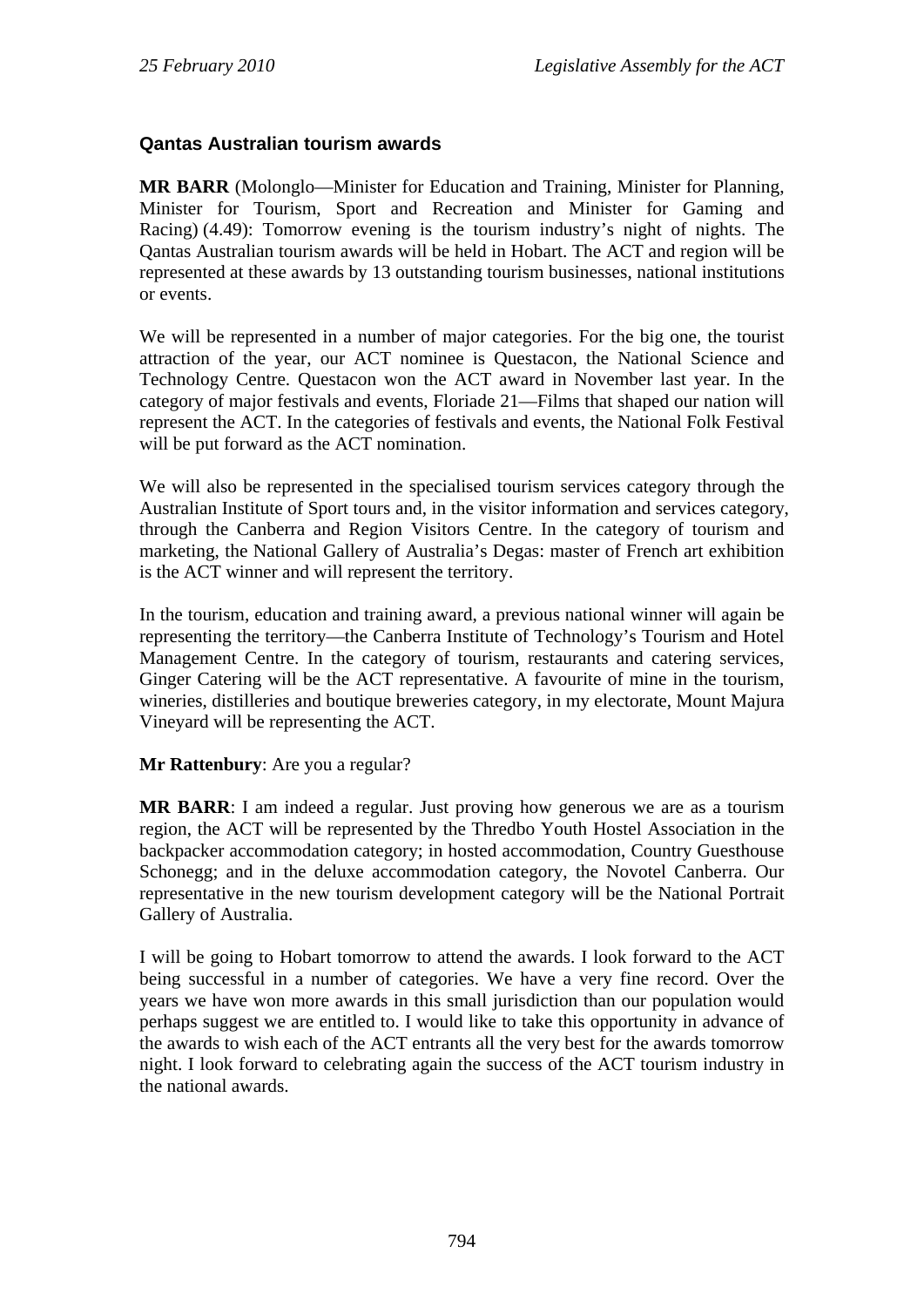## **RSPCA Mr Sandy Tanner**

**MR COE** (Ginninderra) (4.52): I stand here this afternoon to offer my support for the RSPCA ACT. The RSPCA do a superb job in the ACT, and I think a large part of that is due to the leadership provided by the CEO of the organisation, Michael Linke. Michael does a superb job in what is a very tricky business, a very tricky organisation in an industry that really is one of a kind in terms of its social service, government services as well as its business operations.

He has got some very exciting plans for the future of animal care and protection in the ACT, and one of those is of course a new facility. I know the facility they do have at the moment is quite dilapidated and tired but they are certainly making the most of it. It would be great if all parties in this Assembly could chat with Michael to hear about his vision for the future, the future of animal care in Canberra, and how we can be a part of making that come to fruition.

I would like to also offer my support to Sue Gage, who is the president of the organisation. She leads a great council, consisting of the vice president, Heidi Pritchard; the secretary, Ms Paula Shinerock; the treasurer, Tony Miller till December 2008; and from then, from December 2008, Ms Kasy Chambers. The other members of the committee are Dr Michael Cooper, Mrs Maureen Hickman, Mrs Jill Mail, Mrs Lee-Anne Shepherd and Ms Kasy Chambers before she was appointed treasurer.

The organisation, as I said, does a great job. I think that is evidenced by the great results they have with regard to the euthanasia of animals. Whether it be canines, felines or other animals, their record really is quite exemplary. I know it very much is a last resort to euthanise an animal. Those ambitious goals do come out in their statistics when it comes to their care and protection of animals.

The RSPCA offer a number of services. They have got their animal cruelty inspectorate; they have got an animal shelter; they have got a rescue, rehabilitate and release program; they have got of course their veterinary clinic; a dog and puppy training school; they have got a very well-equipped pet supply store; they have got an advisory service and a 24-hour-a-day emergency telephone support service; in addition a program of support for aged, infirm and at-risk community members.

Fundraising is, of course, a very big part of the work that they do because, without it, they would not be able to undertake their core business. So I support the organisations that have given over \$5,000 in cash. They include Canberra Milk, Bendigo Bank, Dr Michael Cooper, Hill's Pet Nutrition, the Home Loan Centre, the Audi Centre Canberra, Richard Luton Properties, Prolific International, the Canberra Philharmonic Society and Intervet. There are many other organisations that support the RSPCA, and I take my hat off to those organisations as well.

Part of their fundraising is a quiz night, which is on tomorrow night. I know the Canberra Liberals have a table. I have got a nod from some other members here; so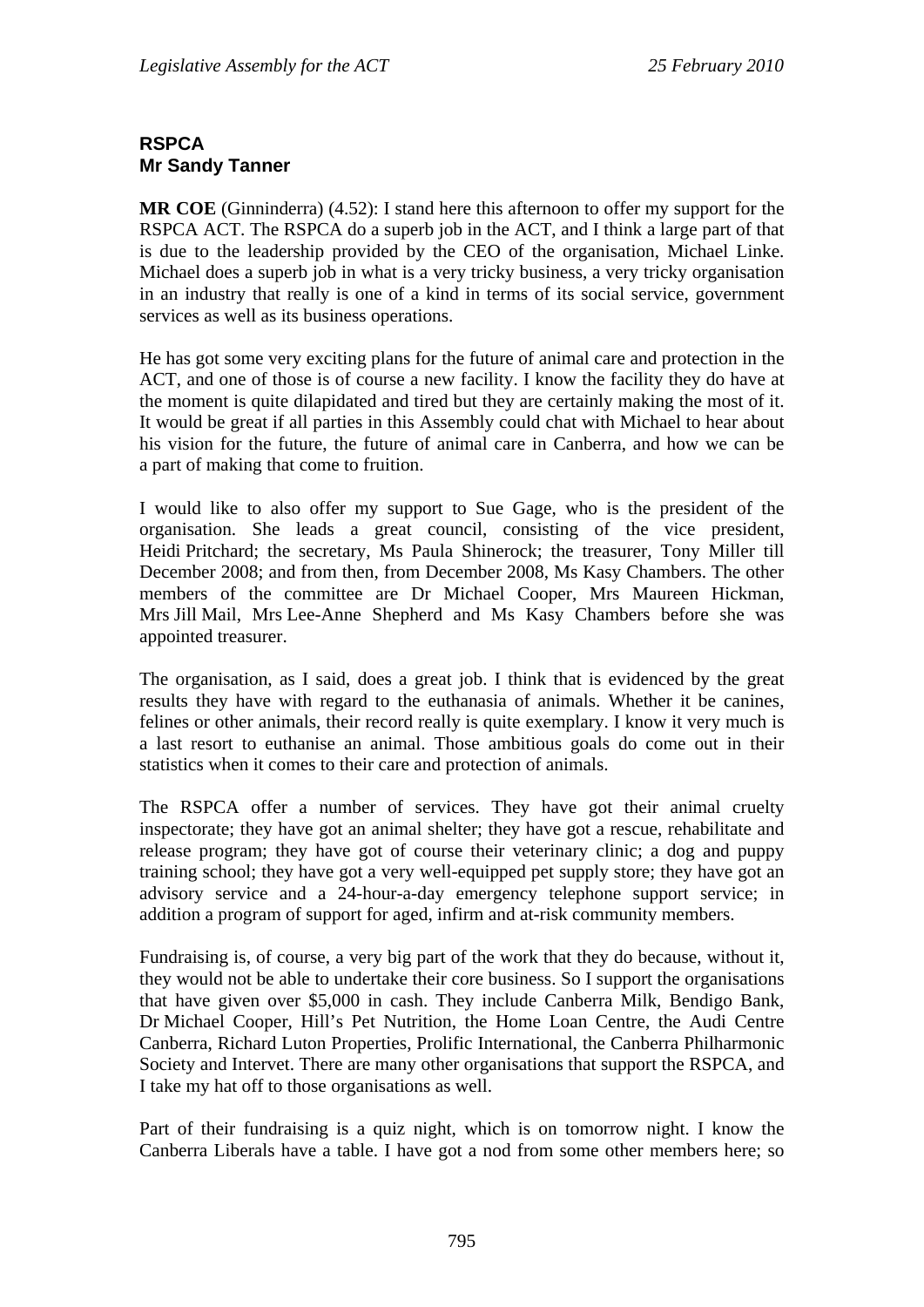we will have quite an Assembly contingent, I imagine. Hopefully, the Liberal table will show off our expertise when it comes to the quiz night.

**Mr Barr**: Matters of trivia.

**MR COE**: Very worthwhile trivia, as opposed to the flippant interjections from Mr Barr.

I would also like to raise awareness of the million paws walk, which is coming up very soon, on 16 May. On 16 May, as I said, the million paws walk will be held. It is an annual fundraising event for all animal lovers. The RSPCA hope that all people can take the opportunity to join family and friends and walk for all creatures great and small and enjoy a fun-filled day of entertainment. I am going to have to borrow four paws to participate in that million paws walk but I do look forward to it.

Finally, I would like to put my thanks to Sandy Tanner for his great service in my office. He has been a friend of 10 years and has worked with me since October, since I was elected. He is leaving this place to go back to working on the hill, and I would like to say that he has been an exemplary staff member, dedicated, loyal, a lot of conviction. He is a conservative, he is a Liberal, he is a Christian, he is a monarchist, he is a good guy. And I very much take my hat off to him and support the great commitment he has shown me over the last year or so.

## **Healthy Weight Week**

**MS BRESNAN** (Brindabella) (4.58): I would like to talk about Healthy Weight Week. Although it occurred in the last week of January, it is an important issue that we should be supporting. According to the Dieticians Association of Australia, as many as 62 per cent of Australians are overweight or obese and 68 per cent of adult men fit within this category. Diabetes is obviously connected to this. There are up to 3.2 million people in Australia who now have this disease. We do need to look at how we can inspire people to change their habits, health and wellbeing, particularly given these high rates of diabetes in the country.

There is a great deal of information about this topic. However, considering that Australians work some of the longest hours in the OECD, it is worth looking at how we can transform the culture practices of our workplace. A program such as the health and wellbeing \$200 subsidy, encouraging public servants to invest in their health, is an excellent initiative. In our Assembly we have the weekly yoga class which has been made available to people and the corporate challenge last Saturday that was organised by Laura Stuart.

Something that I have recently learnt about is an initiative called the go green, get lean, cycle to campus challenge, through the ANU. The program provides a structured framework for staff and postgraduate students at the ANU to make the transition from motorised commuting to cycling to campus. Participants in the challenge follow a 10-week fitness program, which involves encouraging people to cycle to the ANU.

In addition to cycling, participants get involved in exercise sessions that focus on strength and flexibility and conditioning. The idea is that the fitness program and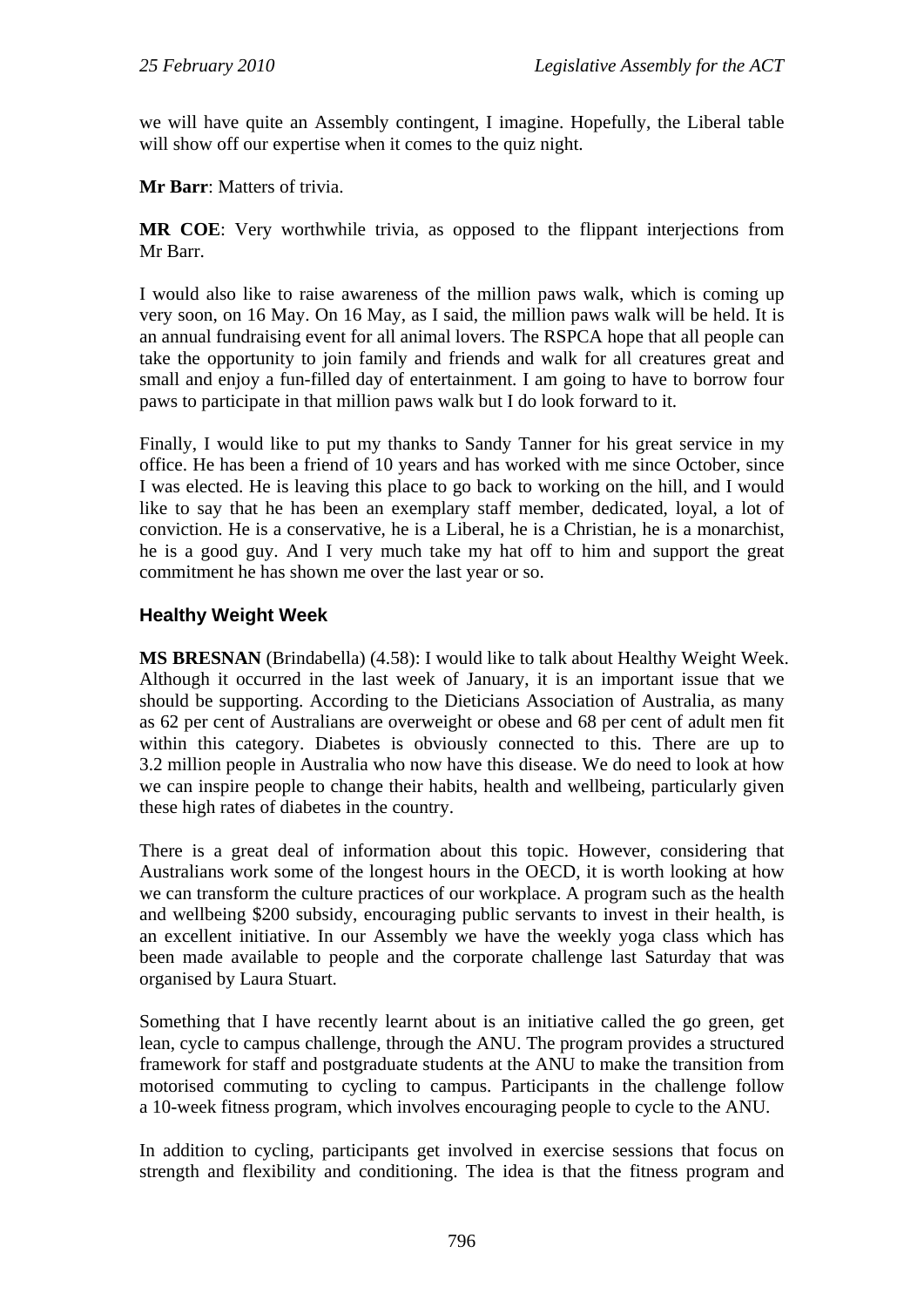cycling regime help build the confidence to continue a safe and effective exercise regime and exercise independently. In addition to exercise training, participants receive instruction in rider safety and bike maintenance. The philosophy behind this program is combining sustainable transport and fitness.

There is much literature that shows healthier employees improve productivity and reduce sick days. Ideally, the option of cycling or walking to work should be an attractive option to more Canberrans. There are a lot of people who are actively working on this, and Healthy Weight Week is an opportunity to encourage and support these ideas.

#### **Mr Lou Westende**

**MR DOSZPOT** (Brindabella) (5.00): I have given quite a number of adjournment speeches since being elected in 2008 and almost all of these have been about organisations or individuals I have come across in one of my shadow portfolio areas. Today I would like to deviate somewhat from my usual format and share with you, Madam Assistant Speaker, and our colleagues in the Assembly, a book that I recently come across, not by a blockbusting author on the current best seller list but a local author by the name of Doug Hurst. The book is called *Fulfilment & Success: the story of Lou Westende—a migrant*.

The very modest title and unpretentious presentation of the book, however, belie the content. It is a story that deserves to be known better by our community. It is a story of rags to riches, of the power of positive thinking and a never-say-die attitude. It is an inspirational story of an ordinary Canberran, a child of the Depression, a migrant who developed a successful business, contributed to our community in many ways but particularly through Rotary and who ended up in the ACT Legislative Assembly in 1992.

I have known Lou Westende since 1974 but only from a distance, as a business colleague and at times a competitor. But over the years I have followed his progress and, in many ways career-wise, I have almost followed in his footsteps, including my election to this place. And it is the ACT Assembly aspects of Mr Westende's career that I would like to mention here today. I quote from his inaugural speech in 1992:

I feel very honoured and privileged to be standing here today as a member of the ACT Legislative Assembly; but, more importantly, I am very conscious of the responsibilities that this honour and privilege entails. It is a responsibility that is indeed entrusted to all members of this Assembly by those who have placed us here—the people of the ACT—and we must never lose sight of this.

It is on this important matter of the responsibility of the Assembly in determining the future direction of the ACT that I wish to focus my maiden speech. The *Oxford Dictionary* defines the word "responsible" as liable to be called to account, answerable, capable of rational conduct, and so on. They are strong words. But, clearly, to be responsible is to be strong, and what the ACT needs right now is strength in every direction. It needs strong leadership from government and it needs a firm and strong commitment by every member of the community. We must all build the future together.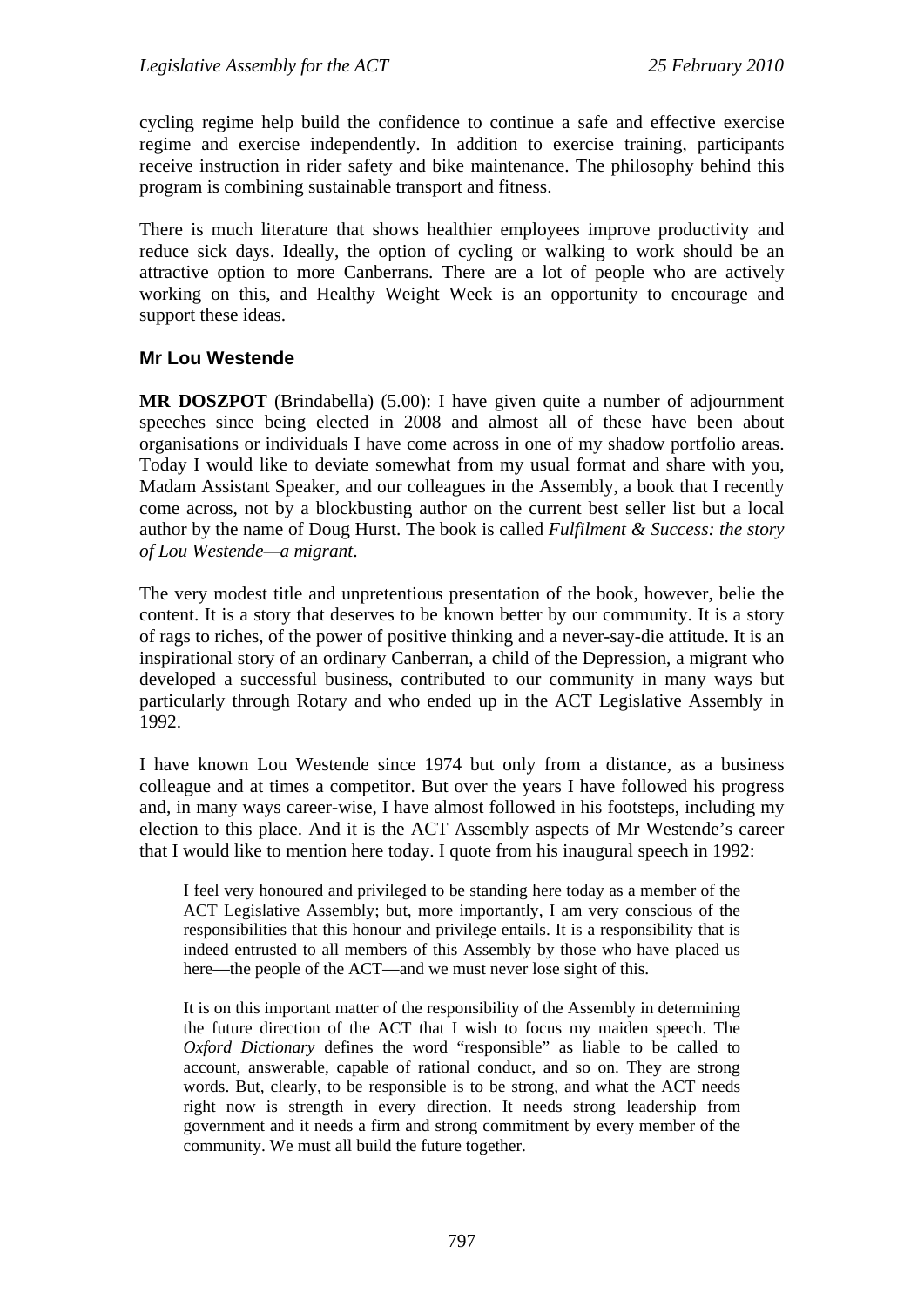There is more to Mr Westende's inaugural speech and his words deserve to be read. I commend his speech to you. But Lou Westende's words of 18 years ago echo to us today, especially to us in the opposition, as these are the very words that we are trying to fulfil—a strong and united opposition that intends to push this government every step of the way until we take government in three years time.

I was very inspired by Lou Westende's story and, when he celebrates his 85th birthday in August of this year, I hope we can invite him to visit the Assembly. In the meantime I certainly recommend his book to all, *Fulfilment & Success: the Story of Lou Westende—a migrant*.

Question resolved in the affirmative.

**The Assembly adjourned at 5.04 pm until Tuesday, 16 March 2010, at 10 am.**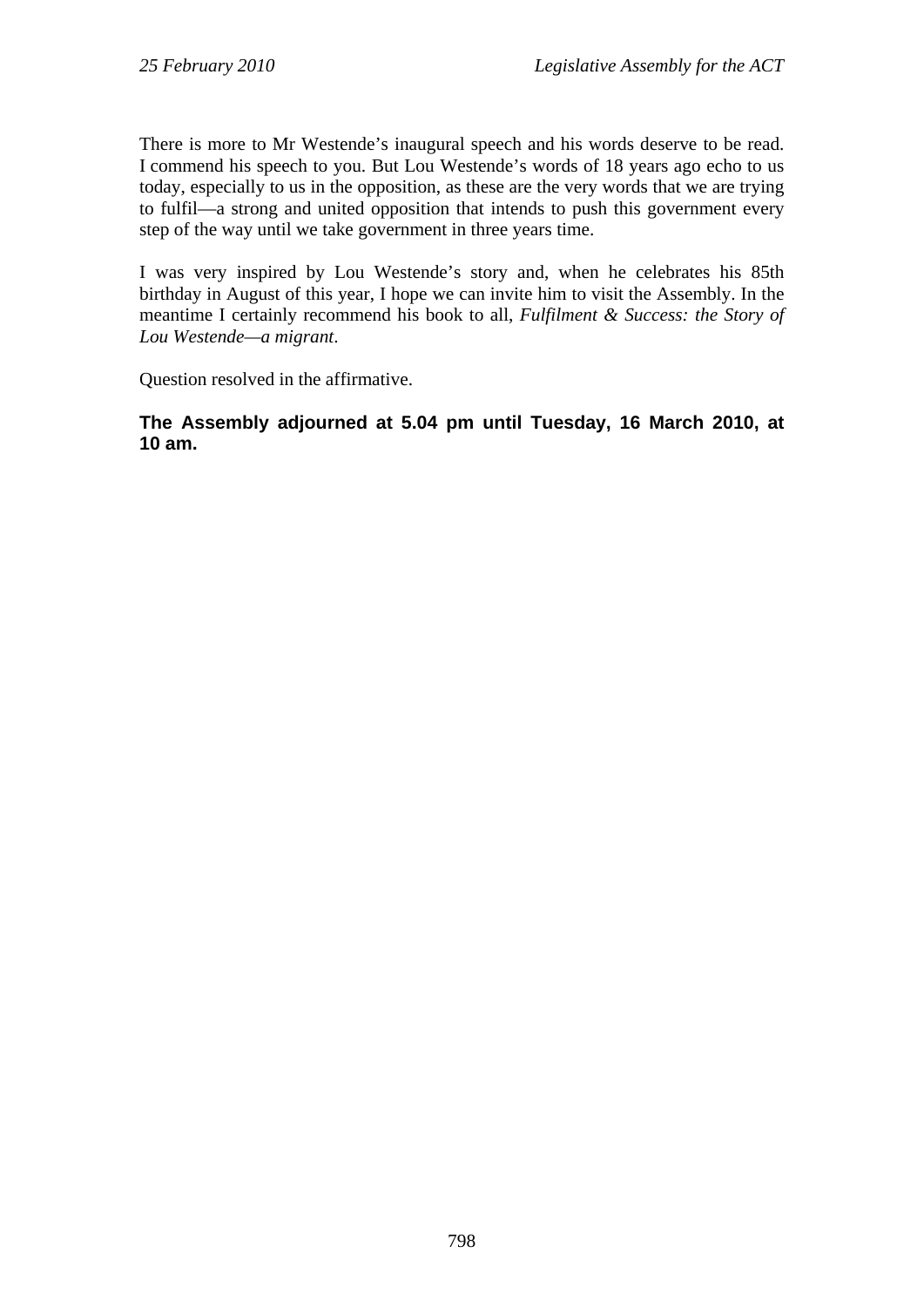# **Answers to questions**

## **Victim Support ACT (Question No 369)**

**Mr Rattenbury** asked the Attorney-General, upon notice, on 15 October 2009:

- (1) What consultative activities or forums has Victim Support ACT conducted in conjunction with other victims of crime service providers or agencies in the ACT during (a) 2007-08 and (b) 2008-09.
- (2) Which agencies were invited to attend the activities or forums referred to in part (1).
- (3) How many clients (victims of crime) were serviced by (a) salaried staff of Victim Support ACT and (b) third party Approved Service Providers in (i) 2007-08 and (ii) 2008-09.
- (4) What is the process in Victim Support ACT for monitoring the powers of staff in deciding (a) how many hours and which services are allocated to clients and (b) subsequent referral of clients to other services when their allocated hours are exhausted.
- (5) Is there an independent review of the process for extending hours allocated to a client, especially when there are other non-government services available.
- (6) Is there a formal written procedure in Victim Support ACT on how to refer a client from Victim Support ACT to other service providers for the case of a victim of a minor crime, for example, when only 2 hours is allocated to a client, given that the *Victims of Crime Act 1994* requires that the government service provider not extend the hours of service where there is another service provider available to provide the client with support services.
- (7) What is the process in Victim Support ACT for referring clients who have exhausted their 12 hours of assistance from Victim Support ACT, before considering extending the allocated hours beyond 12 hours.
- (8) Is there an identifiable process for Victim Support ACT to inform clients about services available from other providers which are also funded by the Department of Justice and Community Safety (JACS).
- (9) Is there a standard form in Victim Support ACT for clients' own use to indicate their choice to be referred to other service providers.
- (10) In relation to victims of crime, how many clients has *SupportLink* referred to each of the government and non-government service providers in the ACT in (a) 2004-05, (b) 2005-06, (c) 2006-07, (d) 2007-08 and (e) 2008-09.
- (11) Does JACS provide any funding to *SupportLink*.
- (12) What is the influence of JACS over the referral process from *SupportLink* to external service providers.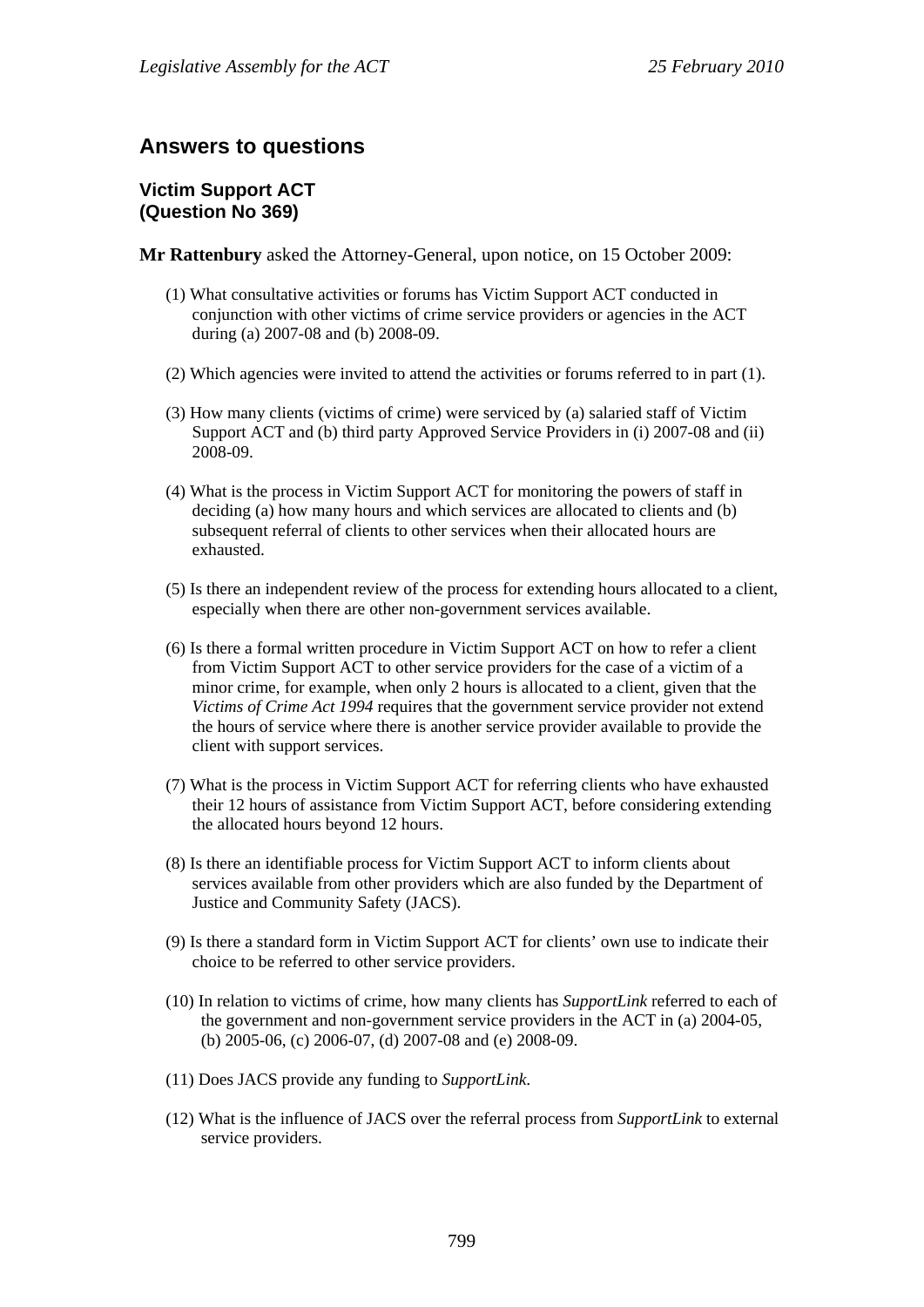- (13) Are the services, programs or activities of Victim Support ACT in any way duplicating some of the services, whether government or non-government, of other support agencies for victims of crime; if so, what (a) are the areas of duplication, (b) is the difference in the type of services available from the staff of Victim Support ACT, and non-government specialist victim service providers and (c) is being done to work with other agencies in order to reduce client waiting lists, or to reduce underutilisation of funded services.
- (14) What proportion of funding directed to victims of crime is directed to (a) Victims Support ACT and (b) non-government agencies offering comparable services.
- (15) How many external Approved Service Providers (third party) are currently registered with Victim Support ACT to provide victims with essential support services.
- (16) Of those third parties identified in part (15), (a) how many are being paid for services rendered in the current financial year and (b) what was the average cost per hour for these Approved Service Providers in (i) 2007-08 and (b) 2008-09.
- (17) How many client cases did salaried staff of Victim Support ACT manage during (a) 2006-07, (b) 2007-08 and (c) 2008-09.
- (18) How many case managers (full-time equivalent) are currently employed by Victim Support ACT.
- (19) What is the average annual cost per client for using the services of Victims Support ACT, including costs for Approved Service Providers and salaried staff.
- (20) What proportion of funding to Victim Support ACT was directed to (a) actual service delivery to clients and (b) administrative costs in (i) 2007-08 and (ii) 2008-09.
- (21) Is there a perceived or actual conflict of interest for the position of the Victims of Crime Co ordinator in also performing the functions of Director, Victim Support ACT, where Victim Support ACT is a government service provider.
- (22) Is there a perceived or actual conflict of interest for Victim Support ACT in managing the funding contract for another service provider where both service providers effectively have funds sourced from the same government budget line.
- (23) What measures are in place to deal with those potential conflicts referred to in parts (21) and (22).
- (24) How is the Victims of Crime Co-ordinator managing funds for community organisations, as well as managing referrals to such organisations, in order to reduce waiting lists for victims by utilising existing non-government specialised victim services.
- (25) In relation to measures introduced in 2007 to increase revenue to fund enhanced services to victims of crime, specifically a \$10 levy on all offences where a court fine was imposed and an increase of \$10 to all traffic infringement penalties, (a) what proportion and how much of this increased revenue has been directed to nongovernment agencies in 2008-09, (b) what proportion and how much has been directed to Victim Support ACT and (c) how is Victim Support ACT using this additional funding.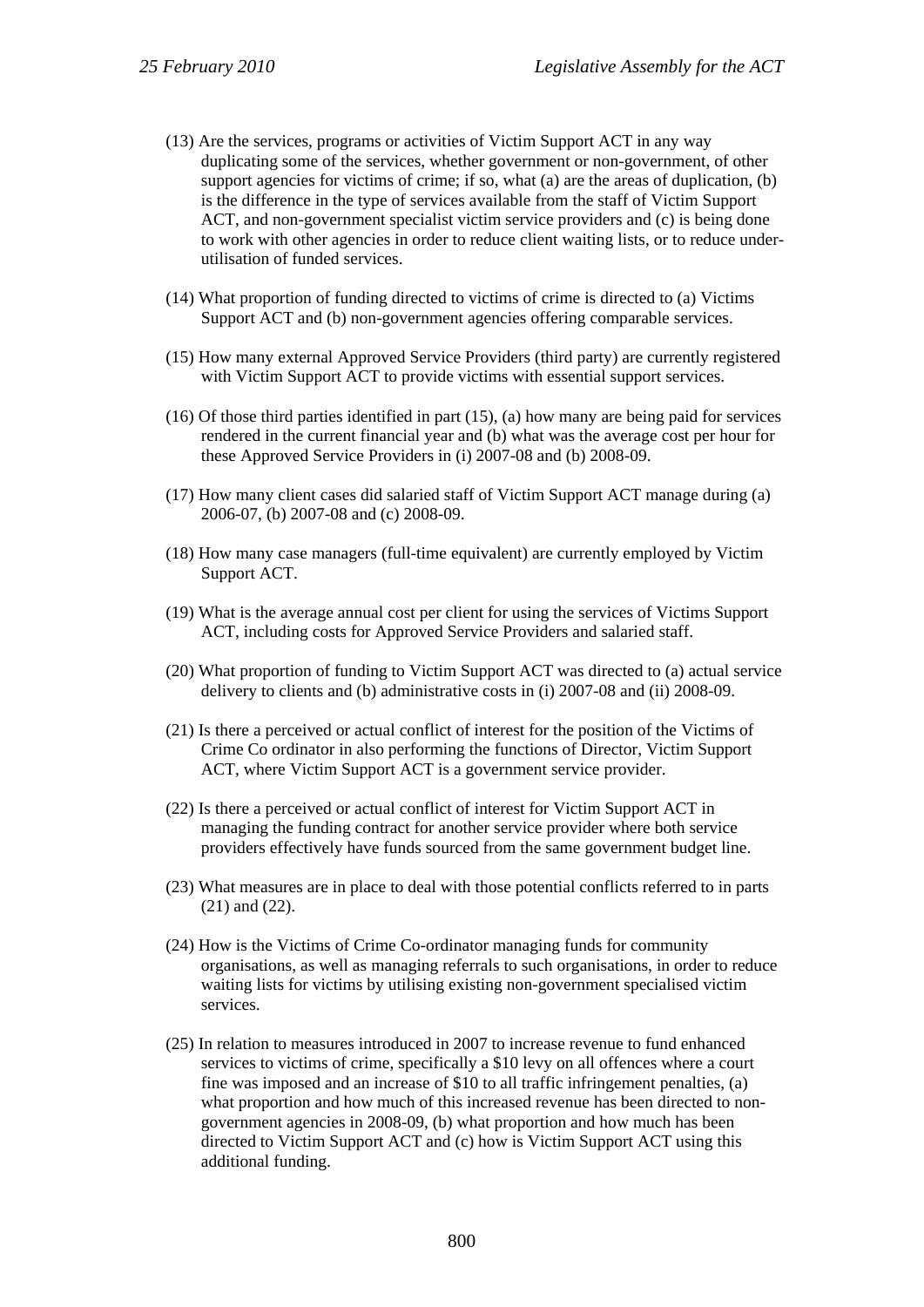- (26) Does Victim Support ACT provide 24 hour immediate access to support services for victims of crime; if not, (a) are those clients referred to non-government specialised services for victims of crime and (b) which agency or agencies are those clients directed to instead.
- (27) What was the cost incurred by Victim Support ACT in (a) 2007-08 and (b) 2008-09 in producing information leaflets and materials and changing the logo.

**Mr Corbell**: The answer to the member's question is as follows:

(1)

- a) In 2007-08 Victim Support ACT hosted narrative therapy training.
- b) In 2008-09, Victim Support ACT supported the Victims of Crime Coordinator to conduct a survey with clients about their rights as victims of crime. It also facilitated interviews with families bereaved by homicide to inform a project that was initiated by the Victims of Crime Coordinator.

Victim Support ACT also hosted cognitive behaviour therapy training.

(2) Counsellors who are approved service providers with Victim Support ACT, the Child At Risk Health Unit, Canberra Rape Crisis Service, Domestic Violence Crisis Service, Women's Health Service, Victims of Crime Assistance League (VOCAL) and Relationships Australia.

(3)

- a) (i) The Victim's Services Scheme was administered by ACT Health until it was transferred to JACS in January 2007. ACT Health's database did not record total number of clients serviced. It did record that a total of 639 new clients were serviced that year.
	- (ii) A total of 891 clients were serviced, including 691 new clients.
- b) (i) The Victim's Services Scheme was administered by ACT Health until it was transferred to JACS in January 2007. The database used by ACT Health recorded hours of service that was delivered by Approved Providers and did not record the number of clients seen by Approved Providers. In 2007-2008, 3,500 hours of private professional service was delivered to victims of crime.
	- (ii) 455 clients received approximately 4,000 hours of professional services.

(4)

a) The *Victims of Crime Regulation 2000* (the Regulation) governs the Victims Services Scheme, including the levels of service available to victims, authority for client care coordinators to make decisions about levels of care and internal review processes that oversee such decisions.

Under the Regulation, all victims of crime (where the crime occurred in the ACT) are entitled to two contact hours of service (level one service) to support their recovery. All victims of violent crime are entitled to an additional six hours of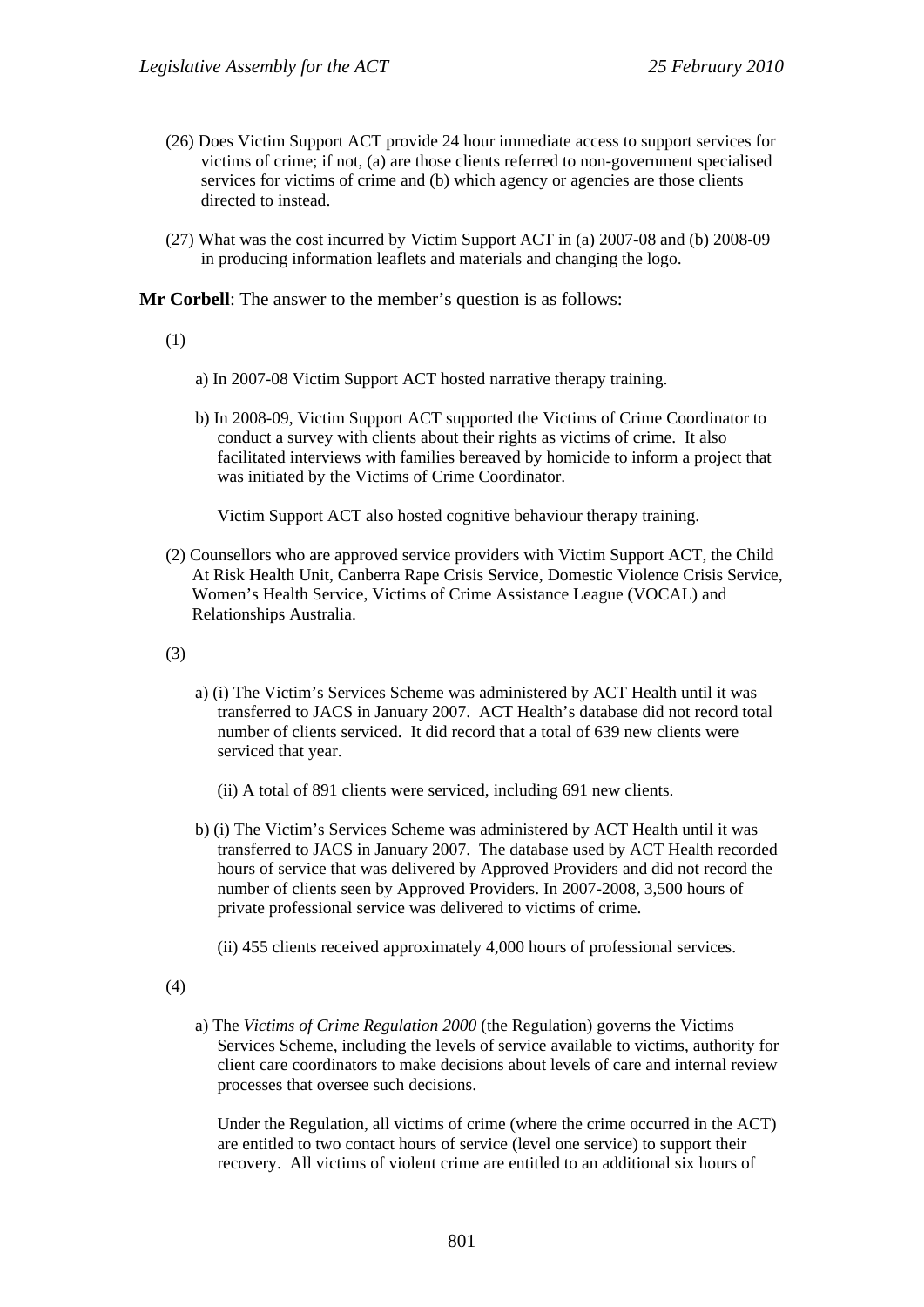service (level two service). An additional 12 hours of service (level three service) is provided to victims of violent crime on a discretionary basis. A further limited number of hours may be provided under exceptional circumstances.

The provision of contact hours is a clinical decision made by the client care coordinator and based on the goals identified in a client's care plan, progress reports and recommendations supplied by the approved provider. Contact hours are extended to an eligible victim in a way that, as far as possible, gives the victim a choice of provider.

If the client care coordinator and approved provider do not agree about the content of a care plan, the need for additional contact hours or both, the client care coordinator must refer the issue in writing to an independent arbitrator nominated by the service manager of Victim Support ACT.

If a victim is found not eligible for the Victims Services Scheme, they may ask for an internal review of that decision. In these circumstances, Victim Support ACT must arrange for a person (the *internal reviewer*) who did not make the initial decision, to review the decision.

In addition to the hours of service provided to clients under the Victims Services Scheme, Victim Support ACT provides on-going support in the form of justice advocacy for clients who have on-going involvement in the legal system. The primary focus of justice advocacy is to assist clients to access their rights and entitlements in law. Justice advocacy is not prescribed by levels of service under the Regulation.

Client care coordinators hold qualifications in counselling, social work or psychology. They are employed to make clinical decisions within a case management framework. Clinical supervision and group supervision is provided to support them in this role. Their work is supervised by senior practitioners.

- b) The client care coordinator discusses referral options to other appropriate services with the client throughout their involvement with Victims Support ACT and prior to the exhaustion of their allocated hours. Referral decisions are based on an assessment of client needs and their own priorities for recovery. A wide range of community agencies are considered as appropriate points of referral. Clients are also able to access hours of service with a health care professional on a mental health plan through the Medicare Benefits Scheme.
- (5) There is no independent review of the process for extending hours to clients. It would be impractical and inefficient to construct an independent process for core business activities of service delivery agencies, particularly in relation to offering a service to a client.
- (6) There is no provision in the *Victims of Crime Act 1994* that prevents the government service provider from extending hours of service to a client where there is another service provider available.

There is an internal policy document on how to refer a client from Victim Support ACT to other service providers. On this occasion I am happy to provide a copy of the document to the secretariat (**Attachment A**). A checklist contained in the document assists client care coordinators to refer clients to interstate services or other agencies if the caller is ineligible for services under the Victims Services Scheme.

*(A copy of the attachment is available at the Chamber Support Office)*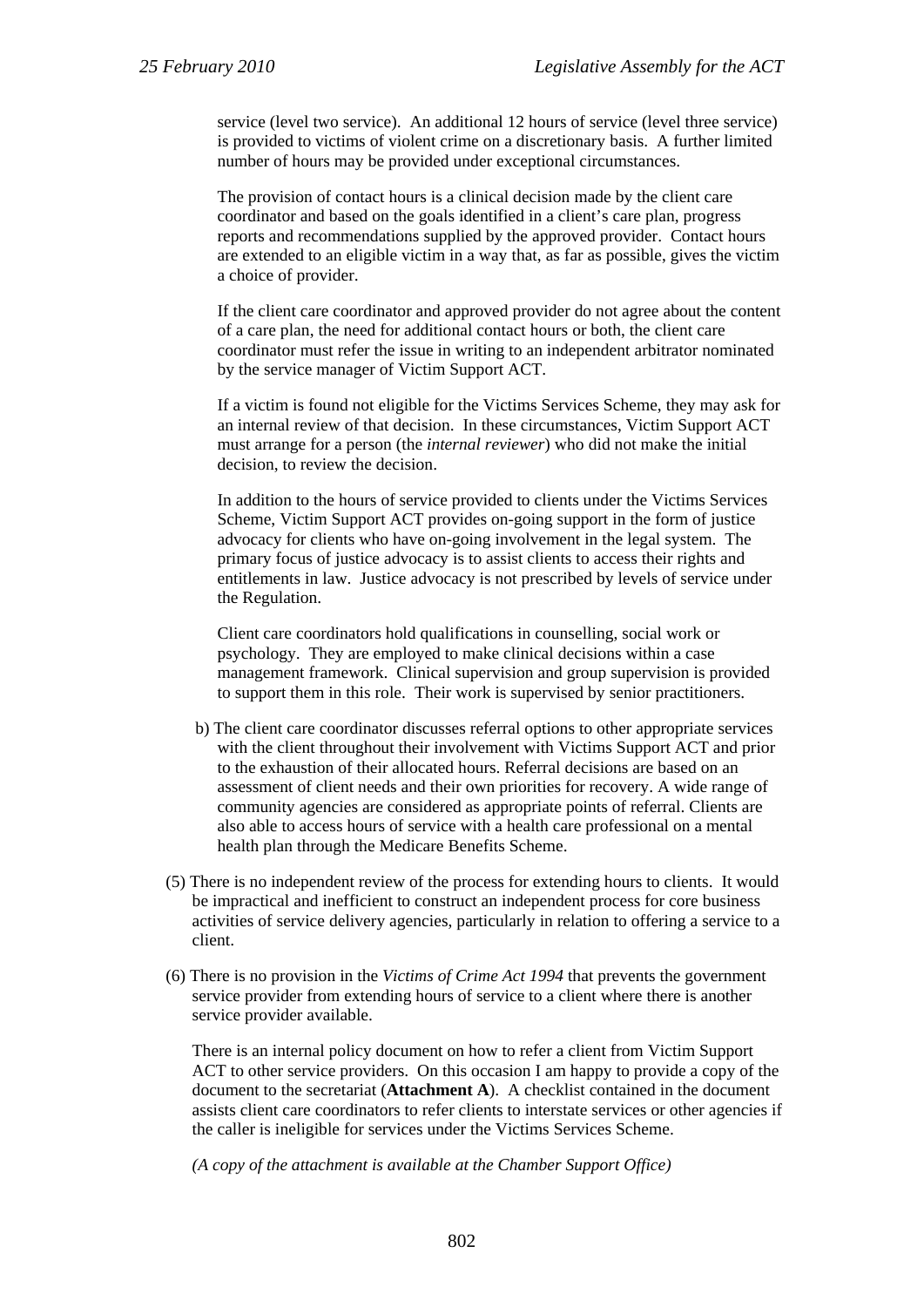- (7) All victims of a violent crime which occurred in the ACT are entitled to eight hours of service to support their recovery from the harm suffered as a result of the crime. An additional 12 contact hours of service are extended on a discretionary basis in two, six hour blocks. Client care coordinators assess the extension of contact hours using progress reports and recommendations supplied by the client's approved provider. A decision to extend the hours is made in consultation with the client, the approved provider and for more complex cases, the service manager of Victim Support ACT. The paramount issue is the therapeutic benefit the client would derive from further hours of service.
- (8) Yes. When a client first makes contact with Victim Support ACT, a Client Care Coordinator makes an initial assessment about the presenting issues and will inform and refer the client to other services as required. Following this contact, clients are sent a Victims of Crime Help Card with contact details for a range of government and non-government services (including VOCAL, Police Victim Liaison Officers etc) as specified in Victim Support ACT's Client Reception Policy.

During the intake assessment, a further assessment of their needs is undertaken and clients are asked about what other services might be involved in providing them support. Clients are referred to a range of other services that are appropriate to their needs, including providers who are funded by JACS, for example: the Home Safety Program through SupportLink.

(9) No. Clients are presented with opportunities to choose their provider at reception, intake and at stages in their care plan. All clients receive a "Help Card" at reception, which identifies victim agencies, both government and non-government. At intake, the client care coordinator will discuss with the client their options and preferences for referral. A care plan will be drafted, which reflects the client's preferences. This care plan is reviewed at each extension of contact hours.

| Service      | a) 2004 - | b) $2005 -$ | c) 2006 - | d) 2007 - | e) 2008 - |
|--------------|-----------|-------------|-----------|-----------|-----------|
|              | 2005      | 2006        | 2007      | 2008      | 2009      |
| <b>DVCS</b>  | 51        | 33          | 35        | 53        | 101       |
| <b>CLASP</b> | 67        | 330         | 136       |           |           |
| <b>VOCAL</b> | 389       | 60          | 41        | 2         |           |
| <b>VSACT</b> |           | 157         | 106       | 131       | 155       |
| Home Safety  |           |             | 204       | 1840      | 2591      |
| Program      |           |             |           |           |           |
| <b>CRCC</b>  |           |             |           | 36        | 48        |

(10)

*(Note: the drop in VOCAL referrals occurred as the Home Safety Program (HSP), Victims Support ACT and the Canberra Rape Crisis Centre became established within the SupportLink e framework. Most victims of crime sought information on improving home security following a burglary (as provided by the Home SafetyProgram) or counselling support as provided by the funded provider for this service - VSACT or Canberra Rape Crisis Centre)* 

(11) Yes. In 2008/09 JACS provided \$50,000 (GST excl) towards the ACT Home Safety Program www.homesafety.act.gov.au and \$50,000 (GST excl) towards a Paramedic Support Program that includes welfare support for staff and a referral program for clients identified as vulnerable or at risk.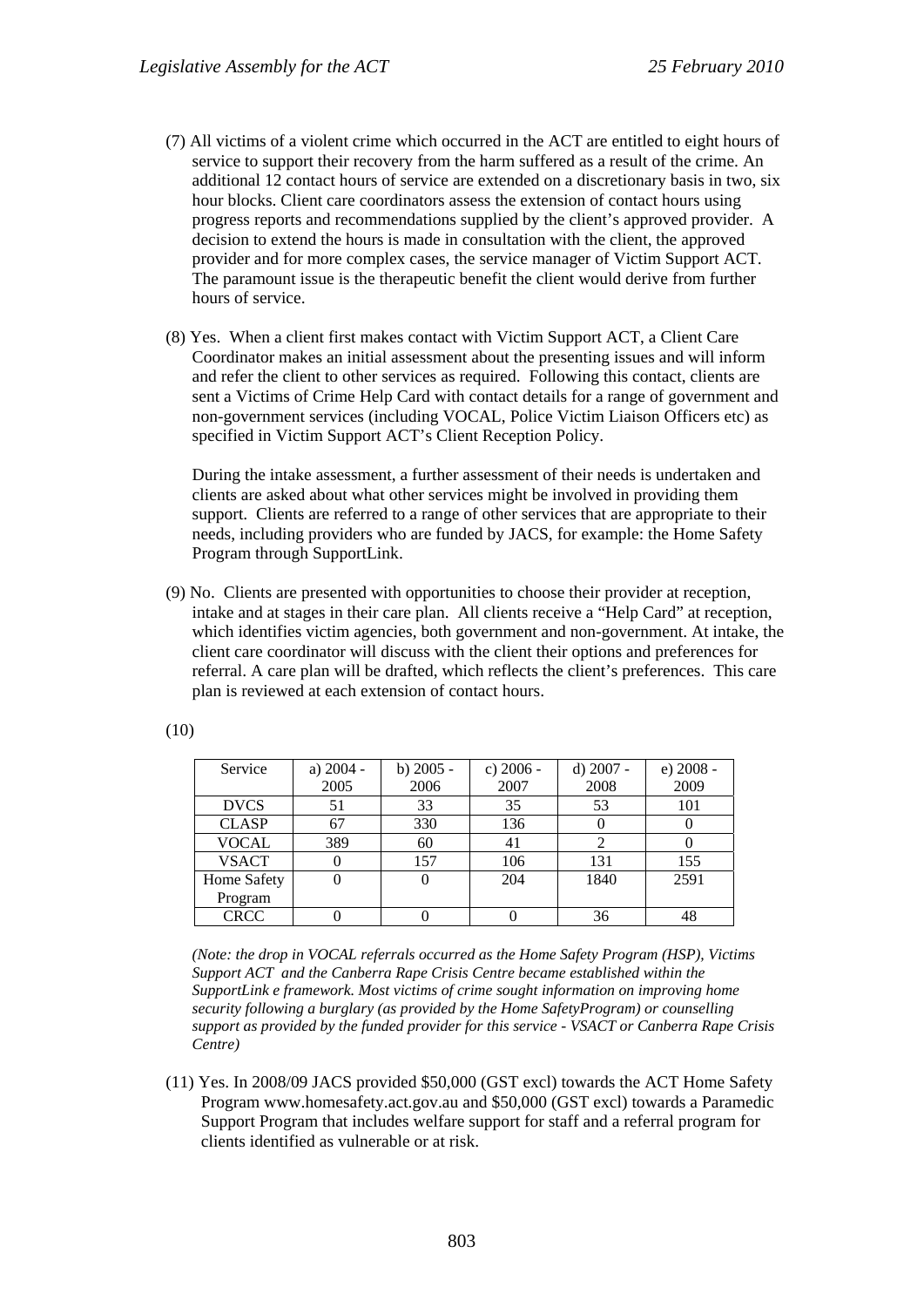SupportLink is primarily funded by the Australian Federal Police (ACT Policing) to provide a single referral gateway for Police operations.

- (12) JACS has no direct influence over SupportLink regarding the external providers that are utilised via the e referral process. The choice of providers is a professional decision made by SupportLink referral coordinators as they match client need and choice with providers.
- (13) There is a range of victim services in the ACT that are provided by government and non-government agencies. The Domestic Violence Crisis Service and the Canberra Rape Crisis Centre provide specialist crisis intervention and support services to victims of family violence and sexual assault. The Canberra Rape Crisis Centre also offers counselling services. Both agencies have agreements with ACT Policing relating to attendance at incidents attended by police.

VOCAL (ACT), a community organisation that engages volunteers, is funded by the ACT Government to provide a range of support services and information to victims and their families as they access services or deal with the criminal justice system. VOCAL is not funded to provide counselling to victims.

Victim Support ACT provides specialised, professional counselling and other therapeutic interventions such as physical rehabilitation, that other services do not offer. Victim Support ACT also provides justice advocacy services to clients involved in justice processes.

As part of the Wraparound Support Program, Victim Support ACT works with the Canberra Rape Crisis Centre and the police to ensure that victims of sexual offences are offered support and information as early as possible after they have been victimised. Regular meetings and communication between these three agencies help to avoid the duplication of support services to victims.

The DPP Witness Assistance Service (WAS) provides support to victims and witnesses. The DPP WAS has criteria for the category of victims that they are able to assist. Victim Support ACT works with the WAS to determine which agency is to provide support through the criminal justice process and to ensure that victims are supported in the justice process.

I am unaware of any waiting lists that you refer to or any under-utilisation of funded services. Indeed, I am advised that all victim support services are fully utilised.

(14) One of the Government's highest priorities is looking after victims of crime. The Government directs funding to both government and non-government agencies to provide quality services to assist in improving victims' recovery.

The Government funds a range of government services to victims including: the Victims Services Scheme, Victim Support ACT, Victims of Crime Coordinator, the restorative justice program, the Family Violence Intervention Program, the Child at Risk Assessment Unit program and Forensic and Medical Sexual Assault Care. There are also several victim assistant/support positions within justice agencies, such as ACT Corrective Services, the office of the DPP and ACT Policing.

Community bodies which receive Government funding to support victims of crime include: the Canberra Rape Crisis Centre, Domestic Violence Crisis Service,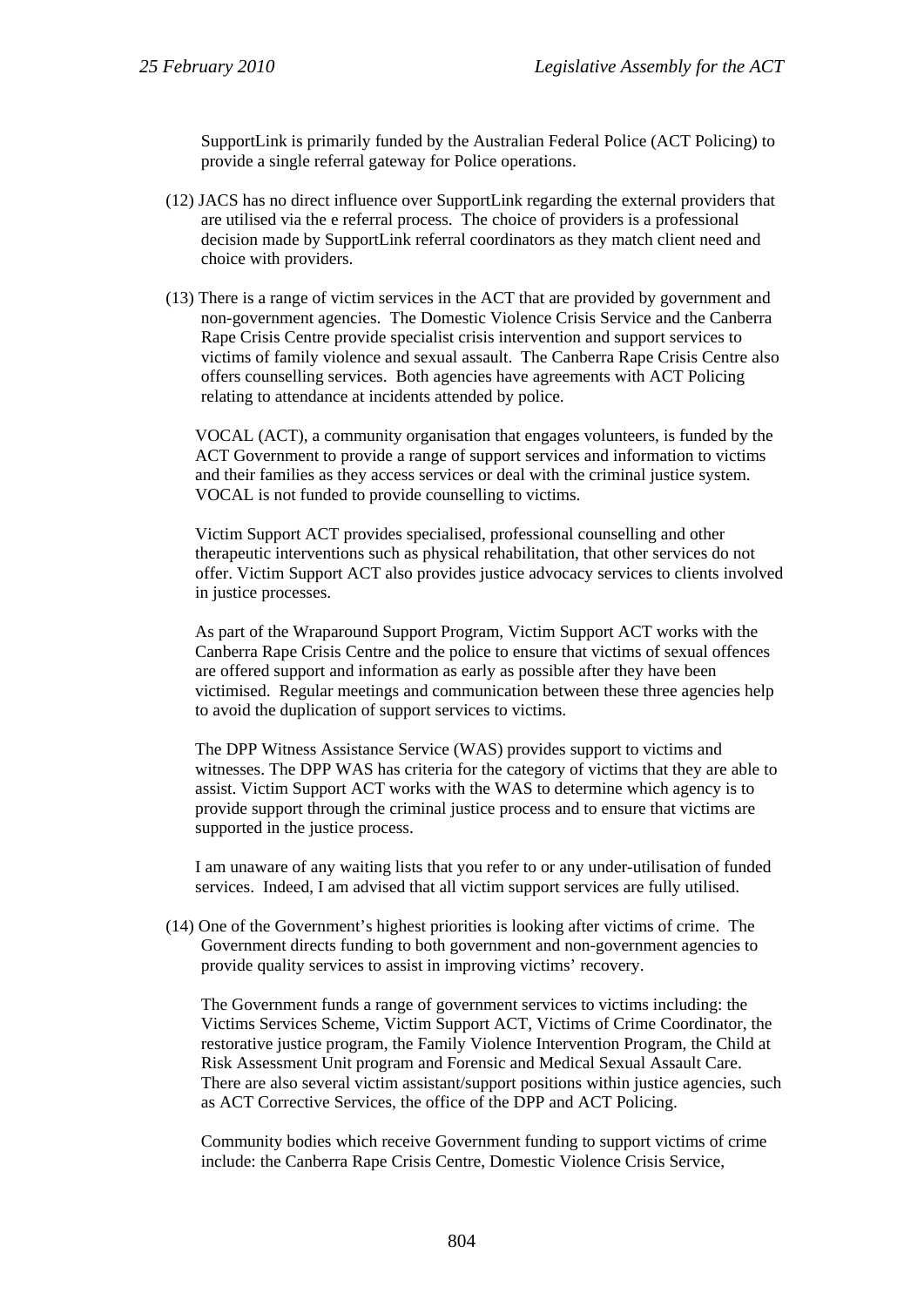SupportLink and VOCAL. These agencies work closely with government agencies to provide a holistic and collaborative response to victims of crime.

(15) 201. This number is made up of approved providers for the ACT (62) and approved authorised exceptions that service clients who reside interstate (139).

(16)

- a) 58.
- b) Approved service providers are paid according to the type of service provided. In 2007-08 and 2008-09, psychologists, counsellors, occupational therapists and physiotherapists were paid \$100 per hour. Massage therapists were paid \$70 per hour and acupuncturists were paid \$60 per hour.

(17)

- a) 2006-2007 539 new clients.
- b) 2007-2008 651 new clients
- c) 2008-2009 891 (including 691 new clients)
- (18) There are 7.2 FTE client care coordinators, one FTE service manager position and one FTE justice advocate. Client care coordinators also deliver justice advocacy services.
- (19) Victim Support ACT provides a range of services to victims of crime that cannot be measured in terms of cost per client. These services are:
	- justice advocacy work;
	- court support;
	- financial assistance applications:
	- support to the Victims of Crime Coordinator;
	- activities under the Sexual Assault Reform Program;
	- case tracking of family violence and sexual assault cases;
	- research and reports into victim's issues; and,
	- delivery of the Victims Services Scheme.
- (20) Victim Support ACT provides a range of services to victims of crime that cannot be measured in terms of cost per client. These services are:
	- iustice advocacy work:
	- court support:
	- financial assistance applications;
	- support to the Victims of Crime Coordinator;
	- activities under the Sexual Assault Reform Program;
	- case tracking of family violence and sexual assault cases;
	- research and reports into victim's issues; and,
	- delivery of the Victims Services Scheme.

Victim Support ACT has two FTE positions that meet the organisations administrative responsibilities. The cost of these two positions represents approximately 5% of Victim Support ACT funding.

(21) This issue was raised in an issues paper, released by JACS in June 2008, in relation to the review of the ACT *Victims of Crime Act 1994*<sup>1</sup> . Submissions were sought and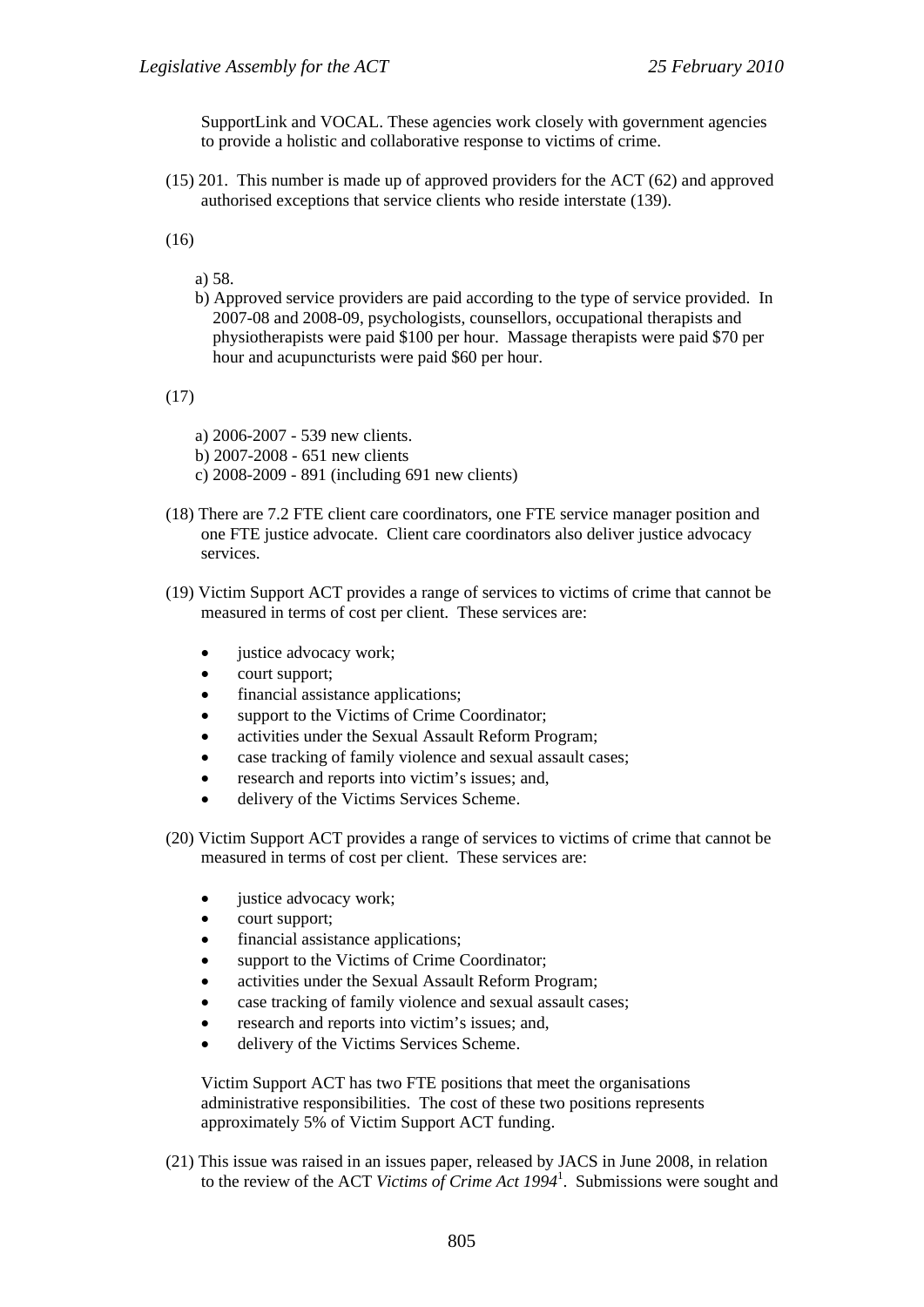considered by a government reference group overseeing the review. I expect to be in a position to introduce legislative reforms relating to that review in mid 2010.

However, as the issues paper states "there are numerous examples in the ACT of officers who balance the dual function of statutory appointment with the managerial, administrative and reporting responsibilities of a public servant".<sup>2</sup>

- (22) The responsibility for managing the Department's contract with VOCAL was delegated to the Director, Victim Support ACT, for efficiency reasons. The Department is responsible for all decisions relating to the contract. There is no conflict of interest in this arrangement.
- (23) Victim Support ACT has developed policies, ratified by the Victims Assistance Board, that clearly define its role and function. The *Victims of Crime Act 1994* defines the role and function of the VoCC. Both entities have very different roles and responsibilities.
- (24) The Victims of Crime Coordinator does not manage funds for community organisations. The Victims of Crime Coordinator does not manage referrals to community organisations.

Clients of Victim Support ACT are assessed at intake regarding their presenting issues and they are then informed and referred to other services as required. Clients are given the right to choose their preferred service provider. I am not aware of waiting lists for victims to utilise victim services.

(25) The revenue raised by the victim services levy is placed in consolidated revenue to fund enhanced services for victims of crime in the ACT. The money raised from the levy, and the infringement penalty increase, is to provide an ongoing funding source to enhance services for victims of crime, and is used specifically for this purpose. The money collected will ensure a better integration and access to services, information and support for victims of crime involved in the criminal justice process.

In 2007, the same year that the levy was introduced, the Government allocated \$4 million to increase services to victims of sexual assault by funding a number of victim support positions in government and non-government agencies, special prosecutors and installed technology at the Magistrates and Supreme court rooms that allow victims of sexual assault to give their evidence once, rather than several times, and to give that evidence by audio/visual means, rather than have to face the offender in a court room.

Victim Support ACT is one of a number of agencies that receive funding from that source to expand and enhance services to victims of crime. Victim Support ACT brings together the counselling and recovery team from the Victims Services Scheme and the Victims of Crime Coordinator's Office, to ensure victims in the justice system receive a more cohesive and streamlined response.

(26) Victim Support ACT is not a general crisis support service. However if a person presents to the Victim Support ACT office in crisis during business hours the designated duty officer will see the person to assess his/her needs and refer to specialist services as necessary. If a client presents in crisis, the duty officer will speak to that person and will link them to specialist services such as Lifeline, Domestic Violence Crisis Service or the Mental Health Crisis and Assessment Team.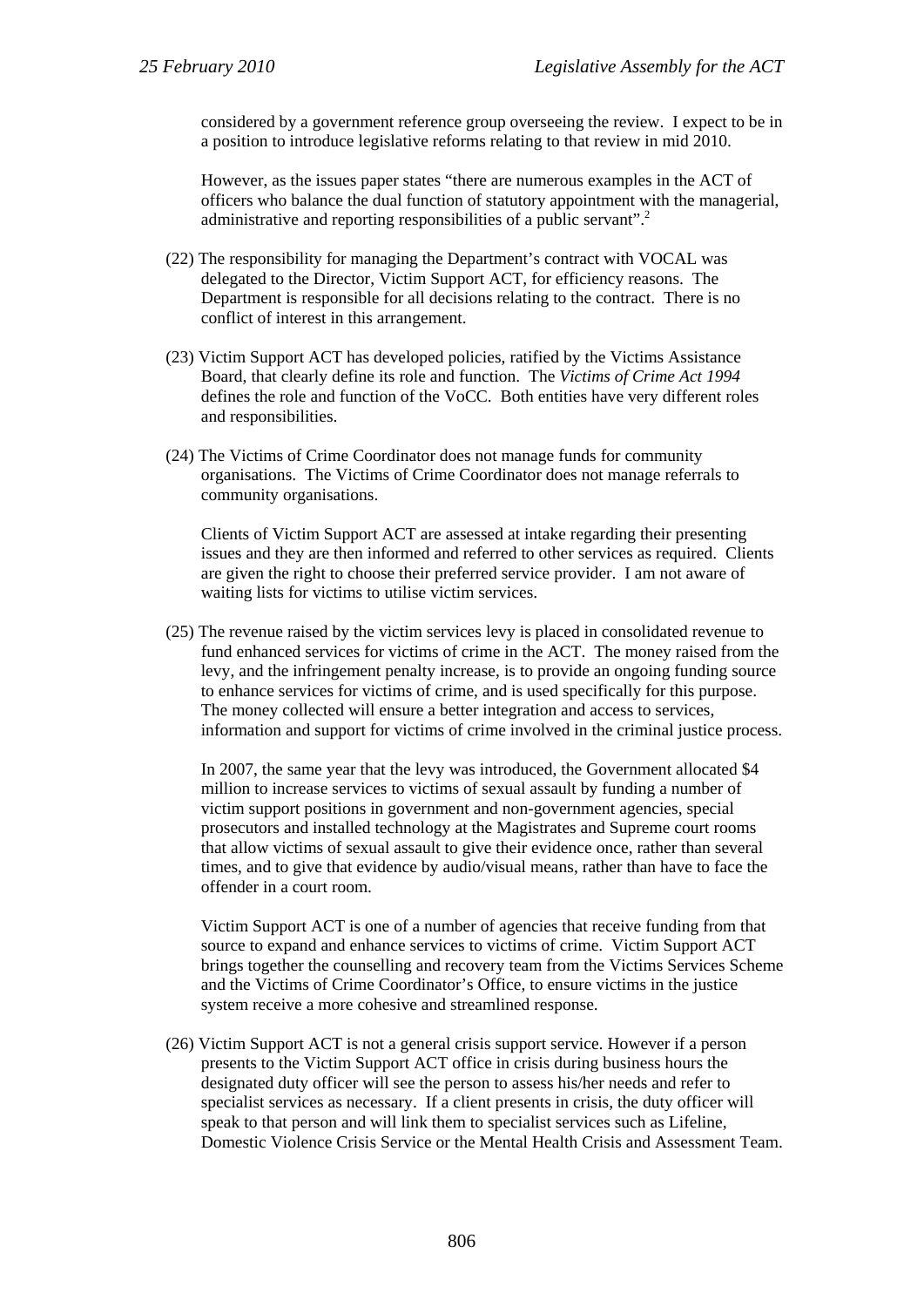Victim Support ACT operates from 9am to 5pm Monday to Friday. After hours and on weekends and public holidays there is a voicemail message on the freecall number giving callers contact details of after hours support and attendance services.

(27)

- (a) In 2007-2008, following the transfer of the Victims Services Scheme to JACS, the expense for producing information leaflets, materials and logo was \$14,943.12.
- (b) In 2008 2009 the expense was \$1640.91, which included extra fact sheets and guides.

*(A copy of the attachment is available at the Chamber Support Office)* 

<sup>1</sup> Issues Paper – Review of the ACT *Victims of Crime Act 1994*, June 2008, pp 42 – 44.  $2$  Ibid, p42

#### **Finance—departmental assets and liabilities (Question No 404)**

**Mr Seselja** asked the Minister for Health, upon notice, on 12 November 2009:

- (1) What are the top ten assets, other than cash, for the Minister's department ranked by value as at 30 June 2009 and what is the value of each asset.
- (2) What are the top ten liabilities, other than employee benefits, for the department ranked by value as at 30 June 2009 and what is the value of each liability.
- (3) If the liabilities referred to in part (2) are loans, (a) who is the loan with, (b) who facilitated the borrowing and (c) what is the interest rate for the loan.
- (4) What are the top ten contingent liabilities in the Minister's portfolio ranked by value.

**Ms Gallagher**: The answer to the member's question is as follows:

(1) The top ten assets and their value are

| (a) | Building 1 Canberra Hospital                | \$110, 314, 156 |
|-----|---------------------------------------------|-----------------|
| (b) | Building 3 Canberra Hospital                | \$78,755,167    |
| (c) | Building 12 Canberra Hospital               | \$67,527,467    |
| (d) | Building 10 Canberra Hospital               | \$31,999,745    |
| (e) | NSW Government – outstanding debt for       | \$31,192,347    |
|     | cross border Services                       |                 |
| (f) | Building 4 Canberra Hospital                | \$27,058,428    |
| (g) | Building 11 Canberra Hospital               | \$23,114,650    |
| (h) | Building 2 Canberra Hospital                | \$11,786,300    |
| (i) | Canberra Hospital Land (block 1 section 58) | \$10,100,000    |
| (i) | Building 5 Canberra Hospital                | \$9,978,073     |

(2) The top ten liabilities and their value are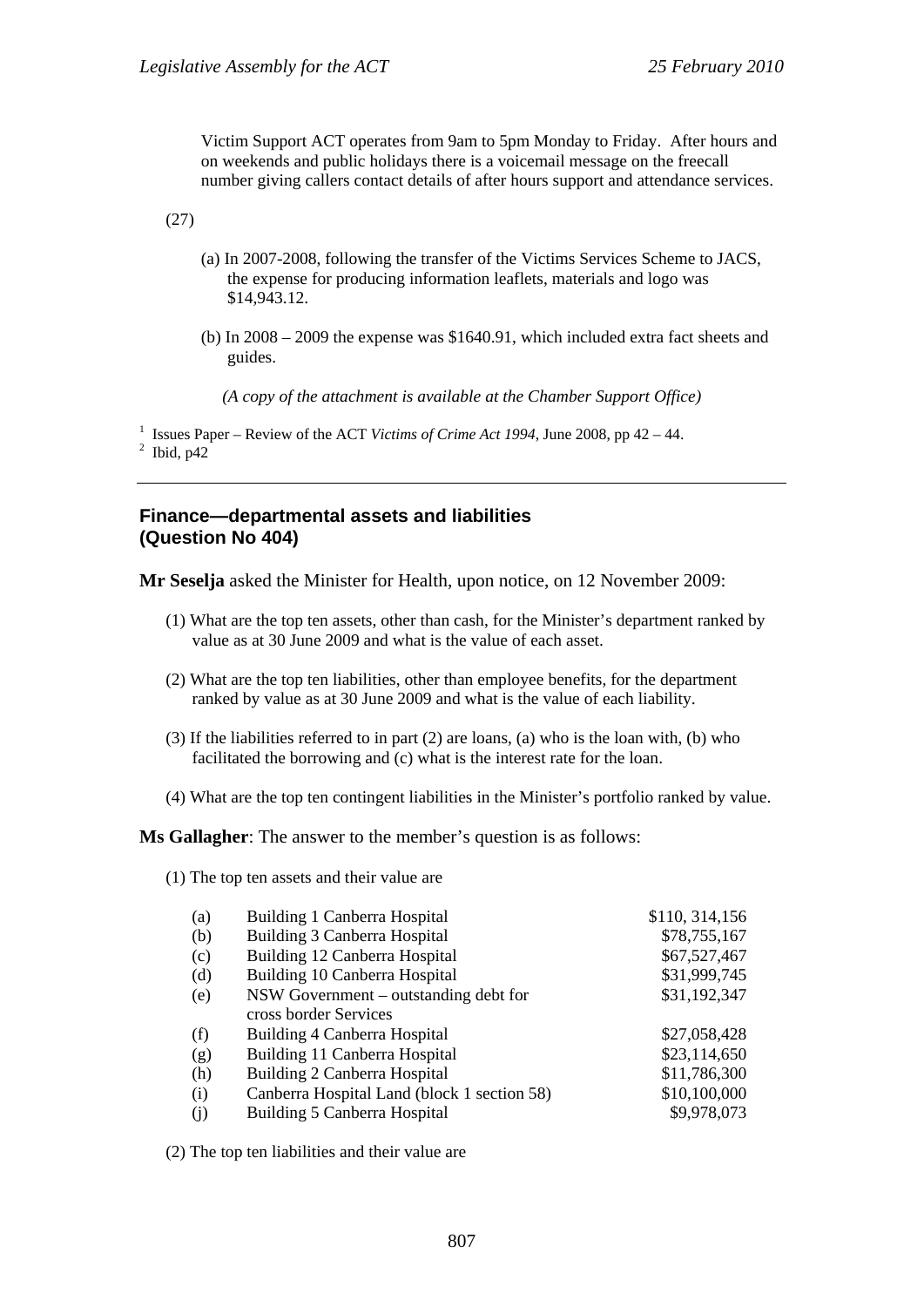| (a)        | Payables (ACT Procurement Solution)                        | \$8,370,056 |
|------------|------------------------------------------------------------|-------------|
| (b)        | Finance Lease Liabilities for motor vehicles               | \$5,359,636 |
| (c)        | Revenue Received in Advance                                | \$2,607,786 |
|            | (Commonwealth Health Program Grant)                        |             |
| (d)        | Payables (InTACT)                                          | \$1,883,720 |
| (e)        | Revenue Received in Advance                                | \$1,532,200 |
|            | (Commonwealth High Cost Drugs)                             |             |
| (f)        | Revenue Received in Advance                                | \$974,200   |
|            | (Government Payment for Outputs for                        |             |
|            | services rolled into the next financial year)              |             |
| (g)        | Payables for supplier                                      | \$751,794   |
| (h)        | Payables (VMO fee)                                         | \$750,585   |
| (i)        | Revenue Received in Advance (Donations)                    | \$728,052   |
| (j)        | Payables for supplier                                      | \$677,081   |
|            | (3) None of the liabilities listed above are loans.        |             |
|            | (4) The top ten contingent liabilities ranked by value are |             |
| (a)        | Medical Negligence                                         | \$1,000,000 |
| (b)        | <b>Medical Negligence</b>                                  | \$250,000   |
| $(\alpha)$ | <i>Modical Mogligance</i>                                  | മാസ ഗഗ      |

| (c) | <b>Medical Negligence</b> | \$200,000 |
|-----|---------------------------|-----------|
| (d) | <b>Medical Negligence</b> | \$200,000 |
| (e) | <b>Medical Negligence</b> | \$90,000  |
| (f) | <b>Medical Negligence</b> | \$70,000  |
| (g) | <b>Medical Negligence</b> | \$50,000  |
| (h) | <b>Medical Negligence</b> | \$50,000  |
| (i) | Medical Negligence        | \$50,000  |
| (i) | <b>Medical Negligence</b> | \$10,000  |
|     |                           |           |

# **Planning—building legislation (Question No 518)**

**Ms Le Couteur** asked the Minister for Planning, upon notice, on 10 December 2009:

- (1) Is the Minister able to say under what legislation were the *Buildings (Design and Siting) Ordinance Act 1964* (BDSO/BDSA) and the *Building Act 1972* (the Building Act) as enforced up to and including 1975 to 1978 able to be granted further amendments in 1997 and 1998 while ever construction was ongoing and not within the condition of the status of not being in force under section 33A of the 1979 version of the *Building Act 1972*.
- (2) During 1997 to 1998, were new amendments able to be approved under sections 33 and 33A of the Building Act by a Planning and Land Management (PALM)/ACT Planning and Land Authority ACTPLA) Building Controller/Deputy Building Controller on the still in-force 1978 approvals.
- (3) During 1997 to 1998, was a Deputy Building Controller able to approve the 1978 still in-force "brought forward" approvals to be re-approved under the *Land (Planning and Environment) Act 1991* [the Land Act] without the lawful application approval process of sections 226, 229, 230 and 247 and with compliance of the requirements of Appendix III.1 in relation to the City Plan.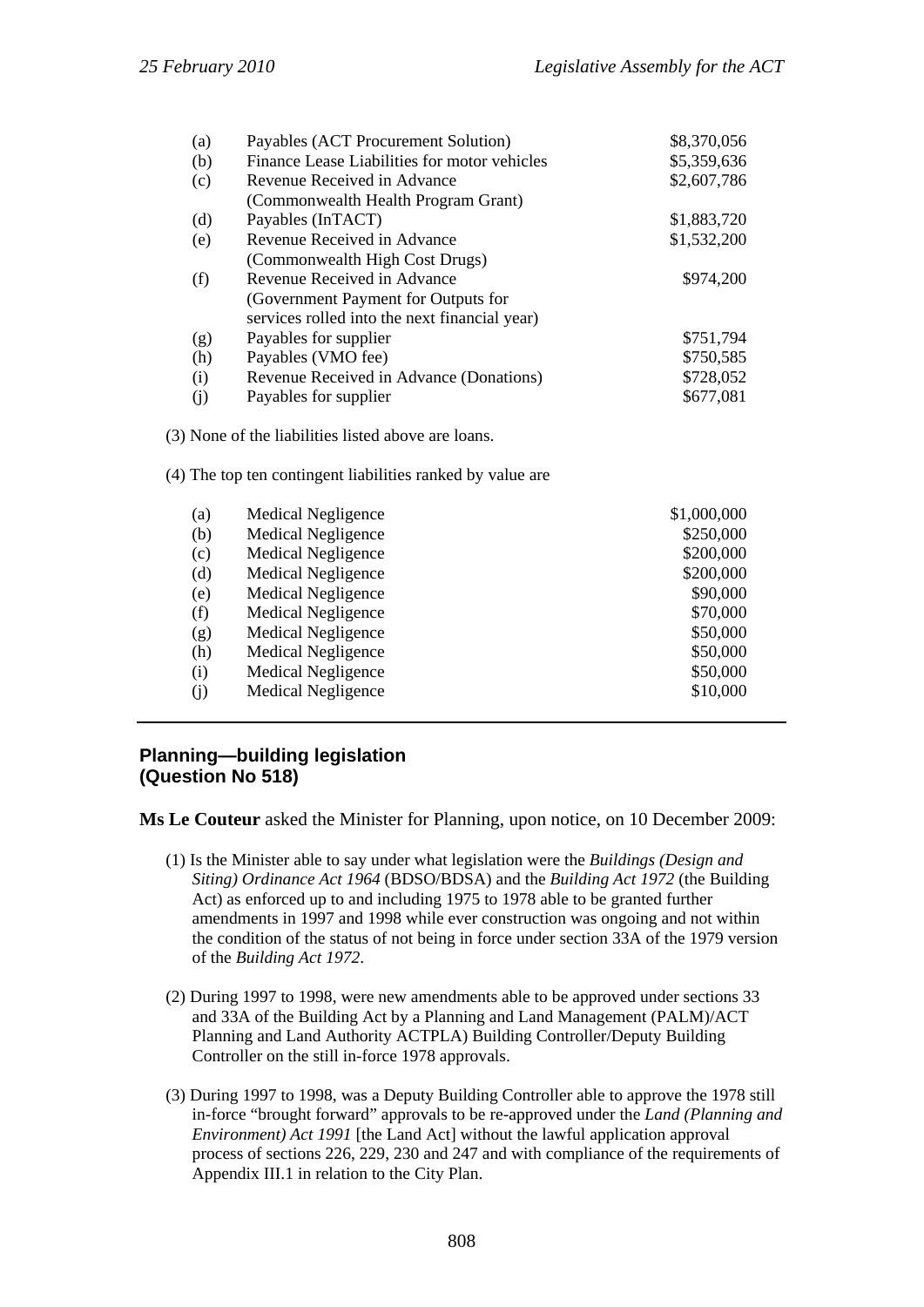- (4) Under what delegations and which PALM/ACTPLA officers in (a) 1997-1998 and (b) 2002-2003 would have held that jurisdiction to allow the granting of approval or reapproval to be confirmed in the Administrative Appeals Tribunal as to the valid status of the approval referred to in part (3).
- (5) Were Mr William Arthur Dagger and Mr Richard John Gallagher confirmed as holding the delegations under the Land Act as referred to in part (3) within the periods stated in part (4).
- (6) During 1978 to 2003, what legislation empowered the officers, referred to in part (5), by "bringing forward" previous BDSO/BDSA approvals to be approved under section 230 or 245 of the Land Act.

**Mr Barr**: The answer to the member's question is as follows:

- (1) The questions set out are directly related to ongoing litigation with the Territory. The relevant issues were determined in the cases of *Gerondal v Minister for Planning* (2003) ACT AAT 32 (30 June 2003) and *Gerondal v Minister for Planning* [2004] ACTSC 84 (17 August 2004).
- (2) In substance the questions are asking for a legal opinion and enliven standing order 117(c)(iii) regarding questions seeking a legal opinion.
- (3) I refer the member to the cases cited above. As a matter of courtesy I am responding to the member's question on this occasion, however, I will not continue to respond to further questions on this matter. The ACT Government Solicitor's Office is pursuing the costs of the Territory on this matter.
- (4) I believe that it is not appropriate for Members of the Legislative Assembly to continue to litigate, or re-litigate, a particular case that is, and has been, the subject of legal proceedings before the Tribunals and Courts of the Territory.

## **Harrison display village—house energy efficiency ratings (Question No 519)**

**Ms Le Couteur** asked the Minister for Planning, upon notice, on 10 December 2009:

- (1) Did the houses in the Harrison Display Village fail to meet the minimum energy efficiency rating standards when they were first audited.
- (2) Did the auditing for the houses in the Harrison Display Village need to be repeated after the houses were brought to minimum energy efficiency rating standards.

**Mr Barr**: The answer to the member's question is as follows:

(1) No. When first audited, inconsistencies requiring further investigation were identified between the information in the energy efficiency rating report and the building as constructed in 4 of the houses in the Harrison Display Village. The development and building approval records for these buildings shows that 2 of these houses were approved during the transition period to the new 2006 standard, during which the requirement for the verification method was still 4 stars.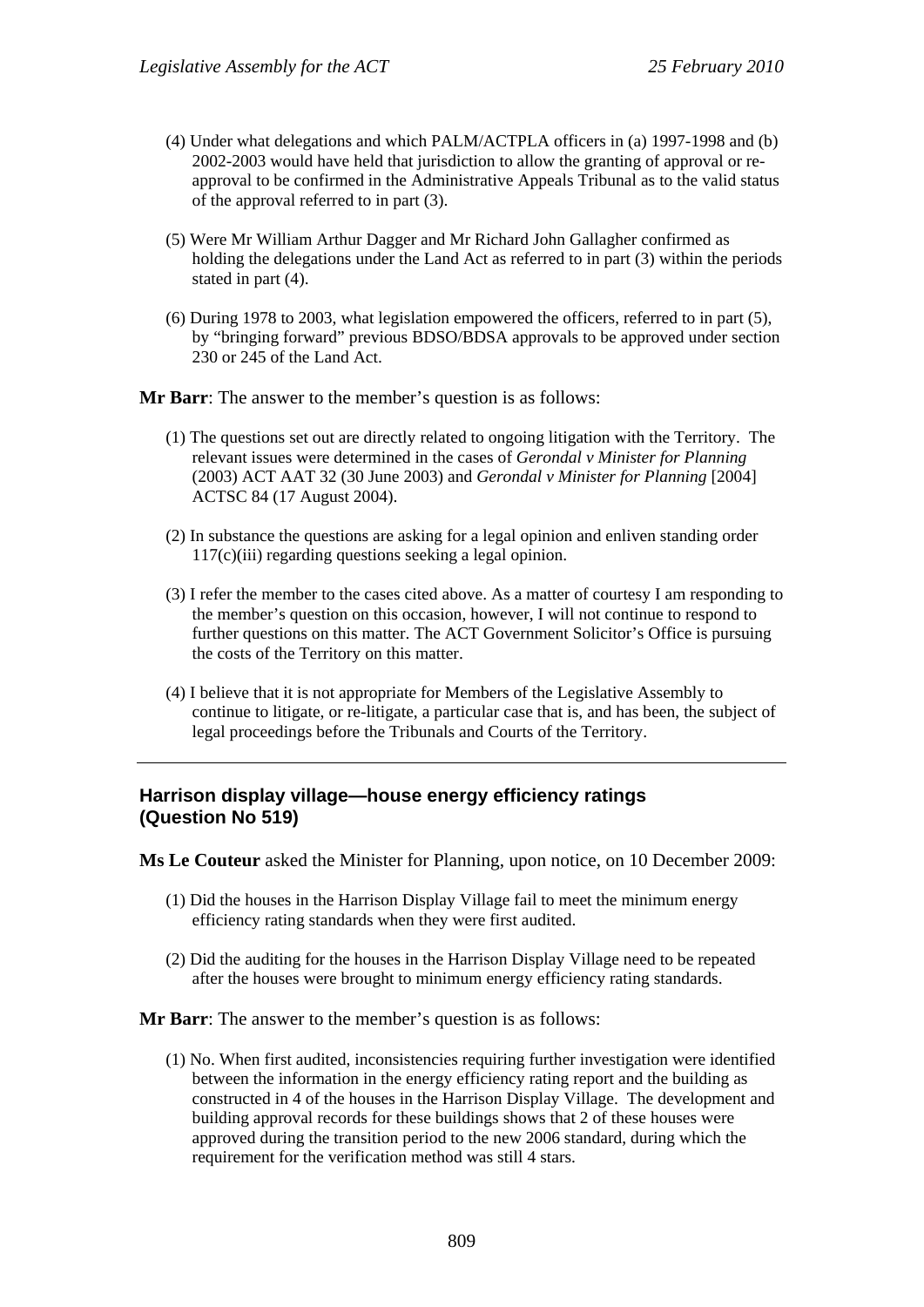The marketing of these houses as meeting a particular energy efficiency rating is a separate matter to that of compliance with the Building Code of Australia (BCA), however at the time one building was not approved as a residence as it was being used as the site office and based on additional documentation supplied by the certifier, the other was likely to reach a 5 star rating, or a 4.5 star rating at the minimum.

After correspondence in July 2008 with the relevant building certifiers, ACTPLA ascertained that it was highly probable that the remaining 2 buildings met the 2006 BCA requirements. In addition, all of the other buildings in the village approved under the 2005 requirements that did not initially reach 5 stars underwent changes in design to reach the new standard after advice from ACTPLA to the LDA in May 2006. Following the audits, ACTPLA drew the attention of assessors and builders involved to their obligations under relevant legislation and no further action was taken.

(2) No. Verifications of compliance were provided to ACTPLA where required. ACTPLA determined that a further audit of all houses in the display village was not justified given the evidence of compliance provided.

### **Human resources information management system (Question No 537)**

**Mr Seselja** asked the Minister for Territory and Municipal Services, upon notice, on 10 February 2010:

Has Shared Services begun conducting regular and scheduled testing of the restoration of backups of the "Chris21" human resources information management system; if not, when will it commence these tests.

**Mr Stanhope**: The answer to the member's question is as follows:

In August 2009 Shared Services commenced regular testing of the restoration of backups of the "Chris21" human resources information management system.

## **Department of Treasury, staff (Question No 538)**

**Mr Seselja** asked the Treasurer, upon notice, on 10 February 2010:

How many staff work in the Minister's department on competition policy, what qualifications or experience does each possess in competition policy issues more broadly and what is the level of each officer.

**Ms Gallagher**: The answer to the member's question is as follows:

The Economics Branch in Treasury is responsible for competition and regulation policy, economic analysis and forecasting, and racing and gaming policy. The Economics Branch has 14 staff all with degree qualifications in commerce and/or economics. The Branch comprises of three graduates, three AS04s, one AS05, two ASO6s, one Senior Officer Grade C, three Senior Officers Grade A and a Director at Senior Executive Service (Band 1) level.